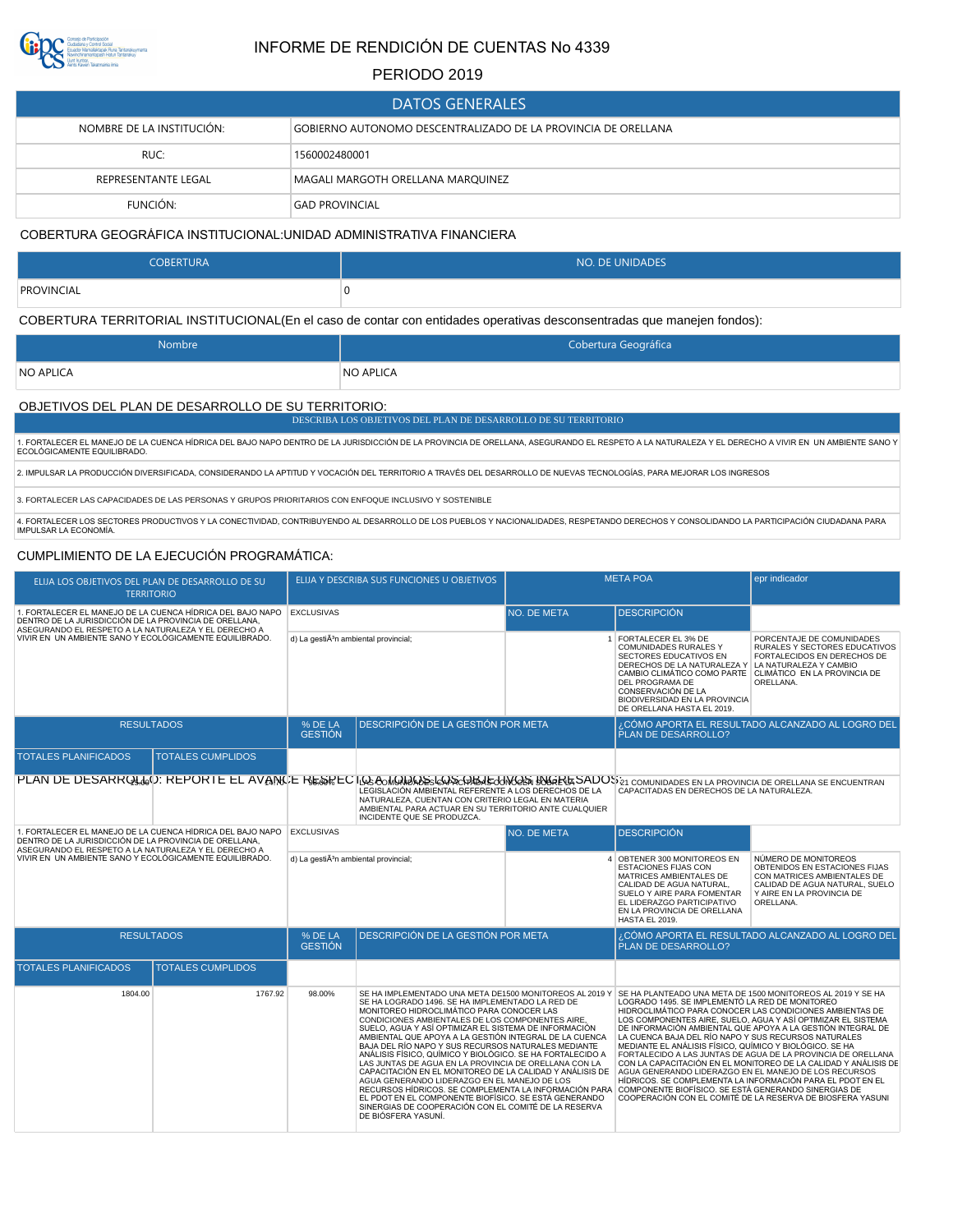| 1. FORTALECER EL MANEJO DE LA CUENCA HÍDRICA DEL BAJO NAPO   EXCLUSIVAS<br>DENTRO DE LA JURISDICCIÓN DE LA PROVINCIA DE ORELLANA,                                                                                                                  |                          |                                                   |                                                                                                                                                                                                                                                                                                                                                                                                                                                                                                                                                                                                                                                                                                                                                                                                                                 | NO. DE META                                                                                                                                                                                                                     | <b>DESCRIPCION</b>                                                                                                                                                                                                                                                           |                                                                                                                                                                                                                                                                                                                              |
|----------------------------------------------------------------------------------------------------------------------------------------------------------------------------------------------------------------------------------------------------|--------------------------|---------------------------------------------------|---------------------------------------------------------------------------------------------------------------------------------------------------------------------------------------------------------------------------------------------------------------------------------------------------------------------------------------------------------------------------------------------------------------------------------------------------------------------------------------------------------------------------------------------------------------------------------------------------------------------------------------------------------------------------------------------------------------------------------------------------------------------------------------------------------------------------------|---------------------------------------------------------------------------------------------------------------------------------------------------------------------------------------------------------------------------------|------------------------------------------------------------------------------------------------------------------------------------------------------------------------------------------------------------------------------------------------------------------------------|------------------------------------------------------------------------------------------------------------------------------------------------------------------------------------------------------------------------------------------------------------------------------------------------------------------------------|
| ASEGURANDO EL RESPETO A LA NATURALEZA Y EL DERECHO A<br>VIVIR EN UN AMBIENTE SANO Y ECOLÓGICAMENTE EQUILIBRADO.                                                                                                                                    |                          | d) La gestiÃ <sup>3</sup> n ambiental provincial; |                                                                                                                                                                                                                                                                                                                                                                                                                                                                                                                                                                                                                                                                                                                                                                                                                                 |                                                                                                                                                                                                                                 | 12 FORTALECER PROGRAMAS Y<br>PROCESOS DE REFORESTACIÓN,<br>PARA PROMOVER LA<br>CONSERVACIÓN Y MANEJO<br>SOSTENIBLE DE LOS BOSQUES<br>EN LA PROVINCIA DE ORELLANA<br>CON LA PRODUCCIÓN DE 400.000<br>DE PLANTAS EN VIVERO HASTA<br>EL 2019.                                   | NÚMERO DE PLANTAS PRODUCIDAS<br><b>EN VIVERO PARA EL</b><br>PROTECCIÓN Y ORNAMENTACIÓN FORTALECIMIENTO DE PROGRAMAS<br>Y PROCESOS DE REFORESTACIÓN,<br>PROTECCIÓN Y ORNAMENTACIÓN EN<br>LA PROVINCIA DE ORELLAN                                                                                                              |
| <b>RESULTADOS</b>                                                                                                                                                                                                                                  |                          | % DE LA<br><b>GESTION</b>                         | <b>DESCRIPCIÓN DE LA GESTIÓN POR META</b>                                                                                                                                                                                                                                                                                                                                                                                                                                                                                                                                                                                                                                                                                                                                                                                       |                                                                                                                                                                                                                                 | PLAN DE DESARROLLO?                                                                                                                                                                                                                                                          | . CÓMO APORTA EL RESULTADO ALCANZADO AL LOGRO DEL                                                                                                                                                                                                                                                                            |
| <b>TOTALES PLANIFICADOS</b>                                                                                                                                                                                                                        | <b>TOTALES CUMPLIDOS</b> |                                                   |                                                                                                                                                                                                                                                                                                                                                                                                                                                                                                                                                                                                                                                                                                                                                                                                                                 |                                                                                                                                                                                                                                 |                                                                                                                                                                                                                                                                              |                                                                                                                                                                                                                                                                                                                              |
| 400000.00                                                                                                                                                                                                                                          | 344091.00                | 86.02%                                            | CON LA PRODUCCIÓN DE 344091 PLANTAS DE DIFERENTES<br>ESPECIES SE HA LOGRADO ATENDER LA DEMANDA DE LOS<br>PROYECTOS DE DRENAJE. REFORESTACIÓN Y PROTECCIÓN DE<br>LAS RIBERAS DE LOS PRINCIPALES RÍOS Y RECUPERACIÓN DE<br>SUELOS DEGRADADOS A TRAVÉS DE LA IMPLEMENTACIÓN DE<br>PLANTACIONES FORESTALES, ADEMÁS DE SATISFACER LAS<br>DEMANDAS DE PLANTAS ORNAMENTALES DE LAS DIFERENTES<br>JUNTAS PARROQUIALES, CENTROS EDUCATIVOS Y OTRAS<br>INSTITUCIONES DEDICADAS A LA REFORESTACIÓN.                                                                                                                                                                                                                                                                                                                                        |                                                                                                                                                                                                                                 | EN LO QUE VA DEL AÑO SE HA PRODUCIDO LAS SIGUIENTES<br>CANTIDADES DE ESPECIES FORESTALES: BALSA 300920<br>PLANTAS.                                                                                                                                                           | ORNAMENTALES 65396 Y CHIPARO 42968 DANDO UN TOTAL DE 409.285                                                                                                                                                                                                                                                                 |
| 1. FORTALECER EL MANEJO DE LA CUENCA HÍDRICA DEL BAJO NAPO   EXCLUSIVAS<br>DENTRO DE LA JURISDICCIÓN DE LA PROVINCIA DE ORELLANA,<br>ASEGURANDO EL RESPETO A LA NATURALEZA Y EL DERECHO A                                                          |                          |                                                   |                                                                                                                                                                                                                                                                                                                                                                                                                                                                                                                                                                                                                                                                                                                                                                                                                                 | NO. DE META                                                                                                                                                                                                                     | <b>DESCRIPCIÓN</b>                                                                                                                                                                                                                                                           |                                                                                                                                                                                                                                                                                                                              |
| VIVIR EN UN AMBIENTE SANO Y ECOLÓGICAMENTE EQUILIBRADO.                                                                                                                                                                                            |                          | d) La gestiÃ <sup>3</sup> n ambiental provincial; |                                                                                                                                                                                                                                                                                                                                                                                                                                                                                                                                                                                                                                                                                                                                                                                                                                 |                                                                                                                                                                                                                                 | 13 RECUPERAR 4% DE HECTÁREAS<br>DE SUELOS INUNDADOS E<br>INUNDABLES EN LAS<br>PROPIEDADES DE<br><b>AGRICULTORES SOLICITANTES</b><br>IMPLEMENTANDO SISTEMAS DE<br>DRENAJE PARA PROPENDER A LA<br>CONSERVACIÓN Y MANEJO<br>SOSTENIBLE DE LOS BOSQUES,<br><b>HASTA EL 2019.</b> | PORCENTAJE DE HECTÁREAS DE<br>SUELOS INUNDADOS E INUNDABLES<br>RECUPERADOS EN LAS<br>PROPIEDADES DE AGRICULTORES<br>SOLICITANTES, IMPLEMENTANDO<br>SISTEMAS DE DRENAJE.                                                                                                                                                      |
| <b>RESULTADOS</b>                                                                                                                                                                                                                                  |                          | $%$ DE LA<br><b>GESTION</b>                       | DESCRIPCIÓN DE LA GESTIÓN POR META                                                                                                                                                                                                                                                                                                                                                                                                                                                                                                                                                                                                                                                                                                                                                                                              |                                                                                                                                                                                                                                 | <b>PLAN DE DESARROLLO?</b>                                                                                                                                                                                                                                                   | ¿CÓMO APORTA EL RESULTADO ALCANZADO AL LOGRO DEL                                                                                                                                                                                                                                                                             |
| <b>TOTALES PLANIFICADOS</b>                                                                                                                                                                                                                        | <b>TOTALES CUMPLIDOS</b> |                                                   |                                                                                                                                                                                                                                                                                                                                                                                                                                                                                                                                                                                                                                                                                                                                                                                                                                 |                                                                                                                                                                                                                                 |                                                                                                                                                                                                                                                                              |                                                                                                                                                                                                                                                                                                                              |
| 22.00                                                                                                                                                                                                                                              | 22.00                    | 100.00%                                           | CON LA CONSTRUCCIÓN Y LIMPIEZA DE 33,1 KM. LINEALES DE<br>DRENAJES NATURALES Y ARTIFICIALES EN LAS COMUNIDADES<br>MARIAELENA, LA DEMOCRACIA Y 24 DE JULIO SE HAN<br>RECUPERADO 3330 HÁS DE SUELO AGRÍCOLA BENEFICIANDO<br>DIRECTAMENTE A 326 PERSONAS DE 84 FAMILIAS DE LA<br>PARROQUIA SAN SEBASTIÁN DEL COCA                                                                                                                                                                                                                                                                                                                                                                                                                                                                                                                  |                                                                                                                                                                                                                                 | CONSTRUCCIÓN Y LIMPIEZA DE 35 KM. LINEALES DE DRENAJES<br>NATURALES Y ARTIFICIALES EN LAS COMUNIDADES MARIELENA, LA<br>LAS PARROQUIAS PUERTO. MURIALDO, GARCÍA MORENO Y LA<br>COMUNIDAD LA MACAREÑA DEL CANTÓN LA JOYA DE LOS SACHAS                                         | DEMOCRACIA Y 24 DE JULIO. LEVANTAMIENTO DE INFORMACIÓN PARA<br>LA ELABORACIÓN DE LOS PROYECTOS DE LOS AÑOS 2019 Y 2020 PARA                                                                                                                                                                                                  |
| 1. FORTALECER EL MANEJO DE LA CUENCA HÍDRICA DEL BAJO NAPO EXCLUSIVAS<br>DENTRO DE LA JURISDICCIÓN DE LA PROVINCIA DE ORELLANA,                                                                                                                    |                          |                                                   |                                                                                                                                                                                                                                                                                                                                                                                                                                                                                                                                                                                                                                                                                                                                                                                                                                 | NO. DE META                                                                                                                                                                                                                     | <b>DESCRIPCIÓN</b>                                                                                                                                                                                                                                                           |                                                                                                                                                                                                                                                                                                                              |
| ASEGURANDO EL RESPETO A LA NATURALEZA Y EL DERECHO A<br>VIVIR EN UN AMBIENTE SANO Y ECOLÓGICAMENTE EQUILIBRADO.                                                                                                                                    |                          | d) La gestiÄ <sup>3</sup> n ambiental provincial; |                                                                                                                                                                                                                                                                                                                                                                                                                                                                                                                                                                                                                                                                                                                                                                                                                                 | 14 OBTENER 300 MONITOREOS EN<br>ESTACIONES FIJAS CON<br>MATRICES AMBIENTALES DE<br>CALIDAD DE AGUA NATURAL,<br>SUELO Y AIRE PARA FOMENTAR<br>EL LIDERAZGO PARTICIPATIVO<br>EN LA PROVINCIA DE ORELLANA<br><b>HASTA EL 2019.</b> | NÚMERO DE MONITOREOS<br>OBTENIDOS EN ESTACIONES FIJAS<br>CON MATRICES AMBIENTALES DE<br>CALIDAD DE AGUA NATURAL, SUELO<br>Y AIRE EN LA PROVINCIA DE<br>ORELLANA.                                                                                                             |                                                                                                                                                                                                                                                                                                                              |
| <b>RESULTADOS</b>                                                                                                                                                                                                                                  |                          | % DE LA<br><b>GESTIÓN</b>                         | DESCRIPCIÓN DE LA GESTIÓN POR META                                                                                                                                                                                                                                                                                                                                                                                                                                                                                                                                                                                                                                                                                                                                                                                              |                                                                                                                                                                                                                                 | PLAN DE DESARROLLO?                                                                                                                                                                                                                                                          | ¿CÓMO APORTA EL RESULTADO ALCANZADO AL LOGRO DEL                                                                                                                                                                                                                                                                             |
| <b>TOTALES PLANIFICADOS</b>                                                                                                                                                                                                                        | <b>TOTALES CUMPLIDOS</b> |                                                   |                                                                                                                                                                                                                                                                                                                                                                                                                                                                                                                                                                                                                                                                                                                                                                                                                                 |                                                                                                                                                                                                                                 |                                                                                                                                                                                                                                                                              |                                                                                                                                                                                                                                                                                                                              |
| 1804.00                                                                                                                                                                                                                                            | 1767.92                  | 98.00%                                            | SE HA PLANTEADO UNA META DE1500 MONITOREOS AL 2019 Y SE<br>HA LOGRADO 1496, SE IMPLEMENTÓ LA RED DE MONITOREO<br>HIDROCLIMÁTICO PARA CONOCER LAS CONDICIONES<br>AMBIENTALES DE LOS COMPONENTES AIRE, SUELO, AGUA Y ASÍ<br>OPTIMIZAR EL SISTEMA DE INFORMACIÓN AMBIENTAL QUE<br>APOYA LA GESTIÓN INTEGRAL DE LA CUENCA BAJA DEL RÍO<br>NAPO Y SUS RECURSOS NATURALES MEDIANTE EL ANÁLISIS<br>FÍSICO, QUÍMICO Y BIOLÓGICO, SE HA FORTALECIDO A LAS<br>JUNTAS DE AGUA DE LA PROVINCIA DE ORELLANA CON LA<br>CAPACITACIÓN EN EL MONITOREO DE LA CALIDAD Y ANÁLISIS DE<br>AGUA GENERANDO LIDERAZGO EN EL MANEJO DE LOS<br>RECURSOS HÍDRICOS, SE COMPLEMENTA LA INFORMACIÓN PARA COOPERACIÓN.<br>EL PDOT EN EL COMPONENTE BIOFÍSICO, SE ESTÁ GENERANDO<br>SINERGIAS DE COOPERACIÓN CON EL COMITÉ DE LA RESERVA<br>DE BIÓSFERA YASUNÍ. |                                                                                                                                                                                                                                 | 156 PUNTOS DE MONITOREO DE CUERPOS HÍDRICOS EN SEGUNDA<br>CALIDAD DE AIRE AMBIENTE CERCANAS A LAS ESTACIONES<br>PETROLERAS.<br>25 MONITOREOS DE SEDIMENTO EN LA PLATAFORMA DE INDUSTRIA<br>PETROLERA.<br>LA PARROQUIA LA BELLEZA, ACTUALIZACIÓN DE BASES DE DATOS Y          | VUELTA Y CALIDAD DE AIRE AMBIENTE Y2 PUNTOS DE MONITOREO DE<br>20 TALLERES DE BIOMONITOREO COMUNITARIO A LAS COMUNIDADES DE<br>ESTADÍSTICA DE LA INFORMACIÓN PARA LA ACTUALIZACIÓN DEL PDOT<br>EN EL COMPONENTE BIOFÍSICO, SE HAN MANTENIDO 3 REUNIONES CON<br>EL COMITÉ DE LA RESERVA DE BIÓSFERA PARA GENERAR SINERGIAS DE |
| 1. FORTALECER EL MANEJO DE LA CUENCA HÍDRICA DEL BAJO NAPO EXCLUSIVAS<br>DENTRO DE LA JURISDICCIÓN DE LA PROVINCIA DE ORELLANA,                                                                                                                    |                          |                                                   |                                                                                                                                                                                                                                                                                                                                                                                                                                                                                                                                                                                                                                                                                                                                                                                                                                 | NO. DE META                                                                                                                                                                                                                     | <b>DESCRIPCIÓN</b>                                                                                                                                                                                                                                                           |                                                                                                                                                                                                                                                                                                                              |
| ASEGURANDO EL RESPETO A LA NATURALEZA Y EL DERECHO A<br>VIVIR EN UN AMBIENTE SANO Y ECOLÓGICAMENTE EQUILIBRADO.                                                                                                                                    |                          | d) La gestiÃ <sup>3</sup> n ambiental provincial; |                                                                                                                                                                                                                                                                                                                                                                                                                                                                                                                                                                                                                                                                                                                                                                                                                                 |                                                                                                                                                                                                                                 | 2 FORTALECER EL 3% DE<br>COMUNIDADES RURALES Y<br>SECTORES EDUCATIVOS EN<br>DERECHOS DE LA NATURALEZA Y<br>CAMBIO CLIMÁTICO COMO<br>PARTE DEL PROGRAMA DE<br>CONSERVACIÓN DE LA<br>BIODIVERSIDAD EN LA PROVINCIA<br>DE ORELLANA HASTA EL 2019.                               | PORCENTAJE DE COMUNIDADES<br>RURALES Y SECTORES EDUCATIVOS<br>FORTALECIDOS EN DERECHOS DE<br>LA NATURALEZA Y CAMBIO<br>CLIMÁTICO EN LA PROVINCIA DE<br>ORELLANA.                                                                                                                                                             |
| <b>RESULTADOS</b>                                                                                                                                                                                                                                  |                          | % DE LA<br><b>GESTIÓN</b>                         | DESCRIPCIÓN DE LA GESTIÓN POR META                                                                                                                                                                                                                                                                                                                                                                                                                                                                                                                                                                                                                                                                                                                                                                                              |                                                                                                                                                                                                                                 | PLAN DE DESARROLLO?                                                                                                                                                                                                                                                          | . CÓMO APORTA EL RESULTADO ALCANZADO AL LOGRO DEL                                                                                                                                                                                                                                                                            |
| <b>TOTALES PLANIFICADOS</b>                                                                                                                                                                                                                        | <b>TOTALES CUMPLIDOS</b> |                                                   |                                                                                                                                                                                                                                                                                                                                                                                                                                                                                                                                                                                                                                                                                                                                                                                                                                 |                                                                                                                                                                                                                                 |                                                                                                                                                                                                                                                                              |                                                                                                                                                                                                                                                                                                                              |
| 15.00                                                                                                                                                                                                                                              | 14.70                    | 98.00%                                            | LAS INSTITUCIONES EDUCATIVAS CAPACITADAS CONOCEN LOS<br>CONCEPTOS BÁSICOS DEL CAMBIO CLIMÁTICO, CUENTAN CON<br>CRITERIOS PARA EMPRENDER EN ACCIONES QUE APOYEN A<br>ESTA PROBLEMÁTICA EN CUANTO A LA ADAPTACIÓN Y<br>MITIGACIÓN DEL CAMBIO CLIMÁTICO EN LA PROVINCIA DE<br>ORELLANA, CONOCEN LA IMPORTANCIA DE LA BIODIVERSIDAD Y<br>LA IMPORTANCIA DEL AGUA EN EL CONSUMO HUMANO, ANIMAL Y<br>UTILIZACIÓN EN LOS CULTIVOS.                                                                                                                                                                                                                                                                                                                                                                                                     |                                                                                                                                                                                                                                 | 40 INSTITUCIONES EDUCATIVAS EN LA PROVINCIA DE ORELLANA SE<br>MITIGACIÓN DEL CAMBIO CLIMÁTICO, BIODIVERSIDAD Y UTILIZACIÓN                                                                                                                                                   | ENCUENTRAN CAPACITADAS EN TEMAS REFERENTES A ADAPTACIÓN Y<br>DEL AGUA EN EL CONSUMO HUMANO, ANIMAL Y USO EN LOS CULTIVOS                                                                                                                                                                                                     |
| 1. FORTALECER EL MANEJO DE LA CUENCA HÍDRICA DEL BAJO NAPO EXCLUSIVAS<br>DENTRO DE LA JURISDICCIÓN DE LA PROVINCIA DE ORELLANA,<br>ASEGURANDO EL RESPETO A LA NATURALEZA Y EL DERECHO A<br>VIVIR EN UN AMBIENTE SANO Y ECOLÓGICAMENTE EQUILIBRADO. |                          |                                                   |                                                                                                                                                                                                                                                                                                                                                                                                                                                                                                                                                                                                                                                                                                                                                                                                                                 | NO. DE META                                                                                                                                                                                                                     | <b>DESCRIPCIÓN</b>                                                                                                                                                                                                                                                           |                                                                                                                                                                                                                                                                                                                              |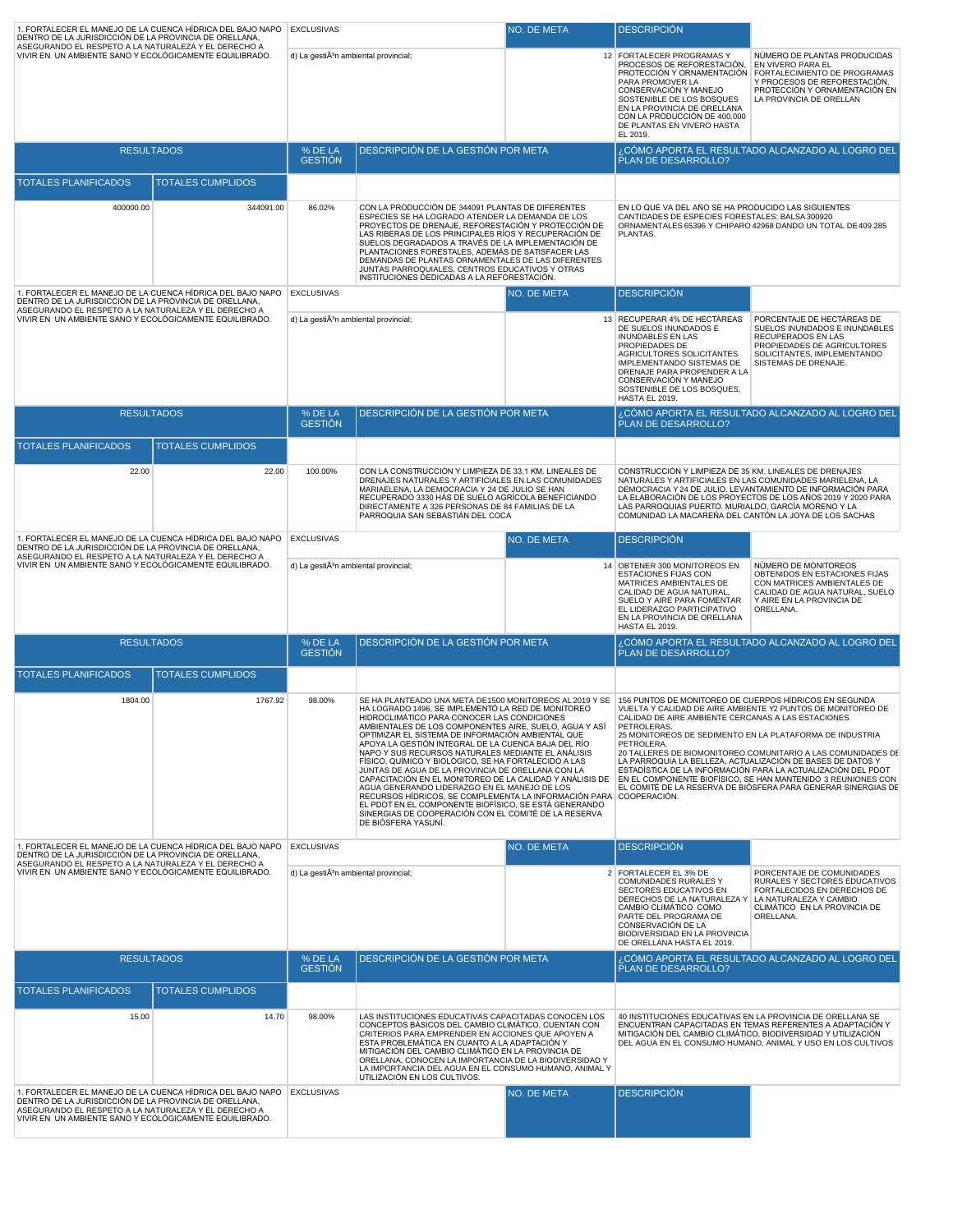| 1. FORTALECER EL MANEJO DE LA CUENCA HÍDRICA DEL BAJO NAPO   d) La gestiên ambiental provincial;<br>DENTRO DE LA JURISDICCIÓN DE LA PROVINCIA DE ORELLANA,<br>ASEGURANDO EL RESPETO A LA NATURALEZA Y EL DERECHO A<br>VIVIR EN UN AMBIENTE SANO Y ECOLÓGICAMENTE EQUILIBRADO. |                          |                                                                                                                                                                                                                                                                      |                                                                                                                                                                                                                                                                                                                                                                                                                                                                                                                                                                                             |             | 6 GENERAR 360 INFORMES DE<br>ANÁLISIS DE MUESTRAS DE<br>MATRICES AGUA, SUELO,<br>SEDIMENTOS, PLANTAS, AIRE,<br>RUIDO, ALIMENTOS Y<br><b>BALANCEADOS PARA</b><br>FORTALECER PROCESOS DE<br>CALIDAD AMBIENTAL Y APOYAR<br>UN MANEJO PLANIFICADO EN<br>ÁREAS PROTEGIDAS PARA<br>EVITAR LA DISMINUCIÓN DE SUS<br>HÁBITATS EN LA PROVINCIA DE<br>ORELLANA HASTA EL 2019. | NÚMERO DE INFORMES GENERADOS<br>DE ANÁLISIS DE MUESTRAS DE<br>MATRICES AGUA, SUELO,<br>SEDIMENTOS, PLANTAS, AIRE,<br>RUIDO, ALIMENTOS Y BALANCEADOS<br>PARA FORTALECER PROCESOS DE<br>CALIDAD AMBIENTAL EN LA<br>PROVINCIA DE ORELLANA                                                                                                                                                                                                                                                                                                   |  |
|-------------------------------------------------------------------------------------------------------------------------------------------------------------------------------------------------------------------------------------------------------------------------------|--------------------------|----------------------------------------------------------------------------------------------------------------------------------------------------------------------------------------------------------------------------------------------------------------------|---------------------------------------------------------------------------------------------------------------------------------------------------------------------------------------------------------------------------------------------------------------------------------------------------------------------------------------------------------------------------------------------------------------------------------------------------------------------------------------------------------------------------------------------------------------------------------------------|-------------|---------------------------------------------------------------------------------------------------------------------------------------------------------------------------------------------------------------------------------------------------------------------------------------------------------------------------------------------------------------------|------------------------------------------------------------------------------------------------------------------------------------------------------------------------------------------------------------------------------------------------------------------------------------------------------------------------------------------------------------------------------------------------------------------------------------------------------------------------------------------------------------------------------------------|--|
|                                                                                                                                                                                                                                                                               | <b>RESULTADOS</b>        | % DE LA<br><b>GESTIÓN</b>                                                                                                                                                                                                                                            | DESCRIPCIÓN DE LA GESTIÓN POR META                                                                                                                                                                                                                                                                                                                                                                                                                                                                                                                                                          |             | PLAN DE DESARROLLO?                                                                                                                                                                                                                                                                                                                                                 | ¿CÓMO APORTA EL RESULTADO ALCANZADO AL LOGRO DEL                                                                                                                                                                                                                                                                                                                                                                                                                                                                                         |  |
| <b>TOTALES PLANIFICADOS</b>                                                                                                                                                                                                                                                   | <b>TOTALES CUMPLIDOS</b> |                                                                                                                                                                                                                                                                      |                                                                                                                                                                                                                                                                                                                                                                                                                                                                                                                                                                                             |             |                                                                                                                                                                                                                                                                                                                                                                     |                                                                                                                                                                                                                                                                                                                                                                                                                                                                                                                                          |  |
| 1800.00                                                                                                                                                                                                                                                                       | 1764.00                  | 98.00%                                                                                                                                                                                                                                                               | SE PLANTEÓ UNA META DE 1800 INFORMES AL 2019 Y SE HA<br>LOGRADO 1845 INFORMES EN VARIAS MATRICES. CON LOS<br>INFORMES DE RESULTADO DE ANÁLISIS EN MATRICES DE SUELO<br>Y AGUA SE HA APOYADO Y FORTALECIDO A LAS INSPECCIONES Y<br>LICENCIAMIENTOS AMBIENTALES CON HERRAMIENTAS Y<br>MÉTODOS ESTANDARIZADOS BAJO LA NORMA ISO 1705 Y POR<br>ENDE LA POBLACIÓN DE LAS COMUNIDADES RURALES DE LA<br>PROVINCIA DE ORELLANA. SE COLABORA CON LOS ESTUDIANTES<br>DE EDUCACIÓN SUPERIOR TANTO COMO PASANTES COMO EN<br>ESTUDIOS DE INVESTIGACIÓN                                                   |             | INVESTIGACIÓN CON ESTUDIANTES DE EDUCACIÓN SUPERIOR.                                                                                                                                                                                                                                                                                                                | 341 INFORMES DE RESULTADOS DE ANÁLISIS EN MATRICES DE SUELO<br>(161) Y AGUA (180) EN FUNCIÓN A LOS PEDIDOS DE LAS COMUNIDADES<br>DE LA PROVINCIA DE ORELLANA. SE HA CODESARROLLADO 3 TEMAS DE                                                                                                                                                                                                                                                                                                                                            |  |
| 1. FORTALECER EL MANEJO DE LA CUENCA HÍDRICA DEL BAJO NAPO EXCLUSIVAS<br>DENTRO DE LA JURISDICCIÓN DE LA PROVINCIA DE ORELLANA,                                                                                                                                               |                          |                                                                                                                                                                                                                                                                      |                                                                                                                                                                                                                                                                                                                                                                                                                                                                                                                                                                                             | NO. DE META | <b>DESCRIPCIÓN</b>                                                                                                                                                                                                                                                                                                                                                  |                                                                                                                                                                                                                                                                                                                                                                                                                                                                                                                                          |  |
| ASEGURANDO EL RESPETO A LA NATURALEZA Y EL DERECHO A<br>VIVIR EN UN AMBIENTE SANO Y ECOLÓGICAMENTE EQUILIBRADO.                                                                                                                                                               |                          |                                                                                                                                                                                                                                                                      | d) La gestiÃ <sup>3</sup> n ambiental provincial;                                                                                                                                                                                                                                                                                                                                                                                                                                                                                                                                           |             | 7 OBTENER 170<br><b>REGULARIZACIONES</b><br>AMBIENTALES DE LAS OBRAS<br>REALIZADAS POR EL GADPO<br>DENTRO DE LA PLATAFORMA<br>INFORMÁTICA PARA LA<br>RECEPCIÓN, ATENCIÓN Y<br>RESPUESTA A LOS PROCESOS DE<br>REGULARIZACIÓN AMBIENTAL,<br>CONTROL Y SEGUIMIENTO AL<br><b>CUMPLIMIENTO DE PLANES DE</b><br>MANEJO EN LA PROVINCIA DE<br>ORELLANA HASTA EL 2019.      | NÚMERO DE REGULARIZACIONES<br>AMBIENTALES OBTENIDAS DE LAS<br>OBRAS REALIZADAS POR EL GADPO<br>EN LA PROVINCIA DE ORELLANA.                                                                                                                                                                                                                                                                                                                                                                                                              |  |
|                                                                                                                                                                                                                                                                               | <b>RESULTADOS</b>        | % DE LA<br><b>GESTIÓN</b>                                                                                                                                                                                                                                            | DESCRIPCIÓN DE LA GESTIÓN POR META                                                                                                                                                                                                                                                                                                                                                                                                                                                                                                                                                          |             | PLAN DE DESARROLLO?                                                                                                                                                                                                                                                                                                                                                 | ¿CÓMO APORTA EL RESULTADO ALCANZADO <u>AL LOGRO DEL</u>                                                                                                                                                                                                                                                                                                                                                                                                                                                                                  |  |
| <b>TOTALES PLANIFICADOS</b>                                                                                                                                                                                                                                                   | <b>TOTALES CUMPLIDOS</b> |                                                                                                                                                                                                                                                                      |                                                                                                                                                                                                                                                                                                                                                                                                                                                                                                                                                                                             |             |                                                                                                                                                                                                                                                                                                                                                                     |                                                                                                                                                                                                                                                                                                                                                                                                                                                                                                                                          |  |
| 850.00                                                                                                                                                                                                                                                                        | 765.00                   | 90.00%<br>SE REGULARIZARON EL 100% DE LOS PROYECTOS CON SUS<br>RESPECTIVO PLAN DE MANEJO AMBIENTAL, PARA DAR<br>CUMPLIMIENTO A LA LEGISLACIÓN NACIONAL CON UN TOTAL DE<br>1335 ENTRE EL AÑO 2015 AL 2019 FRENTE A UNA META<br>PLANTEADA DE 850.<br><b>ANTERIORES</b> |                                                                                                                                                                                                                                                                                                                                                                                                                                                                                                                                                                                             |             | 104 CERTIFICADOS AMBIENTALES DE OBRAS.<br>11 REGISTROS AMBIENTALES<br>CONTROL AMBIENTAL DE LOS PROYECTOS.<br>COORDINACIÓN DE FOMENTO PRODUCTIVO<br>FACTURA PARA REGISTRO EN EL SUIA<br>MAE-ORELLANA.                                                                                                                                                                | 11 INFORMES AMBIENTALES DE CUMPLIMIENTO PRESENTADOS AL MAE<br>31 PROYECTOS DEVUELTOS CON PERMISOS AMBIENTALES DE AÑOS<br>22 PAGOS DE PROCESOS ADMINISTRATIVOS PARA SEGUIMIENTO Y<br>2 CAPACITACIONES SOBRE REGULARIZACIÓN AMBIENTAL CON<br>PERSONAL DE OBRAS PÚBLICAS, PLANIFICACIÓN Y JURÍDICO.<br>2 CAPACITACIONES SOBRE MANEJO DE GPS A FUNCIONARIOS DE LA<br>2 PLANES DE ACCIÓN PARA AUDITORÍAS AMBIENTALES<br>1 PROCESO DE LICENCIAMIENTO EN ESPERA DE HABILITACIÓN DE<br>2 PROCESOS EN ESPERA DE EMISIÓN DE CRITERIO POR PARTE DEL |  |
| 1. FORTALECER EL MANEJO DE LA CUENCA HÍDRICA DEL BAJO NAPO EXCLUSIVAS<br>DENTRO DE LA JURISDICCIÓN DE LA PROVINCIA DE ORELLANA,<br>ASEGURANDO EL RESPETO A LA NATURALEZA Y EL DERECHO A                                                                                       |                          | NO. DE META                                                                                                                                                                                                                                                          |                                                                                                                                                                                                                                                                                                                                                                                                                                                                                                                                                                                             |             | <b>DESCRIPCIÓN</b>                                                                                                                                                                                                                                                                                                                                                  |                                                                                                                                                                                                                                                                                                                                                                                                                                                                                                                                          |  |
| VIVIR EN UN AMBIENTE SANO Y ECOLÓGICAMENTE EQUILIBRADO.                                                                                                                                                                                                                       |                          | d) La gesti $\tilde{A}^{3}$ n ambiental provincial;                                                                                                                                                                                                                  |                                                                                                                                                                                                                                                                                                                                                                                                                                                                                                                                                                                             |             | 3 FORTALECER EL 3% DE<br>COMUNIDADES RURALES Y<br>SECTORES EDUCATIVOS EN<br>DERECHOS DE LA NATURALEZA Y<br>CAMBIO CLIMÁTICO COMO<br>PARTE DEL PROGRAMA DE<br>CONSERVACIÓN DE LA<br><b>BIODIVERSIDAD EN LA PROVINCIA</b><br>DE ORELLANA HASTA EL 2019.                                                                                                               | PORCENTAJE DE COMUNIDADES<br>RURALES Y SECTORES EDUCATIVOS<br>FORTALECIDOS EN DERECHOS DE<br>LA NATURALEZA Y CAMBIO<br>CLIMÁTICO EN LA PROVINCIA DE<br>ORELLANA.                                                                                                                                                                                                                                                                                                                                                                         |  |
|                                                                                                                                                                                                                                                                               | <b>RESULTADOS</b>        | % DE LA<br><b>GESTIÓN</b>                                                                                                                                                                                                                                            | DESCRIPCIÓN DE LA GESTIÓN POR META                                                                                                                                                                                                                                                                                                                                                                                                                                                                                                                                                          |             | PLAN DE DESARROLLO?                                                                                                                                                                                                                                                                                                                                                 | ¿CÓMO APORTA EL RESULTADO ALCANZADO AL LOGRO DEL                                                                                                                                                                                                                                                                                                                                                                                                                                                                                         |  |
| <b>TOTALES PLANIFICADOS</b>                                                                                                                                                                                                                                                   | <b>TOTALES CUMPLIDOS</b> |                                                                                                                                                                                                                                                                      |                                                                                                                                                                                                                                                                                                                                                                                                                                                                                                                                                                                             |             |                                                                                                                                                                                                                                                                                                                                                                     |                                                                                                                                                                                                                                                                                                                                                                                                                                                                                                                                          |  |
| 15.00                                                                                                                                                                                                                                                                         | 14.55                    | 97.00%                                                                                                                                                                                                                                                               | CON LA REALIZACIÓN DEL FORO AMBIENTAL SE CONSOLIDA LAS<br>CAPACITACIONES REALIZADAS EN TEMAS DE DERECHOS DE LA<br>NATURALEZA Y CAMBIO CLIMÁTICO. SE PROPONEN PROPUESTAS<br>DE ACCIÓN PARA EVITAR CONTAMINACIÓN AMBIENTAL Y<br>ACCIONES DE ADAPTACIÓN EN CAMBIO CLIMÁTICO PARA LA<br>PROVINCIA DE ORELLANA. LA PARTICIPACIÓN EN FERIAS Y<br>EVENTOS CON CARÁCTER AMBIENTAL PERMITEN DIFUNDIR LOS<br>PROYECTOS Y ACTIVIDADES QUE EJECUTA LA COORDINACIÓN<br>DE GESTIÓN AMBIENTAL EN EL ÁMBITO DE SUS COMPETENCIAS.<br>SOCIALIZACIÓN PARA IMPLEMENTAR LA MESA AMBIENTAL A NIVEL<br>PROVINCIAL. |             | LA PARTICIPACIÓN EN FERIAS Y CURSOS DE VERANO A NIVEL<br>PROVINCIAL Y PARROQUIAL, PARTICIPACIÓN EN EN EVENTOS COMO<br>CON REPRESENTANTES INSTITUCIONALES QUE REALIZAN GESTIÓN<br>CAMBIO CLIMÁTICO Y OTRAS PUBLICACIONES SOBRE LA TEMÁTICA.                                                                                                                          | EN EL FORO PROVINCIAL AMBIENTAL 2019 PARTICIPARON ESTUDIANTES<br>DE PRIMER AÑO DE BACHILLERATO DE 8 INSTITUCIONES EDUCATIVAS.<br>ACCIÓN POR EL PLANETA, LIMPIEZA DE PLAYAS Y RÍOS 2019. REUNIONES<br>AMBIENTAL PARA LA CREACIÓN DE LA MESA AMBIENTAL EN UN TOTAL DE<br>2 REUNIONES. CREACIÓN DE MATERIAL INFORMATIVO RELACIONADO AL                                                                                                                                                                                                      |  |
| 1. FORTALECER EL MANEJO DE LA CUENCA HÍDRICA DEL BAJO NAPO EXCLUSIVAS                                                                                                                                                                                                         |                          |                                                                                                                                                                                                                                                                      |                                                                                                                                                                                                                                                                                                                                                                                                                                                                                                                                                                                             | NO. DE META | <b>DESCRIPCIÓN</b>                                                                                                                                                                                                                                                                                                                                                  |                                                                                                                                                                                                                                                                                                                                                                                                                                                                                                                                          |  |
| DENTRO DE LA JURISDICCIÓN DE LA PROVINCIA DE ORELLANA,<br>ASEGURANDO EL RESPETO A LA NATURALEZA Y EL DERECHO A<br>VIVIR EN UN AMBIENTE SANO Y ECOLÓGICAMENTE EQUILIBRADO.                                                                                                     |                          | d) La gestiÃ <sup>3</sup> n ambiental provincial;                                                                                                                                                                                                                    |                                                                                                                                                                                                                                                                                                                                                                                                                                                                                                                                                                                             |             | 5 CONTRIBUIR CON 60<br>INSPECCIONES AMBIENTALES DE<br>EVENTOS ANTROPOGÉNICOS<br>REALIZADAS PARA<br>COMUNIDADES RURALES Y<br>OPERADORES DE JUSTICIA<br>COMO PARTE DEL PROGRAMA DE<br>CONSERVACIÓN DE LA<br><b>BIODIVERSIDAD EN LA PROVINCIA</b><br>DE ORELLANA HASTA EL 2019.                                                                                        | PORCENTAJE DE INVERSIÓN DEL<br>GOBIERNO PROVINCIAL EN EL<br>FORTALECIMIENTO DEL MANEJO<br>ADECUADO DE LA CUENCA HÍDRICA<br>DEL BAJO NAPO DENTRO DE LA<br>PROVINCIA DE ORELLANA.                                                                                                                                                                                                                                                                                                                                                          |  |
|                                                                                                                                                                                                                                                                               | <b>RESULTADOS</b>        | % DE LA<br><b>GESTIÓN</b>                                                                                                                                                                                                                                            | DESCRIPCIÓN DE LA GESTIÓN POR META                                                                                                                                                                                                                                                                                                                                                                                                                                                                                                                                                          |             | PLAN DE DESARROLLO?                                                                                                                                                                                                                                                                                                                                                 | ¿CÓMO APORTA EL RESULTADO ALCANZADO AL LOGRO DEL                                                                                                                                                                                                                                                                                                                                                                                                                                                                                         |  |
| <b>TOTALES PLANIFICADOS</b>                                                                                                                                                                                                                                                   | <b>TOTALES CUMPLIDOS</b> |                                                                                                                                                                                                                                                                      |                                                                                                                                                                                                                                                                                                                                                                                                                                                                                                                                                                                             |             |                                                                                                                                                                                                                                                                                                                                                                     |                                                                                                                                                                                                                                                                                                                                                                                                                                                                                                                                          |  |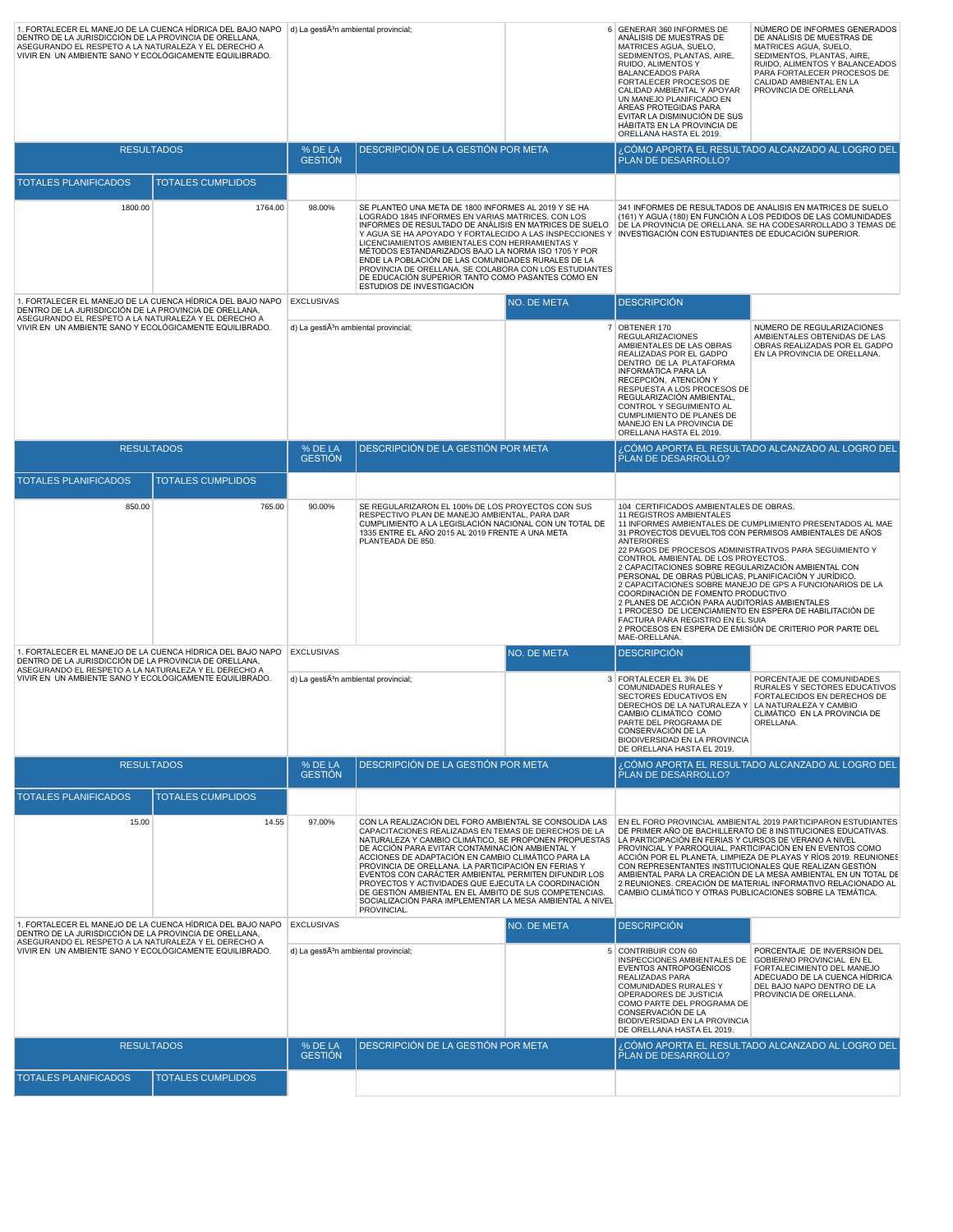| 300.00                                                                                                                                                                       | 294.00                                                                                                          | 98.00%                                              | SE ATENDIERON EL 100% DE LAS INSPECCIONES SOLICITADAS<br>CON UN TOTAL DE 415 AL 2019 DE UNA META PLANTEADA DE 300. REALIZACIÓN DE INFORMES AMBIENTALES, 6 ASESORÍAS Y<br>LOGRANDO LA CAPACIDAD DE GESTIONAR EN LAS<br>COMUNIDADES RURALES MEDIANTE ACCIONES, HERRAMIENTAS<br>Y CRITERIOS TÁCTICOS, JURÍDICOS Y AMBIENTALES QUE<br>CONTRIBUYAN A EFECTIVIZAR EL CONTROL, Y LA<br>RESPONSABILIDAD DE LAS ACTIVIDADES ANTROPOGÉNICAS. SE<br>ASESORARON Y ACOMPAÑARON TÉCNICAMENTE A<br>COMUNIDADES AFECTADAS POR CONTAMINACIÓN AMBIENTAL.                                                                                                                                                                          |                                                                                                                                                                                                                                                                                                                                                                                                       | SE ATENDIERON A 75 PEDIDOS DE LAS COMUNIDADES PARA LA<br>ACOMPAÑAMIENTOS TÉCNICOS A COMUNIDADES AFECTADAS POR<br>CONTAMINACIÓN AMBIENTAL.                                                                                                                                                                                                                                               |                                                                                                                                                                                                           |
|------------------------------------------------------------------------------------------------------------------------------------------------------------------------------|-----------------------------------------------------------------------------------------------------------------|-----------------------------------------------------|-----------------------------------------------------------------------------------------------------------------------------------------------------------------------------------------------------------------------------------------------------------------------------------------------------------------------------------------------------------------------------------------------------------------------------------------------------------------------------------------------------------------------------------------------------------------------------------------------------------------------------------------------------------------------------------------------------------------|-------------------------------------------------------------------------------------------------------------------------------------------------------------------------------------------------------------------------------------------------------------------------------------------------------------------------------------------------------------------------------------------------------|-----------------------------------------------------------------------------------------------------------------------------------------------------------------------------------------------------------------------------------------------------------------------------------------------------------------------------------------------------------------------------------------|-----------------------------------------------------------------------------------------------------------------------------------------------------------------------------------------------------------|
| 1. FORTALECER EL MANEJO DE LA CUENCA HÍDRICA DEL BAJO NAPO EXCLUSIVAS<br>DENTRO DE LA JURISDICCIÓN DE LA PROVINCIA DE ORELLANA,                                              |                                                                                                                 |                                                     |                                                                                                                                                                                                                                                                                                                                                                                                                                                                                                                                                                                                                                                                                                                 | NO. DE META                                                                                                                                                                                                                                                                                                                                                                                           | <b>DESCRIPCIÓN</b>                                                                                                                                                                                                                                                                                                                                                                      |                                                                                                                                                                                                           |
| ASEGURANDO EL RESPETO A LA NATURALEZA Y EL DERECHO A<br>VIVIR EN UN AMBIENTE SANO Y ECOLÓGICAMENTE EQUILIBRADO.                                                              |                                                                                                                 | d) La gestiÃ <sup>3</sup> n ambiental provincial;   |                                                                                                                                                                                                                                                                                                                                                                                                                                                                                                                                                                                                                                                                                                                 |                                                                                                                                                                                                                                                                                                                                                                                                       | 8 FORTALECER EL MANEJO DE LAS NÚMERO DE ACUERDOS<br>MICROCUENCAS DE LOS<br>SISTEMAS HÍDRICOS CON LAS<br>COMUNIDADES RURALES<br>INMERSAS EN EL PLAN DE<br>MANEJO PARTICIPATIVO Y<br>CONSERVACIÓN DE LA CUENCA<br>HIDROGRÁFICA DEL RÍO NAPO EN<br>LA PROVINCIA DE ORELLANA<br>ALCANZANDO 1 ACUERDO<br>INTERINSTITUCIONAL HASTA EL<br>2019                                                 | <b>INTERINSTITUCIONALES</b><br>ALCANZADOS PARA FORTALECER EL<br>MANEJO DE LAS MICRO CUENCAS DE<br>LOS SISTEMAS HÍDRICOS CON LAS<br>COMUNIDADES RURALES DE LA<br>PROVINCIA DE ORELLANA.                    |
| <b>RESULTADOS</b>                                                                                                                                                            |                                                                                                                 | % DE LA<br><b>GESTIÓN</b>                           | DESCRIPCIÓN DE LA GESTIÓN POR META                                                                                                                                                                                                                                                                                                                                                                                                                                                                                                                                                                                                                                                                              |                                                                                                                                                                                                                                                                                                                                                                                                       | PLAN DE DESARROLLO?                                                                                                                                                                                                                                                                                                                                                                     | , CÓMO APORTA EL RESULTADO ALCANZADO AL LOGRO DEL                                                                                                                                                         |
| TOTALES PLANIFICADOS                                                                                                                                                         | <b>TOTALES CUMPLIDOS</b>                                                                                        |                                                     |                                                                                                                                                                                                                                                                                                                                                                                                                                                                                                                                                                                                                                                                                                                 |                                                                                                                                                                                                                                                                                                                                                                                                       |                                                                                                                                                                                                                                                                                                                                                                                         |                                                                                                                                                                                                           |
| 4.00                                                                                                                                                                         | 3.20                                                                                                            | 80.00%                                              | SE HA REALIZADO LA PROPUESTA LA CUAL BENEFICIARÁ A MÁS                                                                                                                                                                                                                                                                                                                                                                                                                                                                                                                                                                                                                                                          |                                                                                                                                                                                                                                                                                                                                                                                                       |                                                                                                                                                                                                                                                                                                                                                                                         | PLANIFICACIÓN DEL TRABAJO PARA LA SELECCIÓN DE LA COMUNA CON                                                                                                                                              |
|                                                                                                                                                                              |                                                                                                                 |                                                     | DE 60 FAMILIAS.                                                                                                                                                                                                                                                                                                                                                                                                                                                                                                                                                                                                                                                                                                 |                                                                                                                                                                                                                                                                                                                                                                                                       | PROBLEMAS DE EROSIÓN HÍDRICA PARA LA ELABORACIÓN DE<br>PROPUESTA Y FIRMA DE CONVENIO DE MANEJO DE LAS RIVERAS DE<br>LOS RÍOS INVOLUCRADOS EN LOS PROBLEMAS DE EROSIVOS.                                                                                                                                                                                                                 |                                                                                                                                                                                                           |
| 1. FORTALECER EL MANEJO DE LA CUENCA HÍDRICA DEL BAJO NAPO<br>DENTRO DE LA JURISDICCIÓN DE LA PROVINCIA DE ORELLANA,<br>ASEGURANDO EL RESPETO A LA NATURALEZA Y EL DERECHO A |                                                                                                                 | <b>EXCLUSIVAS</b>                                   |                                                                                                                                                                                                                                                                                                                                                                                                                                                                                                                                                                                                                                                                                                                 | NO. DE META                                                                                                                                                                                                                                                                                                                                                                                           | <b>DESCRIPCIÓN</b>                                                                                                                                                                                                                                                                                                                                                                      |                                                                                                                                                                                                           |
| VIVIR EN UN AMBIENTE SANO Y ECOLÓGICAMENTE EQUILIBRADO.                                                                                                                      |                                                                                                                 | d) La gesti $\tilde{A}^{3}$ n ambiental provincial; |                                                                                                                                                                                                                                                                                                                                                                                                                                                                                                                                                                                                                                                                                                                 |                                                                                                                                                                                                                                                                                                                                                                                                       | 9 ELABORACIÓN PLAN DE<br>PROTECCIÓN DE RIBERAS,<br><b>CUENCAS Y MICROCUENCAS</b><br>HIDROGRÁFICAS, MEDIANTE<br>OBRAS DE INGENIERÍA<br>NATURALISTA QUE INCLUYE<br>REFORESTACIÓN, FORESTACIÓN<br>Y REVEGETACIÓN, REFORESTAR<br>Y PROTEGER EL 4% DE<br>HECTÁREAS DE LAS RIBERAS EN<br>LOS PRINCIPALES RÍOS EN LA<br>CIRCUNSCRIPCIÓN TERRITORIAL<br>DE LA PROVINCIA DE ORELLANA<br>AL 2019. | PORCENTAJE DE HECTÁREAS<br>REFORESTADAS Y PROTEGIDAS DE<br>LAS RIBERAS EN LOS PRINCIPALES<br>RÍOS EN LA CIRCUNSCRIPCIÓN<br>TERRITORIAL DE LA PROVINCIA DE<br>ORELLANA.                                    |
| <b>RESULTADOS</b>                                                                                                                                                            |                                                                                                                 | % DE LA<br><b>GESTION</b>                           | DESCRIPCIÓN DE LA GESTIÓN POR META                                                                                                                                                                                                                                                                                                                                                                                                                                                                                                                                                                                                                                                                              |                                                                                                                                                                                                                                                                                                                                                                                                       | PLAN DE DESARROLLO?                                                                                                                                                                                                                                                                                                                                                                     | CÓMO APORTA EL RESULTADO ALCANZADO AL LOGRO DEL.                                                                                                                                                          |
| <b>TOTALES PLANIFICADOS</b>                                                                                                                                                  | <b>TOTALES CUMPLIDOS</b>                                                                                        |                                                     |                                                                                                                                                                                                                                                                                                                                                                                                                                                                                                                                                                                                                                                                                                                 |                                                                                                                                                                                                                                                                                                                                                                                                       |                                                                                                                                                                                                                                                                                                                                                                                         |                                                                                                                                                                                                           |
| 23.00                                                                                                                                                                        | 21.85                                                                                                           | 95.00%                                              | CON LAS 8 INSPECCIONES REALIZADAS PARA LA<br>REFORESTACIÓN DE 26,87 MTS. EN LAS FUENTES DE AGUA Y<br>ZONAS DE PROTECCIÓN PERMANENTE SE HA BENEFICIADO A 8<br>COMUNAS Y COMUNIDADES CON 87 FAMILIAS DIRECTAMENTE<br><b>BENEFICIADAS</b>                                                                                                                                                                                                                                                                                                                                                                                                                                                                          |                                                                                                                                                                                                                                                                                                                                                                                                       | 8 INSPECCIONES REALIZADAS PARA LA REFORESTACIÓN EN LAS<br>FUENTES DE AGUA Y ZONAS DE PROTECCIÓN PERMANENTE EN 8<br>DE ESPECIES VEGETALES CON FINES DE PROTECCIÓN.                                                                                                                                                                                                                       | COMUNAS Y COMUNIDADES CON 25,27 KM. PARA EL ESTABLECIMIENTO                                                                                                                                               |
| 1. FORTALECER EL MANEJO DE LA CUENCA HÍDRICA DEL BAJO NAPO   EXCLUSIVAS<br>DENTRO DE LA JURISDICCIÓN DE LA PROVINCIA DE ORELLANA,                                            |                                                                                                                 |                                                     |                                                                                                                                                                                                                                                                                                                                                                                                                                                                                                                                                                                                                                                                                                                 | NO. DE META                                                                                                                                                                                                                                                                                                                                                                                           | <b>DESCRIPCIÓN</b>                                                                                                                                                                                                                                                                                                                                                                      |                                                                                                                                                                                                           |
| ASEGURANDO EL RESPETO A LA NATURALEZA Y EL DERECHO A<br>VIVIR EN UN AMBIENTE SANO Y ECOLÓGICAMENTE EQUILIBRADO.                                                              |                                                                                                                 | d) La gesti $\tilde{A}^{3}$ n ambiental provincial; |                                                                                                                                                                                                                                                                                                                                                                                                                                                                                                                                                                                                                                                                                                                 | 10 BENEFICIAR 2% DE LAS FINCAS<br>PORCENTAJE DE FINCAS RURALES<br>DE SOLICITANTES BENEFICIADAS<br>RURALES DE SOLICITANTES CON<br>INCENTIVOS FORESTALES POR<br>CON INCENTIVOS FORESTALES POR<br>SERVICIOS AMBIENTALES EN LA<br>SERVICIOS AMBIENTALES Y LA<br>IDENTIFICACIÓN DE PRODUCTOS<br>PROVINCIA DE ORELLANA.<br>FORESTALES NO MADERABLES<br>EN LA PROVINCIA DE ORELLANA<br><b>HASTA EL 2019.</b> |                                                                                                                                                                                                                                                                                                                                                                                         |                                                                                                                                                                                                           |
| <b>RESULTADOS</b>                                                                                                                                                            |                                                                                                                 | % DE LA<br><b>GESTION</b>                           | <b>DESCRIPCIÓN DE LA GESTIÓN POR META</b>                                                                                                                                                                                                                                                                                                                                                                                                                                                                                                                                                                                                                                                                       |                                                                                                                                                                                                                                                                                                                                                                                                       | PLAN DE DESARROLLO?                                                                                                                                                                                                                                                                                                                                                                     | CÓMO APORTA EL RESULTADO ALCANZADO AL LOGRO DEL، ن                                                                                                                                                        |
| <b>TOTALES PLANIFICADOS</b>                                                                                                                                                  | <b>TOTALES CUMPLIDOS</b>                                                                                        |                                                     |                                                                                                                                                                                                                                                                                                                                                                                                                                                                                                                                                                                                                                                                                                                 |                                                                                                                                                                                                                                                                                                                                                                                                       |                                                                                                                                                                                                                                                                                                                                                                                         |                                                                                                                                                                                                           |
| 10.00                                                                                                                                                                        | 9.00                                                                                                            | 90.00%                                              | LA PROPUESTA MANEJO FORESTAL SOSTENIBLE DE LOS<br>BOSQUES NATIVOS SE ENCUENTRA A LA ESPERA DE REVISIÓN Y<br>APROBACIÓN POR PARTE DEL COORDINADOR GENERAL PARA SU<br>APLICACIÓN EN EL AÑO 2020. CON EL CENSO PARA EL<br>APROVECHAMIENTO FORESTAL DE 40 HÁS. DE BALSA (OCHROMA<br>PYRAMIDALE), LOS 15 PROGRAMAS DE APROVECHAMIENTO<br>FORESTAL EN PLANTACIONES FORESTALES COMERCIALES CON<br>LA ESPECIE BALSA (OCHROMA PYRAMIDALE), 44 GUÍAS DE<br>MOVILIZACIÓN DE MADERA EMITIDAS 4515,24 M3 DE MADERA EN<br>PIE CON LAS RESPECTIVAS LICENCIAS. 1336,5 (M <sup>3</sup> ) DE MADERA<br>MOVILIZADO, 4,5 HÁS REALIZADAS EL INVENTARIO FORESTAL EN<br>BOSQUE NATIVO SE HA BENEFICIADO DIRECTAMENTE A 45<br>FAMILIAS. |                                                                                                                                                                                                                                                                                                                                                                                                       | 1 PROPUESTA MANEJO FORESTAL SOSTENIBLE DE LOS BOSQUES<br>NATIVOS EN AVANCE DEL100%, SE HA BENEFICIADO A29 FINQUEROS<br>CON:<br>40 HÁS. DE BALSA (OCHROMA PYRAMIDALE), CENSADAS PARA EL<br>FORESTAL EN PLANTACIONES FORESTALES COMERCIALES CON LA<br>DE MADERA EMITIDAS 4515,24 (M <sup>3</sup> ) DE MADERA EN PIE CON LAS<br>REALIZADAS EL INVENTARIO FORESTAL EN BOSQUE NATIVO.        | APROVECHAMIENTO FORESTAL 15 PROGRAMAS DE APROVECHAMIENTO<br>ESPECIE BALSA (OCHROMA PYRAMIDALE), 44 GUÍAS DE MOVILIZACIÓN<br>RESPECTIVAS LICENCIAS. 1336,5 (M <sup>3</sup> ) DE MADERA MOVILIZADA, 4,5 HÁS |
| 1. FORTALECER EL MANEJO DE LA CUENCA HÍDRICA DEL BAJO NAPO<br>DENTRO DE LA JURISDICCIÓN DE LA PROVINCIA DE ORELLANA,                                                         |                                                                                                                 | <b>EXCLUSIVAS</b>                                   |                                                                                                                                                                                                                                                                                                                                                                                                                                                                                                                                                                                                                                                                                                                 | NO. DE META                                                                                                                                                                                                                                                                                                                                                                                           | <b>DESCRIPCIÓN</b>                                                                                                                                                                                                                                                                                                                                                                      |                                                                                                                                                                                                           |
|                                                                                                                                                                              | ASEGURANDO EL RESPETO A LA NATURALEZA Y EL DERECHO A<br>VIVIR EN UN AMBIENTE SANO Y ECOLÓGICAMENTE EQUILIBRADO. |                                                     | d) La gestiÃ <sup>3</sup> n ambiental provincial;                                                                                                                                                                                                                                                                                                                                                                                                                                                                                                                                                                                                                                                               |                                                                                                                                                                                                                                                                                                                                                                                                       | 11 RESTAURAR 20% DE HECTÁREAS<br>DE SUELOS DEGRADADOS EN<br>LAS PROPIEDADES DE<br>AGRICULTORES SOLICITANTES,<br>IMPLEMENTANDO PLANTACIONES SOLICITANTES, IMPLEMENTANDO<br>FORESTALES CON ESPECIES<br>MADERABLES EN LA PROVINCIA<br>DE ORELLANA HASTA EL 2019.                                                                                                                           | PORCENTAJE DE HECTÁREAS DE<br>SUELOS DEGRADADOS<br>RECUPERADAS EN LAS<br>PROPIEDADES DE AGRICULTORES<br>PLANTACIONES FORESTALES CON<br>ESPECIES MADERABLES EN LA<br>PROVINCIA DE ORELLANA.                |
| <b>RESULTADOS</b>                                                                                                                                                            |                                                                                                                 | % DE LA<br><b>GESTION</b>                           | DESCRIPCIÓN DE LA GESTIÓN POR META                                                                                                                                                                                                                                                                                                                                                                                                                                                                                                                                                                                                                                                                              |                                                                                                                                                                                                                                                                                                                                                                                                       | <b>PLAN DE DESARROLLO?</b>                                                                                                                                                                                                                                                                                                                                                              | CÓMO APORTA EL RESULTADO ALCANZADO AL LOGRO DEL.                                                                                                                                                          |
| TOTALES PLANIFICADOS                                                                                                                                                         | <b>TOTALES CUMPLIDOS</b>                                                                                        |                                                     |                                                                                                                                                                                                                                                                                                                                                                                                                                                                                                                                                                                                                                                                                                                 |                                                                                                                                                                                                                                                                                                                                                                                                       |                                                                                                                                                                                                                                                                                                                                                                                         |                                                                                                                                                                                                           |
| 20.00                                                                                                                                                                        | 19.60                                                                                                           | 98.00%                                              | 817 SOLICITUDES DE PLANTACIONES RECEPTADOS CON UN<br>TOTAL DE 1502 HÁS. 698 HÁS CALIFICADAS PARA EL<br>ESTABLECIMIENTO DE LAS PLANTACIONES FORESTALES CON LA<br>ESPECIE BALSA (OCHROMA PYRAMIDALE), 952 HÁS POR<br>ESTABLECERSE, 404 HÁS DE PLANTACIONES FORESTALES<br><b>ESTABLECIDAS</b>                                                                                                                                                                                                                                                                                                                                                                                                                      |                                                                                                                                                                                                                                                                                                                                                                                                       | 1502 HÁS, 698 HÁS CALIFICADAS PARA EL ESTABLECIMIENTO DE LAS<br>PLANTACIONES FORESTALES CON LA ESPECIE BALSA (OCHROMA<br>PYRAMIDALE), 952 HÁS POR ESTABLECERSE, 404 HÁS DE<br>PLANTACIONES FORESTALES ESTABLECIDAS.                                                                                                                                                                     | 817 SOLICITUDES DE PLANTACIONES RECEPTADAS CON UN TOTAL DE                                                                                                                                                |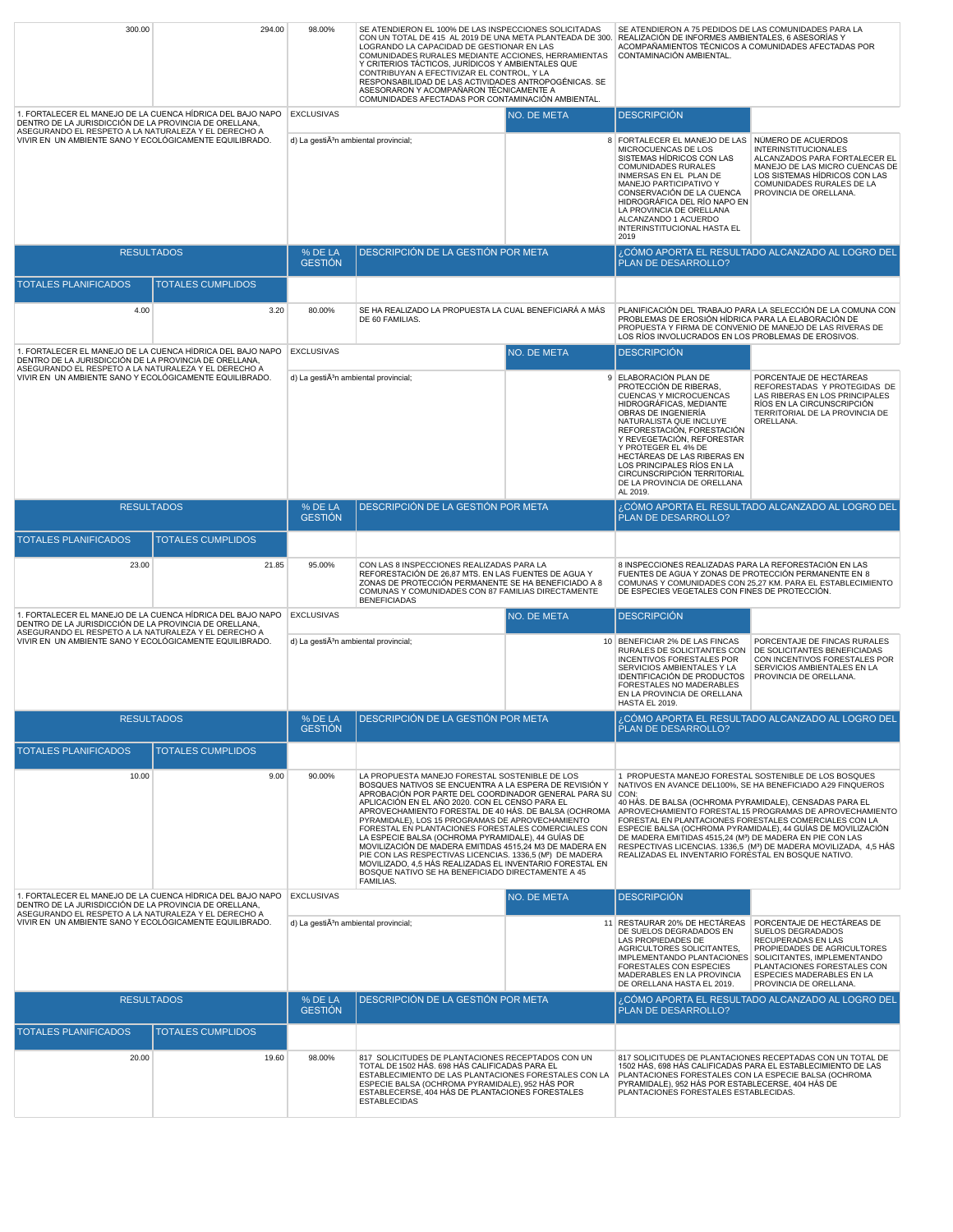| 3. FORTALECER LAS CAPACIDADES DE LAS PERSONAS Y GRUPOS<br>PRIORITARIOS CON ENFOQUE INCLUSIVO Y SOSTENIBLE                                                          |       | <b>EXCLUSIVAS</b><br>NO. DE META                                                                                                                                                                                                                                                                                                                                                                                                    |                                                                                                                                                                                                                                                                                            | <b>DESCRIPCION</b> |                                                                                                                                                                                                                                                                                                                                                                                                                                                                                                                        |                                                                                                                                                                                                                                                                                                                         |
|--------------------------------------------------------------------------------------------------------------------------------------------------------------------|-------|-------------------------------------------------------------------------------------------------------------------------------------------------------------------------------------------------------------------------------------------------------------------------------------------------------------------------------------------------------------------------------------------------------------------------------------|--------------------------------------------------------------------------------------------------------------------------------------------------------------------------------------------------------------------------------------------------------------------------------------------|--------------------|------------------------------------------------------------------------------------------------------------------------------------------------------------------------------------------------------------------------------------------------------------------------------------------------------------------------------------------------------------------------------------------------------------------------------------------------------------------------------------------------------------------------|-------------------------------------------------------------------------------------------------------------------------------------------------------------------------------------------------------------------------------------------------------------------------------------------------------------------------|
|                                                                                                                                                                    |       | a) Planificar, junto con otras instituciones del sector público<br>y actores de la sociedad, el desarrollo Provincial y formular<br>los correspondientes planes de ordenamiento territorial, en<br>el ámbito de sus competencias, de manera articulada con la<br>planificaciÃ <sup>3</sup> n nacional, regional, cantonal y parroquial, en el<br>marco de la interculturalidad y plurinacionalidad y el respeto<br>a la diversidad; |                                                                                                                                                                                                                                                                                            |                    | 15 FOMENTAR LA EXCELENCIA<br>EDUCATIVA; VISUALIZAR Y<br>APOYAR A LOS GRUPOS DE<br>ATENCIÓN PRIORITARIA DEL<br><b>TERRITORIO PARA SU</b><br>ORGANIZACIÓN Y<br>FORTALECIMIENTO; DESCUBRIR<br>TALENTOS DEPORTIVOS QUE<br>NOS REPRESENTEN A ORELLANA<br>Y FORTALECER EL 1,4% DE LA<br>POBLACIÓN PROVINCIAL QUE<br>FORMEN PARTE DE LOS GRUPOS<br>DE ATENCIÓN PRIORITARIA<br>INTELECTUALES, MEDIANTE LA<br>PARTICIPACIÓN ACTIVA DE LA<br>CIUDADANÍA EN LA GESTIÓN<br>PÚBLICA Y PRESUPUESTACIÓN<br>PARTICIPATIVA AL AÑO 2019. | PORCENTAJE DE PERSONAS<br>FORTALECIDAS PERTENECIENTES A<br>LOS GRUPOS DE ATENCIÓN<br>PRIORITARIA CON LA PARTICIPACIÓN<br>ACTIVA DE LA CIUDADANÍA EN LA<br>GESTIÓN PÚBLICA Y<br>PRESUPUESTACIÓN PARTICIPATIVA<br>AL 2019.                                                                                                |
| <b>RESULTADOS</b>                                                                                                                                                  |       | % DE LA<br><b>GESTIÓN</b>                                                                                                                                                                                                                                                                                                                                                                                                           | DESCRIPCIÓN DE LA GESTIÓN POR META                                                                                                                                                                                                                                                         |                    | PLAN DE DESARROLLO?                                                                                                                                                                                                                                                                                                                                                                                                                                                                                                    | CÓMO APORTA EL RESULTADO ALCANZADO AL LOGRO DEL.                                                                                                                                                                                                                                                                        |
| <b>TOTALES PLANIFICADOS</b><br><b>TOTALES CUMPLIDOS</b>                                                                                                            |       |                                                                                                                                                                                                                                                                                                                                                                                                                                     |                                                                                                                                                                                                                                                                                            |                    |                                                                                                                                                                                                                                                                                                                                                                                                                                                                                                                        |                                                                                                                                                                                                                                                                                                                         |
| 7.10                                                                                                                                                               | 5.44  | 76.62%                                                                                                                                                                                                                                                                                                                                                                                                                              |                                                                                                                                                                                                                                                                                            |                    |                                                                                                                                                                                                                                                                                                                                                                                                                                                                                                                        |                                                                                                                                                                                                                                                                                                                         |
|                                                                                                                                                                    |       | SE ENTREGARON 3344 KITS EDUCATIVOS PARA QUE MEJOREN LA 3344 KITS EDUCATIVOS FUERON ENTREGADOS A ESTUDIANTES DE LAS<br>ASISTENCIA EDUCATIVA Y CUENTEN CON HERRAMIENTAS<br>EDUCATIVAS.                                                                                                                                                                                                                                                |                                                                                                                                                                                                                                                                                            |                    | UNIDADES EDUCATIVAS DE LA PROVINCIA DE ORELLANA.<br>TECNOLÓGICAS- 500 TABLET'S) A ESTUDIANTES DESTACADOS.<br>3360 ESTUDIANTES Y PERSONAS DE LOS GRUPOS DE ATENCIÓN<br>SUPERIORES.<br>SUPERIORES POR MÉRITOS DEPORTIVOS (UN DEPORTISTA<br>PRACTICANTE FEDERADO DE BÁSQUET Y LA OTRA DEPORTISTA,<br>PRACTICANTE FEDERADA DE AJEDREZ).                                                                                                                                                                                    | SE ENTREGARON INCENTIVOS MATERIALES (HERRAMIENTAS<br>PRIORITARIA SE BENEFICIARON DEL INTERCAMBIO DE EXPERIENCIAS<br>60 PERSONAS RECIBIERON INCENTIVOS ECONÓMICOS PARA ESTUDIOS<br>2 PERSONAS RECIBIERON INCENTIVOS ECONÓMICOS PARA ESTUDIOS                                                                             |
|                                                                                                                                                                    |       |                                                                                                                                                                                                                                                                                                                                                                                                                                     |                                                                                                                                                                                                                                                                                            |                    | ACTIVIDADES LÚDICAS Y RECREACIONALES, FISIOTERAPIA,<br>CAPACITACIÓN, EN CONVENIO CON EL MIES.<br>JOYA DE LOS SACHAS.<br>KITS ALIMENTICIOS.<br>DE LOS GRUPOS DE ATENCIÓN PRIORITARIA, DONDE PARTICIPAN<br>REPRESENTANTES DE 128 ORGANIZACIONES DE BASE.                                                                                                                                                                                                                                                                 | 340 ADULTOS MAYORES PARTICIPAN EN<br>57 PERSONAS DE LOS GRUPOS DE ATENCIÓN PRIORITARIA REALIZAN LA<br>PRÁCTICA FÍSICA, BAILOTERAPIA Y RECREACIÓN EN EL GIMNASIO DE<br>1000 PERSONAS DE LOS GRUPOS DE ATENCIÓN PRIORITARIA RECIBEN<br>5 ASAMBLEAS REALIZADAS CON LAS MESAS TEMÁTICAS PROVINCIALES                        |
| 4. FORTALECER LOS SECTORES PRODUCTIVOS Y LA CONECTIVIDAD,<br>CONTRIBUYENDO AL DESARROLLO DE LOS PUEBLOS Y<br>NACIONALIDADES, RESPETANDO DERECHOS Y CONSOLIDANDO LA |       | NO. DE META<br><b>EXCLUSIVAS</b>                                                                                                                                                                                                                                                                                                                                                                                                    |                                                                                                                                                                                                                                                                                            |                    | <b>DESCRIPCIÓN</b>                                                                                                                                                                                                                                                                                                                                                                                                                                                                                                     |                                                                                                                                                                                                                                                                                                                         |
| PARTICIPACIÓN CIUDADANA PARA IMPULSAR LA ECONOMÍA.                                                                                                                 |       | especialmente las agropecuarias; y,                                                                                                                                                                                                                                                                                                                                                                                                 | f) Fomentar las actividades productivas provinciales,                                                                                                                                                                                                                                      |                    | ECONOMÍA LOCAL AL AÑO 2019.                                                                                                                                                                                                                                                                                                                                                                                                                                                                                            | 19 REALIZAR 1 EVENTO CULTURAL Y NÚMERO DE EVENTOS CULTURALES<br>DEPORTIVO PARA DINAMIZAR LA Y DEPORTIVOS REALIZADOS PARA<br>DINAMIZAR LA ECONOMÍA LOCAL                                                                                                                                                                 |
| <b>RESULTADOS</b>                                                                                                                                                  |       | % DE LA<br><b>GESTIÓN</b>                                                                                                                                                                                                                                                                                                                                                                                                           | DESCRIPCIÓN DE LA GESTIÓN POR META                                                                                                                                                                                                                                                         |                    | PLAN DE DESARROLLO?                                                                                                                                                                                                                                                                                                                                                                                                                                                                                                    | CÓMO APORTA EL RESULTADO ALCANZADO AL LOGRO DEL.                                                                                                                                                                                                                                                                        |
| <b>TOTALES PLANIFICADOS</b><br><b>TOTALES CUMPLIDOS</b>                                                                                                            |       |                                                                                                                                                                                                                                                                                                                                                                                                                                     |                                                                                                                                                                                                                                                                                            |                    |                                                                                                                                                                                                                                                                                                                                                                                                                                                                                                                        |                                                                                                                                                                                                                                                                                                                         |
| 25.00                                                                                                                                                              | 25.00 | 100.00%                                                                                                                                                                                                                                                                                                                                                                                                                             | FORTALECIMIENTO. FOMENTO Y PROMOCIÓN DE LA<br>INTERCULTURALIDAD EN LA PROVINCIA DE ORELLANA.                                                                                                                                                                                               |                    | FORTALECIMIENTO, FOMENTO Y PROMOCIÓN DE LA<br>INTERCULTURALIDAD EN LA PROVINCIA DE ORELLANA.                                                                                                                                                                                                                                                                                                                                                                                                                           |                                                                                                                                                                                                                                                                                                                         |
| 4. FORTALECER LOS SECTORES PRODUCTIVOS Y LA CONECTIVIDAD,<br>CONTRIBUYENDO AL DESARROLLO DE LOS PUEBLOS Y                                                          |       | <b>EXCLUSIVAS</b>                                                                                                                                                                                                                                                                                                                                                                                                                   |                                                                                                                                                                                                                                                                                            | NO. DE META        | <b>DESCRIPCIÓN</b>                                                                                                                                                                                                                                                                                                                                                                                                                                                                                                     |                                                                                                                                                                                                                                                                                                                         |
| NACIONALIDADES, RESPETANDO DERECHOS Y CONSOLIDANDO LA<br>PARTICIPACIÓN CIUDADANA PARA IMPULSAR LA ECONOMÍA.                                                        |       |                                                                                                                                                                                                                                                                                                                                                                                                                                     | b) Planificar, construir y mantener el sistema vial de ġmbito<br>provincial, que no incluya las zonas urbanas;                                                                                                                                                                             |                    | 22 MANTENER EL 1% DE KM DE LA<br>RED VIAL PROVINCIAL EN BUEN<br>ESTADO A TRAVÉS DE LA<br>EJECUCIÓN DE LOS<br><b>PRESUPUESTOS</b><br>PARTICIPATIVOS                                                                                                                                                                                                                                                                                                                                                                     | PORCENTAJE DE KILÓMETROS DE LA<br>RED VIAL RURAL PROVINCIAL EN<br><b>BUEN ESTADO CON LA</b><br>PARTICIPACIÓN ACTIVA DE LA<br>CIUDADANÍA EN LA GESTIÓN<br>PUBLICA Y PRESUPUESTACION<br>PARTICIPATIVA ALCANZADOS.                                                                                                         |
| <b>RESULTADOS</b>                                                                                                                                                  |       | % DE LA<br><b>GESTIÓN</b>                                                                                                                                                                                                                                                                                                                                                                                                           | DESCRIPCIÓN DE LA GESTIÓN POR META                                                                                                                                                                                                                                                         |                    | PLAN DE DESARROLLO?                                                                                                                                                                                                                                                                                                                                                                                                                                                                                                    | ¿CÓMO APORTA EL RESULTADO ALCANZADO AL LOGRO DEL                                                                                                                                                                                                                                                                        |
| <b>TOTALES PLANIFICADOS</b><br><b>TOTALES CUMPLIDOS</b>                                                                                                            |       |                                                                                                                                                                                                                                                                                                                                                                                                                                     |                                                                                                                                                                                                                                                                                            |                    |                                                                                                                                                                                                                                                                                                                                                                                                                                                                                                                        |                                                                                                                                                                                                                                                                                                                         |
| 60.00                                                                                                                                                              | 42.60 | 71.00%                                                                                                                                                                                                                                                                                                                                                                                                                              | SE MANTIENE 0,71 % DE LA RED VIAL PROVINCIAL EN BUEN<br>ESTADO A TRAVÉS DE LA EJECUCIÓN DE LOS PRESUPUESTOS<br>PARTICIPATIVOS.                                                                                                                                                             |                    | INTERCAMBIO COMERCIAL Y ARTICULACIÓN DE LOS CENTROS DE<br>M DE ALCANTARILLAS PARA EL MANTENIMIENTO DE VÍAS.                                                                                                                                                                                                                                                                                                                                                                                                            | MEJORAMIENTO DE LA VIALIDAD RURAL QUE PERMITA LA INTEGRACIÓN,<br>PRODUCCIÓN RURAL CON LA CIUDAD, MEDIANTE EL MANTENIMIENTO<br>DE APERTURA DE VÍA 25 KM DE VÍAS; DOTACIÓN Y COLOCACIÓN DE 900                                                                                                                            |
| 4. FORTALECER LOS SECTORES PRODUCTIVOS Y LA CONECTIVIDAD.<br>CONTRIBUYENDO AL DESARROLLO DE LOS PUEBLOS Y                                                          |       | <b>EXCLUSIVAS</b>                                                                                                                                                                                                                                                                                                                                                                                                                   |                                                                                                                                                                                                                                                                                            | NO. DE META        | <b>DESCRIPCIÓN</b>                                                                                                                                                                                                                                                                                                                                                                                                                                                                                                     |                                                                                                                                                                                                                                                                                                                         |
| NACIONALIDADES, RESPETANDO DERECHOS Y CONSOLIDANDO LA<br>PARTICIPACIÓN CIUDADANA PARA IMPULSAR LA ECONOMÍA.                                                        |       |                                                                                                                                                                                                                                                                                                                                                                                                                                     | b) Planificar, construir y mantener el sistema vial de ġmbito<br>provincial, que no incluya las zonas urbanas;                                                                                                                                                                             |                    | 23 442.1 KILÓMETROS DE VÍAS EN<br>MANTENIMIENTO PERIÓDICO DE<br>VÍAS VERANERAS Y LASTRADAS.<br>LIMPIEZA RUTINARIA DE VÍAS<br>ASFALTADAS, 29.72 KM DE<br>RECTIFICACIÓN, AMPLIACIÓN Y<br>ASFALTADO AL 2019                                                                                                                                                                                                                                                                                                               | PORCENTAJE DE KILÓMETROS DE LA<br>RED VIAL RURAL PROVINCIAL EN<br><b>BUEN ESTADO CON LA</b><br>PARTICIPACIÓN ACTIVA DE LA<br>CIUDADANÍA EN LA GESTIÓN<br>PÚBLICA Y PRESUPUESTACIÓN<br>PARTICIPATIVA ALCANZADOS.                                                                                                         |
| <b>RESULTADOS</b>                                                                                                                                                  |       | % DE LA<br><b>GESTIÓN</b>                                                                                                                                                                                                                                                                                                                                                                                                           | DESCRIPCIÓN DE LA GESTIÓN POR META                                                                                                                                                                                                                                                         |                    | PLAN DE DESARROLLO?                                                                                                                                                                                                                                                                                                                                                                                                                                                                                                    | CÓMO APORTA EL RESULTADO ALCANZADO AL LOGRO DEL.                                                                                                                                                                                                                                                                        |
| <b>TOTALES PLANIFICADOS</b><br><b>TOTALES CUMPLIDOS</b>                                                                                                            |       |                                                                                                                                                                                                                                                                                                                                                                                                                                     |                                                                                                                                                                                                                                                                                            |                    |                                                                                                                                                                                                                                                                                                                                                                                                                                                                                                                        |                                                                                                                                                                                                                                                                                                                         |
| 60.00                                                                                                                                                              | 60.00 | 100.00%                                                                                                                                                                                                                                                                                                                                                                                                                             | SE REALIZA EL MANTENIMIENTO Y MEJORAMIENTO DE 450 KM DE   MEJORAMIENTO DE LA VIALIDAD RURAL QUE PERMITA LA INTEGRACIÓN,<br>VÍAS EN MANTENIMIENTO PERIÓDICO DE VÍAS VERANERAS Y<br>LASTRADAS, Y LIMPIEZA RUTINARIA DE VÍAS ASFALTADAS, 12,2 KN<br>DE RECTIFICACIÓN, AMPLIACIÓN Y ASFALTADO. |                    | INTERCAMBIO COMERCIAL Y ARTICULACIÓN DE LOS CENTROS DE<br>450 KM DE VÍA; COLOCACIÓN DE 2700 M DE ALCANTARILLAS;<br>CONSTRUCCIÓN DE 8 CABEZALES; RELLENO DE MATERIAL PÉTREO<br>2 PUENTES Y 1 PUENTE CONSTRUIDO; DESALOJO Y LIMPIEZA DE<br>ESTEROS 14000M3; ESTABLECER UN PROGRAMA DE PAVIMENTO<br>ACCESIBILIDAD, SEÑALÉTICA Y SEÑALIZACIÓN TURÍSTICA Y DE<br>SEGURIDAD EN TRES CENTROS TURÍSTICOS.                                                                                                                      | PRODUCCIÓN RURAL CON LA CIUDAD, SISTEMA VIAL RURAL INTEGRAL<br>EN BUEN ESTADO, MEDIANTE EL MANTENIMIENTO Y MEJORAMIENTO DE<br>PARA CONFORMACIONES DE VÍAS Y ÁREAS 28100 M3; MANTENIMIENTO<br>RÍGIDO, ASFALTADO O ADOQUINADO, DE ACUERDO CON LOS ESTUDIOS<br>TÉCNICOS CONSTRUCCIÓN DE ASFALTADO DE 12,2 KM EN EJECUCIÓN; |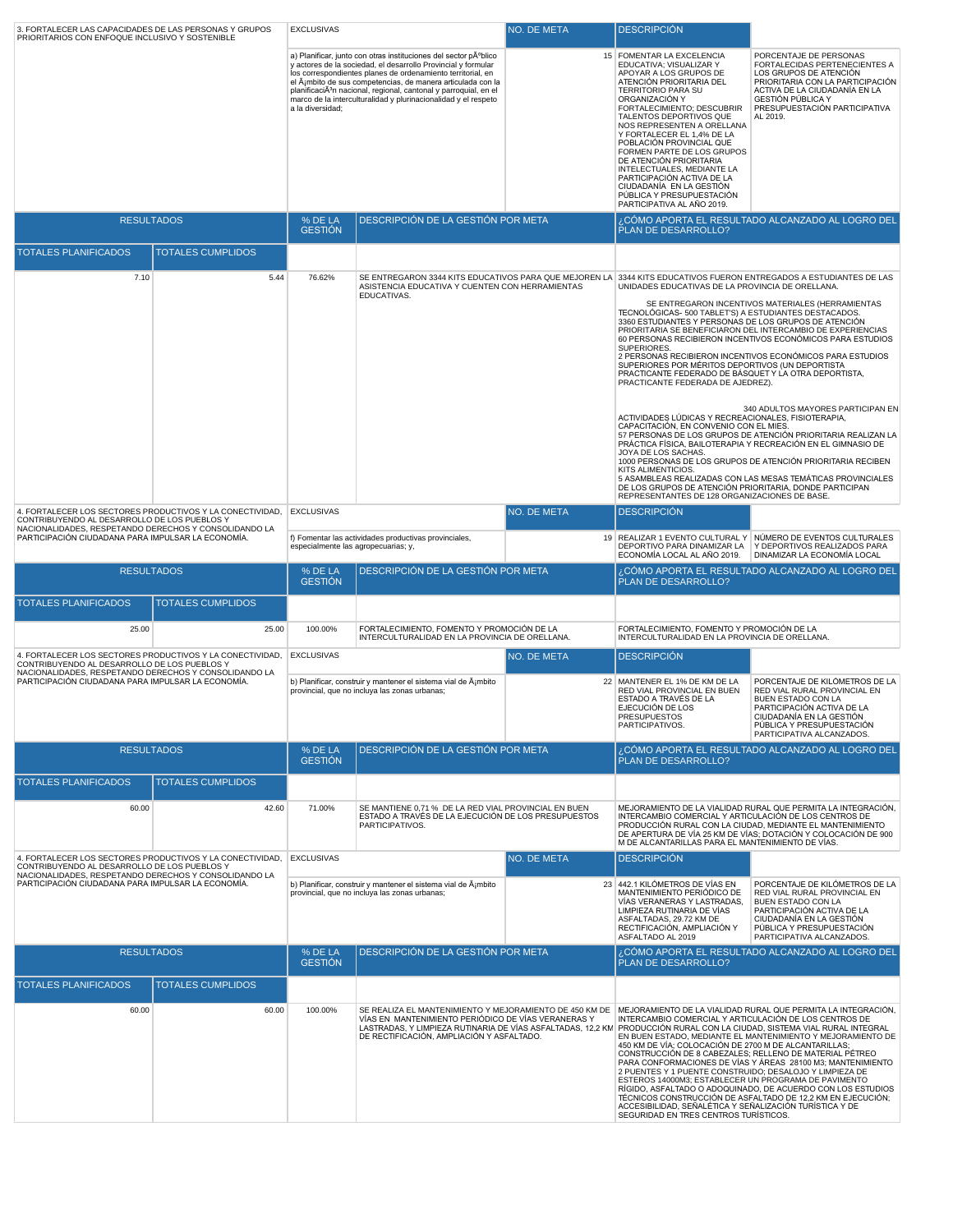| 4. FORTALECER LOS SECTORES PRODUCTIVOS Y LA CONECTIVIDAD,<br>CONTRIBUYENDO AL DESARROLLO DE LOS PUEBLOS Y                                                                     |                          | <b>EXCLUSIVAS</b>                                                                            |                                                                                                                                                                                                                     | NO. DE META | <b>DESCRIPCIÓN</b>                                                                                                                                                                                                                                                                                                                                                                                                  |                                                                                                                                                                                                                                                                                                                                                                                                                                                                                                                                                                                                                                                                                                                                                                                                                                                                                                                                                                                                                                                                                                  |
|-------------------------------------------------------------------------------------------------------------------------------------------------------------------------------|--------------------------|----------------------------------------------------------------------------------------------|---------------------------------------------------------------------------------------------------------------------------------------------------------------------------------------------------------------------|-------------|---------------------------------------------------------------------------------------------------------------------------------------------------------------------------------------------------------------------------------------------------------------------------------------------------------------------------------------------------------------------------------------------------------------------|--------------------------------------------------------------------------------------------------------------------------------------------------------------------------------------------------------------------------------------------------------------------------------------------------------------------------------------------------------------------------------------------------------------------------------------------------------------------------------------------------------------------------------------------------------------------------------------------------------------------------------------------------------------------------------------------------------------------------------------------------------------------------------------------------------------------------------------------------------------------------------------------------------------------------------------------------------------------------------------------------------------------------------------------------------------------------------------------------|
| NACIONALIDADES, RESPETANDO DERECHOS Y CONSOLIDANDO LA<br>PARTICIPACIÓN CIUDADANA PARA IMPULSAR LA ECONOMÍA.                                                                   |                          | f) Fomentar las actividades productivas provinciales,<br>especialmente las agropecuarias; y, |                                                                                                                                                                                                                     |             | 27 AL TERMINO DEL AÑO 2019 SE<br>TENDRÁN 250 COMUNIDADES<br>DE VALOR AGRÍCOLA;<br>TRANSFERENCIA DEFINITIVA DE<br>BIENES, A 100 COMUNIDADES<br>BENEFICIARIAS DE LA PROVINCIA:<br>ELABORACIÓN DE PERFILES DE<br>PROYECTO DE TRES CADENAS<br>PRODUCTIVAS Y ELABORACIÓN<br>DE UNA MALLA CURRICULAR Y<br>CRONOGRAMA DE CAPACITACIÓN                                                                                      | PORCENTAJE DE LAS COMUNAS Y<br>COMUNIDADES FORTALECIDAS<br>FORTALECIDAS EN LAS CADENAS MEDIANTE LA PARTICIPACIÓN ACTIVA<br>EN LA GESTIÓN PÚBLICA Y<br>PRESUPUESTACIÓN PARTICIPATIVA.                                                                                                                                                                                                                                                                                                                                                                                                                                                                                                                                                                                                                                                                                                                                                                                                                                                                                                             |
| <b>RESULTADOS</b>                                                                                                                                                             |                          | % DE LA<br><b>GESTIÓN</b>                                                                    | DESCRIPCIÓN DE LA GESTIÓN POR META                                                                                                                                                                                  |             | PLAN DE DESARROLLO?                                                                                                                                                                                                                                                                                                                                                                                                 | ¿CÓMO APORTA EL RESULTADO ALCANZADO AL LOGRO DEL                                                                                                                                                                                                                                                                                                                                                                                                                                                                                                                                                                                                                                                                                                                                                                                                                                                                                                                                                                                                                                                 |
| <b>TOTALES PLANIFICADOS</b>                                                                                                                                                   | <b>TOTALES CUMPLIDOS</b> |                                                                                              |                                                                                                                                                                                                                     |             |                                                                                                                                                                                                                                                                                                                                                                                                                     |                                                                                                                                                                                                                                                                                                                                                                                                                                                                                                                                                                                                                                                                                                                                                                                                                                                                                                                                                                                                                                                                                                  |
| 60.00                                                                                                                                                                         | 60.00                    | 100.00%                                                                                      | COMUNIDADES FORTALECIDAS EN LAS CADENAS DE VALOR<br>AGRÍCOLA.                                                                                                                                                       |             | DE LAS ACTIVIDADES AGRÍCOLAS; 250 COMUNIDADES SE HAN<br>,125 COMUNIDADES EN CACAO); SE REALIZÓ CAPACITACIONES,<br>ASISTENCIA TÉCNICAS, SEGUIMIENTOS, TRANSFERENCIAS DE<br>TRES PERFILES DE PROYECTOS ELABORADOS DE TRES CADENAS<br>PARA LOS PROYECTOS DE CACAO, CAFÉ Y CICLO CORTO (MAÍZ Y<br>ARROZ) ASÍ COMO EL CRONOGRAMA DE CAPACITACIÓN EN LA<br>ACTIVIDADES IMPLEMENTADAS EN EL ÁREA AGRÍCOLA.                 | ELABORADAS 100 ACTAS DE FINIQUITO Y TRANSFERENCIA DEFINITIVAS<br>DE BIENES RECIBIDOS POR LOS BENEFICIARIOS DE 250 COMUNIDADES:<br>(KITS DE INSUMOS AGRÍCOLAS CICLO CORTO; 35, PLANTAS DE CACAO<br>TRINITARIO 4 Y MAQUINARIA AGRÍCOLA 75) PARA EL FORTALECIMIENTO<br>ATENDIDO Y FORTALECIDOS EN LAS CADENAS DE VALOR AGRÍCOLA (140)<br>COMUNIDADES EN MAQUINARIA, 10 COMUNIDADES EN CICLO CORTO<br>TECNOLOGÍA EN CADA UNA DE LAS COMUNIDADES Y BENEFICIARIOS;<br>PRODUCTIVAS (CACAO, CAFÉ Y CAÑA DE AZÚCAR CON ENFOQUE DE<br>CADENA DE VALORES) PARA EL FORTALECIMIENTO DE LAS CADENAS<br>PRODUCTIVAS AGRÍCOLAS; SE CUENTA CON UNA MALLA CURRICULAR<br>JEFATURA AGRÍCOLA PARA EL FORTALECIMIENTO DE LAS DIFERENTES                                                                                                                                                                                                                                                                                                                                                                                |
| 4. FORTALECER LOS SECTORES PRODUCTIVOS Y LA CONECTIVIDAD.<br>CONTRIBUYENDO AL DESARROLLO DE LOS PUEBLOS Y                                                                     |                          | <b>EXCLUSIVAS</b>                                                                            |                                                                                                                                                                                                                     | NO. DE META | <b>DESCRIPCIÓN</b>                                                                                                                                                                                                                                                                                                                                                                                                  |                                                                                                                                                                                                                                                                                                                                                                                                                                                                                                                                                                                                                                                                                                                                                                                                                                                                                                                                                                                                                                                                                                  |
| NACIONALIDADES, RESPETANDO DERECHOS Y CONSOLIDANDO LA<br>PARTICIPACIÓN CIUDADANA PARA IMPULSAR LA ECONOMÍA.                                                                   |                          |                                                                                              | f) Fomentar las actividades productivas provinciales,<br>especialmente las agropecuarias; y,                                                                                                                        |             | 28 AL TERMINO DEL AÑO 2019 SE<br>TENDRÁN 35 COMUNIDADES<br>FORTALECIDAS EN LAS CADENAS<br>DE VALOR PECUARIO;<br>TRANSFERENCIA DEFINITIVA DE<br>BIENES A 10 COMUNIDADES<br>BENEFICIARIAS DE LA<br>PROVINCIA; ELABORACIÓN DE<br>PERFILES DE PROYECTO DE<br>TRES CADENAS PRODUCTIVAS; 1<br>DIAGNÓSTICO Y PLAN DE ACCIÓN<br>PROPUESTO; ELABORACIÓN DE<br>UNA MALLA CURRICULAR Y<br>CRONOGRAMA DE<br>CAPACITACIÓN.       | PORCENTAJE DE LAS COMUNAS Y<br>COMUNIDADES FORTALECIDAS<br>MEDIANTE LA PARTICIPACIÓN ACTIVA<br>EN LA GESTIÓN PÚBLICA Y<br>PRESUPUESTACIÓN PARTICIPATIVA.                                                                                                                                                                                                                                                                                                                                                                                                                                                                                                                                                                                                                                                                                                                                                                                                                                                                                                                                         |
| <b>RESULTADOS</b>                                                                                                                                                             |                          | % DE LA<br><b>GESTIÓN</b>                                                                    | DESCRIPCIÓN DE LA GESTIÓN POR META                                                                                                                                                                                  |             | PLAN DE DESARROLLO?                                                                                                                                                                                                                                                                                                                                                                                                 | ¿CÓMO APORTA EL RESULTADO ALCANZADO AL LOGRO DEL                                                                                                                                                                                                                                                                                                                                                                                                                                                                                                                                                                                                                                                                                                                                                                                                                                                                                                                                                                                                                                                 |
| <b>TOTALES PLANIFICADOS</b>                                                                                                                                                   | <b>TOTALES CUMPLIDOS</b> |                                                                                              |                                                                                                                                                                                                                     |             |                                                                                                                                                                                                                                                                                                                                                                                                                     |                                                                                                                                                                                                                                                                                                                                                                                                                                                                                                                                                                                                                                                                                                                                                                                                                                                                                                                                                                                                                                                                                                  |
| 60.00                                                                                                                                                                         | 60.00                    | 100.00%                                                                                      | COMUNIDADES FORTALECIDAS EN LAS CADENAS DE VALOR<br>PECUARIO MEDIANTE CAPACITACIÓN, SEGUIMIENTO, ASISTENCIA<br>TÉCNICA, TRANSFERENCIA DE BIENES E INSUMOS, BOVINOS, EN<br>LAS FAMILIAS DE LA PROVINCIA DE ORELLANA. |             | EN LAS CADENAS DE VALOR PECUARIO (12 COMUNIDADES EN<br>GANADERÍA, 5 COMUNIDADES EN CERDOS, 14 COMUNIDADES EN<br>DE LAS CADENAS PRODUCTIVAS PECUARIAS, DE LAS CUALES SE<br>ACCIÓN PARA EL FORTALECIMIENTO ORGANIZATIVO PARA EL<br>EN LA PROVINCIA DE ORELLANA; SE CUENTA CON UNA MALLA<br>PASTIZALES, ASÍ COMO EL CRONOGRAMA DE CAPACITACIÓN EN LA<br>ACTIVIDADES IMPLEMENTADAS EN EL ÁREA PECUARIA.                 | ELABORADAS 37 ACTAS DE FINIQUITO Y TRANSFERENCIA DEFINITIVAS<br>DE BIENES RECIBIDOS POR LOS BENEFICIARIOS (KITT DE PASTIZALES,<br>GANADO, PORCINO) PARA EL FORTALECIMIENTO DE LAS ACTIVIDADES<br>AGROPECUARIAS; 42 COMUNIDADES SE HAN ATENDIDO Y FORTALECIDO<br>POLLOS, 11 COMUNIDADES EN PASTO), CON LA ENTREGA DE MATERIAL<br>E INSUMO, SUMINISTRO AGROPECUARIOS, SEMOVIENTES MEJORADOS<br>GENÉTICAMENTE, SE REALIZÓ CAPACITACIONES, ASISTENCIA TÉCNICA,<br>SEGUIMIENTO, TRANSFERENCIA DE TECNOLOGÍA EN CADA UNA DE LAS<br>COMUNIDADES: 12 COMUNIDADES ATENDIDAS Y FORTALECIDAS CON<br>ALIMENTACIÓN SEGURA. TRES PERFILES DE PROYECTOS ELABORADOS<br>CON ENFOQUE DE CADENA DE VALORES, PARA EL FORTALECIMIENTO<br>SELECCIONÓ UNO PARA DESARROLLARLO EN EL SECTOR GANADERO,<br>PROYECTO DENOMINADO (GANADERÍA SOSTENIBLE CON ENFOQUE DE<br>CADENA DE VALORES); SE CUENTA CON UN DIAGNÓSTICO Y PLAN DE<br>DESARROLLO DE CLÚSTER, EN LA CADENA PRODUCTIVA DE BOVINOS<br>CURRICULAR PARA LOS PROYECTOS DE POLLOS, CERDOS, BOVINOS,<br>JEFATURA PECUARIA, PARA EL FORTALECIMIENTO DE LAS DIFERENTES |
| 4. FORTALECER LOS SECTORES PRODUCTIVOS Y LA CONECTIVIDAD, EXCLUSIVAS<br>CONTRIBUYENDO AL DESARROLLO DE LOS PUEBLOS Y<br>NACIONALIDADES, RESPETANDO DERECHOS Y CONSOLIDANDO LA |                          |                                                                                              |                                                                                                                                                                                                                     | NO. DE META | <b>DESCRIPCIÓN</b>                                                                                                                                                                                                                                                                                                                                                                                                  |                                                                                                                                                                                                                                                                                                                                                                                                                                                                                                                                                                                                                                                                                                                                                                                                                                                                                                                                                                                                                                                                                                  |
| PARTICIPACIÓN CIUDADANA PARA IMPULSAR LA ECONOMÍA.                                                                                                                            |                          | f) Fomentar las actividades productivas provinciales,<br>especialmente las agropecuarias; y, |                                                                                                                                                                                                                     |             | 29 AL TÉRMINO DEL AÑO 2019 SE<br>ATENDERÁN 5 COMUNIDADES<br>CON EL PROYECTO<br>FORTALECIMIENTO DE LA<br>CADENA PISCICOLA;<br>TRANSFERENCIA DEFINITIVA DE<br>BIENES A 5 COMUNIDADES<br>BENEFICIARIAS DE LA PROVINCIA:<br>ELABORACIÓN DE PERFILES DE<br>PROYECTO DE UNA CADENA<br>PRODUCTIVA; ELABORACIÓN DE<br>UNA MALLA CURRICULAR Y<br>CRONOGRAMA DE<br>CAPACITACIÓN; 1 DIAGNÓSTICO Y<br>PLAN DE ACCIÓN PROPUESTO. | PORCENTAJE DE LAS COMUNAS Y<br>COMUNIDADES FORTALECIDAS<br>MEDIANTE LA PARTICIPACIÓN ACTIVA<br>EN LA GESTIÓN PÚBLICA Y<br>PRESUPUESTACIÓN PARTICIPATIVA.                                                                                                                                                                                                                                                                                                                                                                                                                                                                                                                                                                                                                                                                                                                                                                                                                                                                                                                                         |
| <b>RESULTADOS</b>                                                                                                                                                             |                          | % DE LA<br><b>GESTION</b>                                                                    | DESCRIPCIÓN DE LA GESTIÓN POR META                                                                                                                                                                                  |             | PLAN DE DESARROLLO?                                                                                                                                                                                                                                                                                                                                                                                                 | CÓMO APORTA EL RESULTADO ALCANZADO AL LOGRO DEL.                                                                                                                                                                                                                                                                                                                                                                                                                                                                                                                                                                                                                                                                                                                                                                                                                                                                                                                                                                                                                                                 |
| <b>TOTALES PLANIFICADOS</b>                                                                                                                                                   | <b>TOTALES CUMPLIDOS</b> |                                                                                              |                                                                                                                                                                                                                     |             |                                                                                                                                                                                                                                                                                                                                                                                                                     |                                                                                                                                                                                                                                                                                                                                                                                                                                                                                                                                                                                                                                                                                                                                                                                                                                                                                                                                                                                                                                                                                                  |
| 60.00                                                                                                                                                                         | 60.00                    | 100.00%                                                                                      | SE FORTALECIÓ LA CADENA DE VALOR PISCÍCOLA MEDIANTE LA<br>CONSTRUCCIÓN Y READECUACIÓN DE PISCINAS, ASISTENCIA<br>TÉCNICA Y ENTREGA DE ALEVINES                                                                      |             | SE REALIZÓ LA TRANSFERENCIA DEFINITIVA DE BIENES A TRES<br>PISCÍCOLA A TRAVÉS DE LA ENTREGA DE ALEVINES Y ASISTENCIA<br>TÉCNICA; SE ELABORÓ CUATRO PROYECTOS PISCÍCOLAS,<br>ELABORADOS Y EN EJECUCIÓN; SE CONSTRUYÓ Y RECONSTRUYÓ<br>CUARENTA PISCINAS EN COMUNIDADES DE LA PROVINCIA DE<br>ORELLANA; UNA EXPOFERIA EJECUTADA EN EL AÑO 2019.                                                                       | COMUNIDADES; DOCE COMUNIDADES ATENDIDAS POR EL PROYECTO                                                                                                                                                                                                                                                                                                                                                                                                                                                                                                                                                                                                                                                                                                                                                                                                                                                                                                                                                                                                                                          |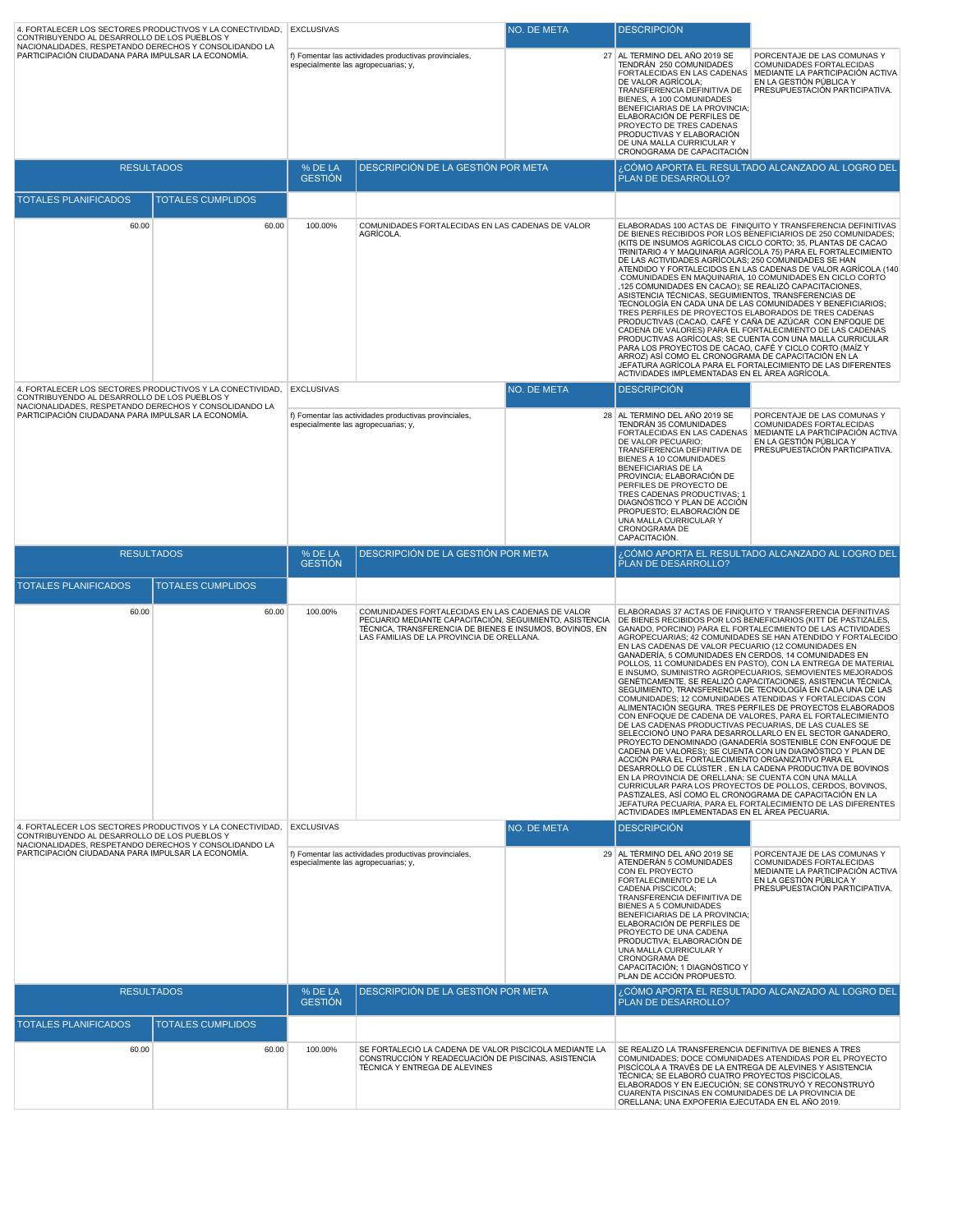| 4. FORTALECER LOS SECTORES PRODUCTIVOS Y LA CONECTIVIDAD,<br>CONTRIBUYENDO AL DESARROLLO DE LOS PUEBLOS Y                                                                     |                          | <b>EXCLUSIVAS</b>                                                                                                                                                                                                                                                                                                                                                                                                                   |                                                                                                                                                                                                                                                                                                                                                                                                                   | NO. DE META                                                              | <b>DESCRIPCIÓN</b>                                                                                                                                                                                                                                           |                                                                                                                                                                                                                                                    |
|-------------------------------------------------------------------------------------------------------------------------------------------------------------------------------|--------------------------|-------------------------------------------------------------------------------------------------------------------------------------------------------------------------------------------------------------------------------------------------------------------------------------------------------------------------------------------------------------------------------------------------------------------------------------|-------------------------------------------------------------------------------------------------------------------------------------------------------------------------------------------------------------------------------------------------------------------------------------------------------------------------------------------------------------------------------------------------------------------|--------------------------------------------------------------------------|--------------------------------------------------------------------------------------------------------------------------------------------------------------------------------------------------------------------------------------------------------------|----------------------------------------------------------------------------------------------------------------------------------------------------------------------------------------------------------------------------------------------------|
| NACIONALIDADES, RESPETANDO DERECHOS Y CONSOLIDANDO LA<br>PARTICIPACIÓN CIUDADANA PARA IMPULSAR LA ECONOMÍA.                                                                   |                          | especialmente las agropecuarias; y,                                                                                                                                                                                                                                                                                                                                                                                                 | f) Fomentar las actividades productivas provinciales,                                                                                                                                                                                                                                                                                                                                                             |                                                                          | 30 FORTALECER 14 COMUNIDADES<br>MEDIANTE EL EJERCICIO DE LAS<br>COMPETENCIAS, PARA<br>POSICIONAR A ORELLANA COMO<br>SERVICIOS DE CALIDAD A SUS<br>VISITANTES AL 2019.                                                                                        | PORCENTAJE DE LAS COMUNAS Y<br>COMUNIDADES FORTALECIDAS<br>MEDIANTE LA PARTICIPACIÓN ACTIVA<br>EN LA GESTIÓN PÚBLICA Y<br>DESTINO TURÍSTICO QUE OFERTA PRESUPUESTACIÓN PARTICIPATIVA.                                                              |
| <b>RESULTADOS</b>                                                                                                                                                             |                          | % DE LA<br><b>GESTIÓN</b>                                                                                                                                                                                                                                                                                                                                                                                                           | DESCRIPCIÓN DE LA GESTIÓN POR META                                                                                                                                                                                                                                                                                                                                                                                |                                                                          | PLAN DE DESARROLLO?                                                                                                                                                                                                                                          | ¿CÓMO APORTA EL RESULTADO ALCANZADO AL LOGRO DEL                                                                                                                                                                                                   |
| <b>TOTALES PLANIFICADOS</b>                                                                                                                                                   | <b>TOTALES CUMPLIDOS</b> |                                                                                                                                                                                                                                                                                                                                                                                                                                     |                                                                                                                                                                                                                                                                                                                                                                                                                   |                                                                          |                                                                                                                                                                                                                                                              |                                                                                                                                                                                                                                                    |
| 60.00                                                                                                                                                                         | 55.20                    | 92.00%                                                                                                                                                                                                                                                                                                                                                                                                                              | SE FORTALECIERON EN ACTIVIDADES COMO: PROMOCIONAR LA<br>OFERTA TURÍSTICA A NIVEL NACIONAL E INTERNACIONAL,                                                                                                                                                                                                                                                                                                        |                                                                          | SE FORTALECIERON LOS 18 EMPRENDIMIENTOS Y CENTROS DE                                                                                                                                                                                                         | TURISMO COMUNITARIO, VÍDEOS PROMOCIONALES, ACTUALIZACIÓN DE                                                                                                                                                                                        |
|                                                                                                                                                                               |                          |                                                                                                                                                                                                                                                                                                                                                                                                                                     | IMPLEMENTACIÓN DE SEÑALÉTICA, INTERNET SATELITAL,<br>SENDEROS: SE REALIZARON CAPACITACIONES EN TEMAS DE<br>ORNITOLOGÍA, GUIANZA, ATENCIÓN AL CLIENTE, HOSPITALIDAD,<br>GASTRONOMÍA Y ARTESANÍAS; SE REALIZARON ACTIVIDADES DE<br>PROMOCIÓN DEL DESTINO ORELLANA TURÍSTICA, DESARROLLO<br>Y PROMOCIÓN DE TURISMO SOSTENIBLE A LOS CANTONES: LA<br>JOYA DE LOS SACHAS, LORETO, AGUARICO Y FRANCISCO DE<br>ORELLANA. |                                                                          | BANCOS FOTOGRÁFICOS, ELABORACIÓN Y COLOCACIÓN DE<br>SEÑALÉTICAS, PICTOGRAMAS TURÍSCTICOS, ELABORACIÓN DE<br>MATERIAL PROMOCIONAL PARA LA PARTICIPACIÓN EN FERIAS Y<br>EVENTOS EN LA PROVINCIA DE ORELLANA EN LAS DIFERENTES                                  | ACTIVIDADES QUE EJECUTA LA COORDINACIÓN GENERAL DE TURISMO                                                                                                                                                                                         |
| 4. FORTALECER LOS SECTORES PRODUCTIVOS Y LA CONECTIVIDAD,<br>CONTRIBUYENDO AL DESARROLLO DE LOS PUEBLOS Y<br>NACIONALIDADES, RESPETANDO DERECHOS Y CONSOLIDANDO LA            |                          | <b>EXCLUSIVAS</b>                                                                                                                                                                                                                                                                                                                                                                                                                   |                                                                                                                                                                                                                                                                                                                                                                                                                   | NO. DE META                                                              | <b>DESCRIPCIÓN</b>                                                                                                                                                                                                                                           |                                                                                                                                                                                                                                                    |
| PARTICIPACIÓN CIUDADANA PARA IMPULSAR LA ECONOMÍA.                                                                                                                            |                          | a) Planificar, junto con otras instituciones del sector pºblico<br>y actores de la sociedad, el desarrollo Provincial y formular<br>los correspondientes planes de ordenamiento territorial, en<br>el ámbito de sus competencias, de manera articulada con la<br>planificaciÃ <sup>3</sup> n nacional, regional, cantonal y parroquial, en el<br>marco de la interculturalidad y plurinacionalidad y el respeto<br>a la diversidad; |                                                                                                                                                                                                                                                                                                                                                                                                                   |                                                                          | 16 CONSTRUCCIÓN Y<br>MANTENIMIENTO DE 26<br>PROYECTOS DE OBRAS DE<br>CIVILES Y DOTACIÓN DE<br>MATERIALES DE CONSTRUCCIÓN<br>PARA EL MEJORAMIENTO DE<br>INFRAESTRUCTURA DE INTERÉS<br>SOCIAL, CULTURAL, RECREATIVO   TURÍSTICO.<br>Y TURÍSTICO.               | CONSTRUCCIÓN Y MANTENIMIENTO<br>DE 26 PROYECTOS DE OBRAS DE<br>CIVILES Y DOTACIÓN DE MATERIALES<br>DE CONSTRUCCIÓN PARA EL<br>MEJORAMIENTO DE<br>INFRAESTRUCTURA DE INTERÉS<br>SOCIAL, CULTURAL, RECREATIVO Y                                      |
| <b>RESULTADOS</b>                                                                                                                                                             |                          | % DE LA<br><b>GESTIÓN</b>                                                                                                                                                                                                                                                                                                                                                                                                           | DESCRIPCIÓN DE LA GESTIÓN POR META                                                                                                                                                                                                                                                                                                                                                                                |                                                                          | PLAN DE DESARROLLO?                                                                                                                                                                                                                                          | CÓMO APORTA EL RESULTADO ALCANZADO AL LOGRO DEL.                                                                                                                                                                                                   |
| <b>TOTALES PLANIFICADOS</b>                                                                                                                                                   | <b>TOTALES CUMPLIDOS</b> |                                                                                                                                                                                                                                                                                                                                                                                                                                     |                                                                                                                                                                                                                                                                                                                                                                                                                   |                                                                          |                                                                                                                                                                                                                                                              |                                                                                                                                                                                                                                                    |
| 26.00                                                                                                                                                                         | 20.00                    | 76.92%                                                                                                                                                                                                                                                                                                                                                                                                                              | CONSTRUCCIÓN Y MANTENIMIENTO DE 20 PROYECTOS DE<br>OBRAS DE CIVILES Y DOTACIÓN DE MATERIALES DE<br>CONSTRUCCIÓN PARA EL MEJORAMIENTO DE<br>INFRAESTRUCTURA DE INTERÉS SOCIAL, CULTURAL,<br>RECREATIVO Y TURÍSTICO.                                                                                                                                                                                                |                                                                          | EJECUCIÓN; BRINDAR MAYORES ESPACIOS PARA TALLERES,<br>CAPACITACIONES Y ACTIVIDADES CULTURALES MEDIANTE LA<br>CONSTRUCCIÓN DE 5 CASAS TALLERES; RECUPERAR ESPACIOS<br>DE MATERIALES DE CONSTRUCCIÓN MEDIANTE LA EJECUCIÓN DE 4<br><b>GRUPOS PRIORITARIOS.</b> | CONSTRUCCIÓN DE 7 CANCHAS POLIDEPORTIVAS CUBIERTAS Y 8 EN<br>PÚBLICOS EN COORDINACIÓN CON LOS GAD'S LOCALES MEDIANTE EL<br>MANTENIMIENTO DE 4 OBRAS DE INFRAESTRUCTURA CIVIL; DOTACIÓN<br>CONVENIOS DE ENTREGA DE MATERIALES DE CONSTRUCCIÓN A LOS |
| 4. FORTALECER LOS SECTORES PRODUCTIVOS Y LA CONECTIVIDAD,<br>CONTRIBUYENDO AL DESARROLLO DE LOS PUEBLOS Y                                                                     |                          | <b>EXCLUSIVAS</b>                                                                                                                                                                                                                                                                                                                                                                                                                   |                                                                                                                                                                                                                                                                                                                                                                                                                   | NO. DE META                                                              | <b>DESCRIPCIÓN</b>                                                                                                                                                                                                                                           |                                                                                                                                                                                                                                                    |
| NACIONALIDADES, RESPETANDO DERECHOS Y CONSOLIDANDO LA<br>PARTICIPACIÓN CIUDADANA PARA IMPULSAR LA ECONOMÍA.                                                                   |                          | a) Planificar, junto con otras instituciones del sector pºblico<br>y actores de la sociedad, el desarrollo Provincial y formular<br>los correspondientes planes de ordenamiento territorial, en<br>el ámbito de sus competencias, de manera articulada con la<br>planificaciÃ <sup>3</sup> n nacional, regional, cantonal y parroquial, en el<br>marco de la interculturalidad y plurinacionalidad y el respeto<br>a la diversidad; |                                                                                                                                                                                                                                                                                                                                                                                                                   | 17 CONSTRUIR 6 OBRAS DE<br>INFRAESTRUCTURA DE INTERÉS<br>SOCIAL AL 2019. | NÚMERO DE VIVIENDAS DOTADAS A<br>GRUPOS DE ATENCIÓN PRIORITARIA<br>DEL SECTOR RURAL PARA MEJORAR<br>LA CALIDAD DE VIDA.                                                                                                                                      |                                                                                                                                                                                                                                                    |
| <b>RESULTADOS</b>                                                                                                                                                             |                          | % DE LA<br><b>GESTIÓN</b>                                                                                                                                                                                                                                                                                                                                                                                                           | DESCRIPCIÓN DE LA GESTIÓN POR META                                                                                                                                                                                                                                                                                                                                                                                |                                                                          | PLAN DE DESARROLLO?                                                                                                                                                                                                                                          | CÓMO APORTA EL RESULTADO ALCANZADO AL LOGRO DEL                                                                                                                                                                                                    |
| <b>TOTALES PLANIFICADOS</b>                                                                                                                                                   | <b>TOTALES CUMPLIDOS</b> |                                                                                                                                                                                                                                                                                                                                                                                                                                     |                                                                                                                                                                                                                                                                                                                                                                                                                   |                                                                          |                                                                                                                                                                                                                                                              |                                                                                                                                                                                                                                                    |
| 6.00                                                                                                                                                                          | 3.00                     | 50.00%                                                                                                                                                                                                                                                                                                                                                                                                                              | SE CONSTRUYEN 3 OBRAS DE INFRAESTRUCTURA DE INTERÉS<br>SOCIAL AL 2019                                                                                                                                                                                                                                                                                                                                             |                                                                          | RURAL CON 3 VIVIENDAS DE INTERÉS SOCIAL CONSTRUIDAS:<br>ESPECIFICACIONES TÉCNICAS Y PLAZOS ESTABLECIDOS.                                                                                                                                                     | PROMOVER VIVIENDAS DE INTERÉS SOCIAL, QUE TENGAN ACCESO A<br>AGUA POTABLE, ALCANTARILLADO Y SERVICIOS BÁSICOS EN EL SECTOR<br>FISCALIZACIÓN DE 3 PROYECTOS Y SU EJECUCIÓN DE ACUERDO A LAS                                                         |
| 4. FORTALECER LOS SECTORES PRODUCTIVOS Y LA CONECTIVIDAD. EXCLUSIVAS<br>CONTRIBUYENDO AL DESARROLLO DE LOS PUEBLOS Y<br>NACIONALIDADES, RESPETANDO DERECHOS Y CONSOLIDANDO LA |                          |                                                                                                                                                                                                                                                                                                                                                                                                                                     |                                                                                                                                                                                                                                                                                                                                                                                                                   | <b>NO. DE META</b>                                                       | <b>DESCRIPCIÓN</b>                                                                                                                                                                                                                                           |                                                                                                                                                                                                                                                    |
| PARTICIPACIÓN CIUDADANA PARA IMPULSAR LA ECONOMÍA.                                                                                                                            |                          | f) Fomentar las actividades productivas provinciales,<br>especialmente las agropecuarias; y,                                                                                                                                                                                                                                                                                                                                        |                                                                                                                                                                                                                                                                                                                                                                                                                   |                                                                          | 18 EMPODERAMIENTO DE LA<br>CIUDADANÍA EN SUS DEBERES Y<br>DERECHOS Y PARTICIPACIÓN<br>SOCIAL Y ALCANZAR<br>SOLUCIONES EFICIENTES Y<br>MEJOR SERVICIO A LA<br>COLECTIVIDAD QUE PUEDAN SER<br>SISTEMATIZADOS EN LÍNEA.                                         | NÚMERO DE EVENTOS CULTURALES<br>Y DEPORTIVOS REALIZADOS PARA<br>DINAMIZAR LA ECONOMÍA LOCAL                                                                                                                                                        |
| <b>RESULTADOS</b>                                                                                                                                                             |                          | % DE LA<br><b>GESTIÓN</b>                                                                                                                                                                                                                                                                                                                                                                                                           | DESCRIPCIÓN DE LA GESTIÓN POR META                                                                                                                                                                                                                                                                                                                                                                                |                                                                          | PLAN DE DESARROLLO?                                                                                                                                                                                                                                          | ¿CÓMO APORTA EL RESULTADO ALCANZADO AL LOGRO DEL                                                                                                                                                                                                   |
| <b>TOTALES PLANIFICADOS</b>                                                                                                                                                   | <b>TOTALES CUMPLIDOS</b> |                                                                                                                                                                                                                                                                                                                                                                                                                                     |                                                                                                                                                                                                                                                                                                                                                                                                                   |                                                                          |                                                                                                                                                                                                                                                              |                                                                                                                                                                                                                                                    |
| 25.00                                                                                                                                                                         | 25.00                    | 100.00%                                                                                                                                                                                                                                                                                                                                                                                                                             | SE FORTALECIÓ EL PROCESO DE PARTICIPACIÓN CIUDADANA<br>MEDIANTE LA INTEGRACIÓN SOCIAL EN LA PROVINCIA DE<br>ORELLANA                                                                                                                                                                                                                                                                                              |                                                                          | 36 ORGANIZACIONES CAPACITAS Y FORTALECIDAS.                                                                                                                                                                                                                  |                                                                                                                                                                                                                                                    |
| 4. FORTALECER LOS SECTORES PRODUCTIVOS Y LA CONECTIVIDAD,<br>CONTRIBUYENDO AL DESARROLLO DE LOS PUEBLOS Y                                                                     |                          | <b>EXCLUSIVAS</b>                                                                                                                                                                                                                                                                                                                                                                                                                   |                                                                                                                                                                                                                                                                                                                                                                                                                   | NO. DE META                                                              | <b>DESCRIPCIÓN</b>                                                                                                                                                                                                                                           |                                                                                                                                                                                                                                                    |
| NACIONALIDADES, RESPETANDO DERECHOS Y CONSOLIDANDO LA<br>PARTICIPACIÓN CIUDADANA PARA IMPULSAR LA ECONOMÍA.                                                                   |                          | especialmente las agropecuarias; y,                                                                                                                                                                                                                                                                                                                                                                                                 | f) Fomentar las actividades productivas provinciales,                                                                                                                                                                                                                                                                                                                                                             |                                                                          | 20 REALIZAR 1 EVENTO DE<br>FOMENTO Y FORTALECIMIENTO<br>DE EVENTOS TRADICIONALES,<br>LOCALES Y EFEMÉRIDES EN LA<br>PROVINCIA DE ORELLANA EN EL<br>2019, PARA EL INCREMENTO DE<br>LA DINAMIZACIÓN DE LA<br><b>ECONOMÍA PROVINCI</b>                           | NÚMERO DE EVENTOS CULTURALES<br>Y DEPORTIVOS REALIZADOS PARA<br>DINAMIZAR LA ECONOMÍA LOCAL                                                                                                                                                        |
| <b>RESULTADOS</b>                                                                                                                                                             |                          | % DE LA<br><b>GESTION</b>                                                                                                                                                                                                                                                                                                                                                                                                           | DESCRIPCIÓN DE LA GESTIÓN POR META                                                                                                                                                                                                                                                                                                                                                                                |                                                                          | PLAN DE DESARROLLO?                                                                                                                                                                                                                                          | CÓMO APORTA EL RESULTADO ALCANZADO AL LOGRO DEL.                                                                                                                                                                                                   |
| <b>TOTALES PLANIFICADOS</b>                                                                                                                                                   | <b>TOTALES CUMPLIDOS</b> |                                                                                                                                                                                                                                                                                                                                                                                                                                     |                                                                                                                                                                                                                                                                                                                                                                                                                   |                                                                          |                                                                                                                                                                                                                                                              |                                                                                                                                                                                                                                                    |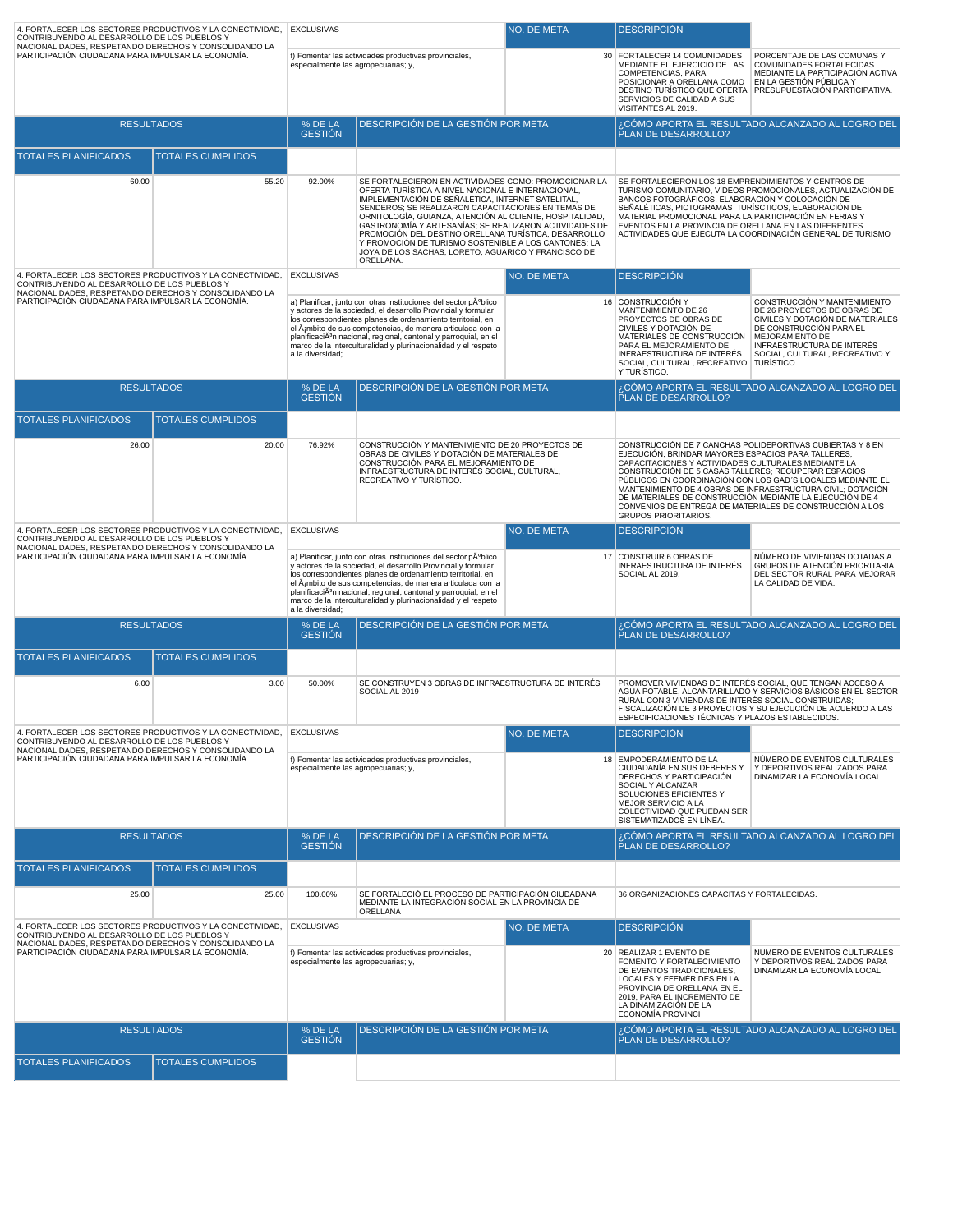| 25.00                                                                                                                                                                                                                    | 24.75                    | 99.00%<br>SE INCREMENTÓ EL 12% DE TURISTAS NACIONALES; SE<br>INCREMENTÓ EL 1% DE TURISTAS INTERNACIONALES; SE<br>EJECUTARON 34 ACTIVIDADES; EL 93% DE TURISTAS<br>SATISFECHOS; EL 7% DE TURISTAS INSATISFECHOS; EL4% DE<br>LOS COMERCIANTES CIERRA SUS NEGOCIOS; EL 24% NO<br>AUMENTA SUS INCREMENTA SUS VENTAS; EL72% INCREMENTA<br>SUS VENTAS, EVALUACIÓN Y DISEÑO DE NUEVOS PRODUCTOS<br>TURÍSTICOS, IMPLEMENTACIÓN DE INFRAESTRUCTURA Y<br><b>FACILIDADES TURÍSTICAS.</b> |                                                                                                                                                                                                                                                                                                                                                                                                                                                                                                                                                                                                                                                                                                                                                                                                                                                                                                                                                                                                                                                                                                                                                                                                                      |             | DE EVENTOS TRADICIONALES LOCALES Y EFEMÉRIDES EN LA<br>PROVINCIA DE ORELLANA, SE REALIZÓ 1 INSPECCIÓN DE CAMPO,<br>INFORME TÉCNICO DE FACTIBILIDAD, SE ELABORÓ EL PROYECTO<br>DEL ETC PASHPANCHU DE LA COMUNIDAD POMPEYA.                                                                                                                                                                                                                                                                                                                                                                                                                                                                                                                                                                                                     | SE EJECUTÓ EL EVENTO GENERAL DE FOMENTO Y FORTALECIMIENTO<br>DONDE CONSTA EL DISEÑO Y PRESUPUESTO DE OBRA Y SE ENTREGO A<br>LA COMUNIDAD RIVERAS DEL RÍO VALLADOLID PARA SU EJECUCIÓN,<br>IMPLEMENTACIÓN DE UNA CAMINERA ALTA EN EL SENDERO YANACOCH/<br>DE 690 MTS DE LONGITUD PARA FACILITAR EL ACCESO A LA LAGUNA |
|--------------------------------------------------------------------------------------------------------------------------------------------------------------------------------------------------------------------------|--------------------------|-------------------------------------------------------------------------------------------------------------------------------------------------------------------------------------------------------------------------------------------------------------------------------------------------------------------------------------------------------------------------------------------------------------------------------------------------------------------------------|----------------------------------------------------------------------------------------------------------------------------------------------------------------------------------------------------------------------------------------------------------------------------------------------------------------------------------------------------------------------------------------------------------------------------------------------------------------------------------------------------------------------------------------------------------------------------------------------------------------------------------------------------------------------------------------------------------------------------------------------------------------------------------------------------------------------------------------------------------------------------------------------------------------------------------------------------------------------------------------------------------------------------------------------------------------------------------------------------------------------------------------------------------------------------------------------------------------------|-------------|-------------------------------------------------------------------------------------------------------------------------------------------------------------------------------------------------------------------------------------------------------------------------------------------------------------------------------------------------------------------------------------------------------------------------------------------------------------------------------------------------------------------------------------------------------------------------------------------------------------------------------------------------------------------------------------------------------------------------------------------------------------------------------------------------------------------------------|----------------------------------------------------------------------------------------------------------------------------------------------------------------------------------------------------------------------------------------------------------------------------------------------------------------------|
| 4. FORTALECER LOS SECTORES PRODUCTIVOS Y LA CONECTIVIDAD,<br>CONTRIBUYENDO AL DESARROLLO DE LOS PUEBLOS Y<br>NACIONALIDADES, RESPETANDO DERECHOS Y CONSOLIDANDO LA<br>PARTICIPACIÓN CIUDADANA PARA IMPULSAR LA ECONOMÍA. |                          | <b>EXCLUSIVAS</b>                                                                                                                                                                                                                                                                                                                                                                                                                                                             | b) Planificar, construir y mantener el sistema vial de ġmbito<br>provincial, que no incluya las zonas urbanas;                                                                                                                                                                                                                                                                                                                                                                                                                                                                                                                                                                                                                                                                                                                                                                                                                                                                                                                                                                                                                                                                                                       | NO. DE META | <b>DESCRIPCIÓN</b><br>21 FORTALECER A 3 GOBIERNOS<br>PARROQUIALES POR MEDIO DE<br><b>CONVENIOS</b><br>INTERINSTITUCIONALES PARA<br>MEJORAR LAS NECESIDADES                                                                                                                                                                                                                                                                                                                                                                                                                                                                                                                                                                                                                                                                    | PORCENTAJE DE KILÓMETROS DE LA<br>RED VIAL RURAL PROVINCIAL EN<br><b>BUEN ESTADO CON LA</b><br>PARTICIPACIÓN ACTIVA DE LA<br>CIUDADANÍA EN LA GESTIÓN                                                                                                                                                                |
|                                                                                                                                                                                                                          |                          |                                                                                                                                                                                                                                                                                                                                                                                                                                                                               |                                                                                                                                                                                                                                                                                                                                                                                                                                                                                                                                                                                                                                                                                                                                                                                                                                                                                                                                                                                                                                                                                                                                                                                                                      |             | VIALES DE LA PROVINCIA                                                                                                                                                                                                                                                                                                                                                                                                                                                                                                                                                                                                                                                                                                                                                                                                        | PÚBLICA Y PRESUPUESTACIÓN<br>PARTICIPATIVA ALCANZADOS.                                                                                                                                                                                                                                                               |
| <b>RESULTADOS</b>                                                                                                                                                                                                        |                          | % DE LA<br><b>GESTIÓN</b>                                                                                                                                                                                                                                                                                                                                                                                                                                                     | DESCRIPCIÓN DE LA GESTIÓN POR META                                                                                                                                                                                                                                                                                                                                                                                                                                                                                                                                                                                                                                                                                                                                                                                                                                                                                                                                                                                                                                                                                                                                                                                   |             | PLAN DE DESARROLLO?                                                                                                                                                                                                                                                                                                                                                                                                                                                                                                                                                                                                                                                                                                                                                                                                           | ¿CÓMO APORTA EL RESULTADO ALCANZADO AL LOGRO DEL                                                                                                                                                                                                                                                                     |
| <b>TOTALES PLANIFICADOS</b>                                                                                                                                                                                              | <b>TOTALES CUMPLIDOS</b> |                                                                                                                                                                                                                                                                                                                                                                                                                                                                               |                                                                                                                                                                                                                                                                                                                                                                                                                                                                                                                                                                                                                                                                                                                                                                                                                                                                                                                                                                                                                                                                                                                                                                                                                      |             |                                                                                                                                                                                                                                                                                                                                                                                                                                                                                                                                                                                                                                                                                                                                                                                                                               |                                                                                                                                                                                                                                                                                                                      |
| 60.00                                                                                                                                                                                                                    | 60.00                    | 100.00%                                                                                                                                                                                                                                                                                                                                                                                                                                                                       | SE FORTALECE A 3 GOBIERNOS PARROQUIALES POR MEDIO DE<br>CONVENIOS INTERINSTITUCIONALES PARA EL MANTENIMIENTO<br>DE MAQUINARIA PESADA-EQUIPO CAMINERO.                                                                                                                                                                                                                                                                                                                                                                                                                                                                                                                                                                                                                                                                                                                                                                                                                                                                                                                                                                                                                                                                |             | INTERCAMBIO COMERCIAL Y ARTICULACIÓN DE LOS CENTROS DE<br>CONVENIOS DE TRANSFERENCIA DE RECURSOS A LOS GOBIERNO                                                                                                                                                                                                                                                                                                                                                                                                                                                                                                                                                                                                                                                                                                               | MEJORAMIENTO DE LA VIALIDAD RURAL QUE PERMITA LA INTEGRACIÓN,<br>PRODUCCIÓN RURAL CON LA CIUDAD, MEDIANTE LA ELABORACIÓN DE 3<br>PARROQUIALES; INFORMES DE VALIDACIÓN AL PROYECTO PRESENTADO<br>POR LAS JUNTAS PARROQUIALES PARA SU RESPECTIVA LIQUIDACIÓN.                                                          |
| 4. FORTALECER LOS SECTORES PRODUCTIVOS Y LA CONECTIVIDAD,<br>CONTRIBUYENDO AL DESARROLLO DE LOS PUEBLOS Y<br>NACIONALIDADES, RESPETANDO DERECHOS Y CONSOLIDANDO LA                                                       |                          | <b>EXCLUSIVAS</b>                                                                                                                                                                                                                                                                                                                                                                                                                                                             |                                                                                                                                                                                                                                                                                                                                                                                                                                                                                                                                                                                                                                                                                                                                                                                                                                                                                                                                                                                                                                                                                                                                                                                                                      | NO. DE META | <b>DESCRIPCIÓN</b>                                                                                                                                                                                                                                                                                                                                                                                                                                                                                                                                                                                                                                                                                                                                                                                                            |                                                                                                                                                                                                                                                                                                                      |
| PARTICIPACIÓN CIUDADANA PARA IMPULSAR LA ECONOMÍA.                                                                                                                                                                       |                          | especialmente las agropecuarias; y,                                                                                                                                                                                                                                                                                                                                                                                                                                           | f) Fomentar las actividades productivas provinciales,                                                                                                                                                                                                                                                                                                                                                                                                                                                                                                                                                                                                                                                                                                                                                                                                                                                                                                                                                                                                                                                                                                                                                                |             | 24 FORTALECER EL 3,84 % DE LAS<br>COMUNAS/COMUNIDADES DE<br>NACIONALIDADES MEDIANTE EL<br>EJERCICIO DE LAS<br>COMPETENCIAS, PRÁCTICAS DE<br><b>ACTIVIDADES ANCESTRALES.</b><br>ARTÍSTICAS, GOBIERNOS<br>COMUNITARIOS E<br>INTERCULTURALIDAD, CON LA<br>PARTICIPACIÓN ACTIVA EN LA<br><b>GESTIÓN PÚBLICA Y</b><br>PRESUPUESTACIÓN<br>PARTICIPATIVA AL 2019.                                                                                                                                                                                                                                                                                                                                                                                                                                                                    | PORCENTAJE DE LAS COMUNAS Y<br>COMUNIDADES FORTALECIDAS<br>MEDIANTE LA PARTICIPACIÓN ACTIVA<br>EN LA GESTIÓN PÚBLICA Y<br>PRESUPUESTACIÓN PARTICIPATIVA.                                                                                                                                                             |
| <b>RESULTADOS</b>                                                                                                                                                                                                        |                          | % DE LA<br><b>GESTIÓN</b>                                                                                                                                                                                                                                                                                                                                                                                                                                                     | DESCRIPCIÓN DE LA GESTIÓN POR META                                                                                                                                                                                                                                                                                                                                                                                                                                                                                                                                                                                                                                                                                                                                                                                                                                                                                                                                                                                                                                                                                                                                                                                   |             | PLAN DE DESARROLLO?                                                                                                                                                                                                                                                                                                                                                                                                                                                                                                                                                                                                                                                                                                                                                                                                           | CÓMO APORTA EL RESULTADO ALCANZADO AL LOGRO DEL اِ                                                                                                                                                                                                                                                                   |
| <b>TOTALES PLANIFICADOS</b>                                                                                                                                                                                              | <b>TOTALES CUMPLIDOS</b> |                                                                                                                                                                                                                                                                                                                                                                                                                                                                               |                                                                                                                                                                                                                                                                                                                                                                                                                                                                                                                                                                                                                                                                                                                                                                                                                                                                                                                                                                                                                                                                                                                                                                                                                      |             |                                                                                                                                                                                                                                                                                                                                                                                                                                                                                                                                                                                                                                                                                                                                                                                                                               |                                                                                                                                                                                                                                                                                                                      |
| 60.00                                                                                                                                                                                                                    | 52.84                    | 88.07%                                                                                                                                                                                                                                                                                                                                                                                                                                                                        | FORTALECIMIENTO DE LOS SISTEMAS DE SALUD<br>INTERCULTURAL Y SE HA DISMINUIDO LA TASA DE MORTALIDAD<br>INFANTIL Y MATERNA; SE HA PROMOVIDO Y FORTALECIDO LA<br>CULTURA ANCESTRAL DE LAS NACIONALIDADES A TRAVÉS DE<br>LAS EXPRESIONES ARTÍSTICAS Y CULTURALES                                                                                                                                                                                                                                                                                                                                                                                                                                                                                                                                                                                                                                                                                                                                                                                                                                                                                                                                                         |             | DISMINUCIÓN DE LA TASA DE MORTALIDAD MATERNA E INFANTIL;<br>LAS NACIONALIDADES.                                                                                                                                                                                                                                                                                                                                                                                                                                                                                                                                                                                                                                                                                                                                               | MUJERES EMBARAZADAS ATENDIDAS SEGÚN SU IDENTIDAD Y CULTURA;<br>RECUPERACIÓN DE LAS EXPRESIONES ARTÍSTICAS Y CULTURALES DE                                                                                                                                                                                            |
| 4. FORTALECER LOS SECTORES PRODUCTIVOS Y LA CONECTIVIDAD,<br>CONTRIBUYENDO AL DESARROLLO DE LOS PUEBLOS Y                                                                                                                |                          | <b>EXCLUSIVAS</b>                                                                                                                                                                                                                                                                                                                                                                                                                                                             |                                                                                                                                                                                                                                                                                                                                                                                                                                                                                                                                                                                                                                                                                                                                                                                                                                                                                                                                                                                                                                                                                                                                                                                                                      | NO. DE META | <b>DESCRIPCIÓN</b>                                                                                                                                                                                                                                                                                                                                                                                                                                                                                                                                                                                                                                                                                                                                                                                                            |                                                                                                                                                                                                                                                                                                                      |
| NACIONALIDADES, RESPETANDO DERECHOS Y CONSOLIDANDO LA<br>PARTICIPACIÓN CIUDADANA PARA IMPULSAR LA ECONOMÍA.<br><b>RESULTADOS</b>                                                                                         |                          | especialmente las agropecuarias; y,<br>% DE LA                                                                                                                                                                                                                                                                                                                                                                                                                                | f) Fomentar las actividades productivas provinciales,<br>DESCRIPCIÓN DE LA GESTIÓN POR META                                                                                                                                                                                                                                                                                                                                                                                                                                                                                                                                                                                                                                                                                                                                                                                                                                                                                                                                                                                                                                                                                                                          |             | 25 AL TERMINO DEL AÑO 2019 SE<br>TENDRAN 10 COMUNIDADES Y/O COMUNIDADES FORTALECIDAS<br>ASOCIACIONES FORTALECIDAS<br>EN LAS CADENA DE VALOR EN<br>POST PRODUCCIÓN Y MIPYMES,<br>PARA EL FORTALECIMIENTO<br>SOCIO-ORGANIZATIVO DE LOS<br>PRODUCTORES; 2 PROPUESTAS<br>DE COMERCIALIZACIÓN<br>ASOCIATIVA ELABORADAS; 1<br>PLANTA AGROINDUSTRIAL<br>IMPLEMENTADA: 1 PROYECTO DE<br>PROMOCIÓN Y DIFUSIÓN EN<br>IMPLEMENTACIÓN:<br>TRANSFERENCIA DEFINITIVA DE<br>BIENES, A 5 COMUNIDADES<br>BENEFICIARIAS DE LA PROVINCIA:<br>1 EXPOFERIA DESARROLLADA; 1<br>PROPUESTA DE CREACIÓN DE<br>MESA AGROPECUARIA EN<br>ELABORACIÓN; 3 TÉCNICOS/AS<br>CAPACITADOS EN NEGOCIOS<br>PRODUCTIVOS: 1 DIAGNÓSTICO Y<br>PLAN DE ACCIÓN PROPUESTO Y<br>20 EMPRENDEDORES<br><b>CAPACITADOS EN TEMAS</b><br><b>ORGANIZATIVOS</b><br>EMPRESARIALES. | PORCENTAJE DE LAS COMUNAS Y<br>MEDIANTE LA PARTICIPACIÓN ACTIVA<br>EN LA GESTIÓN PÚBLICA Y<br>PRESUPUESTACIÓN PARTICIPATIVA.<br>  CÓMO APORTA EL RESULTADO ALCANZADO AL LOGRO DEL اِ                                                                                                                                 |
|                                                                                                                                                                                                                          |                          | <b>GESTIÓN</b>                                                                                                                                                                                                                                                                                                                                                                                                                                                                |                                                                                                                                                                                                                                                                                                                                                                                                                                                                                                                                                                                                                                                                                                                                                                                                                                                                                                                                                                                                                                                                                                                                                                                                                      |             | PLAN DE DESARROLLO?                                                                                                                                                                                                                                                                                                                                                                                                                                                                                                                                                                                                                                                                                                                                                                                                           |                                                                                                                                                                                                                                                                                                                      |
| <b>TOTALES PLANIFICADOS</b>                                                                                                                                                                                              | <b>TOTALES CUMPLIDOS</b> |                                                                                                                                                                                                                                                                                                                                                                                                                                                                               |                                                                                                                                                                                                                                                                                                                                                                                                                                                                                                                                                                                                                                                                                                                                                                                                                                                                                                                                                                                                                                                                                                                                                                                                                      |             |                                                                                                                                                                                                                                                                                                                                                                                                                                                                                                                                                                                                                                                                                                                                                                                                                               |                                                                                                                                                                                                                                                                                                                      |
| 60.00                                                                                                                                                                                                                    | 60.00                    | 100.00%                                                                                                                                                                                                                                                                                                                                                                                                                                                                       | SE FORTALECIÓ LAS CADENAS DE VALOR EN POST PRODUCCIÓN<br>UNA RED DE CENTROS DE ACOPIO Y DISTRIBUCIÓN PARA LA<br>Y MIPYMES MEDIANTE LA EJECUCIÓN DE LA EXPO ORELLANA<br>PRODUCCIÓN DE LAS CADENAS DE CÁRNICOS ESTABLECIDA; TREINTA Y<br>2019 Y FORTALECIMIENTO SOCIO-ORGANIZATIVO EMPRESARIAL<br>UNO EMPRENDIMIENTOS FORTALECIDOS EN COMERCIALIZACIÓN<br>CON CAPACITACIÓN EN NEGOCIOS PRODUCTIVOS, LA<br>ASOCIATIVA; DOS PROPUESTAS DE COMERCIALIZACIÓN ASOCIATIVA<br>IMPLEMENTACIÓN DE UNA PLANTA AGROINDUSTRIAL,<br>ELABORADAS; UNA PLANTA AGROINDUSTRIAL IMPLEMENTADA Y EN<br>FUNCIONAMIENTO; UN PROYECTO DE PROMOCIÓN PARA 31<br>COMERCIALIZACIÓN ASOCIATIVA, DIFUSIÓN Y PROMOCIÓN DE<br>EMPRENDEDORES EN IMPLEMENTACIÓN; UN CENTRO PARA EL VALOR<br>EMPRENDIMIENTOS.<br>AGREGADO DE PRODUCTOS AGROPECUARIOS IMPLEMENTADO; UN<br>CENTRO DE FAENAMIENTO DE BOVINOS Y PORCINO FORTALECIDO; DOS<br>COMUNIDADES FORTALECIDAS EN LA CONECTIVIDAD FLUVIAL<br>TRANSFERENCIA DEFINITIVA DE MAQUINARIA A CINCO COMUNIDADES;<br>UNA EXPOFERIA 2019 EJECUTADA; UNA PROPUESTA DE LA MESA<br>AGROPECUARIA ELABORADA; CINCO TÉCNICOS CAPACITADOS EN<br>NEGOCIOS PRODUCTIVOS; UN DIAGNÓSTICO Y PLAN DE ACCIÓN DEL<br>DESARROLLO. |             |                                                                                                                                                                                                                                                                                                                                                                                                                                                                                                                                                                                                                                                                                                                                                                                                                               |                                                                                                                                                                                                                                                                                                                      |
| 4. FORTALECER LOS SECTORES PRODUCTIVOS Y LA CONECTIVIDAD,<br>CONTRIBUYENDO AL DESARROLLO DE LOS PUEBLOS Y<br>NACIONALIDADES, RESPETANDO DERECHOS Y CONSOLIDANDO LA                                                       |                          | <b>EXCLUSIVAS</b>                                                                                                                                                                                                                                                                                                                                                                                                                                                             |                                                                                                                                                                                                                                                                                                                                                                                                                                                                                                                                                                                                                                                                                                                                                                                                                                                                                                                                                                                                                                                                                                                                                                                                                      | NO. DE META | <b>DESCRIPCIÓN</b>                                                                                                                                                                                                                                                                                                                                                                                                                                                                                                                                                                                                                                                                                                                                                                                                            |                                                                                                                                                                                                                                                                                                                      |
| PARTICIPACIÓN CIUDADANA PARA IMPULSAR LA ECONOMÍA.                                                                                                                                                                       |                          | especialmente las agropecuarias; y,                                                                                                                                                                                                                                                                                                                                                                                                                                           | f) Fomentar las actividades productivas provinciales,                                                                                                                                                                                                                                                                                                                                                                                                                                                                                                                                                                                                                                                                                                                                                                                                                                                                                                                                                                                                                                                                                                                                                                |             | 26 ALCANZAR 2.47% DE<br>PARTICIPACIÓN ACTIVA DE LA<br>POBLACIÓN DE LAS<br>COMUNAS/COMUNIDADES DE<br>NACIONALIDADES MEDIANTE<br><b>EMPRENDIMIENTOS</b><br>PRODUCTIVOS Y ESPECIES<br>NATIVAS AL 2019.                                                                                                                                                                                                                                                                                                                                                                                                                                                                                                                                                                                                                           | PORCENTAJE DE LAS COMUNAS Y<br>COMUNIDADES FORTALECIDAS<br>MEDIANTE LA PARTICIPACIÓN ACTIVA<br>EN LA GESTIÓN PÚBLICA Y<br>PRESUPUESTACIÓN PARTICIPATIVA.                                                                                                                                                             |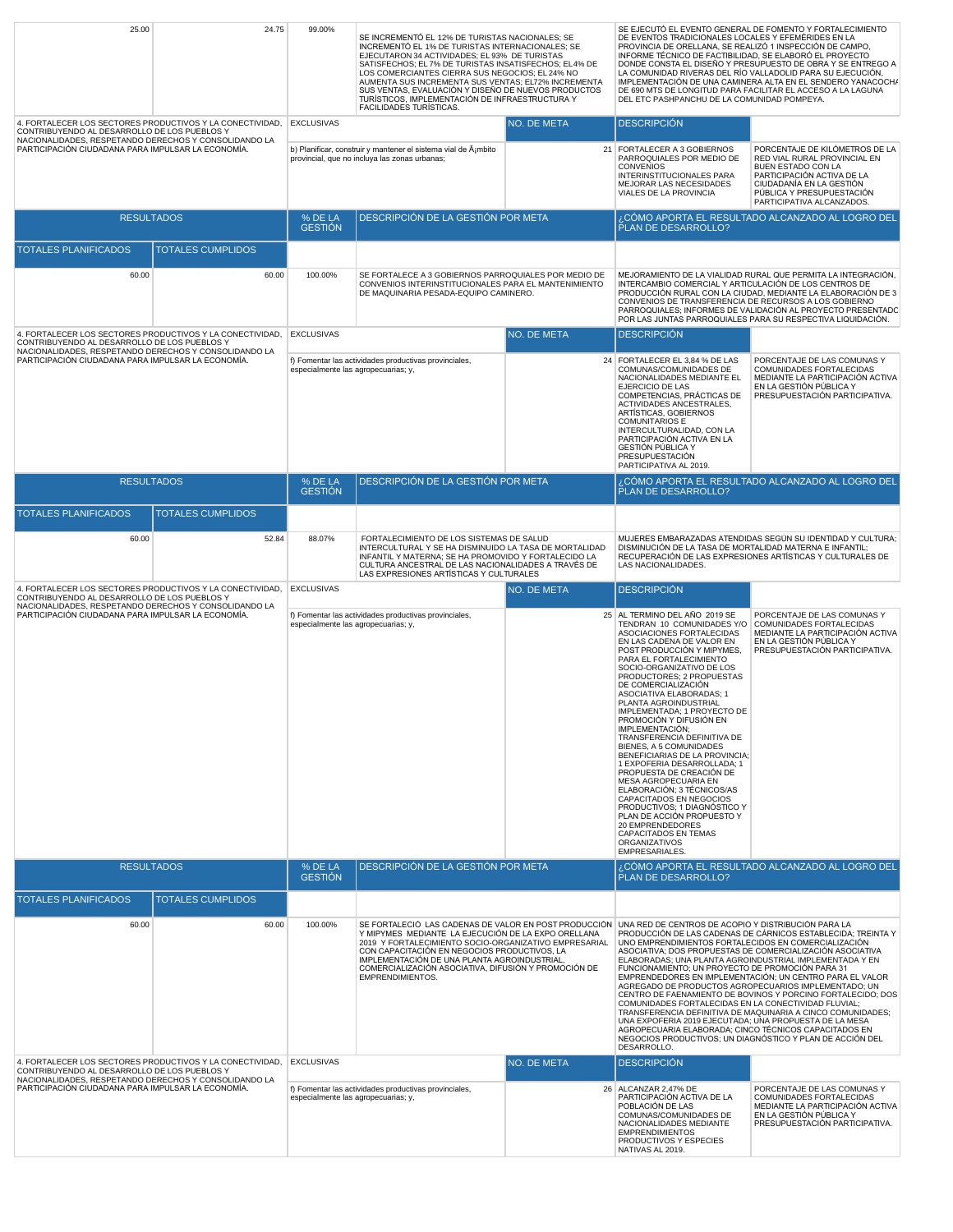| <b>RESULTADOS</b>                                                                                                    |                          | % DE LA<br><b>GESTIÓN</b>                                                                    | DESCRIPCIÓN DE LA GESTIÓN POR META                                                                                                                                                                                                                                                                                                                                                                                                                                                                                                                                                                                                                                                                                                                              |                                                                                                                                                                                                                                                                                                                                                                                                                                                                                                              | ¿CÓMO APORTA EL RESULTADO ALCANZADO AL LOGRO DEL<br>PLAN DE DESARROLLO?                                                                                                                                                                                                                                                                                                                                                                                                                                                                                                                                                                                                                                                                                                                                                                                   |                                                                                                                                                                                        |
|----------------------------------------------------------------------------------------------------------------------|--------------------------|----------------------------------------------------------------------------------------------|-----------------------------------------------------------------------------------------------------------------------------------------------------------------------------------------------------------------------------------------------------------------------------------------------------------------------------------------------------------------------------------------------------------------------------------------------------------------------------------------------------------------------------------------------------------------------------------------------------------------------------------------------------------------------------------------------------------------------------------------------------------------|--------------------------------------------------------------------------------------------------------------------------------------------------------------------------------------------------------------------------------------------------------------------------------------------------------------------------------------------------------------------------------------------------------------------------------------------------------------------------------------------------------------|-----------------------------------------------------------------------------------------------------------------------------------------------------------------------------------------------------------------------------------------------------------------------------------------------------------------------------------------------------------------------------------------------------------------------------------------------------------------------------------------------------------------------------------------------------------------------------------------------------------------------------------------------------------------------------------------------------------------------------------------------------------------------------------------------------------------------------------------------------------|----------------------------------------------------------------------------------------------------------------------------------------------------------------------------------------|
| TOTALES PLANIFICADOS                                                                                                 | <b>TOTALES CUMPLIDOS</b> |                                                                                              |                                                                                                                                                                                                                                                                                                                                                                                                                                                                                                                                                                                                                                                                                                                                                                 |                                                                                                                                                                                                                                                                                                                                                                                                                                                                                                              |                                                                                                                                                                                                                                                                                                                                                                                                                                                                                                                                                                                                                                                                                                                                                                                                                                                           |                                                                                                                                                                                        |
| 60.00                                                                                                                | 56.18                    | 93.63%                                                                                       | TIENDA WIÑARI ORELLANA CON PRODUCTOS ANCESTRALES;<br>FERIA KICHWA; REGLAMENTO DE ADMINISTRACIÓN DE CAJAS Y/O<br><b>BANCOS COMUNITARIOS.</b>                                                                                                                                                                                                                                                                                                                                                                                                                                                                                                                                                                                                                     |                                                                                                                                                                                                                                                                                                                                                                                                                                                                                                              | IDENTIFICACIÓN DE EMPRENDIMIENTOS DE LOS PRODUCTOS<br>ANCESTRALES; CULTIVO DE PRODUCTOS ORGÁNICOS (CHAKRA);<br>MANEJO DE CAJAS SOLIDARIAS Y/O BANCOS COMUNITARIOS.                                                                                                                                                                                                                                                                                                                                                                                                                                                                                                                                                                                                                                                                                        |                                                                                                                                                                                        |
| 4. FORTALECER LOS SECTORES PRODUCTIVOS Y LA CONECTIVIDAD,<br>CONTRIBUYENDO AL DESARROLLO DE LOS PUEBLOS Y            |                          | <b>EXCLUSIVAS</b>                                                                            | NO. DE META                                                                                                                                                                                                                                                                                                                                                                                                                                                                                                                                                                                                                                                                                                                                                     |                                                                                                                                                                                                                                                                                                                                                                                                                                                                                                              | <b>DESCRIPCIÓN</b>                                                                                                                                                                                                                                                                                                                                                                                                                                                                                                                                                                                                                                                                                                                                                                                                                                        |                                                                                                                                                                                        |
| NACIONALIDADES, RESPETANDO DERECHOS Y CONSOLIDANDO LA<br>PARTICIPACIÓN CIUDADANA PARA IMPULSAR LA ECONOMÍA.          |                          | especialmente las agropecuarias; y,                                                          | f) Fomentar las actividades productivas provinciales,                                                                                                                                                                                                                                                                                                                                                                                                                                                                                                                                                                                                                                                                                                           |                                                                                                                                                                                                                                                                                                                                                                                                                                                                                                              | 31 8 HERRAMIENTAS DE<br>PLANIFICACIÓN<br>ELABORADAS Y/O ACTUALIZADAS<br>PARA LA GESTIÓN PÚBLICA Y<br>ATENCIÓN EFECTIVA DE LA<br>POBLACIÓN DE LA PROVINCIA DE<br>ORELLANA AL 2019                                                                                                                                                                                                                                                                                                                                                                                                                                                                                                                                                                                                                                                                          | PORCENTAJE DE LAS COMUNAS Y<br>COMUNIDADES FORTALECIDAS<br>INSTITUCIONALES DEBIDAMENTE   MEDIANTE LA PARTICIPACIÓN ACTIVA<br>EN LA GESTIÓN PÚBLICA Y<br>PRESUPUESTACIÓN PARTICIPATIVA. |
| <b>RESULTADOS</b>                                                                                                    |                          | % DE LA<br><b>GESTIÓN</b>                                                                    | DESCRIPCIÓN DE LA GESTIÓN POR META                                                                                                                                                                                                                                                                                                                                                                                                                                                                                                                                                                                                                                                                                                                              |                                                                                                                                                                                                                                                                                                                                                                                                                                                                                                              | PLAN DE DESARROLLO?                                                                                                                                                                                                                                                                                                                                                                                                                                                                                                                                                                                                                                                                                                                                                                                                                                       | ¿CÓMO APORTA EL RESULTADO ALCANZADO AL LOGRO DEL                                                                                                                                       |
| <b>TOTALES PLANIFICADOS</b>                                                                                          | <b>TOTALES CUMPLIDOS</b> |                                                                                              |                                                                                                                                                                                                                                                                                                                                                                                                                                                                                                                                                                                                                                                                                                                                                                 |                                                                                                                                                                                                                                                                                                                                                                                                                                                                                                              |                                                                                                                                                                                                                                                                                                                                                                                                                                                                                                                                                                                                                                                                                                                                                                                                                                                           |                                                                                                                                                                                        |
| 60.00                                                                                                                | 59.18                    | 98.63%                                                                                       | EXISTENCIA DE UN BANCO DE PROYECTOS MEDIANTE LA<br>ACTUALIZACIÓN Y GENERACIÓN DE PROYECTOS DE<br>INFRAESTRUCTURA VIAL Y COMUNITARIA; ADMINISTRACIÓN DEL<br>SISTEMA DE INFORMACIÓN DE LOS GOBIERNOS AUTÓNOMOS<br>DESCENTRALIZADOS - SIGAD, MÓDULO CUMPLIMIENTO DE<br>METAS; EVALUACIÓN DE LOS PLANES INSTITUCIONALES (PLAN<br>DE GOBIERNO, PLAN OPERATIVO ANUAL); SE LOGRA MANTENER<br>ARTICULADA LA PLANIFICACIÓN PROVINCIAL A LA NACIONAL<br>(PND - PDYOT - PEI - POA); SE MANTIENE ACTUALIZADO EL<br>SISTEMA DE INFORMACIÓN GEOGRÁFICA INSTITUCIONAL; SE<br>MANTIENE UN REGISTRO DE COMUNIDADES DEBIDAMENTE<br>ACTUALIZADOS: SE TIENE UNA ACTUALIZACIÓN DEL PLAN VIAL:<br>SE CUENTA CON UN BANCO DE PROYECTOS DE COOPERANTES<br>INTERNACIONALES ACTUALIZADOS. |                                                                                                                                                                                                                                                                                                                                                                                                                                                                                                              | 3 INFORMES DE EVALUACIÓN DE LA PLANIFICACIÓN DE LA<br>PLANIFICACIÓN OPERATIVA ANUAL 2019 - I, III Y IV TRIMESTRE; 1<br>INFORME DE FIN DE GESTIÓN; 1 INFORME DE CUMPLIMIENTO DEL PLAN<br>DE GOBIERNO 2018; 1 INFORME DE EVALUACIÓN DEL PDOT, AÑO FISCAL<br>2018; 1 INFORME DE EVALUACIÓN DEL PDOT, AÑO FISCAL 2019- FIN DE<br>PERIODO; 1 INFORME DE EJECUCIÓN PRESUPUESTARIA Y RESULTADOS<br>DE PROYECTOS PARA EL MINISTERIO DE FINANZAS 2018; 1 REPORTE AL<br>SIGAD DEL AÑO 2018; 1 REPORTE AL SIGAD DEL AÑO 2019; 11<br>REPORTES DE INFORMACIÓN PARA LA LOTAIP MATRICES A4) Y K); 1<br>ENTREVISTA PERSONAL CON ORGANISMOS DE COOPERACIÓN; 8<br>GESTIONES REALIZADA MEDIANTE LLAMADAS O ENVÍOS DE MAIL A<br>POSIBLES COOPERANTES; 3 COORDINACIONES Y GESTIÓN CON LAS<br>DIFERENTES COORDINACIONES QUE TIENEN PROYECTOS A SER<br>PRESENTADO AL COOPERANTE. |                                                                                                                                                                                        |
| 4. FORTALECER LOS SECTORES PRODUCTIVOS Y LA CONECTIVIDAD, EXCLUSIVAS<br>CONTRIBUYENDO AL DESARROLLO DE LOS PUEBLOS Y |                          |                                                                                              | NO. DE META                                                                                                                                                                                                                                                                                                                                                                                                                                                                                                                                                                                                                                                                                                                                                     |                                                                                                                                                                                                                                                                                                                                                                                                                                                                                                              | <b>DESCRIPCIÓN</b>                                                                                                                                                                                                                                                                                                                                                                                                                                                                                                                                                                                                                                                                                                                                                                                                                                        |                                                                                                                                                                                        |
| NACIONALIDADES, RESPETANDO DERECHOS Y CONSOLIDANDO LA<br>PARTICIPACIÓN CIUDADANA PARA IMPULSAR LA ECONOMÍA.          |                          | f) Fomentar las actividades productivas provinciales,<br>especialmente las agropecuarias; y, |                                                                                                                                                                                                                                                                                                                                                                                                                                                                                                                                                                                                                                                                                                                                                                 | 32 FORTALECER EL 3,84 % DE LAS<br>COMUNAS Y COMUNIDADES DE<br>NACIONALIDADES MEDIANTE EL<br>EJERCICIO DE LAS<br>COMPETENCIAS, PRÁCTICAS DE<br>ACTIVIDADES ANCESTRALES,<br>ARTÍSTICAS, GOBIERNOS<br><b>COMUNITARIOS E</b><br>INTERCULTURALIDAD, CON LA<br>PARTICIPACIÓN ACTIVA EN LA<br><b>GESTIÓN PÚBLICA Y</b><br>PRESUPUESTACIÓN<br>PARTICIPATIVA, AL 2019.                                                                                                                                                | PORCENTAJE DE<br>COMUNAS/COMUNIDADES DE LAS<br>NACIONALIDADES FORTALECIDAS<br>MEDIANTE EL EJERCICIO DE LAS<br>COMPETENCIAS, PRÁCTICAS DE<br>ACTIVIDADES ANCESTRALES,<br>ARTÍSTICAS, GOBIERNOS<br><b>COMUNITARIOS E</b><br>INTERCULTURALIDAD, CON LA<br>PARTICIPACIÓN ACTIVA EN LA<br>GESTIÓN PÚBLICA Y<br>PRESUPUESTACIÓN PARTICIPATIVA.                                                                                                                                                                                                                                                                                                                                                                                                                                                                                                                  |                                                                                                                                                                                        |
| <b>RESULTADOS</b>                                                                                                    |                          | % DE LA<br><b>GESTIÓN</b>                                                                    | DESCRIPCIÓN DE LA GESTIÓN POR META                                                                                                                                                                                                                                                                                                                                                                                                                                                                                                                                                                                                                                                                                                                              |                                                                                                                                                                                                                                                                                                                                                                                                                                                                                                              | PLAN DE DESARROLLO?                                                                                                                                                                                                                                                                                                                                                                                                                                                                                                                                                                                                                                                                                                                                                                                                                                       | ¿CÓMO APORTA EL RESULTADO ALCANZADO AL LOGRO DEL                                                                                                                                       |
| <b>TOTALES PLANIFICADOS</b>                                                                                          | <b>TOTALES CUMPLIDOS</b> |                                                                                              |                                                                                                                                                                                                                                                                                                                                                                                                                                                                                                                                                                                                                                                                                                                                                                 |                                                                                                                                                                                                                                                                                                                                                                                                                                                                                                              |                                                                                                                                                                                                                                                                                                                                                                                                                                                                                                                                                                                                                                                                                                                                                                                                                                                           |                                                                                                                                                                                        |
| 69.00                                                                                                                | 59.38                    | 86.06%                                                                                       | LEGALIZACIÓN DE LAS COMUNAS, COMUNIDADES<br>ORGANIZACIONES Y ASOCIACIONES; PARTICIPACIÓN ACTIVA DE<br>LOS COMUNEROS, SOCIOS, MORADORES DE CADA ACTOR<br>SOCIAL.                                                                                                                                                                                                                                                                                                                                                                                                                                                                                                                                                                                                 |                                                                                                                                                                                                                                                                                                                                                                                                                                                                                                              | CAPACITACIÓN EN TEMAS RELACIONADOS AL ÁREA SOCIAL;<br>NACIONALIDADES.                                                                                                                                                                                                                                                                                                                                                                                                                                                                                                                                                                                                                                                                                                                                                                                     | INVENTARIO DE ORGANIZACIONES, COMUNAS, COMUNIDADES DE LAS                                                                                                                              |
| 4. FORTALECER LOS SECTORES PRODUCTIVOS Y LA CONECTIVIDAD,<br>CONTRIBUYENDO AL DESARROLLO DE LOS PUEBLOS Y            |                          | <b>EXCLUSIVAS</b>                                                                            | NO. DE META                                                                                                                                                                                                                                                                                                                                                                                                                                                                                                                                                                                                                                                                                                                                                     |                                                                                                                                                                                                                                                                                                                                                                                                                                                                                                              | <b>DESCRIPCIÓN</b>                                                                                                                                                                                                                                                                                                                                                                                                                                                                                                                                                                                                                                                                                                                                                                                                                                        |                                                                                                                                                                                        |
| NACIONALIDADES, RESPETANDO DERECHOS Y CONSOLIDANDO LA<br>PARTICIPACIÓN CIUDADANA PARA IMPULSAR LA ECONOMÍA.          |                          | f) Fomentar las actividades productivas provinciales,<br>especialmente las agropecuarias; y, |                                                                                                                                                                                                                                                                                                                                                                                                                                                                                                                                                                                                                                                                                                                                                                 | 33 EMPODERAMIENTO DE LA<br>CIUDADANÍA EN SUS DEBERES Y<br>DERECHOS Y PARTICIPACIÓN<br>SOCIAL; ALCANZAR SOLUCIONES PRODUCTIVAS CON LA<br>EFICIENTES Y MEJOR SERVICIO A PARTICIPACIÓN ACTIVA DE LA<br>LA COLECTIVIDAD QUE PUEDAN<br>SER SISTEMATIZADOS EN LÍNEA;<br>ALCANZAR A 5.500 PERSONAS<br><b>FORTALECIDAS EN</b><br>CAPACIDADES SOCIO<br>ORGANIZATIVAS Y PRODUCTIVAS<br>CON LA PARTICIPACIÓN ACTIVA<br>EN LA CIUDADANÍA EN LA<br><b>GESTIÓN PÚBLICA Y</b><br>PRESUPUESTACIÓN<br>PARTICIPATIVA, AL 2019. | NÚMERO DE PERSONAS<br>FORTALECIDAS EN CAPACIDADES<br>SOCIO ORGANIZATIVAS Y<br>CIUDADANÍA EN LA GESTIÓN<br>PÚBLICA Y PRESUPUESTACIÓN<br>PARTICIPATIVA ALCANZADOS.                                                                                                                                                                                                                                                                                                                                                                                                                                                                                                                                                                                                                                                                                          |                                                                                                                                                                                        |
| <b>RESULTADOS</b>                                                                                                    |                          | % DE LA<br><b>GESTION</b>                                                                    | DESCRIPCIÓN DE LA GESTIÓN POR META                                                                                                                                                                                                                                                                                                                                                                                                                                                                                                                                                                                                                                                                                                                              |                                                                                                                                                                                                                                                                                                                                                                                                                                                                                                              | PLAN DE DESARROLLO?                                                                                                                                                                                                                                                                                                                                                                                                                                                                                                                                                                                                                                                                                                                                                                                                                                       | ¿CÓMO APORTA EL RESULTADO ALCANZADO AL LOGRO DEL                                                                                                                                       |
| <b>TOTALES PLANIFICADOS</b>                                                                                          | <b>TOTALES CUMPLIDOS</b> |                                                                                              |                                                                                                                                                                                                                                                                                                                                                                                                                                                                                                                                                                                                                                                                                                                                                                 |                                                                                                                                                                                                                                                                                                                                                                                                                                                                                                              |                                                                                                                                                                                                                                                                                                                                                                                                                                                                                                                                                                                                                                                                                                                                                                                                                                                           |                                                                                                                                                                                        |
| 27500.00                                                                                                             | 18857.00                 | 68.57%                                                                                       | 1300 PERSONAS PARTICIPARON EN LA GESTIÓN PÚBLICA.<br>EMPODERÁNDOSE EN SUS DEBERES Y DERECHOS Y<br>PARTICIPACIÓN SOCIAL<br>3404 PERSONAS PARTICIPARON EN LA GESTIÓN PÚBLICA,<br>MEDIANTE LA IMPLEMENTACIÓN DE ESPACIOS DE PARTICIPACIÓN<br>Y ACCESO A LA INFORMACIÓN AL2019, CON SOLUCIONES<br>EFICIENTES Y MEJOR SERVICIO SISTEMATIZADOS EN LÍNEA.<br>314 PERSONAS PARTICIPARON EN LA GESTIÓN PÚBLICA.<br>MEDIANTE LA IMPLEMENTACIÓN DE ESPACIOS DE PARTICIPACIÓN<br>Y ACCESO A LA INFORMACIÓN AL2018<br>SE REALIZA LA COORDINACIÓN CON LA MESA DE CONCERTACIÓN<br>PROVINCIAL DE SEGURIDAD CIUDADANA PARA PROMOVER EL<br>PLAN DE SEGURIDAD CIUDADANA Y SE APRUEBA LA                                                                                            |                                                                                                                                                                                                                                                                                                                                                                                                                                                                                                              | 1 ASAMBLEA DE SOCIALIZACIÓN DEL PP-2020<br>47 ASAMBLEAS DE PRIORIZACIÓN DE PROYECTOS DEL PP-2020<br>1 REUNIÓN DE TRABAJO PARA EL PROCESO DE RENDICIÓN DE<br>CUENTAS.<br>EL PROCESO 2018.<br>1 AUDIENCIA PÚBLICA DEL GADPO, PERIODO 2018.                                                                                                                                                                                                                                                                                                                                                                                                                                                                                                                                                                                                                  | 1 ASAMBLEA GENERAL DE APROBACIÓN DE PROYECTOS DEL PP-2020<br>8 REUNIONES DEL EQUIPO TÉCNICO DE RENDICIÓN DE CUENTAS PARA                                                               |
| TOTAL % CUMPLIMIENTO DE LA GESTIÓN:                                                                                  |                          | 91.65                                                                                        | FORMULACIÓN DEL PLAN DE SEGURIDAD PROVINCIAL.                                                                                                                                                                                                                                                                                                                                                                                                                                                                                                                                                                                                                                                                                                                   |                                                                                                                                                                                                                                                                                                                                                                                                                                                                                                              |                                                                                                                                                                                                                                                                                                                                                                                                                                                                                                                                                                                                                                                                                                                                                                                                                                                           |                                                                                                                                                                                        |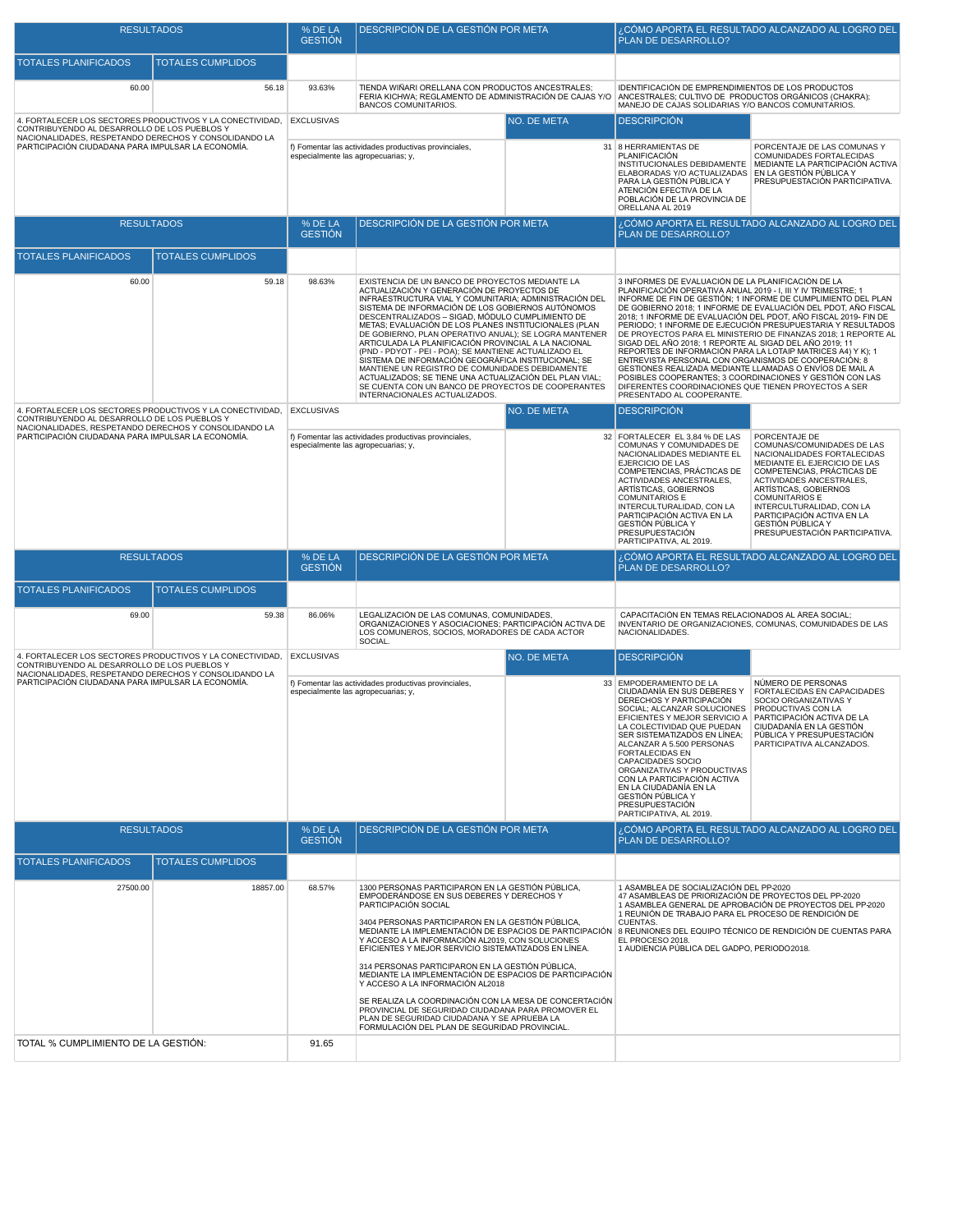| OBJETIVO DEL PLAN DE DESARROLLO                                                                                                                                                                                                      | PORCENTAJE DE AVANCE<br>ACUMULADO DE LA GESTIÓN<br><b>DEL OBJETIVO</b> | QUÉ NO SE AVANZÓ Y ; POR QUÉ?                                                                                                                                                                                                                                                                                                                                                                                                                            |
|--------------------------------------------------------------------------------------------------------------------------------------------------------------------------------------------------------------------------------------|------------------------------------------------------------------------|----------------------------------------------------------------------------------------------------------------------------------------------------------------------------------------------------------------------------------------------------------------------------------------------------------------------------------------------------------------------------------------------------------------------------------------------------------|
| 1. FORTALECER EL MANEJO DE LA CUENCA HÍDRICA DEL BAJO NAPO DENTRO DE LA JURISDICCIÓN<br>DE LA PROVINCIA DE ORELLANA, ASEGURANDO EL RESPETO A LA NATURALEZA Y EL DERECHO A<br>VIVIR EN UN AMBIENTE SANO Y ECOLÓGICAMENTE EQUILIBRADO. | 98.48%                                                                 | NO SE IMPLEMENTÓ 1 CENTRO DE ACOPIO PARA PRODUCTOS FORESTALES MADERABLES Y NO MADERABLES<br>EN LA PROVINCIA DE ORELLANA AL 2019, POR 2 RAZONES, 1.- NO SE FIRMÓ CONVENIO DE COOPERACIÓN<br>CON EMPRESAS PARTICULARES POR OUE LA SEMILLA INTRODUCIDA NO DIO LA RESPUESTA REQUERIDA. 2.-<br>MONTO ESTABLECIDO FUE MUY ALTO QUE SUPERÓ LA ASIGNACIÓN ANUAL PRESUPUESTARIA DE LA<br>COORDINACIÓN GENERAL DE GESTIÓN AMBIENTAL (HUBO RECORTE DE PRESUPUESTOS) |
| 2. IMPULSAR LA PRODUCCIÓN DIVERSIFICADA, CONSIDERANDO LA APTITUD Y VOCACIÓN DEL<br>TERRITORIO A TRAVÉS DEL DESARROLLO DE NUEVAS TECNOLOGÍAS, PARA MEJORAR LOS INGRESOS                                                               | 98.00 %                                                                | EMPROCOM, NINGUNA ORGANIZACIÓN SE EMPODERÓ DEL PROYECTO EN MENCIÓN, EL CREAR UNA<br>EMPRESA, FORTALECER LA EMPRESA PÚBLICA EMPROCOM CON LA CONSTRUCCIÓN E IMPLEMENTACIÓN DE<br>UNA PLANTA DE PRODUCCIÓN Y COMERCIALIZACIÓN DE CALZADO. TEXTIL Y CUERO AL 2019.                                                                                                                                                                                           |
| 3. FORTALECER LAS CAPACIDADES DE LAS PERSONAS Y GRUPOS PRIORITARIOS CON ENFOOUE<br><b>INCLUSIVO Y SOSTENIBLE</b>                                                                                                                     | 95.40%                                                                 | DESCUBRIR TALENTOS DEPORTIVOS QUE NOS REPRESENTEN A ORELLANA. NO SE CREA LA ESCUELA DE<br>FÚTBOL                                                                                                                                                                                                                                                                                                                                                         |
| 4. FORTALECER LOS SECTORES PRODUCTIVOS Y LA CONECTIVIDAD. CONTRIBUYENDO AL<br>DESARROLLO DE LOS PUEBLOS Y NACIONALIDADES, RESPETANDO DERECHOS Y CONSOLIDANDO<br>LA PARTICIPACIÓN CIUDADANA PARA IMPULSAR LA ECONOMÍA.                | 94.00 %                                                                | NO SE CULMINÓ LA CONSTRUCCIÓN DE 3 VIVIENDAS DE INTERÉS SOCIAL, POR DEMORA EN LA LEGALIZACIÓN<br>DE PREDIOS. SE ENCUENTRA EN EL AVANCE DEL 80%.                                                                                                                                                                                                                                                                                                          |

# PLAN DE TRABAJO (OFERTA ELECTORAL):

| DESCRIBA LOS OBJETIVOS/ OFERTAS DEL PLAN DE TRABAJO | <b>DESCRIBA LOS PROGRAMAS / PROYECTOS</b><br>RELACIONADOS CON EL OBJETIVO DEL PLAN<br><b>DE TRABAJO</b>                                                                                                                                | <b>PORCENTAJE</b><br><b>DE AVANCE</b> | DESCRIBA LOS RESULTADOS ALCANZADOS                                                                                                                                                                                                                                                                                                                                                                                                                                                                                                                                                                                                                                                                                                                                                                                                                                                                                                                                                                                                                                                                                                                                                                                                                           |
|-----------------------------------------------------|----------------------------------------------------------------------------------------------------------------------------------------------------------------------------------------------------------------------------------------|---------------------------------------|--------------------------------------------------------------------------------------------------------------------------------------------------------------------------------------------------------------------------------------------------------------------------------------------------------------------------------------------------------------------------------------------------------------------------------------------------------------------------------------------------------------------------------------------------------------------------------------------------------------------------------------------------------------------------------------------------------------------------------------------------------------------------------------------------------------------------------------------------------------------------------------------------------------------------------------------------------------------------------------------------------------------------------------------------------------------------------------------------------------------------------------------------------------------------------------------------------------------------------------------------------------|
| 1. ORELLANA VERDE Y SALUDABLE                       | PROYECTO DE FORTALECIMIENTO AMBIENTAL EN<br>DERECHOS DE LA NATURALEZA EN LAS COMUNIDADES<br>RURALES DE LA PROVINCIA DE ORELLANA.                                                                                                       | 20.00 %                               | SE CAPACITÓ EN TEMAS SOBRE LOS DERECHOS DE LA NATURALEZA A 21<br>COMUNIDADES: LAS DELICIAS, HUATARACO, NUEVO SANTO DOMINGO, FREDY<br>SILVA, 14 DE DICIEMBRE, ALMA LOJANA, JUMANDY, CAMPO ALEGRE, RESERVA<br>JUMANDY, ALTO HUINO, JANDIA YACU, AMARUN MESA, BAJO SAN MIGUEL,<br>KICHUA-COOPERATIVA NUESTRA SEÑORA DE LORETO, SAN JOSÉ DE PAYAMINO,<br>CHAKAYACU, NUEVA ESPERANZA, PASOHURCO, LA FLORESTA, PUCUNO,<br>HUATICOCHA, DE TRES CANTONES DE LA PROVINCIA. (JOYA DE LOS SACHAS,<br>LORETO Y FCO. DE ORELLANA).                                                                                                                                                                                                                                                                                                                                                                                                                                                                                                                                                                                                                                                                                                                                        |
| 1. ORELLANA VERDE Y SALUDABLE                       | PROYECTO DE FORTALECIMIENTO AMBIENTAL DIRIGIDO<br>A COMUNIDADES Y SECTORES EDUCATIVOS EN<br>ADAPTACIÓN AL CAMBIO CLIMÁTICO EN LA PROVINCIA<br>DE ORELLANA.                                                                             | 20.00 %                               | SE CAPACITÓ EN TEMAS SOBRE ADAPTACIÓN Y MITIGACIÓN DEL CAMBIO<br>CLIMÁTICO, BIODIVERSIDAD Y UTILIZACIÓN DEL AGUA EN EL CONSUMO HUMANO,<br>ANIMAL Y USO EN LOS CULTIVOS, A 40 INSTITUCIONES EDUCATIVAS EN LA<br>PROVINCIA DE ORELLANA: LA PAZ, SAN FRANCISCO DE ASÍS, JUAN PIO MONTUFAR,<br>U.E YACHANA PAMPA HUIRUNO, JOSÉ MARÍA TANDALIA, CECIB-MANABÍ, U.E.<br>RAMÓN ANDY, JOSÉ VICENTE ZAMBRANO, RÌO MATAJE, COLEGIO T. "NARCISA DE<br>JESÚS", U.E. PADRE M. GAMBOA, U.E. CIUDAD DEL COCA, U.E. PRESIDENTE TAMAYO,<br>U.E. MUSHUC AYLLU, U.E. MEDARDO ANGEL SILVA, U.E. YACHANA INTI, U.E. ARTURO<br>BORJA, U.E. JORGE RODRÍGUEZ, MARIANO JIPA, RÍO QUICHAYACU, EL DESCANSO,<br>RUBÉN DARÍO, PRINCESA PACHA, RUMIPAMBA, SAN ANTONIO, SELVA ALEGRE,<br>VALERIO GREFA, BARTOLO YUMBO, PROVINCIA DE LOJA, CIUDAD DE BELÉN, LA<br>FLORIDA, RIO NAPO, 1 DE JUNIO, SELVA ALEGRE, ANDRÉS BELLO, UNIÓN<br>BOLIVARENSE, COJIMIES, JESÚS DEL GRAN PODER ESTERO DE LAS CONCHAS,<br>MANABÍ, JOSÉ DE VILLAMIL                                                                                                                                                                                                                                                          |
| 1. ORELLANA VERDE Y SALUDABLE                       | PROYECTO DE DIFUSIÓN AMBIENTAL EN LA PROVINCIA<br>DE ORELLANA                                                                                                                                                                          | 20.00 %                               | · SE REALIZÓ LA ORGANIZACIÓN DEL FORO AMBIENTAL2019 CON LA<br>PARTICIPACIÓN DE ESTUDIANTES DE PRIMER AÑO DE BACHILLERATO DE8<br>INSTITUCIONES EDUCATIVAS: PADRE M. GAMBOA, CIUDAD DEL COCA, PRESIDENTE<br>TAMAYO, MUSHUK YILLU, MEDARDO ÁNGEL SILVA, YANCHANA INTI, ARTURO BORJA<br>JORGE RODRÍGUEZ.<br>· SE LOGRÓ DIFUNDIR LOS PROYECTOS Y ACTIVIDADES QUE EJECUTA LA<br>COORDINACIÓN DE GESTIÓN AMBIENTAL EN EL ÁMBITO DE SUS COMPETENCIAS,<br>MEDIANTE LA PARTICIPACIÓN DE FERIAS Y EVENTOS: EXPO FERIA ORELLANA2019,<br>EXPO FERIA SAN JOSÉ DE DAHUANO 2019, CURSO DE VERANO ORGANIZADO POR<br>LA JUNTA PARROQUIAL DE AVILA HUIRUNO, EVENTO ACCIÓN POR EL PLANETA-<br>LIMPIEZA DE PLAYAS Y RÍOS 2019; EXPO FERIA EN ÁVILA HUIRUNO, SAN LUIS DE<br>ARMENIA.<br>· PARA LA "CREACIÓN DE LA MESA AMBIENTAL DE LA PROVINCIA, SE HAN<br>REALIZADO 2 REUNIONES CON REPRESENTANTES DE INSTITUCIONES QUE REALIZAN<br>ACTIVIDADES AMBIENTALES (MAE, GAD'S MUNICIPALES, ITSO, ESTACIÓN CIENTÍFICA<br>TIPUTINI (USFQ) ARMADA DEL ECUADOR, CONFENIAE-ORELLANA).<br>· SE REALIZA LA DIFUSIÓN EN LA PROVINCIA, ENTREGADO MATERIAL INFORMATIVO<br>RELACIONADO AL CAMBIO CLIMÁTICO Y PUBLICACIONES QUE GENERA LA<br>COORDINACIÓN DE GESTIÓN AMBIENTAL EN FORMATO DIGITAL. |
| 1. ORELLANA VERDE Y SALUDABLE                       | PROYECTO DE FORTALECIMIENTO DE LAS<br>CAPACIDADES AMBIENTALES DE LAS COMUNIDADES<br>RURALES Y OPERADORES DE JUSTICIA MEDIANTE<br>HERRAMIENTAS TÉCNICAS Y/O JURÍDICAS FRENTE A<br>EVENTOS ANTROPOGÉNICOS EN LA PROVINCIA DE<br>ORELLANA | 20.00 %                               | · SE ATENDIERON A 75, PEDIDOS DE LAS COMUNIDADES, PARA LA REALIZACIÓN DE<br><b>INFORMES AMBIENTALES</b><br>• SE REALIZARON 6 ASESORÍAS Y ACOMPAÑAMIENTOS TÉCNICOS A COMUNIDADES<br>AFECTADAS POR CONTAMINACIÓN AMBIENTAL                                                                                                                                                                                                                                                                                                                                                                                                                                                                                                                                                                                                                                                                                                                                                                                                                                                                                                                                                                                                                                     |
| 1. ORELLANA VERDE Y SALUDABLE                       | PROYECTO DE ANÁLISIS AMBIENTAL PARA FORTALECER<br>PROCESOS DE CALIDAD AMBIENTAL EN LA PROVINCIA<br>DE ORELLANA.                                                                                                                        | 20.00 %                               | · SE ALCANZÓ A EJECUTAR 341 INFORMES DE RESULTADOS DE ANÁLISIS EN<br>MATRICES DE SUELO (161) Y AGUA (180) EN FUNCIÓN A LOS PEDIDOS DE LAS<br>COMUNIDADES DE LA PROVINCIA DE ORELLANA.<br>· SE HA DESARROLLADO 3 TEMAS DE INVESTIGACIÓN CON ESTUDIANTES DE<br>EDUCACIÓN SUPERIOR.                                                                                                                                                                                                                                                                                                                                                                                                                                                                                                                                                                                                                                                                                                                                                                                                                                                                                                                                                                             |
| 1. ORELLANA VERDE Y SALUDABLE                       | PROYECTO DE FORTALECIMIENTO DE LOS PROCESOS DE<br>REGULARIZACIÓN AMBIENTAL MEDIANTE EL<br>LICENCIAMIENTO DE OBRAS DEL GOBIERNO<br>PROVINCIAL EN LA PROVINCIA DE ORELLANA.                                                              | 20.00 %                               | · SE REALIZÓ 104 CERTIFICADOS AMBIENTALES DE OBRAS; 11 REGISTROS<br>AMBIENTALES; 11 INFORMES AMBIENTALES DE CUMPLIMIENTO PRESENTADOS AL<br>MAE; 22 PAGOS DE PROCESO ADMINISTRATIVOS PARA SEGUIMIENTO Y CONTROL<br>AMBIENTAL DE LOS PROYECTOS.<br>· SE EJECUTARON 2 CAPACITACIONES SOBRE REGULARIZACIÓN AMBIENTAL CON<br>PERSONAL DE OBRAS PÚBLICAS, PLANIFICACIÓN Y JURÍDICO; 2 CAPACITACIONES<br>SOBRE MANEJO DE GPS A FUNCIONARIOS DE LA COORDINACIÓN DE FOMENTO<br><b>PRODUCTIVO</b><br>· SE FORMULÓ 2 PLANES DE ACCIÓN PARA AUDITORÍAS AMBIENTALES.                                                                                                                                                                                                                                                                                                                                                                                                                                                                                                                                                                                                                                                                                                      |
| 1. ORELLANA VERDE Y SALUDABLE                       | FORTALECIMIENTO AL MANEJO DE LAS MICROCUENCAS<br>DE LOS SISTEMAS HÍDRICOS CON LAS COMUNIDADES<br>RURALES DE LA PROVINCIA DE ORELLANA.                                                                                                  | 20.00 %                               | · PLANIFICACIÓN DE TRABAJO PARA LA SELECCIÓN DE LA COMUNA CON<br>PROBLEMAS DE EROSIÓN HÍDRICA PARA LA ELABORACIÓN DE PROPUESTA Y FIRMA<br>DE CONVENIO DE MANEJO DE LAS RIVERAS DE LOS RÍOS INVOLUCRADOS EN LOS<br>PROBLEMAS EROSIVOS.                                                                                                                                                                                                                                                                                                                                                                                                                                                                                                                                                                                                                                                                                                                                                                                                                                                                                                                                                                                                                        |
| 1. ORELLANA VERDE Y SALUDABLE                       | FORTALECIMIENTO AL MANEJO DE LAS MICROCUENCAS<br>DE LOS SISTEMAS HÍDRICOS CON LAS COMUNIDADES<br>RURALES DE LA PROVINCIA DE ORELLANA.                                                                                                  | 20.00 %                               | PLANIFICACIÓN DE TRABAJO PARA LA SELECCIÓN DE LA COMUNA CON PROBLEMAS<br>DE EROSIÓN HÍDRICA PARA LA ELABORACIÓN DE PROPUESTA Y FIRMA DE<br>CONVENIO DE MANEJO DE LAS RIVERAS DE LOS RÍOS INVOLUCRADOS EN LOS<br>PROBLEMAS EROSIVOS.                                                                                                                                                                                                                                                                                                                                                                                                                                                                                                                                                                                                                                                                                                                                                                                                                                                                                                                                                                                                                          |
| 1. ORELLANA VERDE Y SALUDABLE                       | REFORESTACIÓN Y PROTECCIÓN DE LAS RIBERAS DE<br>LOS PRINCIPALES RÍOS EN LA CIRCUNSCRIPCIÓN<br>TERRITORIAL DE LA PROVINCIA DE ORELLANA.                                                                                                 | 20.00 %                               | 8 INSPECCIONES REALIZADAS PARA LA REFORESTACIÓN EN LAS FUENTES DE AGUA<br>Y ZONAS DE PROTECCIÓN PERMANENTE EN 8 COMUNAS Y COMUNIDADES CON<br>25,27 KM PARA EL ESTABLECIMIENTO DE ESPECIES VEGETALES CON FINES DE<br>PROTECCIÓN.                                                                                                                                                                                                                                                                                                                                                                                                                                                                                                                                                                                                                                                                                                                                                                                                                                                                                                                                                                                                                              |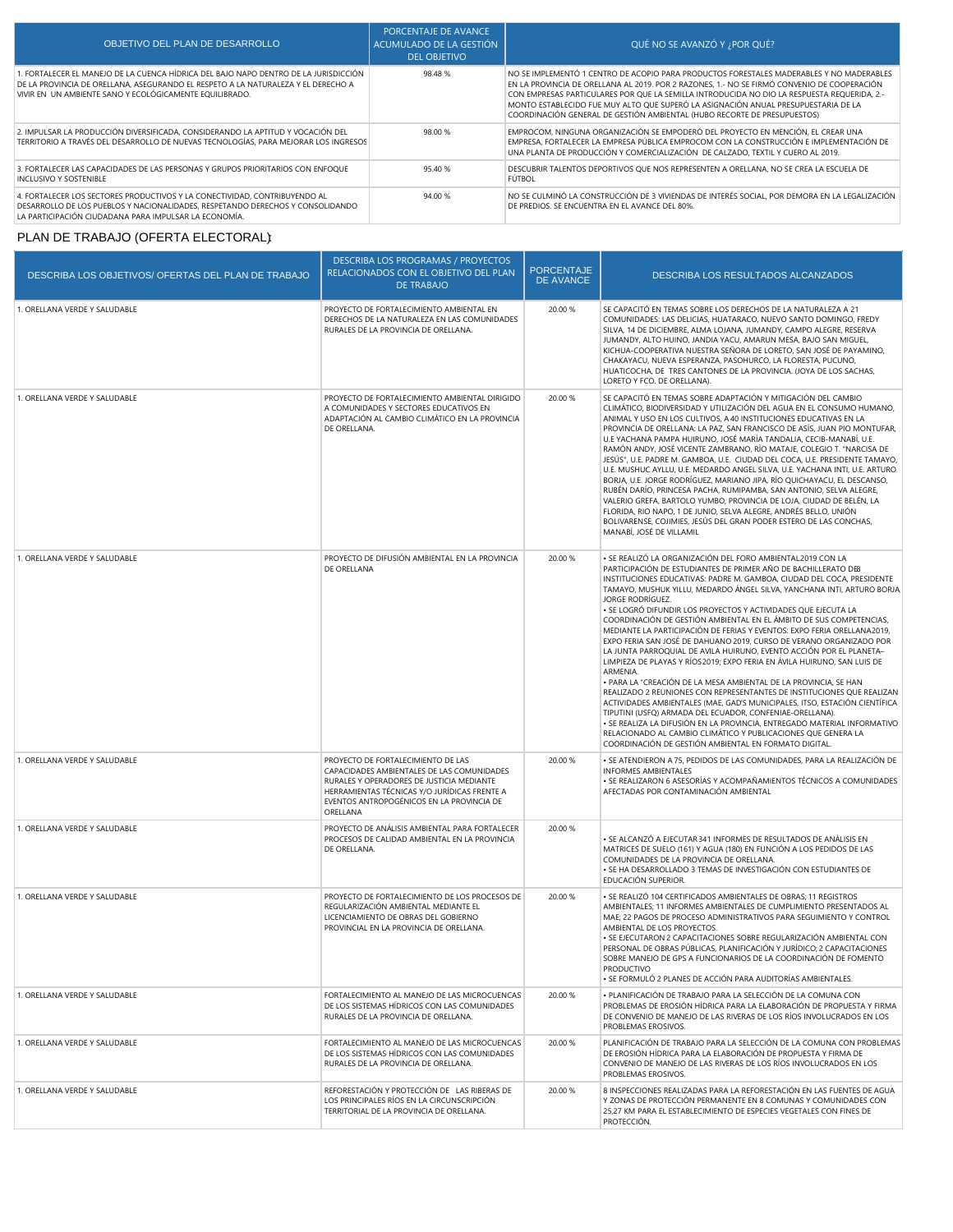| 1. ORELLANA VERDE Y SALUDABLE                                                       | RECUPERACIÓN DE SUELOS DEGRADADOS A TRAVÉS DE<br>LA IMPLEMENTACIÓN DE PLANTACIONES FORESTALES<br>CON ESPECIES MADERABLES EN FINCAS RURALES DE LA<br>PROVINCIA DE ORELLANA. | 20.00 % | . 817 SOLICITUDES DE PLANTACIONES RECEPTADAS CON UN TOTAL DE1502<br><b>HECTAREAS.</b><br>. 698 HECTÁREAS CALIFICADAS PARA EL ESTABLECIMIENTO DE LAS PLANTACIONES<br>FORESTALES CON LA ESPECIE BALSA (OCHROMA PYRAMIDALE); 952 HECTÁREAS POR<br><b>ESTABLECERSE.</b><br>· 404 HECTÁREAS DE PLANTACIONES FORESTALES ESTABLECIDAS.                                                                                                                                                                                                                                                                                                                                                                                                                                                                                                                                                                                                                                                                                                                                                                                                                                                                                                                                                                                                                                                                                                                                       |
|-------------------------------------------------------------------------------------|----------------------------------------------------------------------------------------------------------------------------------------------------------------------------|---------|-----------------------------------------------------------------------------------------------------------------------------------------------------------------------------------------------------------------------------------------------------------------------------------------------------------------------------------------------------------------------------------------------------------------------------------------------------------------------------------------------------------------------------------------------------------------------------------------------------------------------------------------------------------------------------------------------------------------------------------------------------------------------------------------------------------------------------------------------------------------------------------------------------------------------------------------------------------------------------------------------------------------------------------------------------------------------------------------------------------------------------------------------------------------------------------------------------------------------------------------------------------------------------------------------------------------------------------------------------------------------------------------------------------------------------------------------------------------------|
| 1. ORELLANA VERDE Y SALUDABLE                                                       | IMPLEMENTACIÓN DE MECANISMOS DE<br>COMPENSACIÓN POR SERVICIOS AMBIENTALES EN<br>FINCAS RURALES DE LA PROVINCIA DE ORELLANA                                                 | 20.00 % | . SE FORMULA 1 PROPUESTA DE MANEJO FORESTAL SOSTENIBLE DE LOS BOSQUES<br>NATIVOS EN AVANCE DEL100 %<br>· SE HA BENEFICIADO A 29 FINQUEROS CON: 40 HECTÁREAS DE BALSA (OCHROMA<br>PYRAMIDALE) CENSADAS PARA EL APROVECHAMIENTO FORESTAL.<br>· SE EJECUTAN 15 PROGRAMAS DE APROVECHAMIENTO FORESTAL EN<br>PLANTACIONES FORESTALES COMERCIALES CON LA ESPECIE BALSA (OCHROMA<br>PYRAMIDALE; 44 GUÍAS DE MOVILIZACIÓN DE MADERA EMITIDAS; 4515,24 (M <sup>3</sup> ) DE<br>MADERA EN PIE CON LAS RESPECTIVAS LICENCIAS; 1336,5 (M <sup>3</sup> ) DE MADERA<br>MOVILIZADO.<br>· 4,5 HECTÁREAS REALIZADAS EL INVENTARIO FORESTAL EN BOSQUE NATIVO.                                                                                                                                                                                                                                                                                                                                                                                                                                                                                                                                                                                                                                                                                                                                                                                                                           |
| 1. ORELLANA VERDE Y SALUDABLE                                                       | FORTALECIMIENTO DE PROGRAMAS Y PROCESOS DE<br>REFORESTACIÓN, PROTECCIÓN Y ORNAMENTACIÓN<br>MEDIANTE LA PRODUCCIÓN DE PLANTAS EN VIVERO<br>EN LA PROVINCIA DE ORELLANA.     | 20.00 % | · CON LA PRODUCCIÓN DE 344091 PLANTAS DE DIFERENTES ESPECIES SE HA<br>LOGRADO ATENDER LA DEMANDA DE LOS PROYECTOS DE DRENAJE.<br>REFORESTACIÓN Y PROTECCIÓN DE LAS RIBERAS DE LOS PRINCIPALES RÍOS Y<br>RECUPERACIÓN DE SUELOS DEGRADADOS A TRAVÉS DE LA IMPLEMENTACIÓN DE<br>PLANTACIONES FORESTALES, ADEMÁS DE SATISFACER LAS DEMANDAS DE PLANTAS<br>ORNAMENTALES EN LAS DIFERENTES JUNTAS PARROQUIALES, CENTROS<br>EDUCATIVOS Y OTRAS INSTITUCIONES DEDICADAS A LA REFORESTACIÓN.                                                                                                                                                                                                                                                                                                                                                                                                                                                                                                                                                                                                                                                                                                                                                                                                                                                                                                                                                                                  |
| 1. ORELLANA VERDE Y SALUDABLE                                                       | RECUPERACIÓN DE SUELOS INUNDADOS E<br>INUNDABLES A TRAVÉS DE LA IMPLEMENTACIÓN DE<br>SISTEMAS DE DRENAJE EN COMUNIDADES RURALES DE<br>LA PROVINCIA DE ORELLANA.            | 20.00 % | . CON LA CONSTRUCCIÓN Y LIMPIEZA DE 33.1 KM LINEALES DRENAJES NATURALES<br>Y ARTIFICIALES EN LAS COMUNIDADES MARÍA ELENA, LA DEMOCRACIA Y 24 DE<br>JULIO, SE HAN RECUPERADO 3330 HECTÁREAS DE SUELO AGRÍCOLA BENEFICIANDO<br>DIRECTAMENTE A 326 PERSONAS DE 84 FAMILIAS DE LA PARROQUIA SAN<br>SEBASTIÁN DEL COCA.                                                                                                                                                                                                                                                                                                                                                                                                                                                                                                                                                                                                                                                                                                                                                                                                                                                                                                                                                                                                                                                                                                                                                    |
| 2. PROGRAMA DE PROTECCIÓN DE ESPECIES ENDÉMICAS Y AMENAZADAS DE<br><b>EXTINCIÓN</b> | PROYECTO DE MONITOREO DE CUERPOS<br>SUPERFICIALES DE AGUA NATURAL. SUELO Y AIRE EN LA<br>PROVINCIA DE ORELLANA                                                             | 20.00 % | SE HAN MANTENIDO 3 REUNIONES CON EL COMITÉ DE LA RESERVA DE BIOSFERA<br>YASUNÍ PARA GENERAR SINERGIAS DE COOPERACIÓN.                                                                                                                                                                                                                                                                                                                                                                                                                                                                                                                                                                                                                                                                                                                                                                                                                                                                                                                                                                                                                                                                                                                                                                                                                                                                                                                                                 |
| 3. ORELLANA, ECONÓMICA, PRODUCTIVA, COMPETITIVA E INNOVADORA.                       | FORTALECIMIENTO A LAS CADENAS DE VALOR EN POST<br>PRODUCCIÓN Y MIPYMES EN LA PROVINCIA DE<br>ORELLANA                                                                      | 21.73 % | · SE EJECUTÓ LA CAPACITACIÓN A CUARENTA EMPRENDEDORES EN TEMAS<br>ORGANIZATIVOS EMPRESARIALES. SE INICIA EL PROGRAMA DE FORMADOR DE<br>FORMADORES CON LA CAPACITACIÓN DE CINCO TÉCNICOS EN NEGOCIOS<br>PRODUCTIVOS. • SE PRESENTA UNA PROPUESTA DE LA MESA AGROPECUARIA<br>ELABORADA. • UN CENTRO PARA EL VALOR AGREGADO DE PRODUCTOS<br>AGROPECUARIOS IMPLEMENTADO.                                                                                                                                                                                                                                                                                                                                                                                                                                                                                                                                                                                                                                                                                                                                                                                                                                                                                                                                                                                                                                                                                                  |
|                                                                                     |                                                                                                                                                                            |         | . UN CENTRO DE FAENAMIENTO DE BOVINOS Y PORCINO FORTALECIDO.<br>· TRANSFERENCIA DEFINITIVA DE MAQUINARIA A CINCO COMUNIDADES. • UNA<br>PLANTA AGROINDUSTRIAL IMPLEMENTADA Y EN FUNCIONAMIENTO · TREINTA Y<br>UNO EMPRENDIMIENTOS FORTALECIDOS EN COMERCIALIZACIÓN ASOCIATIVA. UN<br>PROYECTO DE PROMOCIÓN PARA 31 EMPRENDEDORES EN IMPLEMENTACIÓN.<br>. UNA EXPO FERIA 2019 EJECUTADA PARA PROMOCIONAR A EMPRENDEDORES. · UN<br>DIAGNÓSTICO Y PLAN DE ACCIÓN DEL DESARROLLO DE CLUSTERS PROPUESTO.<br>DOS PROPUESTAS DE COMERCIALIZACIÓN ASOCIATIVA ELABORADAS.                                                                                                                                                                                                                                                                                                                                                                                                                                                                                                                                                                                                                                                                                                                                                                                                                                                                                                       |
| 3. ORELLANA, ECONÓMICA, PRODUCTIVA, COMPETITIVA E INNOVADORA.                       | FORTALECIMIENTO A LAS CADENAS DE VALOR<br>AGRÍCOLA EN LA PROVINCIA DE ORELLANA                                                                                             | 21.73 % | · SE REALIZÓ LA TRASFERENCIA DEFINITIVA A 250 COMUNIDADES (KITS DE<br>INSUMOS AGRÍCOLAS CICLO CORTO35, PLANTAS DE CACAO TRINITARIO 4 Y<br>MAQUINARIA AGRÍCOLA 75) PARA EL FORTALECIMIENTO DE LAS ACTIVIDADES<br>AGRÍCOLAS.<br>. 250 COMUNIDADES SE HAN ATENDIDO Y FORTALECIDOS EN LAS CADENAS DE<br>VALOR AGRÍCOLA (140 COMUNIDADES EN MAQUINARIA, 10 COMUNIDADES EN<br>CICLO CORTO ,125 COMUNIDADES EN CACAO).<br>· SE REALIZÓ CAPACITACIONES, ASISTENCIA TÉCNICAS, SEGUIMIENTOS,<br>TRANSFERENCIAS DE TECNOLOGÍA ENCADA UNA DE LAS COMUNIDADES Y<br>BENEFICIARIOS. • TRES PERFILES DE PROYECTOS ELABORADOS DE TRES CADENAS<br>PRODUCTIVAS (CACAO, CAFÉ Y CAÑA DE AZÚCAR CON ENFOQUE DE CADENA DE<br>VALORES) PARA EL FORTALECIMIENTO DE LAS CADENAS PRODUCTIVAS AGRÍCOLAS.<br>· SE CUENTA CON UNA MALLA CURRICULAR PARA LOS PROYECTOS DE CACAO, CAFÉ<br>Y CICLO CORTO (MAÍZ Y ARROZ) ASÍ COMO EL CRONOGRAMA DE CAPACITACIÓN EN<br>LA JEFATURA AGRÍCOLA PARA EL FORTALECIMIENTO DE LAS DIFERENTES<br>ACTIVIDADES IMPLEMENTADAS EN EL ÁREA AGRÍCOLA.                                                                                                                                                                                                                                                                                                                                                                                                                  |
| 3. ORELLANA, ECONÓMICA, PRODUCTIVA, COMPETITIVA E INNOVADORA.                       | FORTALECIMIENTO A LAS CADENAS DE VALOR<br>PISCICOLA EN LA PROVINCIA DE ORELLANA                                                                                            | 21.73 % | · REALIZÓ LA TRANSFERENCIA DEFINITIVA DE BIENES A TRES COMUNIDADES. • SE<br>CONSTRUYO Y RECONSTRUYO CUARENTA PISCINAS EN COMUNIDADES DE LA<br>PROVINCIA DE ORELLANA. • DOCE COMUNIDADES ATENDIDAS POR EL PROYECTO<br>PISCÍCOLA A TRAVÉS DE LA ENTREGA DE ALEVINES Y ASISTENCIA TÉCNICA. • SE<br>ENCUENTRAN CUATRO PROYECTOS PISCÍCOLAS ELABORADOS Y EN EJECUCIÓN.<br>. UNA EXPO FERIA 2019 EJECUTADA PARA PROMOCIONAR A EMPRENDEDORES.                                                                                                                                                                                                                                                                                                                                                                                                                                                                                                                                                                                                                                                                                                                                                                                                                                                                                                                                                                                                                                |
| 3. ORELLANA, ECONÓMICA, PRODUCTIVA, COMPETITIVA E INNOVADORA.                       | FORTALECIMIENTO A LAS CADENAS DE VALOR<br>PECUARIO EN LA PROVINCIA DE ORELLANA                                                                                             | 21.73%  | . TRANSFERENCIA DEFINITIVA DE BIENES RECIBIDOS POR LOS BENEFICIARIOS (KIT DE<br>PASTIZALES, GANADO, PORCINO) PARA EL FORTALECIMIENTO DE LAS ACTIVIDADES<br>AGROPECUARIAS.<br>. 42 COMUNIDADES SE HAN ATENDIDOS Y FORTALECIDOS EN LAS CADENAS DE<br>VALOR PECUARIO (12 COMUNIDADES EN GANADERÍA, 5 COMUNIDADES EN CERDOS,<br>14 COMUNIDADES EN POLLOS, 11 COMUNIDADES EN PASTO), CON LA ENTREGA DE<br>MATERIAL E INSUMO, SUMINISTRO AGROPECUARIOS, SEMOVIENTES MEJORADOS<br>GENÉTICAMENTE. • SE CUENTA CON UN DIAGNÓSTICO Y PLAN DE ACCIÓN PARA EL<br>FORTALECIMIENTO ORGANIZATIVO PARA EL DESARROLLO DE CLÚSTER, EN LA<br>CADENA PRODUCTIVO DE BOVINOS EN LA PROVINCIA DE ORELLANA. • SE CUENTA<br>CON UNA MALLA CURRICULAR PARA LOS PROYECTOS DE POLLOS, CERDOS,<br>BOVINOS, PASTIZALES, ASÍ COMO EL CRONOGRAMA DE CAPACITACIÓN EN LA<br>JEFATURA PECUARIA, PARA EL FORTALECIMIENTO DE LAS DIFERENTES ACTIVIDADES<br>IMPLEMENTADAS EN EL ÁREA PECUARIA.<br>· SE REALIZÓ CAPACITACIONES, ASISTENCIA TÉCNICA, SEGUIMIENTO,<br>TRANSFERENCIA DE TECNOLOGÍA EN CADA UNA DE LAS COMUNIDADES. • TRES<br>PERFILES DE PROYECTO ELABORADO CON ENFOQUE DE CADENA DE VALORES, PARA<br>EL FORTALECIMIENTO DE LAS CADENAS PRODUCTIVAS PECUARIAS, DE LAS CUALES<br>SE SELECCIONÓ UNO PARA DESARROLLARLO EN EL SECTOR GANADERO, PROYECTO<br>DENOMINADO (GANADERÍA SOSTENIBLE CON ENFOQUE DE CADENA DE VALORES)<br>· 12 COMUNIDADES ATENDIDAS Y FORTALECIDAS CON ALIMENTACIÓN SEGURA |
| 3. ORELLANA, ECONÓMICA, PRODUCTIVA, COMPETITIVA E INNOVADORA.                       | FORTALECIMIENTO DE EMPRENDIMIENTOS TURÍSTICOS<br>COMUNITARIOS EN LA PROVINCIA DE ORELLANA                                                                                  | 21.73 % | · SE REALIZARON ACTIVIDADES DE PROMOCIÓN DEL DESTINO ORELLANA<br>TURÍSTICA. • SE REALIZARON CAPACITACIONES EN TEMAS DE ORNITOLOGÍA,<br>GUIANZA, ATENCIÓN AL CLIENTE, HOSPITALIDAD, GASTRONOMÍA Y ARTESANÍAS.<br>SE IMPLEMENTARON SENDEROS TURÍSTICOS. • IMPLEMENTACIÓN DE SEÑALÉTICA<br>PARA UNA MEJOR ORIENTACIÓN DE LOS VISITANTES                                                                                                                                                                                                                                                                                                                                                                                                                                                                                                                                                                                                                                                                                                                                                                                                                                                                                                                                                                                                                                                                                                                                  |
| 3. ORELLANA, ECONÓMICA, PRODUCTIVA, COMPETITIVA E INNOVADORA.                       | FORTALECIMIENTO DE UNIDADES DE TRANSFERENCIA<br>DE TECNOLOGÍA ANCESTRAL EN LA PROVINCIA DE<br>ORELLANA                                                                     | 21.00 % | · IDENTIFICACIÓN DE EMPRENDIMIENTOS DE LOS PRODUCTOS ANCESTRALES E<br>IMPLEMENTACIÓN DE LA TIENDA WIÑARI ORELLANA CON PRODUCTOS<br>ANCESTRALES.<br>· CULTIVO DE PRODUCTOS ORGÁNICOS (CHAKRA) PARA COMERCIALIZACIÓN EN<br>FERIA KICHWA.<br>. MANEJO DE CAJAS SOLIDARIAS Y/O BANCOS COMUNITARIOS CON NORMATIVAS<br>LEGALES COMO REGLAMENTO DE ADMINISTRACIÓN DE CAJAS Y/O BANCOS<br>COMUNITARIOS.                                                                                                                                                                                                                                                                                                                                                                                                                                                                                                                                                                                                                                                                                                                                                                                                                                                                                                                                                                                                                                                                       |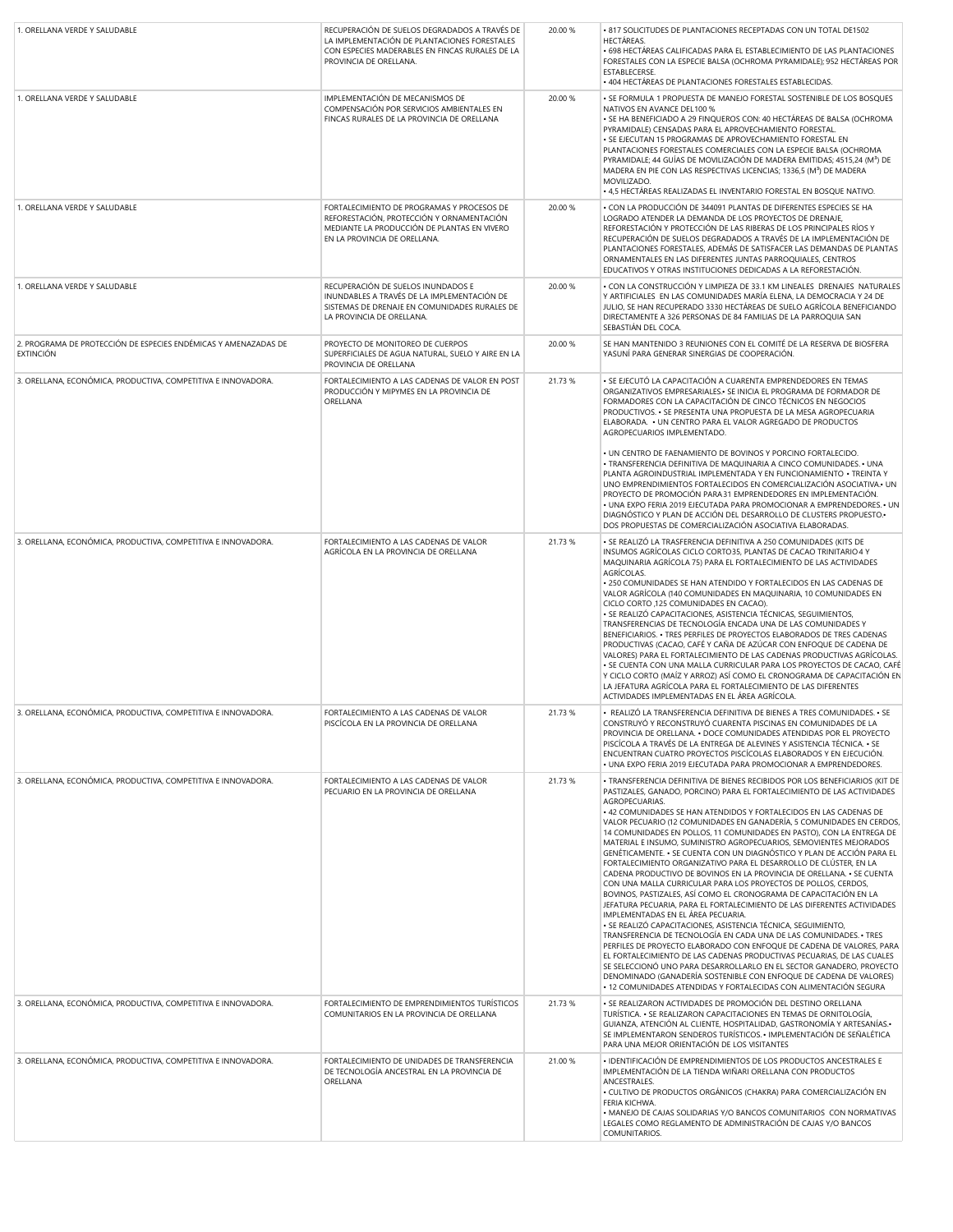| 4. ORELLANA, UNA SOCIEDAD EQUITATIVA, INCLUSIVA, SOLIDARIA E INCLUYENTE,<br>QUE RESPETE LA DIVERSIDAD SOCIAL Y CULTURAL.           | DOTACIÓN DE INFRAESTRUCTURA DE INTERÉS SOCIAL<br>RURAL EN LA PROVINCIA DE ORELLANA.                                                                                                    | 20.83 % | • PROMOCIÓN DE VIVIENDAS DE INTERÉS SOCIAL, QUE TENGAN ACCESO A AGUA<br>POTABLE, ALCANTARILLADO Y SERVICIOS BÁSICOS EN EL SECTOR RURAL CON LA<br>CONSTRUCCIÓN DE 3 VIVIENDAS DE INTERÉS SOCIAL.<br>· FISCALIZACIÓN DE 3 PROYECTOS Y SU EJECUCIÓN DE ACUERDO A LAS<br>ESPECIFICACIONES TÉCNICAS Y PLAZOS ESTABLECIDOS.                                                                                                                                                                                                                                                                                                                                                                                                                                                                                                                                                                                                                                                                                                                                                                                                                                                                                                                                                             |
|------------------------------------------------------------------------------------------------------------------------------------|----------------------------------------------------------------------------------------------------------------------------------------------------------------------------------------|---------|-----------------------------------------------------------------------------------------------------------------------------------------------------------------------------------------------------------------------------------------------------------------------------------------------------------------------------------------------------------------------------------------------------------------------------------------------------------------------------------------------------------------------------------------------------------------------------------------------------------------------------------------------------------------------------------------------------------------------------------------------------------------------------------------------------------------------------------------------------------------------------------------------------------------------------------------------------------------------------------------------------------------------------------------------------------------------------------------------------------------------------------------------------------------------------------------------------------------------------------------------------------------------------------|
| 4. ORELLANA, UNA SOCIEDAD EQUITATIVA, INCLUSIVA, SOLIDARIA E INCLUYENTE,<br>QUE RESPETE LA DIVERSIDAD SOCIAL Y CULTURAL.           | FORTALECIMIENTO A LAS CAPACIDADES DE PERSONAS<br>Y GRUPOS DE ATENCIÓN PRIORITARIA EN LA<br>PROVINCIA DE ORELLANA.                                                                      | 20.83 % | • 5 ASAMBLEAS REALIZADAS CON LAS MESAS TEMÁTICAS PROVINCIALES DE LOS<br>GRUPOS DE ATENCIÓN PRIORITARIA, DONDE PARTICIPAN REPRESENTANTES DE128<br>ORGANIZACIONES DE BASE. • SE ENTREGARON INCENTIVOS MATERIALES<br>(HERRAMIENTAS TECNOLÓGICAS-500 TABLET'S) A ESTUDIANTES DESTACADOS.<br>. SE ENTREGARON 3344 KITS EDUCATIVOS FUERON ENTREGADOS A ESTUDIANTES<br>DE LAS UNIDADES EDUCATIVAS DE LA PROVINCIA DE ORELLANA. • 62 PERSONAS<br>RECIBIERON INCENTIVOS ECONÓMICOS PARA ESTUDIOS SUPERIORES.<br>• 30 JÓVENES SON BENEFICIARIOS DE LA ENTREGA DE INCENTIVOS ECONÓMICOS<br>· 3360 ESTUDIANTES Y PERSONAS DE LOS GRUPOS DE ATENCIÓN PRIORITARIA SE<br>BENEFICIARON DEL INTERCAMBIO DE EXPERIENCIAS Y MEJORAN SUS<br>CONOCIMIENTOS TÉCNICOS Y ACADÉMICOS SOBRE LA REALIDAD NACIONAL DEL<br>PAÍS. • 340 ADULTOS MEJORAN SU CALIDAD DE VIDA. ASÍ COMO SU MOVILIDAD Y<br>SALUD MEDIANTE ACTIVIDADES LÚDICAS Y RECREACIONALES, FISIOTERAPIA,<br>CAPACITACIÓN, EN CONVENIO CON EL MIES.<br>. 17 PACIENTES SE BENEFICIARON DEL TRASLADO A LA CIUDAD DE TENA PARA EL<br>TRATAMIENTO DE ENFERMEDADES DE ALTA COMPLEJIDAD.<br>. 1000 PERSONAS DE LOS GRUPOS DE ATENCIÓN PRIORITARIA MEJORAN SU DIETA Y<br>NUTRICIÓN MEDIANTE LOS KITS, ASÍ COMO SE ASEGURA SU SEGURIDAD<br>ALIMENTARIA. |
| 4. ORELLANA, UNA SOCIEDAD EQUITATIVA, INCLUSIVA, SOLIDARIA E INCLUYENTE,<br>QUE RESPETE LA DIVERSIDAD SOCIAL Y CULTURAL.           | FOMENTO Y FORTALECIMIENTO DE EVENTOS<br>TRADICIONALES LOCALES EN EL TERRITORIO DE LA<br>PROVINCIA DE ORELLANA, ENFOCADOS AL DEPORTE E<br>INTEGRACIÓN PARA DINAMIZAR LA ECONOMÍA LOCAL. | 20.83 % | • SE FORTALECIÓ EL PROCESO DE PARTICIPACIÓN CIUDADANA MEDIANTE LA<br>INTEGRACIÓN SOCIAL EN LA PROVINCIA DE ORELLANA MEDIANTE LA<br>CAPACITACIÓN DE 36 ORGANIZACIONES                                                                                                                                                                                                                                                                                                                                                                                                                                                                                                                                                                                                                                                                                                                                                                                                                                                                                                                                                                                                                                                                                                              |
| 5. ORELLANA, FORTALECE LOS SISTEMAS DE PROTECCIÓN INTEGRAL A LOS GRUPOS<br>DE ATENCIÓN PRIORITARIA                                 | FORTALECIMIENTO A LAS CAPACIDADES DE PERSONAS<br>Y GRUPOS DE ATENCIÓN PRIORITARIA EN LA<br>PROVINCIA DE ORELLANA.                                                                      | 30.00 % | · 57 PERSONAS MEJORAN SU CALIDAD DE VIDA A TRAVÉS DE LA PRÁCTICA<br>DEPORTIVA Y DE SALUD Y ACCEDEN A PRÁCTICAS SALUDABLES DE VIDA. • 300<br>FAMILIAS SE BENEFICIAN DE ACTOS PÚBLICOS Y DE CAPACITACIÓN EN ACTIVIDADES<br>CULTURALES Y PATRIMONIALES.<br>· 55 PERSONAS MEJORAN SU PRÁCTICA RECREATIVA Y ARTÍSTICA EN LA PROVINCIA<br>MEDIANTE LA CAPACITACIÓN EN DANZA, RECREACIÓN Y PROTOCOLO EN LAS<br>COMUNIDADES RURALES DE LA PROVINCIA.                                                                                                                                                                                                                                                                                                                                                                                                                                                                                                                                                                                                                                                                                                                                                                                                                                      |
| 5. ORELLANA, FORTALECE LOS SISTEMAS DE PROTECCIÓN INTEGRAL A LOS GRUPOS<br>DE ATENCIÓN PRIORITARIA                                 | DOTACIÓN DE INFRAESTRUCTURA DE INTERÉS SOCIAL,<br>CULTURAL, RECREATIVO Y TURÍSTICO DE LA PROVINCIA<br>DE ORELLANA.                                                                     | 30.00 % | . BRINDAR MAYORES ESPACIOS PARA TALLERES, CAPACITACIONES Y ACTIVIDADES<br>CULTURALES MEDIANTE LA CONSTRUCCIÓN DE 5 CASAS TALLERES                                                                                                                                                                                                                                                                                                                                                                                                                                                                                                                                                                                                                                                                                                                                                                                                                                                                                                                                                                                                                                                                                                                                                 |
| 6. ORELLANA, PROMUEVE Y PATROCINA LAS CULTURAS, LAS ARTES, ACTIVIDADES<br>DEPORTIVAS Y RECREATIVAS EN BENEFICIO DE LA COLECTIVIDAD | DOTACIÓN DE INFRAESTRUCTURA DE INTERÉS SOCIAL,<br>CULTURAL, RECREATIVO Y TURÍSTICO DE LA PROVINCIA<br>DE ORELLANA.                                                                     | 26.00 % | • CONSTRUCCIÓN DE 3 CANCHAS POLIDEPORTIVAS CUBIERTAS Y 4 EN EJECUCIÓN                                                                                                                                                                                                                                                                                                                                                                                                                                                                                                                                                                                                                                                                                                                                                                                                                                                                                                                                                                                                                                                                                                                                                                                                             |
| 6. ORELLANA, PROMUEVE Y PATROCINA LAS CULTURAS, LAS ARTES, ACTIVIDADES<br>DEPORTIVAS Y RECREATIVAS EN BENEFICIO DE LA COLECTIVIDAD | FOMENTO Y FORTALECIMIENTO DE EVENTOS<br>TRADICIONALES, LOCALES Y EFEMÉRIDES EN LA<br>PROVINCIA DE ORELLANA                                                                             | 26.00 % | • SE INCREMENTÓ EL 12% DE TURISTAS NACIONALES; SE INCREMENTÓ EL 1% DE<br>TURISTAS INTERNACIONALES.<br>· SE EJECUTARON 34 ACTIVIDADES DE FOMENTO Y FORTALECIMIENTO DE EVENTOS<br>TRADICIONALES, ALCANZANDO EL 93% DE TURISTAS SATISFECHOS; EL 7% DE<br>TURISTAS INSATISFECHOS; EL 4% DE LOS COMERCIANTES CIERRA SUS NEGOCIOS; EL<br>24% NO AUMENTA SUS INCREMENTA SUS VENTAS; EL72% INCREMENTA SUS<br>VENTAS.                                                                                                                                                                                                                                                                                                                                                                                                                                                                                                                                                                                                                                                                                                                                                                                                                                                                      |
| 6. ORELLANA, PROMUEVE Y PATROCINA LAS CULTURAS, LAS ARTES, ACTIVIDADES<br>DEPORTIVAS Y RECREATIVAS EN BENEFICIO DE LA COLECTIVIDAD | PROMOCIÓN Y FORTALECIMIENTO DE EVENTOS<br>TRADICIONALES LOCALES EN EL TERRITORIO DE LA<br>PROVINCIA DE ORELLANA PARA FOMENTAR LA<br>INTERCULTURALIDAD                                  | 26.00 % | · SE EJECUTÓ EL FESTIVAL GASTRONÓMICO, FERIAS ARTESANALES, PRODUCTIVAS Y<br>CULTURALES, DEMOSTRACIÓN DE DANZAS AUTÓCTONAS DE LAS NACIONALIDADES<br>COMO TAMBIÉN LA PRÁCTICA DE COSTUMBRES Y TRADICIONES LOCALES.                                                                                                                                                                                                                                                                                                                                                                                                                                                                                                                                                                                                                                                                                                                                                                                                                                                                                                                                                                                                                                                                  |
| 6. ORELLANA, PROMUEVE Y PATROCINA LAS CULTURAS, LAS ARTES, ACTIVIDADES<br>DEPORTIVAS Y RECREATIVAS EN BENEFICIO DE LA COLECTIVIDAD | FOMENTO Y RECUPERACIÓN DE SABERES ANCESTRALES<br>EN LA PROVINCIA DE ORELLANA.                                                                                                          | 26.00 % | · SE HA PROMOVIDO Y FORTALECIDO LA CULTURA ANCESTRAL DE LAS<br>NACIONALIDADES A TRAVÉS DE LAS EXPRESIONES ARTÍSTICAS Y CULTURALES.                                                                                                                                                                                                                                                                                                                                                                                                                                                                                                                                                                                                                                                                                                                                                                                                                                                                                                                                                                                                                                                                                                                                                |
| 7. ORELLANA, HABITABLE Y CON SEGURIDAD CIUDADANA                                                                                   | DOTACIÓN DE INFRAESTRUCTURA DE INTERÉS SOCIAL.<br>CULTURAL, RECREATIVO Y TURÍSTICO DE LA PROVINCIA<br>DE ORELLANA.                                                                     | 35.00 % | CONSTRUCCIÓN DE 4 CANCHAS POLIDEPORTIVAS CUBIERTAS Y 4 EN EJECUCIÓN                                                                                                                                                                                                                                                                                                                                                                                                                                                                                                                                                                                                                                                                                                                                                                                                                                                                                                                                                                                                                                                                                                                                                                                                               |
| 7. ORELLANA, HABITABLE Y CON SEGURIDAD CIUDADANA                                                                                   | DOTACIÓN DE INFRAESTRUCTURA DE INTERÉS SOCIAL<br>RURAL EN LA PROVINCIA DE ORELLANA.                                                                                                    | 35.00 % | DOTACIÓN DE MATERIALES DE CONSTRUCCIÓN MEDIANTE LA EJECUCIÓN DE 4<br>CONVENIOS DE ENTREGA DE MATERIALES DE CONSTRUCCIÓN A LOS GRUPOS<br>PRIORITARIOS.                                                                                                                                                                                                                                                                                                                                                                                                                                                                                                                                                                                                                                                                                                                                                                                                                                                                                                                                                                                                                                                                                                                             |
| 8. MEJORAMIENTO DE LA VIALIDAD RURAL.                                                                                              | FORMULACIÓN E IMPLEMENTACIÓN DE HERRAMIENTAS<br>DE GESTION PARA UNA EFECTIVA INTERVENCION EN EL<br>TERRITORIO DE LA PROVINCIA DE ORELLANA                                              | 24.29 % | 1 PLAN VIAL PROVINCIAL ACTUALIZADO EN COOPERACIÓN DEL CONGOPE. • 108<br>ACTUALIZACIONES DE ESTUDIOS DEFINITIVOS.                                                                                                                                                                                                                                                                                                                                                                                                                                                                                                                                                                                                                                                                                                                                                                                                                                                                                                                                                                                                                                                                                                                                                                  |
| 8. MEJORAMIENTO DE LA VIALIDAD RURAL.                                                                                              | PROYECTO INTERINSTITUCIONAL PARA EL<br>FORTALECIMIENTO DEL SISTEMA VIAL RURAL EN LA<br>PROVINCIA DE ORELLANA.                                                                          | 24.29 % | SE FORTALECE A 3 GOBIERNOS PARROQUIALES POR MEDIO DE CONVENIOS<br>INTERINSTITUCIONALES PARA EL MANTENIMIENTO DE MAQUINARIA PESADA-<br>EQUIPO CAMINERO.                                                                                                                                                                                                                                                                                                                                                                                                                                                                                                                                                                                                                                                                                                                                                                                                                                                                                                                                                                                                                                                                                                                            |
| 8. MEJORAMIENTO DE LA VIALIDAD RURAL.                                                                                              | PROYECTO DE MEJORAMIENTO DEL SISTEMA RURAL<br>VIAL INTEGRAL EN BUEN ESTADO EN LA PROVINCIA DE<br>ORELLANA.                                                                             | 24.29 % | · MEJORAMIENTO DE LA VIALIDAD RURAL QUE PERMITA LA INTEGRACIÓN,<br>INTERCAMBIO COMERCIAL Y ARTICULACIÓN DE LOS CENTROS DE PRODUCCIÓN<br>RURAL CON LA CIUDAD. (SISTEMA VIAL RURAL INTEGRAL EN BUEN ESTADO,<br>MEDIANTE EL MANTENIMIENTO Y MEJORAMIENTO DE 450 KM DE VÍA; COLOCACIÓN<br>DE 2700 M DE ALCANTARILLAS; CONSTRUCCIÓN DE 8 CABEZALES; RELLENO DE<br>MATERIAL PÉTREO PARA CONFORMACIONES DE VÍAS Y ÁREAS 28100 M3;<br>5. MANTENIMIENTO 2 PUENTES Y 1 PUENTE CONSTRUIDO; Y DESALOJO Y LIMPIEZA<br>DE ESTEROS 14000M3). · ESTABLECER UN PROGRAMA DE PAVIMENTO RÍGIDO,<br>ASFALTADO O ADOQUINADO, DE ACUERDO CON LOS ESTUDIOS TÉCNICOS<br>CONSTRUCCIÓN DE ASFALTADO DE 12,2 KM EN EJECUCIÓN. • ACCESIBILIDAD,<br>SEÑALÉTICA Y SEÑALIZACIÓN TURÍSTICA Y DE SEGURIDAD EN TRES CENTROS<br>TURÍSTICOS.                                                                                                                                                                                                                                                                                                                                                                                                                                                                           |
| 8. MEJORAMIENTO DE LA VIALIDAD RURAL.                                                                                              | PROYECTO DE MANTENIMIENTO DE LAS VÍAS RURALES<br>EN LA PROVINCIA DE ORELLANA.                                                                                                          | 24.29 % | · MEJORAMIENTO DE LA VIALIDAD RURAL QUE PERMITA LA INTEGRACIÓN,<br>INTERCAMBIO COMERCIAL Y ARTICULACIÓN DE LOS CENTROS DE PRODUCCIÓN<br>RURAL CON LA CIUDAD, MEDIANTE EL MANTENIMIENTO DE APERTURA DE VÍA 25<br>KM DE VÍAS.<br>DOTACIÓN Y COLOCACIÓN DE900 M DE ALCANTARILLAS PARA EL MANTENIMIENTO<br>DE VÍAS.                                                                                                                                                                                                                                                                                                                                                                                                                                                                                                                                                                                                                                                                                                                                                                                                                                                                                                                                                                   |
| 9. MEJORAMIENTO DE LA CONECTIVIDAD CANTONAL Y PARROQUIAL                                                                           | FORTALECIMIENTO A LAS CADENAS DE VALOR EN POST<br>PRODUCCIÓN Y MIPYMES EN LA PROVINCIA DE<br>ORELLANA                                                                                  | 20.00 % | DOS COMUNIDADES FORTALECIDAS EN LA CONECTIVIDAD FLUVIAL.                                                                                                                                                                                                                                                                                                                                                                                                                                                                                                                                                                                                                                                                                                                                                                                                                                                                                                                                                                                                                                                                                                                                                                                                                          |
| 10. MEJORAMIENTO Y POTENCIALIZACIÓN DE ACCESOS A LAS TECNOLOGÍA DE<br><b>INFORMACIÓN Y</b>                                         | FORTALECIMIENTO DE EMPRENDIMIENTOS TURÍSTICOS<br>COMUNITARIOS EN LA PROVINCIA DE ORELLANA                                                                                              | 20.00 % | SE FORTALECIERON EN ACTIVIDADES COMO: INTERNET SATELITAL A COMUNIDADES<br>QUE EJECUTAN EMPRENDIMIENTOS TURÍSTICOS                                                                                                                                                                                                                                                                                                                                                                                                                                                                                                                                                                                                                                                                                                                                                                                                                                                                                                                                                                                                                                                                                                                                                                 |
| 10. MEJORAMIENTO Y POTENCIALIZACIÓN DE ACCESOS A LAS TECNOLOGÍA DE<br>INFORMACIÓN Y                                                | DESARROLLO DE SISTEMAS                                                                                                                                                                 | 20.00 % | SE ENCUENTRA FUNCIONANDO Y EN USO EL SISTEMA DE TRANSFERENCIA DE<br>ARCHIVOS, SISTEMA DE RESPALDOS EXTERNOS, SISTEMA DE GUÍA TELEFÓNICA,<br>SISTEMA DE SOPORTE TÉCNICO AL USUARIO INTERNO; SIN EMBARGO FALTA<br>MASIFICAR EL USO PARA CUBRIR LA COBERTURA DE TODA LA CIUDADANÍA.                                                                                                                                                                                                                                                                                                                                                                                                                                                                                                                                                                                                                                                                                                                                                                                                                                                                                                                                                                                                  |
| 11. ORELLANA, TRANSPARENTE Y CON DEMOCRACIA PARTICIPATIVA.                                                                         | FORTALECIMIENTO SOCIO-ORGANIZATIVO DE<br>COMUNAS Y COMUNIDADES EN LA PROVINCIA DE<br>ORELLANA                                                                                          | 20.00 % | • CAPACITACIÓN EN TEMAS RELACIONADOS AL ÁREA SOCIAL.<br>. INVENTARIO DE ORGANIZACIONES, COMUNAS, COMUNIDADES DE LAS<br>NACIONALIDADES.                                                                                                                                                                                                                                                                                                                                                                                                                                                                                                                                                                                                                                                                                                                                                                                                                                                                                                                                                                                                                                                                                                                                            |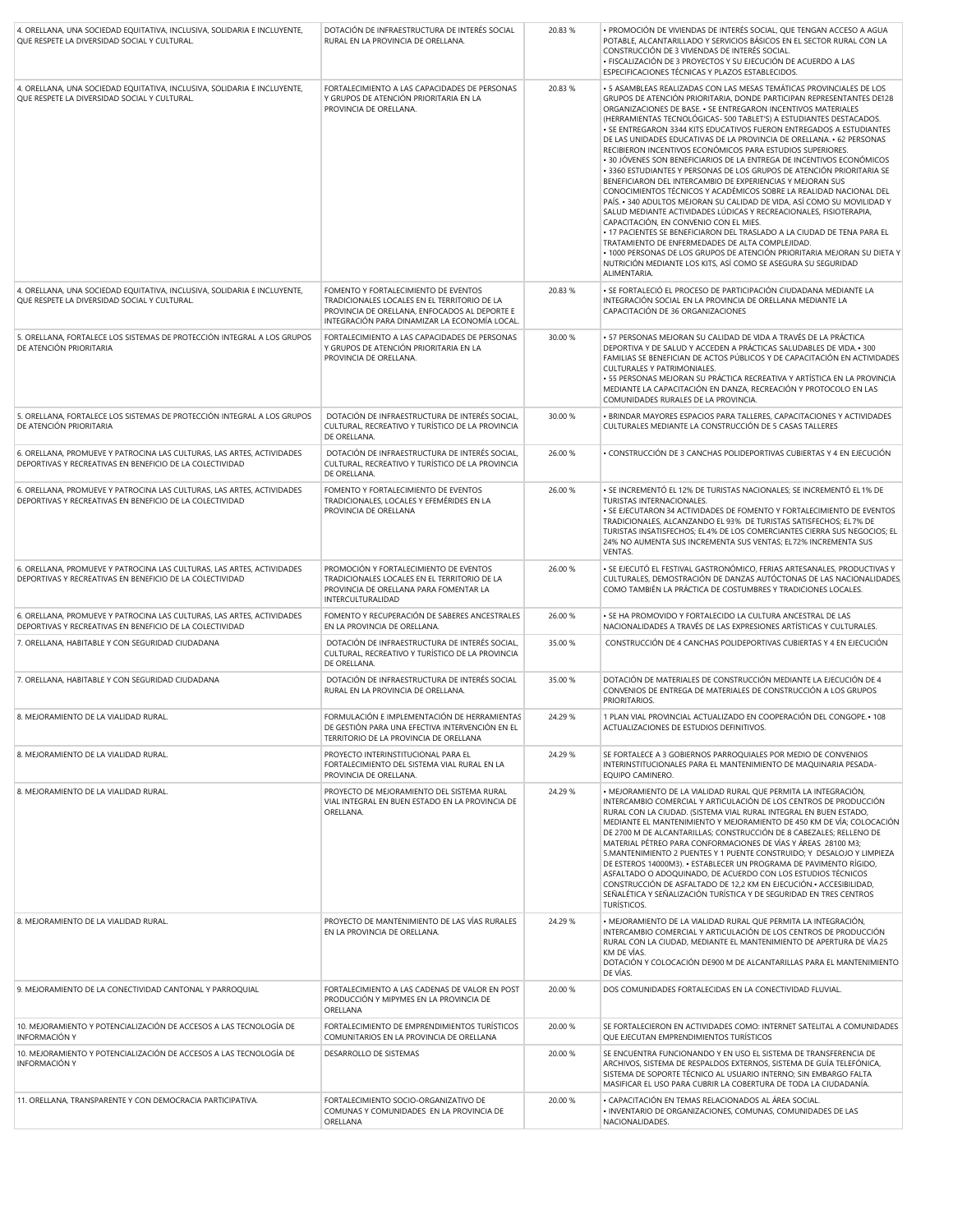| 12. ACTUALIZACIÓN DE ORDENANZAS PROVINCIALES         | ADMINISTRACIÓN Y GESTIÓN DE LOS DOCUMENTOS<br>LEGALES EXPEDIDOS POR EL GOBIERNO PROVINCIAL                                                                     | 20.00 % | · SE TIENE UNA ADMINISTRACIÓN Y GESTIÓN ADECUADA DE DOCUMENTOS<br>LEGALES EXPEDIDOS POR EL GADPO PARA LA OPERATIVIDAD DE ACCIONES<br>OPERATIVAS QUE REALIZA LA INSTITUCIÓN.                                                                                                                                                                                                                                                                                                                                                                                                                                                                                                                                                      |
|------------------------------------------------------|----------------------------------------------------------------------------------------------------------------------------------------------------------------|---------|----------------------------------------------------------------------------------------------------------------------------------------------------------------------------------------------------------------------------------------------------------------------------------------------------------------------------------------------------------------------------------------------------------------------------------------------------------------------------------------------------------------------------------------------------------------------------------------------------------------------------------------------------------------------------------------------------------------------------------|
| 13. MODERNIZACIÓN DE LA GESTIÓN PROVINCIAL.          | FORTAL FCIMIENTO SOCIO ORGANIZATIVO Y<br>PRODUCTIVO DE ACTORES TERRITORIALES COMO<br>OPORTUNIDAD AL DESARROLLO ECONÓMICO LOCAL<br>EN LA PROVINCIA DE ORELLANA. | 20.00 % | • 1 ASAMBI FA DE SOCIALIZACIÓN DEL PP-2020<br>• 47 ASAMBLEAS DE PRIORIZACIÓN DE PROYECTOS DEL PP-2020<br>• 1 ASAMBLEA GENERAL DE APROBACIÓN DE PROYECTOS DEL PP-2020                                                                                                                                                                                                                                                                                                                                                                                                                                                                                                                                                             |
| 13. MODERNIZACIÓN DE LA GESTIÓN PROVINCIAL.          | FORMULACIÓN E IMPLEMENTACIÓN DE HERRAMIENTAS<br>DE GESTIÓN PARA UNA EFECTIVA INTERVENCIÓN EN EL<br>TERRITORIO DE LA PROVINCIA DE ORELLANA                      | 20.00 % | • EXISTENCIA DE UN BANCO DE PROYECTOS MEDIANTE LA ACTUALIZACIÓN Y<br>GENERACIÓN DE PROYECTOS DE INFRAESTRUCTURA VIAL Y COMUNITARIA.<br>· ADMINISTRACIÓN DEL SISTEMA DE INFORMACIÓN DE LOS GOBIERNOS<br>AUTÓNOMOS DESCENTRALIZADOS - SIGAD, MÓDULO CUMPLIMIENTO DE METAS.<br>· EVALUACIÓN DE LOS PLANES INSTITUCIONALES (PLAN DE GOBIERNO, PLAN<br>OPERATIVO ANUAL).<br>· SE LOGRA MANTENER ARTICULADA LA PLANIFICACIÓN PROVINCIAL A LA<br>NACIONAL (PND - PDYOT - PEI - POA).<br>· SE MANTIENE ACTUALIZADO EL SISTEMA DE INFORMACIÓN GEOGRÁFICA<br>INSTITUCIONAL.<br>. SE MANTIENE UN REGISTRO DE COMUNIDADES DEBIDAMENTE ACTUALIZADOS.<br>. SE CUENTA CON UN BANCO DE PROYECTOS DE COOPERANTES INTERNACIONALES<br>ACTUALIZADOS. |
| 14. PREVENCIÓN Y FORTALECIMIENTO DEL CAPITAL SOCIAL. | DOTACIÓN DE INFRAESTRUCTURA DE INTERÉS SOCIAL.<br>CULTURAL, RECREATIVO Y TURÍSTICO DE LA PROVINCIA<br>DE ORFITANA.                                             | 20.00 % | RECUPERAR ESPACIOS PÚBLICOS EN COORDINACIÓN CON LOS GAD'S LOCALES<br>MEDIANTE EL MANTENIMIENTO DE 4 OBRAS DE INFRAESTRUCTURA CIVIL.                                                                                                                                                                                                                                                                                                                                                                                                                                                                                                                                                                                              |
| 15. CUI TURA DE SEGURIDAD Y PARTICIPACIÓN CIUDADANA  | FORTALECIMIENTO SOCIO ORGANIZATIVO Y<br>PRODUCTIVO DE ACTORES TERRITORIALES COMO<br>OPORTUNIDAD AL DESARROLLO ECONÓMICO LOCAL<br>EN LA PROVINCIA DE ORELLANA.  | 15.00 % | SE REALIZA LA COORDINACIÓN CON LA MESA DE CONCERTACIÓN PROVINCIAL DE<br>SEGURIDAD CIUDADANA PARA PROMOVER EL PLAN DE SEGURIDAD CIUDADANA Y<br>SE APRUEBA LA FORMULACIÓN DEL PLAN DE SEGURIDAD PROVINCIAL                                                                                                                                                                                                                                                                                                                                                                                                                                                                                                                         |

#### CUMPLIMIENTO DE LA EJECUCIÓN PRESUPUESTARIA:

| <b>TIPO</b>           | <b>DESCRIPCIÓN</b>                  | PRESUPUESTO PLANIFICADO | <b>PRESUPUESTO</b><br><b>EJECUTADO</b> | S CUMPLIMIENTO DE<br>LA GESTIÓN | LINK AL MEDIO DE VERIFICACIÓN PUBLICADO EN LA PÁG. WEB<br>DE LA INSTITUCIÓN            |
|-----------------------|-------------------------------------|-------------------------|----------------------------------------|---------------------------------|----------------------------------------------------------------------------------------|
| PROGRAMA Y/O PROYECTO | <b>GESTIÓN ADMINISTRATIVA</b>       | \$4,880,350,88          | \$4.238.371.84                         | 86.85 %                         | https://www.gporellana.gob.ec/wp-<br>content/uploads/2020/08/EVALUACION-DEL-2019-1.pdf |
| PROGRAMA Y/O PROYECTO | INVERSIÓN PÚBLICA Y SOCIAL          | \$53,986,846.27         | \$29,233,987.61                        | 54.15 %                         | https://www.gporellana.gob.ec/wp-<br>content/uploads/2016/06/PROYECTOS-PP-2020-2.pdf   |
| PROGRAMA Y/O PROYECTO | GESTIÓN DE FOMENTO PRODUCTIVO       | \$5,305,669.00          | \$4,685,212.13                         | 88.31 %                         | https://www.gporellana.gob.ec/wp-<br>content/uploads/2016/06/PROYECTOS-PP-2020-2.pdf   |
|                       | TOTAL % CUMPLIMIENTO DE LA GESTIÓN: | \$64,172,866.15         | \$38,157,571,58                        | 59.46                           |                                                                                        |

#### PRESUPUESTO INSTITUCIONAL:

| TOTAL DE PRESUPUESTO INSTITUCIONAL<br><b>CODIFICADO</b> | <b>GASTO CORRIENTE PLANIFICADO</b> | <b>GASTO CORRIENTE EJECUTADO</b> | <b>GASTO DE INVERSIÓN</b><br><b>PLANIFICADO</b> | <b>GASTO DE INVERSIÓN</b><br><b>EJECUTADO</b> | % EJECUCIÓN<br><b>PRESUPUESTARIA</b> |
|---------------------------------------------------------|------------------------------------|----------------------------------|-------------------------------------------------|-----------------------------------------------|--------------------------------------|
| \$67,126,164.75                                         | \$5,301,009.10                     | \$4,811,229.73                   | \$55,071,461,99                                 | \$31,586,009.78                               | 59.37 %                              |

### PRESUPUESTO PARTICIPATIVO:

| MAROUE SI O<br>NO. | <b>TOTAL PRESUPUESTO DE LA INSTITUCIÓN</b> | VALOR TOTAL DEL PRESUPUESTO<br>PARTICIPATIVO | PORCENTAJE DE PRESUPUESTO<br>INSTITUCIONAL ASIGNADO PARA<br><b>PRESUPUESTOS PARTICIPATIVOS</b> | MEDIOS DE VERIFICACIÓN (ADJUNTAR EL ACTO NORMATIVO DE<br><b>PRESUPUESTO PARTICIPATIVO)</b> |
|--------------------|--------------------------------------------|----------------------------------------------|------------------------------------------------------------------------------------------------|--------------------------------------------------------------------------------------------|
|                    | \$29655342.96                              | \$4692918.03                                 | 15.82%                                                                                         | https://www.gporellana.gob.ec/wp-content/uploads/2020/08/EVALUACION-DEL-2019-<br>1.pdi     |

### FASES DEL PRESUPUESTO PARTICIPATIVO:

| <b>FASES DEL PRESUPUESTO PARTICIPATIVO</b>                                                                                                                                                                         | MAROUE SI O NO | CON QUÉ ACTOR SE REALIZO                | SE DISCUTIÓ DESDE:                                                                                              | LINK AL MEDIO DE VERIFICACIÓN                                        |
|--------------------------------------------------------------------------------------------------------------------------------------------------------------------------------------------------------------------|----------------|-----------------------------------------|-----------------------------------------------------------------------------------------------------------------|----------------------------------------------------------------------|
| SE REALIZÓ LA DEFINICIÓN PARTICIPATIVA DE PRIORIDADES DE INVERSIÓN DEL<br>AÑO SIGUIFNTE:                                                                                                                           |                | Instancia de Participación<br>Ciudadana | SE DISCUTIÓ DESDE LA UNIDADES BÁSICAS DE PARTICIPACIÓN A<br>TRAVÉS DE ASAMBLEAS PARROQUIALES DE PRIORIZACIÓN DE | https://www.gporellana.gob.ec/wp-<br>content/uploads/2016/06/PROYECT |
| PARA LA ELABORACIÓN DE LOS PROGRAMAS SUBPROGRAMAS Y PROYECTOS SE INCORPORÓ LA PRIORIZACIÓN DE LA INVERSIÓN QUE REALIZÓ LA PROSECTOR DE EL PROSECTOR DE PERERRHESTO, GENERAL PARTICIPATIVO DE ESTE OS-PP-2020-2.pdf |                |                                         | NIVEL DE GOBIERNO.                                                                                              |                                                                      |

#### DETALLE DEL PRESUPUESTO PARTICIPATIVO:

| Describa los programas y proyectos generados a partir de la<br>priorización participativa de la inversión           | Monto Panificado | Monto Ejecutado | % de avance de la<br>implementación del<br>programa/proyecto | Observaciones                                                                                                              | Link al Medio de Verificación                                                            |
|---------------------------------------------------------------------------------------------------------------------|------------------|-----------------|--------------------------------------------------------------|----------------------------------------------------------------------------------------------------------------------------|------------------------------------------------------------------------------------------|
| FORTALECIMIENTO AMBIENTAL EN DERECHOS DE LA<br>NATURALEZA EN LAS COMUNIDADES RURALES DE LA PROVINCIA<br>DE ORELLANA | \$11345.84       | \$0.00          | $\Omega$                                                     | NO SE EJECUTÓ _ ORDENANZA DEL PRESUPUESTO GENERAL DEL<br>GOBIERNO AUTÓNOMO DESCENTRALIZADO DE LA PROVINCIA DE<br>ORELLANA. | https://www.gporellana.gob.ec/wp-<br>content/uploads/2016/06/PROYECTOS-PP-2020-<br>2.pdf |
| FORTAL ECIMIENTO A LAS CADENAS DEL VALOR PECUARIO                                                                   | \$731834.40      | \$611985.36     | 76-100                                                       | EL PORCENTAJE DE AVANCE ES EN RELACIÓN AL MONTO<br>PLANIFICADO - EJECUTADO                                                 | https://www.gporellana.gob.ec/wp-<br>content/uploads/2016/06/PROYECTOS-PP-2020-<br>2.pdf |
| FORTAL ECIMIENTO A LAS CADENAS DE POST PRODUCCIÓN Y Y<br><b>MIPYMES</b>                                             | \$964940.81      | \$928828.98     | 76-100                                                       | EL PORCENTAJE DE AVANCE ES EN RELACIÓN AL MONTO<br>PLANIFICADO - EJECUTADO                                                 | https://www.gporellana.gob.ec/wp-<br>content/uploads/2016/06/PROYECTOS-PP-2020-<br>2.pdf |
| FORTAL ECIMIENTO A LAS CAPACIDADES DE PERSONAS Y<br>GRUPOS DE ATENCIÓN PRIORITARIA EN LA PROVINCIA DE<br>ORELLANA   | \$1199489.42     | \$113399846     | 76-100                                                       | SIN OBSERVACIONES                                                                                                          | https://www.gporellana.gob.ec/wp-<br>content/uploads/2016/06/PROYECTOS-PP-2020-<br>2.pdf |
| FORTAL ECIMIENTO DE LAS UNIDADES DE TRANSFERENCIA DE<br>TECNOLOGÍA ANCESTRAL EN LA PROVINCIA DE ORELLANA            | \$57114.00       | \$0.00          | $\Omega$                                                     | NO SE EJECUTARON PP 2019                                                                                                   | https://www.gporellana.gob.ec/wp-<br>content/uploads/2016/06/PROYECTOS-PP-2020-<br>2.pdf |
| FORTAL ECIMIENTO SOCIO ORGANIZATIVO DE COMUNAS Y<br>COMUNIDADES EN LA PROVINCIA DE ORELLANA                         | \$24000.00       | \$ 0.00         | $\Omega$                                                     | NO SE EJECUTARON PP 2019                                                                                                   | https://www.gporellana.gob.ec/wp-<br>content/uploads/2016/06/PROYECTOS-PP-2020-<br>2.pdf |
| FORTALECIMIENTO DE EMPRENDIMIENTOS TURÍSTICOS<br><b>COMUNITARIOS</b>                                                | \$954184.50      | \$760642.03     | 76-100                                                       | SIN OBSERVACIONES                                                                                                          | https://www.gporellana.gob.ec/wp-<br>content/uploads/2016/06/PROYECTOS-PP-2020-<br>2.pdf |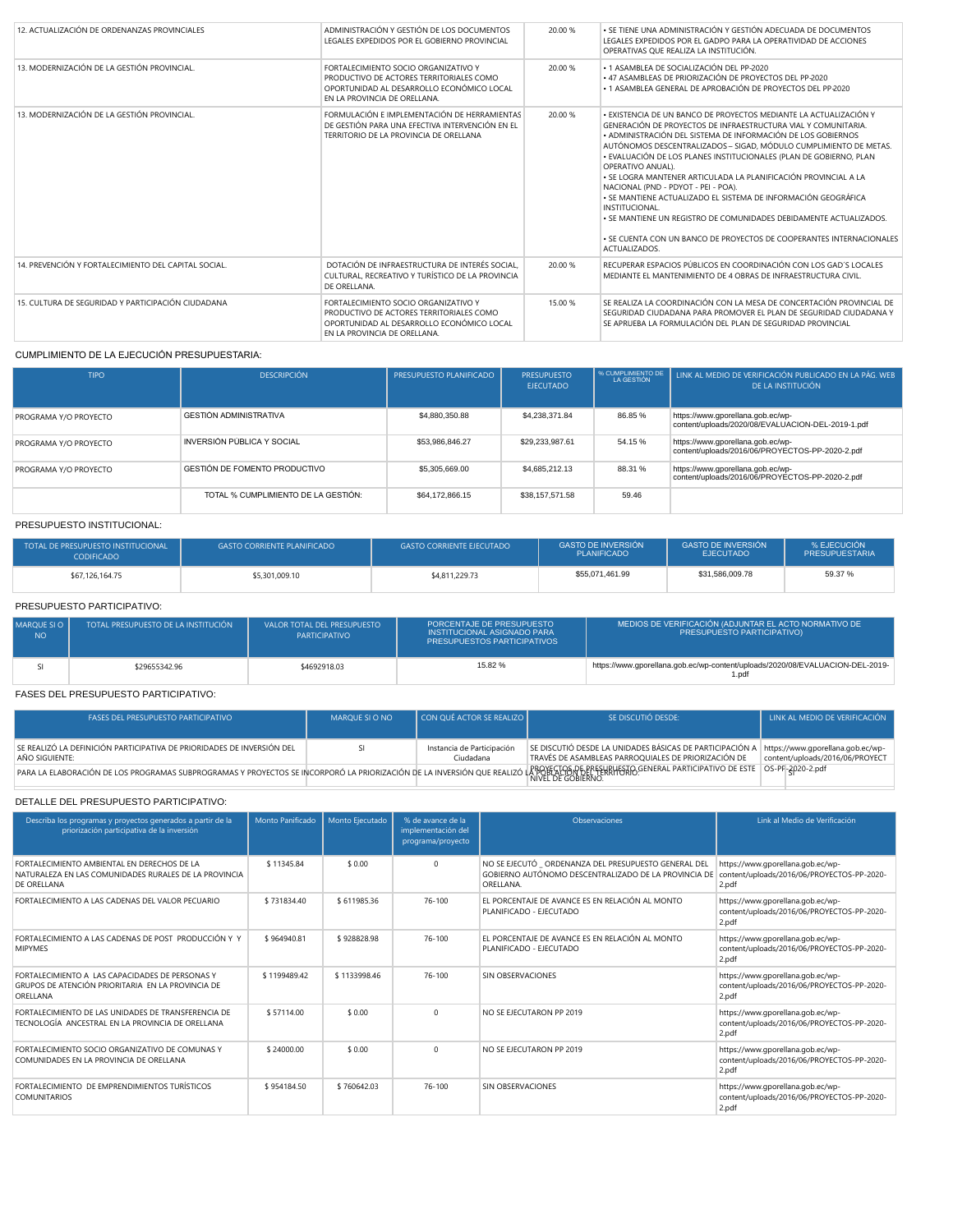| FOMENTO Y FORTALECIMIENTO DE EVENTOS TRADICIONALES<br>LOCALES Y EFEMÉRIDES EN LA PROVINCIA DE ORELLANA | \$480565.80  | \$480565.56  | 76-100 | EN ESTE PROYECTO SE INCREMENTO DE 334.793.76 PARA LA<br>EJECUCIÓN DEL PROYECTO. MISMO QUE SE CONTEMPLA EN LA<br>ORDENANZA QUE REGLAMENTA EL FOMENTO, PROMOCION Y<br>FORTALECIMIENTO DE LAS ACTIVIDADES CULTURALES.<br>DEPORTIVAS RECREACIONALES TURISTICAS AGROPRODUCTIVAS<br>Y ARTISTICAS DEL GOBIERNO AUTONOMO DESCENTRALIZADO<br>DE LA PROVINCIA DE ORELLANA | https://www.gporellana.gob.ec/wp-<br>content/uploads/2016/06/PROYECTOS-PP-2020-<br>2.pdf |
|--------------------------------------------------------------------------------------------------------|--------------|--------------|--------|-----------------------------------------------------------------------------------------------------------------------------------------------------------------------------------------------------------------------------------------------------------------------------------------------------------------------------------------------------------------|------------------------------------------------------------------------------------------|
| FORTALECIMIENTO A LAS CADENAS DE VALOR PSICOLA                                                         | \$282087.94  | \$227902.21  | 76-100 | EL PORCENTAJE DE AVANCE ES EN RELACIÓN AL MONTO<br>PLANIFICADO - EJECUTADO                                                                                                                                                                                                                                                                                      | https://www.gporellana.gob.ec/wp-<br>content/uploads/2016/06/PROYECTOS-PP-2020-<br>2.pdf |
| FORTALECIMIENTO A LAS CADENAS DEL VALOR AGRÍCOLA                                                       | \$1361971.56 | \$1199489.42 | 76-100 | L PORCENTAJE DE AVANCE ES EN RELACIÓN AL MONTO<br>PLANIFICADO - EJECUTADO                                                                                                                                                                                                                                                                                       | https://www.gporellana.gob.ec/wp-<br>content/uploads/2016/06/PROYECTOS-PP-2020-<br>2.pdf |
| FOMENTO Y RECUPERACIÓN DE SABERES ANCESTRALES EN LA<br>PROVINCIA DE ORELLANA                           | \$97827.46   | \$97091.79   | 76-100 | SE EJECUTÓ PP 2019. EN MÁS DE 54%                                                                                                                                                                                                                                                                                                                               | https://www.qporellana.qob.ec/wp-<br>content/uploads/2016/06/PROYECTOS-PP-2020-<br>2.pdf |

## ANTEPROYECTO DEL PRESUPUESTO PARTICIPATIVO:

|                                                                                                                  | PONGA SI O NO | CON QUÉ ACTOR SE REALIZÓ             |                                                                             |  |
|------------------------------------------------------------------------------------------------------------------|---------------|--------------------------------------|-----------------------------------------------------------------------------|--|
| El Anteproyecto del Presupuesto participativo se dió a conocer a la ciudadanía del 20 al 31 de Octubre           | <b>SI</b>     | Instancia de Participación Ciudadana |                                                                             |  |
|                                                                                                                  |               | <b>FECHA</b>                         |                                                                             |  |
| El Anteproyecto del Presupuesto participativo se presentó ante el legislativo del GAD hasta el                   | 29/10/2019    |                                      |                                                                             |  |
|                                                                                                                  |               | PONGA SI O NO                        | ATRAVÉS DE QUÉ MEDIO                                                        |  |
| Una vez que el legislativo aprobó el anteproyecto del Presupuesto Participativo se dió a conocer a la Ciudadanía |               | SI                                   | A través de la Asamblea de aprobación del presupuesto General Participativo |  |

# IMPLEMENTACIÓN DE POLÍTICAS PÚBLICAS PARA LA IGUALDAD:PRESUPUESTO

| Se Asignó un Porcentaje de los Ingresos Tributarios del GAD a los Grupos de Atención Prioritaria | Indique el % del<br>Presupuesto Total | Identifique a qué Grupo de Atención Prioritaria | Qué Porcentaje se Asignó a Los Distintos<br><b>Grupos</b> |
|--------------------------------------------------------------------------------------------------|---------------------------------------|-------------------------------------------------|-----------------------------------------------------------|
| SI                                                                                               | 10,000                                | Personas adultas Mayores                        | 2,962                                                     |
| <b>SI</b>                                                                                        | 10,000                                | Niñas, niños y adolecentes                      | 0,248                                                     |
| <b>SI</b>                                                                                        | 10,000                                | Jóvenes                                         | 0,854                                                     |
| <b>SI</b>                                                                                        | 10,000                                | Mujeres Embarazadas                             | 0, 16                                                     |
| <b>SI</b>                                                                                        | 10,000                                | Personas con Discapacidad                       | 1,706                                                     |
| <b>SI</b>                                                                                        | 10,000                                | Movilidad Humana                                | 0,04                                                      |
| <b>SI</b>                                                                                        | 10,000                                | Desastres Naturales o Antropogénicos            | 4,03                                                      |

IMPLEMENTACIÓN DE POLÍTICAS PÚBLICAS PARA LA IGUALDAD: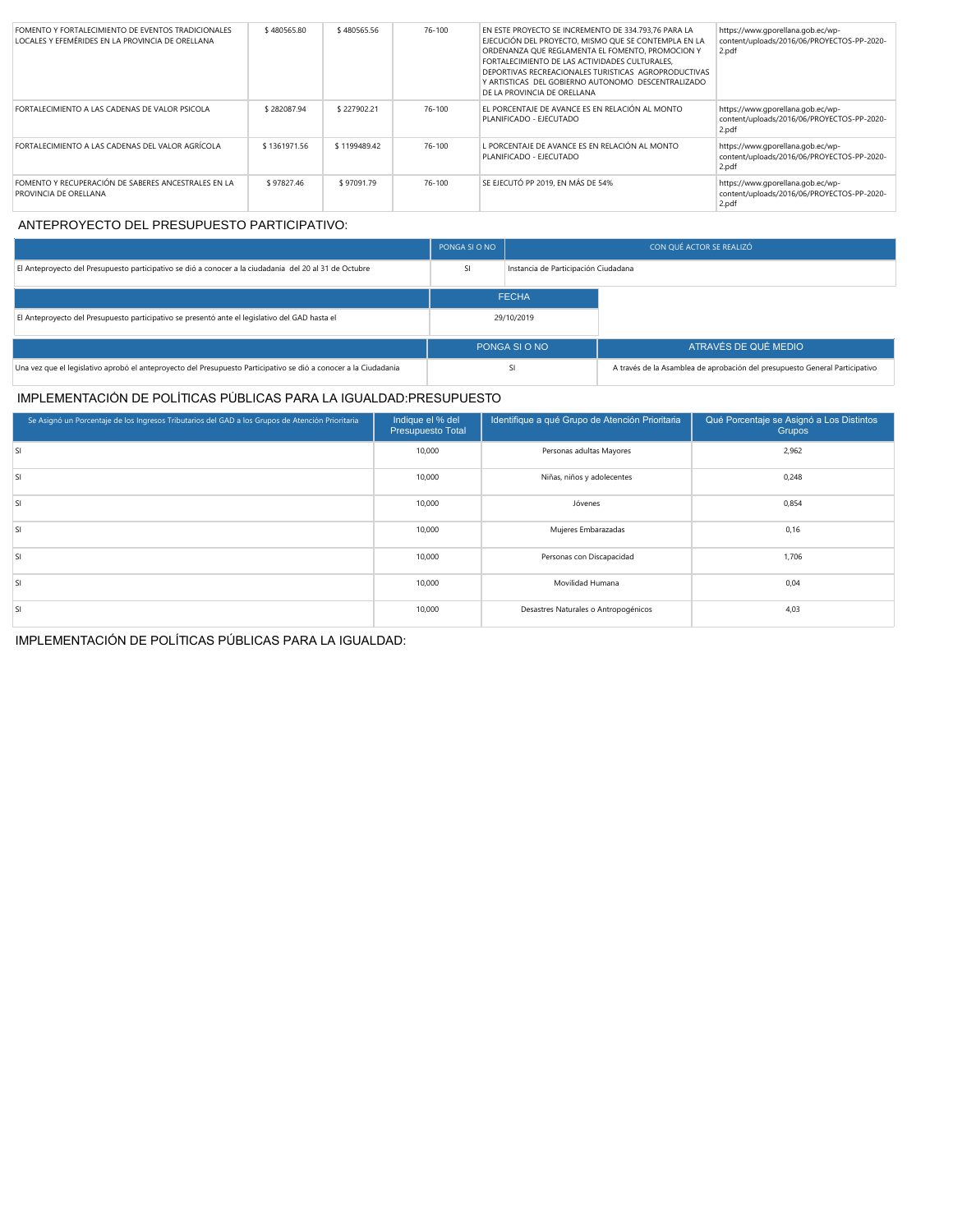| IMPLEMENTACIÓN DE POLÍTICAS                             | <b>PONGA SI</b> | DESCRIBA LA POLÍTICA IMPLEMENTADA                                                                                                                                                                                                                                                   | DETALLE PRINCIPALES RESULTADOS                                                                                                                                                                                                                                                                                                                                                                                                                                                                                                                                                                                                                                                                                                                                                                                                                                                                                                                                                                                                                                                                                                                                                                                                                                                                                                                                                                                                                                                                                                                                                                                                                                                                                                                                                                                                                                                                                                                                                                                                                                          | EXPLIQUE COMÓ APORTAR EL RESULTADO AL                                                                                                                                                                                                                                                                                                                                                                                                                                                                                                                                                                                                                                                                                                                                                                                                                         |
|---------------------------------------------------------|-----------------|-------------------------------------------------------------------------------------------------------------------------------------------------------------------------------------------------------------------------------------------------------------------------------------|-------------------------------------------------------------------------------------------------------------------------------------------------------------------------------------------------------------------------------------------------------------------------------------------------------------------------------------------------------------------------------------------------------------------------------------------------------------------------------------------------------------------------------------------------------------------------------------------------------------------------------------------------------------------------------------------------------------------------------------------------------------------------------------------------------------------------------------------------------------------------------------------------------------------------------------------------------------------------------------------------------------------------------------------------------------------------------------------------------------------------------------------------------------------------------------------------------------------------------------------------------------------------------------------------------------------------------------------------------------------------------------------------------------------------------------------------------------------------------------------------------------------------------------------------------------------------------------------------------------------------------------------------------------------------------------------------------------------------------------------------------------------------------------------------------------------------------------------------------------------------------------------------------------------------------------------------------------------------------------------------------------------------------------------------------------------------|---------------------------------------------------------------------------------------------------------------------------------------------------------------------------------------------------------------------------------------------------------------------------------------------------------------------------------------------------------------------------------------------------------------------------------------------------------------------------------------------------------------------------------------------------------------------------------------------------------------------------------------------------------------------------------------------------------------------------------------------------------------------------------------------------------------------------------------------------------------|
| PÚBLICAS PARA LA IGUALDAD                               | O <sub>NO</sub> |                                                                                                                                                                                                                                                                                     | <b>OBTENIDOS</b>                                                                                                                                                                                                                                                                                                                                                                                                                                                                                                                                                                                                                                                                                                                                                                                                                                                                                                                                                                                                                                                                                                                                                                                                                                                                                                                                                                                                                                                                                                                                                                                                                                                                                                                                                                                                                                                                                                                                                                                                                                                        | <b>CUMPLIMIENTO DE LAS AGENDAS DE IGUALDAD</b>                                                                                                                                                                                                                                                                                                                                                                                                                                                                                                                                                                                                                                                                                                                                                                                                                |
| IMPLEMENTACIÓN DE POLÍTICAS<br>PÚBLICAS INTERCULTURALES | SI              | Fortalecimiento de Unidades de Transferencia de<br>Tecnología Ancestral en la Provincia de Orellana<br>Fomento y recuperación de saberes ancestrales en<br>la provincia de Orellana<br>Fortalecimiento Socio - Organizativo de Comunas<br>y Comunidades en la Provincia de Orellana | y especies ancestrales.<br>30 parcelas establecidas<br>un vivero de semillas ancestrales para las<br>chacras de las nacionalidades de Orellana<br>Asociación Pakarichik<br>Mamakuna (93 madres beneficiarias).<br>Asociacion Wachachik Mamakuna (142<br>madres beneficiarias).<br>Asociación de parteras y parteros de las<br>nacionalidades kichwa, Shuar y Waorani<br>(115 madres beneficiarias).<br>Eventos culturales en las comunas y<br>comunidades de las nacionalidades de la<br>provincia de Orellana 83 comunas y<br>comunidades de las nacionalidades de la<br>provincia de Orellana beneficiadas.<br>Legalización de organizaciones sociales-<br>personería jurídica (4)<br>Asociación de jóvenes kichwas ANTISUYO<br>SACHA- Comuna Puerto Colón<br>Asociación de mujeres shuar-NANTAR-Comuna<br>Kunkuk<br>Asociación de mujeres Kichwa ALLY MIKUNA-<br>Comuna Alta Florencia<br>Asociación de jóvenes afro-CIMARRONES-<br>Ciudad del Coca<br>Nombramientos legalizados - Directiva (17)<br>Asociación de mujeres kichwas -PAKCHA<br>WARMI-comuna Jumandi<br>Federación provincial de la Nacionalidad Shuar<br>de Orellana-FEPNASHO<br>Asociación de mujeres kichwas -ALLY MIKUNA-<br>Comuna Alta Florencia<br>Asociación de mujeres kichwa-SUMAK SARA<br>WARMI-Comuna Patas Yaku<br>Asociación de mujeres Shuar TSUNKINUA-<br>Comuna Tiguano<br>Asociación de mujeres kichwa-FANO-WARMI-<br>Comunidad Fano<br>Asociación de mujeres shuar-KAKARAM-<br>Comunidad río sábalo<br>Asociación WARMI WANKURINA MANDURO<br>SISA-Comuna Alto Manduro<br>Comunidad kichwa SAN LORENZO-Parroquia<br>Puerto Murialdo<br>Centro Shuar-ATAHUALPA-Parroquia Taracoa<br>Comunidad Shuar NANTIP- Parroquia Dayuma<br>Comunidad Kichwa SAN CARLOS DEL RÍO<br>SUNO- Parroquia Puerto Murialdo<br>Comunidad Shuar SAAR ENTSA-Parroquia<br>Dayuma<br>Comunidad Shuar KUNKUK-Parroquia Inés<br>Arango<br>Centro SHUAR SAN CARLOS- Parroquia Inés<br>Arango<br>Organización de mujeres Shuar YAA NUA-<br>Comunidad Saar Entsa<br>Comunidad Shuar-SAN ANTONIO-Parroquia<br>Dayuma | 7 Emprendimientos Comunitarios de productos Promover el uso, la conservación, mejoramiento e<br>intercambio de semillas para garantizar la soberanía<br>alimentaria.<br>Fortalecer la investigación científica, tecnológica y de<br>extensión, sobre los sistemas alimentarios de la<br>diversidad cultural y ecológica del país, para mejorar la<br>calidad productividad y sanidad alimentaria<br>Aportar en la reducción de la muerte neonatal y<br>maternal en la Provincia de Orellana.<br>Fortalecer la sabiduría ancestral, mediante su<br>música autóctona.<br>Promover el respeto y reconocimiento de las<br>nacionalidades y pueblos, sus formas de convivencia,<br>autogobierno, organización social y de justicia, para<br>garantizar el ejercicio de los derechos colectivos, la paz<br>y la gobernabilidad entre las diversas culturas del país |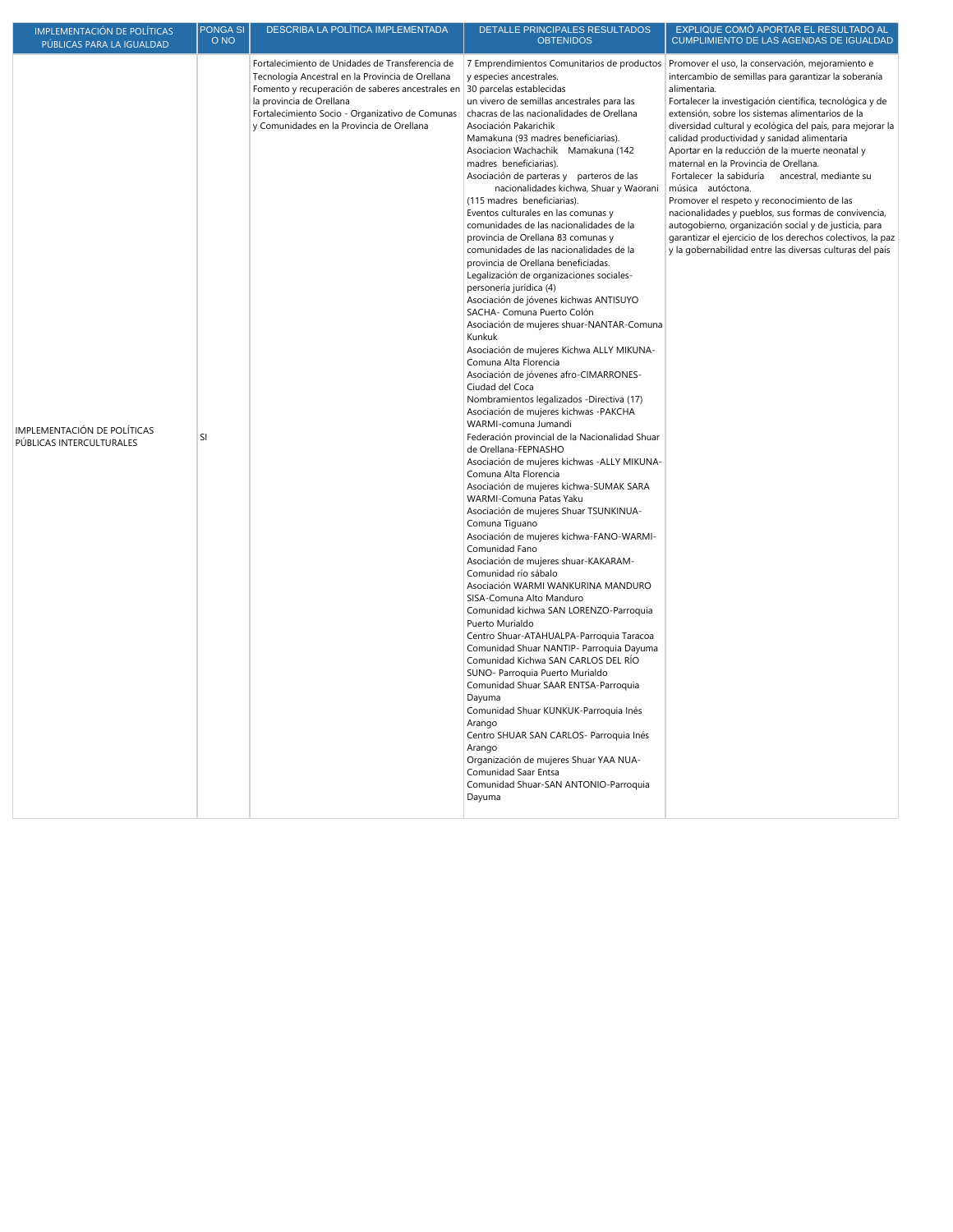| IMPLEMENTACIÓN DE POLÍTICAS<br>PÚBLICAS GENERACIONALES      | <b>SI</b> | Fortalecimiento de las capacidades de las<br>personas y grupos prioritarios, mediante su<br>participación en la provincia de Orellana. | Se ha entregado 3.340 kits escolares para los<br>estudiantes de educación inicial, básica y<br>bachillerato, para mejorar el acceso educativo<br>Se ha mejorado el acceso tecnológico de los<br>estudiantes de bachillerato, con la entrega de<br>500 tablets a los estudiantes de tercero de<br>bachillerato<br>Se ha mejorado el acceso a la educación<br>superior de los jóvenes de la provincia de<br>Orellana, con la entrega de 107 incentivos<br>económicos para que prosigan con sus<br>estudios superiores en diferentes tipos de<br>carreras universitarias<br>e ha generado 2 ordenanzas para<br>institucionalizar el mejoramiento y<br>fortalecimiento del sistema educativo en la<br>provincia de Orellana<br>Se ha fortalecido el desarrollo físico de los<br>jóvenes en el cantón Joya de los Sachas y se ha<br>conformado una escuela de fisicoculturismo, en<br>el Gimnasio de la ciudad de la Joya de los<br>Sachas.<br>Se ha mejorado la atención integral a los<br>adultos mayores, con la realización de 3<br>proyectos en convenio con el MIES para<br>mejorar el acceso de los derechos de salud y<br>atención a los adultos mayores<br>Se ha fortalecido la participación ciudadana de<br>las organizaciones de hecho y derechos de la<br>Niñez y Adolescencia, Jóvenes, Adultos<br>Mayores con la participación en las Mesas de<br>Concertación Provincial y la ejecución de la<br>presupuestación participativa | Prevenir la deserción escolar y promover la eliminación<br>del rezago escolar en adolescentes, mediante la<br>entrega de kits escolares y herramientas tecnológicas<br>Fortalecer la capacitación<br>técnica y la formación especializada para los jóvenes,<br>mediante la entrega de incentivos económicos para<br>que continúen sus estudios superiores dentro de las<br>instituciones educativas de nivel superior en el ámbito<br>local, nacional e internacional<br>Fortalecer los servicios de cuidados para las personas<br>adultas mayores con modalidades de atención que<br>promuevan su autonomía, con enfoque de género y<br>enfoque interseccional, mediante la ejecución de 3<br>proyectos en convenio con el MIES |
|-------------------------------------------------------------|-----------|----------------------------------------------------------------------------------------------------------------------------------------|-------------------------------------------------------------------------------------------------------------------------------------------------------------------------------------------------------------------------------------------------------------------------------------------------------------------------------------------------------------------------------------------------------------------------------------------------------------------------------------------------------------------------------------------------------------------------------------------------------------------------------------------------------------------------------------------------------------------------------------------------------------------------------------------------------------------------------------------------------------------------------------------------------------------------------------------------------------------------------------------------------------------------------------------------------------------------------------------------------------------------------------------------------------------------------------------------------------------------------------------------------------------------------------------------------------------------------------------------------------------------------------------------------------------------------------------|----------------------------------------------------------------------------------------------------------------------------------------------------------------------------------------------------------------------------------------------------------------------------------------------------------------------------------------------------------------------------------------------------------------------------------------------------------------------------------------------------------------------------------------------------------------------------------------------------------------------------------------------------------------------------------------------------------------------------------|
| IMPLEMENTACIÓN DE POLÍTICAS<br>PÚBLICAS DE DISCAPACIDADES   | SI        | Fortalecimiento de las capacidades de las<br>personas y grupos prioritarios, mediante su<br>participación en la provincia de Orellana. | Se ha fortalecido la participación ciudadana de<br>las organizaciones de hecho y derechos de la<br>mesa de personas con discapacidad a través de<br>ejecución de la presupuestación participativa                                                                                                                                                                                                                                                                                                                                                                                                                                                                                                                                                                                                                                                                                                                                                                                                                                                                                                                                                                                                                                                                                                                                                                                                                                         | Fortalecimiento de la participación ciudadana                                                                                                                                                                                                                                                                                                                                                                                                                                                                                                                                                                                                                                                                                    |
| IMPLEMENTACIÓN DE POLÍTICAS<br>PÚBLICAS DE GÉNERO           | <b>SI</b> | Fortalecimiento de las capacidades de las<br>personas y grupos prioritarios, mediante su<br>participación en la provincia de Orellana. | Se ha fortalecido la participación ciudadana de<br>las organizaciones de hecho y derechos de la<br>mesa de mujeres a través de ejecución de la<br>presupuestación participativa                                                                                                                                                                                                                                                                                                                                                                                                                                                                                                                                                                                                                                                                                                                                                                                                                                                                                                                                                                                                                                                                                                                                                                                                                                                           | Fortalecimiento de la participación ciudadana                                                                                                                                                                                                                                                                                                                                                                                                                                                                                                                                                                                                                                                                                    |
| IMPLEMENTACIÓN DE POLÍTICAS<br>PÚBLICAS DE MOVILIDAD HUMANA | <b>SI</b> | Fortalecimiento de las capacidades de las<br>personas y grupos prioritarios, mediante su<br>participación en la provincia de Orellana. | Se ha fortalecido la participación ciudadana de<br>las organizaciones de hecho y derechos de la<br>mesa de derechos humanos y movilidad<br>humana a través de ejecución de la<br>presupuestación participativa                                                                                                                                                                                                                                                                                                                                                                                                                                                                                                                                                                                                                                                                                                                                                                                                                                                                                                                                                                                                                                                                                                                                                                                                                            | Fortalecimiento de la participación ciudadana                                                                                                                                                                                                                                                                                                                                                                                                                                                                                                                                                                                                                                                                                    |

# PARTICIPACIÓN CIUDADANA

| SISTEMA DE PARTICIPACIÓN CIUDADANA Art. 304                                                                        | <b>PONGA SI O NO</b>                                                                                                                                                                                                              | LINK AL MEDIO DE VERIFICACIÓN PUBLICADO EN LA PÁG. WEB DE LA INSTITUCIÓN                                                              |  |  |  |
|--------------------------------------------------------------------------------------------------------------------|-----------------------------------------------------------------------------------------------------------------------------------------------------------------------------------------------------------------------------------|---------------------------------------------------------------------------------------------------------------------------------------|--|--|--|
| ¿Cuenta con un SISTEMA DE PARTICIPACIÓN CIUDADANA Art. 304 en funcionamiento?                                      | <b>SI</b>                                                                                                                                                                                                                         | https://www.qporellana.qob.ec/wp-content/uploads/2019/12/ORDENANZA-PARTCIPACION-CIUDADANA-26-<br>DE-NOVIEMBRE.pdf                     |  |  |  |
| ¿Está normado el sistema de participación por medio de una Ordenanza/ Resolución?                                  | SI                                                                                                                                                                                                                                | https://www.gporellana.gob.ec/wp-content/uploads/2019/12/ORDENANZA-PARTCIPACION-CIUDADANA-26-<br>DE-NOVIEMBRE.pdf                     |  |  |  |
| ¿Participó la ciudadanía en la elaboración de esta Ordenanza / Resolución?                                         | <b>SI</b>                                                                                                                                                                                                                         | https://www.gporellana.gob.ec/wp-content/uploads/2016/06/PARTICIPACI%C3%93N-CIUDADANA-EN-LA-<br>ORDENANZA-DEL-SISTEMA-DE-PC-GADPO.pdf |  |  |  |
| ¿La Ordenanza / Resolución fue difundida y socializada a la ciudadanía?                                            | <b>SI</b>                                                                                                                                                                                                                         | https://www.gporellana.gob.ec/wp-content/uploads/2019/12/ORDENANZA-PARTCIPACION-CIUDADANA-26-<br>DE-NOVIEMBRE.pdf                     |  |  |  |
| ¿La Ordenanza / Resolución tiene reglamentos que norman los procedimientos referidos en la misma?                  | <b>SI</b>                                                                                                                                                                                                                         | https://www.gporellana.gob.ec/ordenanzas-2019/                                                                                        |  |  |  |
| ¿Cuáles son esos reglamentos?                                                                                      | S                                                                                                                                                                                                                                 | https://www.qporellana.qob.ec/ordenanzas-2019/                                                                                        |  |  |  |
| ¿Se implementó en este periodo el sistema de participación de acuerdo a la Ordenanza / Resolución y<br>Reglamento? | <sup>SI</sup>                                                                                                                                                                                                                     | https://www.gporellana.gob.ec/presupuesto-participativo/                                                                              |  |  |  |
| Describa los resultados alcanzados por el Sistema de Participación                                                 | PRIORIZACIÓN DE PROYECTOS DEL PP EN LAS 28 PARROQUIAS RURALES, UNA ZONA URBANA Y UNA ZONAS NO DELIMITADAS DE LA<br>PROVINCIA DE ORELLANA. PRIORIZACIÓN DE PROYECTOS DEL PP EN LAS 17 MESAS TEMÁTICAS DE CONCERTACIÓN PROVINCIALES |                                                                                                                                       |  |  |  |
| <u>MECANISMOS DE PARTICIPACIÓN CIUDADANA:</u>                                                                      | AUDIENCIA PÚBLICA DE APROBACIÓN DEL PRESUPUESTO GENERAL PARTICIPATIVO 2020                                                                                                                                                        |                                                                                                                                       |  |  |  |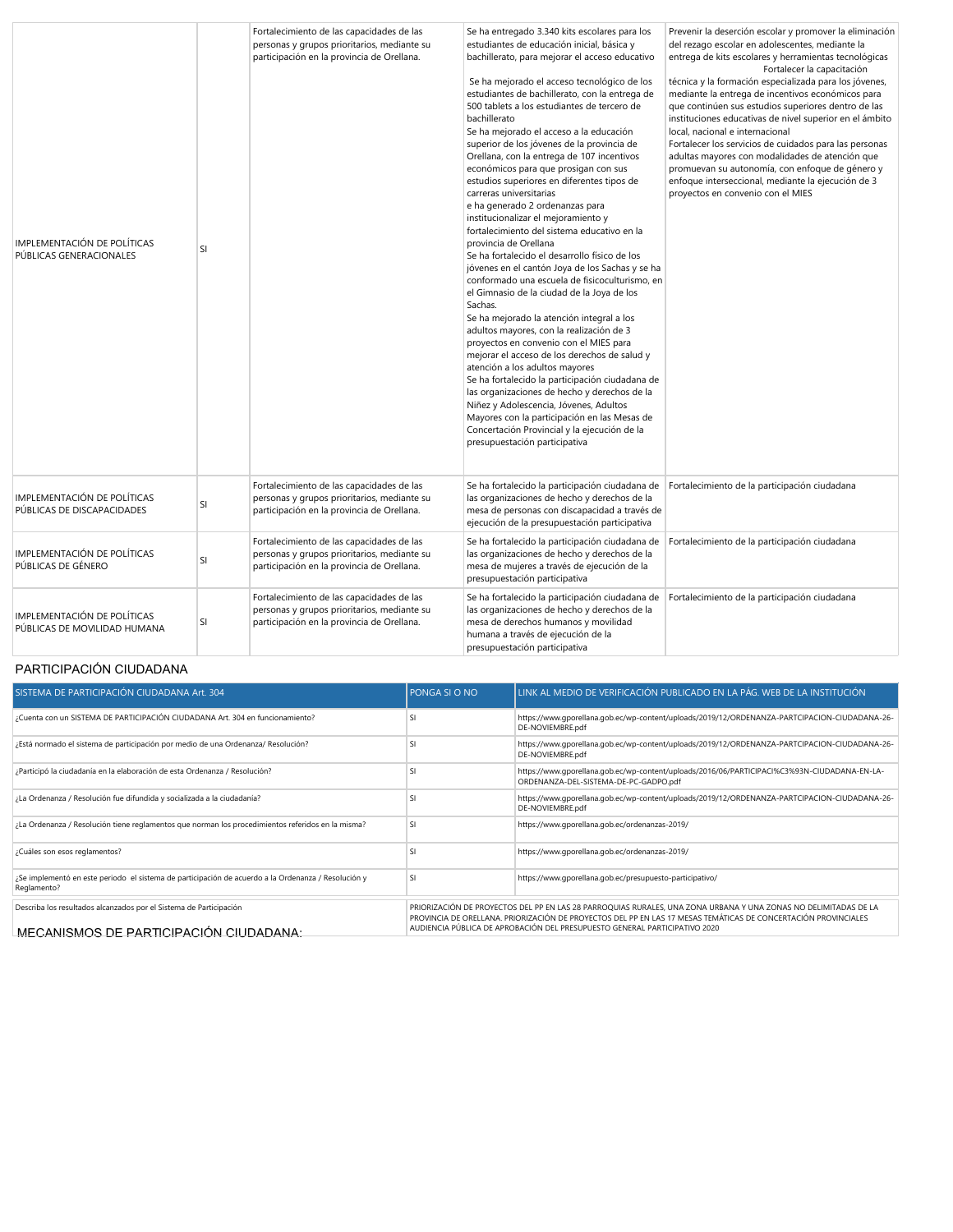| MECANISMOS DE PARTICIPACIÓN<br><b>CIUDADANA</b> | PONGA SI o NO | <b>CUANTAS VECES CONVOCO</b><br>AL GAD | <b>QUE ACTORES</b><br><b>PARTICIPARON</b>  | <b>DESCRIBA LOS LOGROS</b><br>ALCANZADOS EN EL AÑO                                                                                                                                                                                                                                                                                                                                                                                                                                                                                                                             | LINK AL MEDIO DE VERIFICACIÓN PUBLICADO<br>EN LA PAG. WEB DE LA INSTITUCIÓN |
|-------------------------------------------------|---------------|----------------------------------------|--------------------------------------------|--------------------------------------------------------------------------------------------------------------------------------------------------------------------------------------------------------------------------------------------------------------------------------------------------------------------------------------------------------------------------------------------------------------------------------------------------------------------------------------------------------------------------------------------------------------------------------|-----------------------------------------------------------------------------|
| INSTANCIA DE PARTICIPACIÓN                      | SI            |                                        | 50 SECTORES ORGANIZACIONES<br><b>OTROS</b> | 1.- PRESENTACIÓN DEL<br>CÁLCULO DEFINITIVO DE<br>INGRESOS 2.- PRESENTACIÓN<br>DEL ANTEPROYECTO DE<br>PRESUPUESTO 3.-<br>APROBACIÓN DE LA<br>ALINEACIÓN DEL PLAN DE<br>GOBIERNO DE LA AUTORIDAD<br>AL PDOT. 4.- AUTORIZAR Y<br>NOTIFICAR EL INICIO DEL<br>PROCESO DE FORMULACIÓN Y<br>ACTUALIZACIÓN DEL PDOT. 5.-<br>PRIORIZACIÓN DE PROYECTOS<br>DEL PP EN LAS 28 PARROQUIAS<br>RURALES, UNA ZONA URBANA Y<br>UNA ZONAS NO DELIMITADAS<br>DE LA PROVINCIA DE<br>ORELLANA. 6.- PRIORIZACIÓN<br>DE PROYECTOS DEL PP EN<br>LAS 17 MESAS TEMÁTICAS DE<br>CONCERTACIÓN PROVINCIALES | https://www.gporellana.gob.ec/consejo-de-planificacion/                     |
| AUDIENCIA PÚBLICA                               | SI            |                                        | 2 SECTORES OTROS                           | 1.- AUDIENCIA PUBLICA PARA<br>EL MANTENIMIENTO DE LA VÍAS<br>QUE CONDUCEN A LAS<br>DIFERENTES COMUNIDADES<br>PERTENECIENTES A LA ZONA 5<br>Y 6 DEL CANTÓN LA JOYA DE<br>LOS SACHAS EN UNA PRIMERA<br>ETAPA Y LUEGO SE<br>CONTINUARA CON UNA<br>SEGUNDA ETAPA. REALIZAR UN<br>TRABAJO DE APERTURAS,<br>REAPERTURAS Y LASTRADOS<br>DE LAS VÍAS DE ACCESO A LAS<br>DIFERENTES COMUNIDADES.<br>2.- AUDIENCIA PÚBLICA DE<br>APROBACIÓN DEL<br>PRESUPUESTO GENERAL<br>PARTICIPATIVO 2020                                                                                             | https://www.gporellana.gob.ec/audiencia-publica/                            |
| CABILDO POPULAR                                 | <b>NO</b>     | $\mathbf 0$                            |                                            | <b>NO APLICA</b>                                                                                                                                                                                                                                                                                                                                                                                                                                                                                                                                                               | NO APLICA                                                                   |
| CONSEJO DE PLANIFICACIÓN LOCAL                  | SI            |                                        | 4 SECTORES OTROS                           | 1.- PRESENTACIÓN DEL<br>CALCULO DEFINITIVO DE<br>INGRESOS 2.- PRESENTACIÓN<br>DEL ANTEPROYECTO DE<br>PRESUPUESTO 3.-<br>APROBACIÓN DE LA<br>ALINEACIÓN DEL PLAN DE<br>GOBIERNO DE LA AUTORIDAD<br>AL PDOT. 4.- AUTORIZAR Y<br>NOTIFICAR EL INICIO DEL<br>PROCESO DE FORMULACIÓN Y<br>ACTUALIZACIÓN DEL PDOT.                                                                                                                                                                                                                                                                   | https://www.gporellana.gob.ec/consejo-de-planificacion/                     |
| SILLA VACÍA                                     | <b>SI</b>     |                                        | 20 SECTORES ORGANIZACIONES<br><b>OTROS</b> | 20 SESIONES DE CONSEJO EN<br><b>CUMPLIMIENTO A LA</b><br>NORMATIVA QUE RIGE LAS<br>SESIONES DE CONSEJO Y<br>NORMATIVIDAD DEL GADPO                                                                                                                                                                                                                                                                                                                                                                                                                                             | https://www.gporellana.gob.ec/silla-vacia/                                  |
| CONSEJOS CONSULTIVOS                            | <b>NO</b>     | $\mathsf 0$                            |                                            | <b>NO APLICA</b>                                                                                                                                                                                                                                                                                                                                                                                                                                                                                                                                                               | NO APLICA                                                                   |
| <b>OTROS</b>                                    | <b>NO</b>     | $\mathbf{0}$                           |                                            | <b>NO APLICA</b>                                                                                                                                                                                                                                                                                                                                                                                                                                                                                                                                                               | <b>NO APLICA</b>                                                            |

### ASAMBLEA CIUDADANA:

| MECANISMOS - ESPACIOS DE PARTICIPACIÓN                                | <b>EXISTE UNA</b><br>ASAMBLEA<br><b>CIUDADANA</b><br>EN SU<br><b>TERRITORIO</b> | <b>LOS DATOS DEL</b><br><b>REPRESENTANTE</b> | SÓLO SI CONTESTÓ SI INGRESE E PLANIFICÓ LA GESTIÓN DEL<br><b>TERRITORIO CON LA</b><br>PARTICIPACIÓN DE LA<br>ASAMBLEA CIUDADANA | ¿EN QUE FASES DE LA<br>PLANIFICACIÓN<br><b>PARTICIPARON LAS</b><br><b>ASAMBLEAS CIUDADANAS Y</b><br>CÓMO? | QUÉ ACTORES<br><b>PARTICIPARON</b> | <b>DESCRIBA LOGROS ALCANZADOS</b><br>EN EL AÑO |
|-----------------------------------------------------------------------|---------------------------------------------------------------------------------|----------------------------------------------|---------------------------------------------------------------------------------------------------------------------------------|-----------------------------------------------------------------------------------------------------------|------------------------------------|------------------------------------------------|
| ASAMBLEA CIUDADANA LOCAL (DEFINICIÓN<br>EXTRAIDA DE LA LOPC, ART. 65) |                                                                                 | <b>NOMBRE</b>                                | <b>NO</b>                                                                                                                       |                                                                                                           |                                    |                                                |
|                                                                       | <b>NO</b>                                                                       | E-MAIL                                       |                                                                                                                                 |                                                                                                           |                                    |                                                |
|                                                                       |                                                                                 | TELÉFONO                                     |                                                                                                                                 |                                                                                                           |                                    |                                                |

## MECANISMOS DE CONTROL SOCIAL:

| MECANISMOS DE CONTROL SOCIAL GENERADOS POR LA COMUNIDAD | PONGA SI o NO | NÚMERO DE MECANISMOS | LINK AL MEDIO DE VERIFICACIÓN PUBLICADO EN LA PAG. WEB DE LA<br><b>INSTITUCIÓN</b> |
|---------------------------------------------------------|---------------|----------------------|------------------------------------------------------------------------------------|
| VEEDURÍAS CIUDADANAS:                                   | <b>NO</b>     |                      | NO APLICA                                                                          |
| OBSERVATORIOS CIUDADANOS:                               | <b>NO</b>     |                      | <b>NO APLICA</b>                                                                   |
| <b>DEFENSORÍAS COMUNITARIAS:</b>                        | <b>NO</b>     |                      | <b>NO APLICA</b>                                                                   |
| COMITÉS DE USUARIOS DE SERVICIOS:                       | <b>NO</b>     |                      | <b>NO APLICA</b>                                                                   |
| <b>OTROS</b>                                            | <b>NO</b>     |                      | <b>NO APLICA</b>                                                                   |

## PROCESO DE RENDICIÓN DE CUENTAS:

# FASE 1: Planificación y facilitación del proceso desde la asamblea ciudadana

| <b>PROCESO DE RENDICIÓN DE</b><br><b>CUENTAS</b>   | PONGA SLO<br>NO <sub>1</sub> | DESCRIBA LA EJECUCIÓN DE ESTE MOMENTO                                                                                                                                                                                                                                                                           | LINK AL MEDIO DE VERIFICACIÓN                                                                                                                                    | <b>OBSERVACIONES</b>                                                                                                                                                                                                                                                                                                       |
|----------------------------------------------------|------------------------------|-----------------------------------------------------------------------------------------------------------------------------------------------------------------------------------------------------------------------------------------------------------------------------------------------------------------|------------------------------------------------------------------------------------------------------------------------------------------------------------------|----------------------------------------------------------------------------------------------------------------------------------------------------------------------------------------------------------------------------------------------------------------------------------------------------------------------------|
| 1. LA CIUDADANÍA / ASAMBLEA<br>DESEA SER INFORMADA |                              | CIUDADANOS DEL CONSEJO DE PLANIFICACIÓN Y/O https://www.qporellana.qob.ec/wp-<br>EXPRESS DRESS DRESS DRESS DRESS DRESS DRESS DRESS DRESS DRESS DRESS DRESS DRESS DRESS DRESS DRESS DRESS DRESS DRESS DRESS DRESS DRESS DRESS DRESS DRESS DRESS DRESS DRESS DRESS DRESS DRESS DRESS DRESS DRESS DRESS DRESS DRES | CIUDADANOS DE LA INSTANCIA DE PARTICIPACIÓN   content/uploads/2016/06/ACTA-DEL-PROCESO-CIUDADANO-<br>PROCESO-DE-RENDICI%C3%93N-DE-CUENTAS-PERIODO-<br>2019-2.pdf | EL SEÑOR RODOLFO RODRIGUEZ. CIUDADANO SUPLENTE AL<br>CONSEJO DE PLANIFICACIÓN DEL GOBIERNO AUTÓNOMO<br>DESCENTRALIZADO DE LA PROVINCIA DE ORELLANA. EN<br>REPRESENTACIÓN DE LA CIUDADANÍA ENTREGARON EL<br>OFICIO DE PREGUNTAS CIUDADANAS AL GAD PROVINCIAL A<br>FIN QUE SE DIERA RESPUESTA A LAS PREGUNTAS<br>PLANTEADAS. |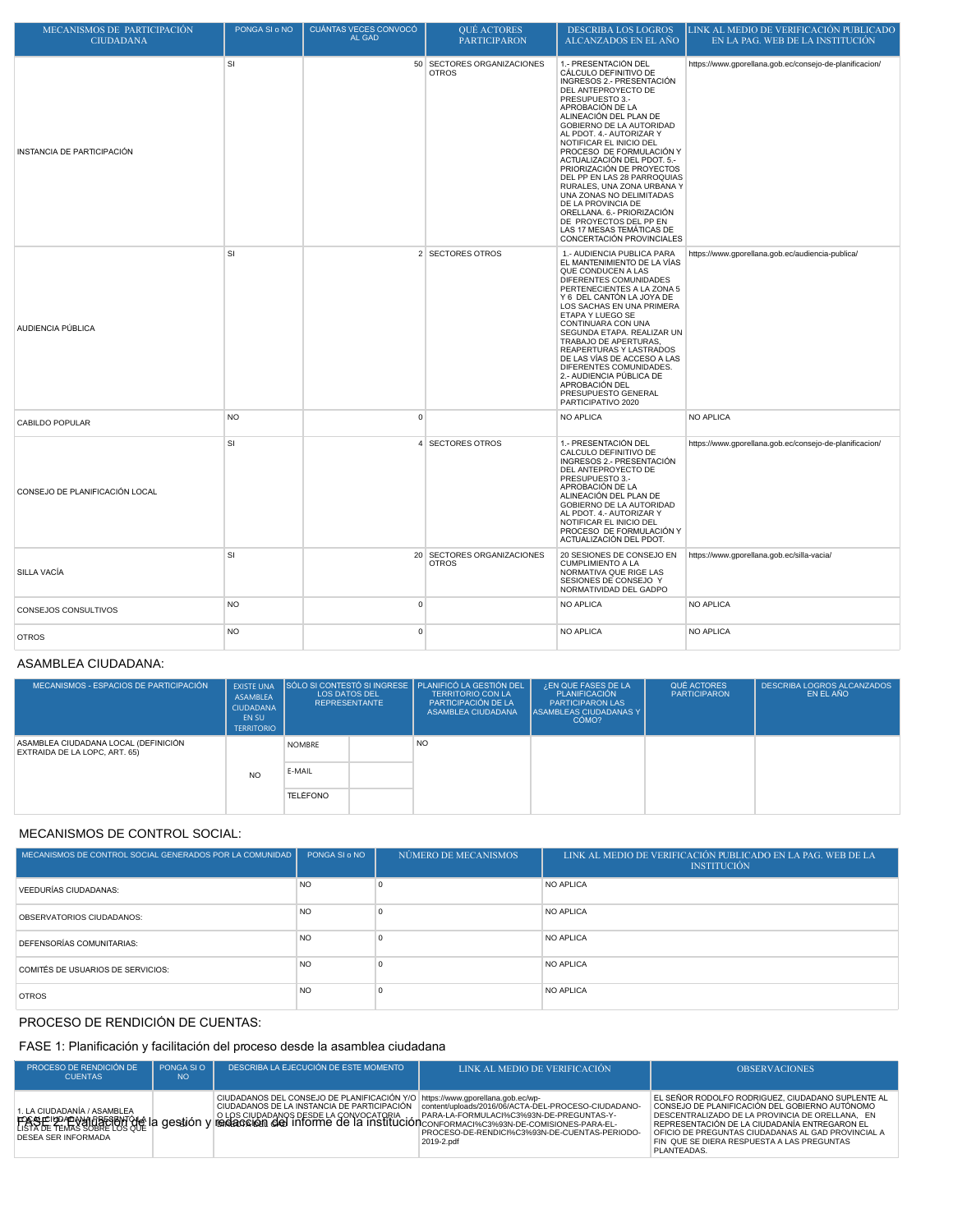| 2. LA INSTANCIA DE<br>PARTICIPACIÓN DEL TERRITORIO /<br>GAD CREÓ EL EQUIPO TÉCNICO<br>MIXTO Y PARITARIO (CIUDADANOS<br>Y AUTORIDADES/TÉCNICOS DEL<br>GAD) QUE SE ENCARGARÁ DE<br>ORGANIZAR Y FACILITAR EL<br><b>PROCESO</b>                                           | <b>SI</b>               | EN LA REUNIÓN DE CONSULTA CIUDADANA LOS<br>DELEGADOS CIUDADANOS AL CONSEJO DE<br>PLANIFICACIÓN DEL GOBIERNO AUTÓNOMO<br>DESCENTRALIZADO DE LA PROVINCIA DE<br>ORELLANA, CREARON EL EQUIPO TÉCNICO MIXTO<br>Y PARITARIO, A FIN DE ORGANIZAR Y FACILITAR EL<br>PROCESO DE RENDICIÓN DE CUENTAS                                                                                                                                                                  | https://www.gporellana.gob.ec/wp-<br>content/uploads/2016/06/ACTA-DEL-PROCESO-CIUDADANO-<br>PARA-LA-FORMULACI%C3%93N-DE-PREGUNTAS-Y-<br>CONFORMACI%C3%93N-DE-COMISIONES-PARA-EL-<br>PROCESO-DE-RENDICI%C3%93N-DE-CUENTAS-PERIODO-<br>2019-2.pdf | SIN OBSERVACIONES    |
|-----------------------------------------------------------------------------------------------------------------------------------------------------------------------------------------------------------------------------------------------------------------------|-------------------------|---------------------------------------------------------------------------------------------------------------------------------------------------------------------------------------------------------------------------------------------------------------------------------------------------------------------------------------------------------------------------------------------------------------------------------------------------------------|-------------------------------------------------------------------------------------------------------------------------------------------------------------------------------------------------------------------------------------------------|----------------------|
| 3. EL EQUIPO TÉCNICO MIXTO Y<br>PARITARIO (CIUDADANOS Y<br>AUTORIDADES/TÉCNICOS DEL<br>GAD) CONFORMÓ DOS<br>SUBCOMISIONES PARA LA<br>IMPLEMENTACIÓN DEL PROCESO:<br>UNA LIDERADA POR EL GAD Y UNA<br>LIDERADA POR LA CIUDADANÍA /<br>ASAMBLEA CIUDADANA               | <b>SI</b>               | LOS CIUDADANOS DELEGADOS CIUDADANOS AL<br>CONSEJO DE PLANIFICACIÓN DEL GOBIERNO<br>AUTÓNOMO DESCENTRALIZADO DE LA PROVINCIA<br>DE ORELLANA EN REPRESENTACIÓN DE LA<br>CIUDADANÍA EN LA REUNIÓN DE CONSULTA<br>CIUDADANA DESIGNARON A LOS INTEGRANTES DE<br>LA SUBCOMISIÓN LIDERADA POR LA CIUDADANÍA.<br>DE IGUAL MANERA EN COORDINACIÓN CON EL<br>EQUIPO TÉCNICO DEL GAD PROVINCIAL SE<br>DESIGNÓ A LOS INTEGRANTES DE LA SUBCOMISIÓN<br>LIDERADA POR EL GAD | https://www.gporellana.gob.ec/wp-<br>content/uploads/2016/06/ACTA-DEL-PROCESO-CIUDADANO-<br>PARA-LA-FORMULACI%C3%93N-DE-PREGUNTAS-Y-<br>CONFORMACI%C3%93N-DE-COMISIONES-PARA-EL-<br>PROCESO-DE-RENDICI%C3%93N-DE-CUENTAS-PERIODO-<br>2019-2.pdf | SIN OBSERVACIONES    |
| PROCESO DE RENDICIÓN DE<br><b>CUENTAS</b>                                                                                                                                                                                                                             | PONGA SI O<br><b>NO</b> | DESCRIBA LA EJECUCIÓN DE ESTE MOMENTO                                                                                                                                                                                                                                                                                                                                                                                                                         | LINK AL MEDIO DE VERIFICACIÓN                                                                                                                                                                                                                   | <b>OBSERVACIONES</b> |
| 1. LA COMISIÓN CONFORMADA<br>POR EL EQUIPO TÉCNICO MIXTO<br>LIDERADA POR EL GAD REALIZÓ<br>LA EVALUACIÓN DE LA GESTIÓN<br><b>INSTITUCIONAL</b>                                                                                                                        | <b>SI</b>               | MEDIANTE TALLERES DE TRABAJO REALIZADOS<br>CON EL EQUIPO TÉCNICO DEL GAD SE REALIZÓ LA<br>RECOPILACIÓN, ANÁLISIS, SISTEMATIZACIÓN Y<br>VALIDACIÓN DE LA INFORMACIÓN DE LA GESTIÓN<br>INSTITUCIONAL CORRESPONDIENTE AL PERIODO<br>FISCAL 2019                                                                                                                                                                                                                  | https://www.gporellana.gob.ec/wp-<br>content/uploads/2016/06/ACTAS-DE-REUNI%C3%93N-DEL-<br>EQUIPO-T%C3%89CNICO-PERIODO-2019.pdf                                                                                                                 |                      |
| 2. LA COMISIÓN LIDERADA POR EL<br>GAD REDACTÓ EL INFORME PARA<br>LA CIUDADANÍA, EN EL CUAL<br>RESPONDIÓ LAS DEMANDAS DE<br>LA CIUDADANÍA Y MOSTRÓ<br><b>AVANCES PARA DISMINUIR</b><br>BRECHAS DE DESIGUALDAD Y<br>OTRAS DIRIGIDAS A GRUPOS DE<br>ATENCIÓN PRIORITARIA | <b>SI</b>               | LA COMISIÓN LIDERADA POR EL GAD. REDACTO EL<br>INFORME A LA CIUDADANÍA EL MISMO QUE<br>CONTIENE LA INFORMACIÓN DE LA GESTIÓN<br>INSTITUCIONAL, PRESUPUESTARIA.<br>PROGRAMÁTICA, PRESUPUESTO PARTICIPATIVO Y<br>LA CONTESTACION DE LAS PREGUNTAS<br>CIUDADANAS FORMULADAS EN LA REUNION DE<br>TRABAJO DE CONSULTA CIUDADANA                                                                                                                                    | https://www.gporellana.gob.ec/wp-<br>content/uploads/2016/06/INFORME-A-LA-CIUDADANIA-2019-<br>APROBADO-1.pdf                                                                                                                                    |                      |
| 2. LA COMISIÓN LIDERADA POR EL<br>GAD LLENÓ EL FORMULARIO DE<br>INFORME DE RENDICIÓN DE<br>CUENTAS ESTABLECIDO POR EL<br><b>CPCCS</b>                                                                                                                                 | SI                      | LA COMISIÓN LIDERADA POR EL GAD LLENO EL<br>FORMULARIO EXCEL ESTABLECIDO POR EL CPCCS.<br>DE ACUERDO A LAS DISPOSICIONES Y<br>PARÁMETROS ESTABLECIDOS POR EL CPCCS.                                                                                                                                                                                                                                                                                           | https://www.gporellana.gob.ec/wp-<br>content/uploads/2016/06/RESOLUCI%C3%93N-DE-APROBACI<br>%C3%93N-DE-INFORME-A-LA-CIUDADAN%C3%8DA-Y-<br>FORMULARIO-ESTABLECIDO-POR-EL-CPCCS.pdf                                                               |                      |
| 3. TANTO EL INFORME DE<br>RENDICIÓN DE CUENTAS PARA EL<br>CPCCS (FORMULARIO), COMO EL<br>INFORME DE RENDICIÓN DE<br>CUENTAS PARA LA CIUDADANÍA<br>FUERON APROBADOS POR LA<br>AUTORIDAD DEL GAD                                                                        | SI                      | LOS DOS INFORMES SE REMITIERON A<br>PREFECTURA PARA SU ANÁLISIS Y POSTERIRO LA<br>APROBACIÓN MEDIANTE RESOLUCIÓN POR PARTE<br>DE LA ING. MAGALI ORELLANA EN SU CALIDAD DE<br>PREFECTA PROVINCIAL DE ORELLANA                                                                                                                                                                                                                                                  | https://www.gporellana.gob.ec/wp-<br>content/uploads/2016/06/RESOLUCI%C3%93N-DE-APROBACI<br>%C3%93N-DE-INFORME-A-LA-CIUDADAN%C3%8DA-Y-<br>FORMULARIO-ESTABLECIDO-POR-EL-CPCCS.pdf                                                               |                      |

#### FASE 3: Evaluación ciudadana del informe institucional.

SI

4. EL GAD ENVIO EL INFORME DE<br>RENDICIÓN DE CUENTAS<br>INSTITUCIONAL A LA INSTANCIA DE<br>PARTICIPACIÓN Y A LA ASAMBLEA<br>CIUDADANA

| PROCESO DE RENDICIÓN DE<br><b>CUENTAS</b>                                                                                                                                                                                          | PONGA SI O<br><b>NO</b> | DESCRIBA LA EJECUCIÓN DE ESTE MOMENTO                                                                                                                                                                                                                                                                                                                                                                                                         | LINK AL MEDIO DE VERIFICACIÓN                                                                                                             | <b>OBSERVACIONES</b>                                                                                                                                                                                                          |
|------------------------------------------------------------------------------------------------------------------------------------------------------------------------------------------------------------------------------------|-------------------------|-----------------------------------------------------------------------------------------------------------------------------------------------------------------------------------------------------------------------------------------------------------------------------------------------------------------------------------------------------------------------------------------------------------------------------------------------|-------------------------------------------------------------------------------------------------------------------------------------------|-------------------------------------------------------------------------------------------------------------------------------------------------------------------------------------------------------------------------------|
| 1. EL GAD DIFUNDIÓ EL INFORME<br>DE RENDICIÓN DE CUENTAS A<br>TRAVÉS DE QUÉ MEDIOS                                                                                                                                                 | <b>SI</b>               | PAG WEB<br>                                                                                                                                                                                                                                                                                                                                                                                                                                   | https://www.gporellana.gob.ec/wp-<br>content/uploads/2016/06/INFORME-A-LA-CIUDADANIA-2019-<br>APROBADO-1.pdf                              | <b>SIN OBSERVACIONES</b>                                                                                                                                                                                                      |
| 2. EL GAD INVITÓ A LA<br>DELIBERACIÓN PÚBLICA Y<br>EVALUACIÓN CIUDADANA DEL<br>INFORME DE RENDICIÓN DE<br><b>CUENTAS A LOS ACTORES</b><br>SOCIALES DEL MAPEO DE<br>ACTORES QUE ENTREGÓ LA<br>ASAMBLEA CIUDADANA                    | <b>SI</b>               | SE INVITO POR MEDIO DE LA PAGINA WEB<br>INSTITUCIONAL Y LAS REDES SOCIALES A LA<br>RENDICIÓN DE CUENTAS VIRTUAL                                                                                                                                                                                                                                                                                                                               | https://www.facebook.com/2203062473277338/posts/260053043<br>0197205/                                                                     |                                                                                                                                                                                                                               |
| 3. LA DELIBERACIÓN PÚBLICA Y<br>EVALUACIÓN CIUDADANA DEL<br>INFORME INSTITUCIONAL SE<br>REALIZÓ DE FORMA PRESENCIAL                                                                                                                | SI                      | LA AUDENCIA PUBLICA DE RENDICIÓN DE CUENTAS<br>DEL GOBIERNO AUTÓNOMO DESCENTRALIZADO DE V=2717073478395207&ref=search<br>LA PROVINCIA DE ORELLANA Y SUS EMPRESAS<br>PUBLICAS, SE REALIZO DE FORMA VIRTUAL POR<br>MOTIVOS DE LA EMERGENCIA SANITARIA DE LA<br>COVID 19.                                                                                                                                                                        | https://www.facebook.com/watch/live/?                                                                                                     | POR MOTIVO DEL ESTADO DE EMERGENCIA NACIONAL Y POR<br>LAS RESTRICCIONES DEL COE NACIONAL EN TORNO A LA<br>PANDEMIA DEL COVID 19 LA AUDIENCIA PUBLICA DE<br>RENDICIÓN DE CUENTAS SE LA REALIZO DE MANERA VIRTUAL               |
| 4. LA ASAMBLEA CIUDADANA /<br>CIUDADANÍA CONTÓ CON UN<br>TIEMPO DE EXPOSICIÓN EN LA<br>AGENDA DE LA DELIBERACIÓN<br>PÚBLICA Y EVALUACIÓN<br>CIUDADANA DEL INFORME DE<br>RENDICIÓN DE CUENTAS DEL GAD                               | <b>SI</b>               | 0-30 min                                                                                                                                                                                                                                                                                                                                                                                                                                      | https://www.facebook.com/watch/live/?<br>v=2717073478395207&ref=search                                                                    | EL SEÑOR RODOLFO RODRIGUEZ, CIUDADANO SUPLENTE AL<br>CONSEJO DE PLANIFICACIÓN DEL GOBIERNO AUTÓNOMO<br>DESCENTRALIZADO DE LA PROVINCIA DE ORELLANA, EN<br>REPRESENTACIÓN DE LA CIUDADANÍA CONTO CON UN TIEMPO<br>DE XPOSICIÓN |
| 5. UNA VEZ QUE LA ASAMBLEA<br>CIUDADANA / CIUDADANÍA<br>PRESENTÓ SUS OPINIONES, LA<br>MÁXIMA AUTORIDAD DEL GAD<br>EXPUSO SU INFORME DE<br>RENDICIÓN DE CUENTAS                                                                     | <b>SI</b>               | LA INGENIERA MAGALI ORELLANA EN SU CALIDAD<br>DE PREFECTA PROVINCIAL PRESENTO SU<br>INFORME DE RENDICIÓN DE CUENTAS DEMANERA<br>VIRTUAL CONJUNTAMENTE CON EL DOCTOR<br>MARCO FUEL PORTILLA, SECRETARIO GENERAL<br>DEL GAD PROVINCIAL SOBRE LA GESTIÓN<br>INSTITUCIONAL Y EL CUMPLIMIENTO DEL PLAN DE<br>GOBIERNO DE LA MAXIMA AUTORIDAD, EN BASE A<br>LAS DIRECTRICES EMANADAS POR EL CONSEJO DE<br>PARTICIPACIÓN CIUDADANA Y CONTROL SOCIAL. | https://www.facebook.com/watch/live/?<br>v=2717073478395207&ref=search                                                                    | SIN OBSERVACIONES                                                                                                                                                                                                             |
| 6. EN LA DELIBERACIÓN PÚBLICA<br>DE RENDICIÓN DE CUENTAS. LA<br>MÁXIMA AUTORIDAD DEL GAD<br>RESPONDIÓ LAS DEMANDAS<br>CIUDADANAS                                                                                                   | <b>SI</b>               | MEDIANTE DELEGACIÓN AL ABOGADO EDWIN<br>SANCHEZ- SECRETARIOO GENERAL DEL GAD<br>PROVINCIAL SE DIO LECTURA A LAS RESPUESTAS<br>DE LAS PREGUNTAS CIUDADANAS PLANTEADAS EN<br>LA CONSULTA CIUDADANA Y QUE FUERON<br>REMITIDAS POR EL SEÑOR RODOLFO RODRIGUEZ<br>DELEGADO CIUDADANO AL PROCESO DE<br>RENDICIÓN DE CUENTAS                                                                                                                         | https://www.facebook.com/watch/live/?<br>v=2717073478395207&ref=search                                                                    | SIN OBSERVACIONES                                                                                                                                                                                                             |
| 7. EN LA DELIBERACIÓN PÚBLICA<br>DE RENDICIÓN DE CUENTAS SE<br>REALIZARON MESAS DE TRABAJO<br>O COMISIONES PARA QUE LOS<br>CIUDADANOS Y CIUDADANAS<br>DEBATAN Y ELABOREN LAS<br>RECOMENDACIONES PARA<br>MEJORAR LA GESTIÓN DEL GAD | SI                      | SE HABILITO LA OPCIÓN EN LA PAGINA WEB<br>INSTITUCIONAL PARA QUE LA CIUDADANÍA HAGA<br>LLEGAR LOS APORTES CIUDADANOS AL INFORME<br>DE RENDICIÓN DE CUENTAS                                                                                                                                                                                                                                                                                    | https://www.gporellana.gob.ec/wp-<br>content/uploads/2016/06/PLAN-DE-TRABAJO-PARA-EL-<br>CUMPLIMIENTO-DE-LAS-OBSERVACIONES-CIUDADANAS.pdf | NO SE REALIZARON LA MESAS POR CUANTO LA RENDICIÓN<br>DE CUENTAS SE LA REALIZO DE MANERA VIRTUAL                                                                                                                               |
| 8. LA COMISIÓN LIDERADA POR LA<br>CIUDADANÍA - RECOGIÓ LAS<br>SUGERENCIAS CIUDADANAS DE<br>CADA MESA QUE SE<br>PRESENTARON EN PLENARIA                                                                                             | <b>SI</b>               | PARA LA RECEPCION DE LOS APORTES<br>CIUDADANOS SE HABILITO LA PAGINA WEB UN<br>ANUNCIO PARA QUE LA CIUDADANÍA PUEDA HACER<br>LLEGAR LOS APORTES AL INFORME PRESENTADO<br>DE MANERA VIRTUAL                                                                                                                                                                                                                                                    | https://www.gporellana.gob.ec/wp-<br>content/uploads/2016/06/PLAN-DE-TRABAJO-PARA-EL-<br>CUMPLIMIENTO-DE-LAS-OBSERVACIONES-CIUDADANAS.pdf | SIN OBSERVACIONES                                                                                                                                                                                                             |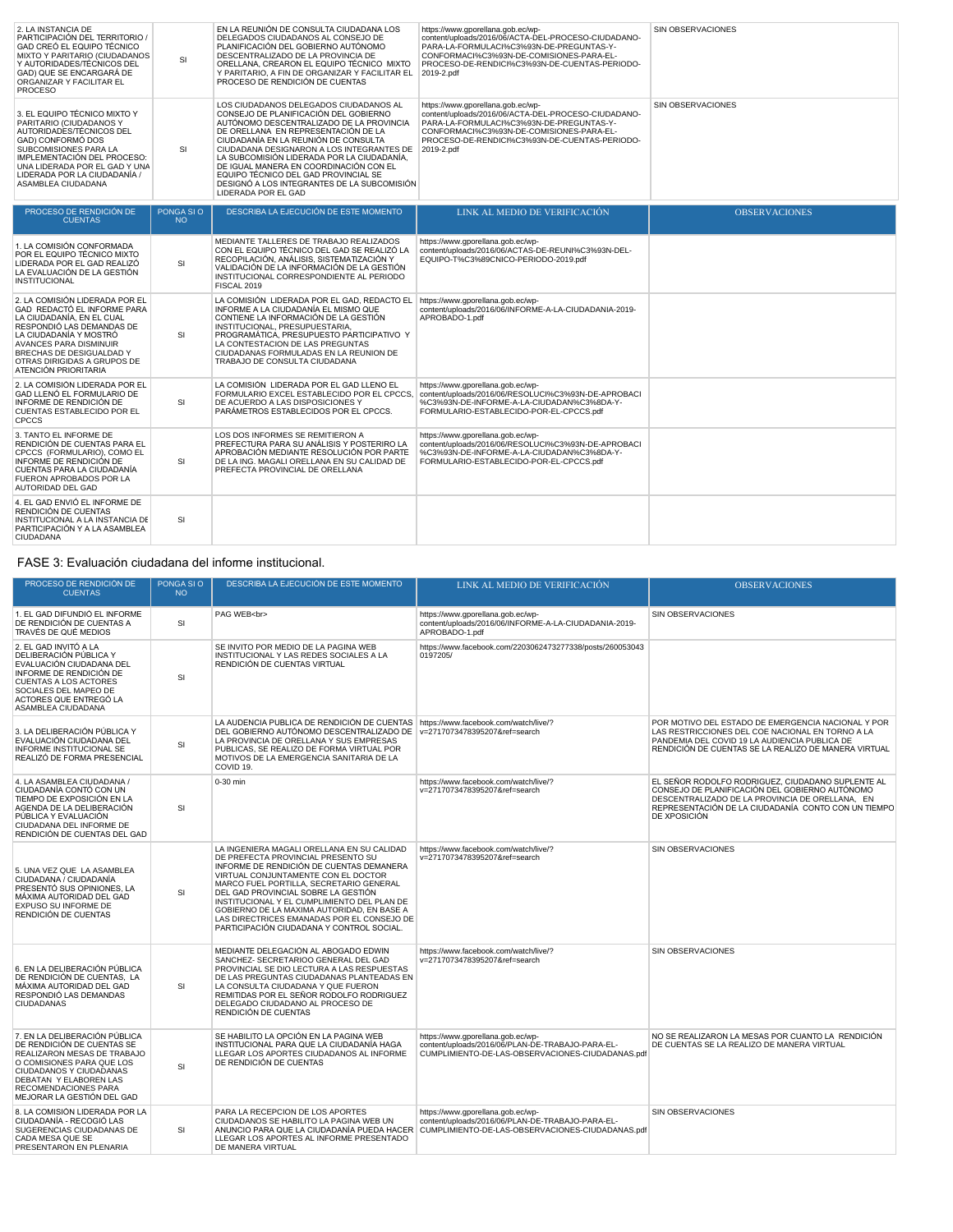### FASE 4: Incorporación de la opinión ciudadana, retroalimentación y seguimiento.

| PROCESO DE RENDICIÓN DE<br><b>CUENTAS</b>                                                                                                                           | PONGA SI O<br>NO. | DESCRIBA LA EJECUCIÓN DE ESTE MOMENTO                                                                                       | LINK AL MEDIO DE VERIFICACIÓN                                                                                                                                 | <b>OBSERVACIONES</b> |
|---------------------------------------------------------------------------------------------------------------------------------------------------------------------|-------------------|-----------------------------------------------------------------------------------------------------------------------------|---------------------------------------------------------------------------------------------------------------------------------------------------------------|----------------------|
| 1. EL GAD ELABORÓ UN PLAN DE<br>TRABAJO PARA INCORPORAR LAS<br>SUGERENCIAS CIUDADANAS EN<br>SU GESTIÓN                                                              | SI                | UNA VEZ RECIBIDO LOS APORTES CIUDADANOS SE<br>ELABORO EL PLAN DE CUMPLIMIENTO A LAS<br>MISMAS CON EL EQUIPO TÉCNICO DEL GAD | https://www.gporellana.gob.ec/wp-<br>content/uploads/2016/06/PLAN-DE-TRABAJO-PARA-EL-<br>CUMPLIMIENTO-DE-LAS-OBSERVACIONES-CIUDADANAS.pdf                     |                      |
| 2. EL GAD ENTREGÓ EL PLAN DE<br>TRABAJO A LA ASAMBLEA<br>CIUDADANA, AL CONSEJO DE<br>PLANIFICACIÓN Y A LA INSTANCIA<br>DE PARTICIPACIÓN PARA SU<br><b>MONITOREO</b> | SI                | CONSEJO DE PLANIFICACIÓN<br>                                                                                                | https://www.gporellana.gob.ec/download/participacion-<br>ciudadana/mcsocial/rcuentas/2020/ENTREGA-DEL-PLAN-DE-<br>TRABAJO-DE-LAS-OBSERVACIONES-CIUDADANAS.pdf |                      |

# DATOS DE LA DELIBERACIÓN PÚBLICA Y EVALUACIÓN CIUDADANA DE RENDICIÓN DE CUENTAS

| Fecha en que se realizó la<br>deliberación pública y evaluación<br>ciudadana de rendición de<br>cuentas: | N° DE USUARIOS | <b>GÉNERO</b>    |                 |              |                 | NACIONALIDADES O PUEBLOS |              |                 |                        |
|----------------------------------------------------------------------------------------------------------|----------------|------------------|-----------------|--------------|-----------------|--------------------------|--------------|-----------------|------------------------|
| 09/10/2020                                                                                               | 3470           | <b>MASCULINO</b> | <b>FEMENINO</b> | <b>GLBTI</b> | <b>MONTUBIO</b> | <b>MESTIZO</b>           | <b>CHOLO</b> | <b>INDIGENA</b> | <b>AFROECUATORIANO</b> |
|                                                                                                          |                | 3470             | $\Omega$        | 0            |                 | 3470                     |              |                 | $\Omega$               |

## DESCRIBA LAS SUGERENCIAS CIUDADANAS PLANTEADAS A LA GESTIÓN DEL GAD EN LA DELIBERACIÓN PÚBLICA Y EVALUACIÓN CIUDADANA

| ENLISTE LAS DEMANDAS PLANTEADAS POR LA ASAMBLEA<br>CIUDADANA / CIUDADANÍA        | DE RENDICIÓN DE CUENTAS? | ¿SE TRANSFORMÓ EN COMPROMISO EN LA DELIBERACIÓN PÚBLICA   LINK AL MEDIO DE VERIFICACIÓN (Acta de la deliberación pública firmada por los delegados<br>de la Asamblea / ciudadanía) |
|----------------------------------------------------------------------------------|--------------------------|------------------------------------------------------------------------------------------------------------------------------------------------------------------------------------|
| RECOMIENDO SE TRABAJE TAMBIÉN POR EL SECTOR URBANO DE<br>NUESTRO CANTÓN          |                          | https://www.gporellana.gob.ec/download/participacion-<br>ciudadana/mcsocial/rcuentas/2020/ENTREGA-DEL-PLAN-DE-TRABAJO-DE-LAS-<br>OBSERVACIONES-CIUDADANAS.pdf                      |
| RECOMIENDO QUE ESTE TIPO DE EVENTOS SE LOS REALICE DE<br><b>FORMA PRESENCIAL</b> |                          | https://www.gporellana.gob.ec/download/participacion-<br>ciudadana/mcsocial/rcuentas/2020/ENTREGA-DEL-PLAN-DE-TRABAJO-DE-LAS-<br>OBSERVACIONES-CIUDADANAS.pdf                      |

### CUMPLIMIENTO DEL PLAN DE SUGERENCIAS CIUDADANAS DEL AÑO ANTERIOR IMPLEMENTADAS EN LA GESTIÓN INSTITUCIONAL

| SUGERENCIA DE LA COMUNIDAD                                                                                                                                                                                                                                                                                                                                                                                                                                                                          | RESULTADOS DE LA IMPLEMENTACIÓN DE LA<br>SUGERENCIA CIUDADANA                                                                                                                                                                                                                                                                                                                                                                                                                                                                                                                                                                                                                                                                                                                                                                                                                                                                                                                                                                                                                                                                                                                                                                                                                                                                                                                                                                                                                                                                                                                                                                                                                                                                                    | PORCENTAJE DE AVANCE<br>DE LA IMPLEMENTACIÓN | LINK AL MEDIO DE VERIFICACIÓN (Acta de la deliberación pública firmada por los<br>delegados de la Asamblea / ciudadanía) |
|-----------------------------------------------------------------------------------------------------------------------------------------------------------------------------------------------------------------------------------------------------------------------------------------------------------------------------------------------------------------------------------------------------------------------------------------------------------------------------------------------------|--------------------------------------------------------------------------------------------------------------------------------------------------------------------------------------------------------------------------------------------------------------------------------------------------------------------------------------------------------------------------------------------------------------------------------------------------------------------------------------------------------------------------------------------------------------------------------------------------------------------------------------------------------------------------------------------------------------------------------------------------------------------------------------------------------------------------------------------------------------------------------------------------------------------------------------------------------------------------------------------------------------------------------------------------------------------------------------------------------------------------------------------------------------------------------------------------------------------------------------------------------------------------------------------------------------------------------------------------------------------------------------------------------------------------------------------------------------------------------------------------------------------------------------------------------------------------------------------------------------------------------------------------------------------------------------------------------------------------------------------------|----------------------------------------------|--------------------------------------------------------------------------------------------------------------------------|
| MI INQUIETUD DE RENDICIÓN DE CUENTAS 2018 SOBRE LA<br>AMBIENTACIÓN ME REFIERO SOBRE LA REFORESTACIÓN Y<br>CONTAMINACIÓN NUESTRO MEDIO AMBIENTE CUANDO LES DIERON<br>PASO PERMISO A LA EMPRESA PETROLERA HUBO MUCHA<br>CONTAMINACIÓN ESO NO QUEREMOS. Y QUEREMOS LIBRE DE<br>CONTAMINACIÓN HUBO CONTAMINACIÓN POR LAS RIVERAS DEL RIO<br>NAPO LA CONTAMINACIÓN DE DERRAME DE PETRÓLEO. Y NO<br>QUEREMOS QUE DESTRUYAN LOS ARBOLES QUEREMOS A SALVO EL<br>MEDIO AMBIENTE DE LA COMUNIDAD AMARON MESA. | LA ACTIVIDAD PETROLERA PERTENECE A LOS SECTORES<br>ESTRATÉGICOS, POR LO TANTO LOS PROBLEMAS DE<br>DERRAME SON COMPETENCIAS DEL GOBIERNO CENTRAL Y<br>EL MINISTERIO DEL AMBIENTE                                                                                                                                                                                                                                                                                                                                                                                                                                                                                                                                                                                                                                                                                                                                                                                                                                                                                                                                                                                                                                                                                                                                                                                                                                                                                                                                                                                                                                                                                                                                                                  | %100.00                                      | https://www.gporellana.gob.ec/wp-content/uploads/2016/06/CUMPLIMIENTO-DEL-<br>PLAN-DE-SUGERENCIAS-2018.pdf               |
| QUE SEA BENEFICIADO A TODOS LOS GRUPOS DE ATENCIÓN<br>PRIORITARIA DE LA PROVINCIA Y LAS PARROQUIAS QUE SEA<br>CUMPLIDA PARA SEGUIR GESTIONANDO PARA EL BIENESTAR DE<br>NUESTRAS COMUNIDADES BARRIOS Y ASOCIACIONES DEL 2019/2024<br>ASÍ CONTINUAR CON LAS GESTIONES DE LOS PEDIDOS DE<br>ATENCIÓN PRIORITARIAS.                                                                                                                                                                                     | EL GAD PROVINCIAL TRABAJA CON 5 MESAS QUE EJECUTAN<br>PROYECTOS DIRECCIONADOS A LOS GRUPOS DE ATENCIÓN<br>PRIORITARIA. A TRAVÉS DEL PP SE PRIORIZAN PROYECTOS<br>DE FORMA DIRECTA CON LA INTERVENCIÓN DE LOS<br>GRUPOS, ASOCIACIONES E INTEGRANTES DE LAS MESAS,<br>PROCURANDO MEJORAR LA CALIDAD DE VIDA DE LAS<br>PERSONAS PERTENECIENTES A ESTOS GRUPOS.                                                                                                                                                                                                                                                                                                                                                                                                                                                                                                                                                                                                                                                                                                                                                                                                                                                                                                                                                                                                                                                                                                                                                                                                                                                                                                                                                                                      | %100.00                                      | https://www.qporellana.qob.ec/wp-content/uploads/2016/06/CUMPLIMIENTO-DEL-<br>PLAN-DE-SUGERENCIAS-2018.pdf               |
| NO SÉ A CUMPLIDO EN SU TOTALIDAD LAS SIGUIENTES AÑOS 2016-<br>2017-2018 QUE POR FAVOR SE NOS CUMPLA TODO LA RENDICIÓN<br>DE CUENTAS DE LA ASOCIACIÓN DE ARTESANOS 27 DE ABRIL.                                                                                                                                                                                                                                                                                                                      | LAS ASIGNACIONES DE LOS PRESUPUESTOS<br>PARTICIPATIVOS 2016, 2017 Y 2018, PARA LA ADQUISICIÓN DE<br>MATERIALES DE CONSTRUCCIÓN PERTENECIENTE AL<br>PROYECTO "FORTALECIMIENTO SOCIO ORGANIZATIVO Y<br>EMPRESARIAL DE ACTORES TERRITORIALES DE LA MESA<br>PROVINCIAL DE ARTESANOS" POR UN VALOR DE \$18.487,51;<br>MANTENÍA UN DESFASE RESPECTO DEL PRESUPUESTO<br>REFERENCIAL DE LA ADQUISICIÓN DE MATERIALES DE<br>CONSTRUCCIÓN QUE ERA LA CANTIDAD DE \$21.427,90 POR<br>LO TANTO EXISTÍA UNA DIFERENCIA DE \$2.940,39. LA<br>ANTERIOR ADMINISTRACIÓN MEDIANTE RESOLUCIÓN DE<br>CONSEJO NÚMERO 015-2019-SG-2019, DE FECHA 11 DE<br>MARZO DE 2019 Y RESOLUCIÓN Nº 028-2019-SG-GADPO DE<br>FECHA 22 DE ABRIL DE 2019, AUTORIZÓ EL TRASPASO DE<br>FONDOS ENTRE VARIOS PROGRAMAS Y PROYECTOS DEI<br>PRESUPUESTO PARTICIPATIVO CORRESPONDIENTE AL AÑO<br>2019 DE LA PARROQUIAS, MESAS DE CONCERTACIÓN Y EL<br>10% DE LOS GRUPOS DE ATENCIÓN PRIORITARIA DE LAS<br>PARROQUIAS, PARA QUE SEA DESTINADO PARA EL<br>FINANCIAMIENTO DE PROCESOS DE PRESUPUESTOS<br>PARTICIPATIVOS PENDIENTES DE AÑOS ANTERIORES<br>FINIQUITO DE CONVENIOS INTERINSTITUCIONALES CON LOS<br>GADS PARROQUIALES Y PROYECTOS PENDIENTES, MOTIVO<br>POR EL CUAL LOS PROYECTOS DEL PRESUPUESTO<br>PARTICIPATIVO NO SE EJECUTARON POR EL<br>DESFINANCIAMIENTO DE LOS MISMOS, COMO RESULTADO<br>DE LOS TRASPASOS DE FONDOS AUTORIZADOS POR LAS<br>AUTORIDADES DE LA ADMINISTRACIÓN ANTERIOR. PARA EL<br>AÑO 2019 SE APROBÓ LA ORDENANZA QUE REGLAMENTA LA<br>DISTRIBUCIÓN ECONÓMICA DEL PRESUPUESTO<br>PARTICIPATIVO A NIVEL TERRITORIAL Y SECTORIAL EN LA<br>PROVINCIA DE ORELLANA MEDIANTE LA CUAL SE REGULA LA<br>ASIGNACIÓN DE LOS MONTOS, METODOLOGÍAS Y<br>EJECUCIÓN DEL PP. | %100.00                                      | https://www.qporellana.qob.ec/wp-content/uploads/2016/06/CUMPLIMIENTO-DEL-<br>PLAN-DE-SUGERENCIAS-2018.pdf               |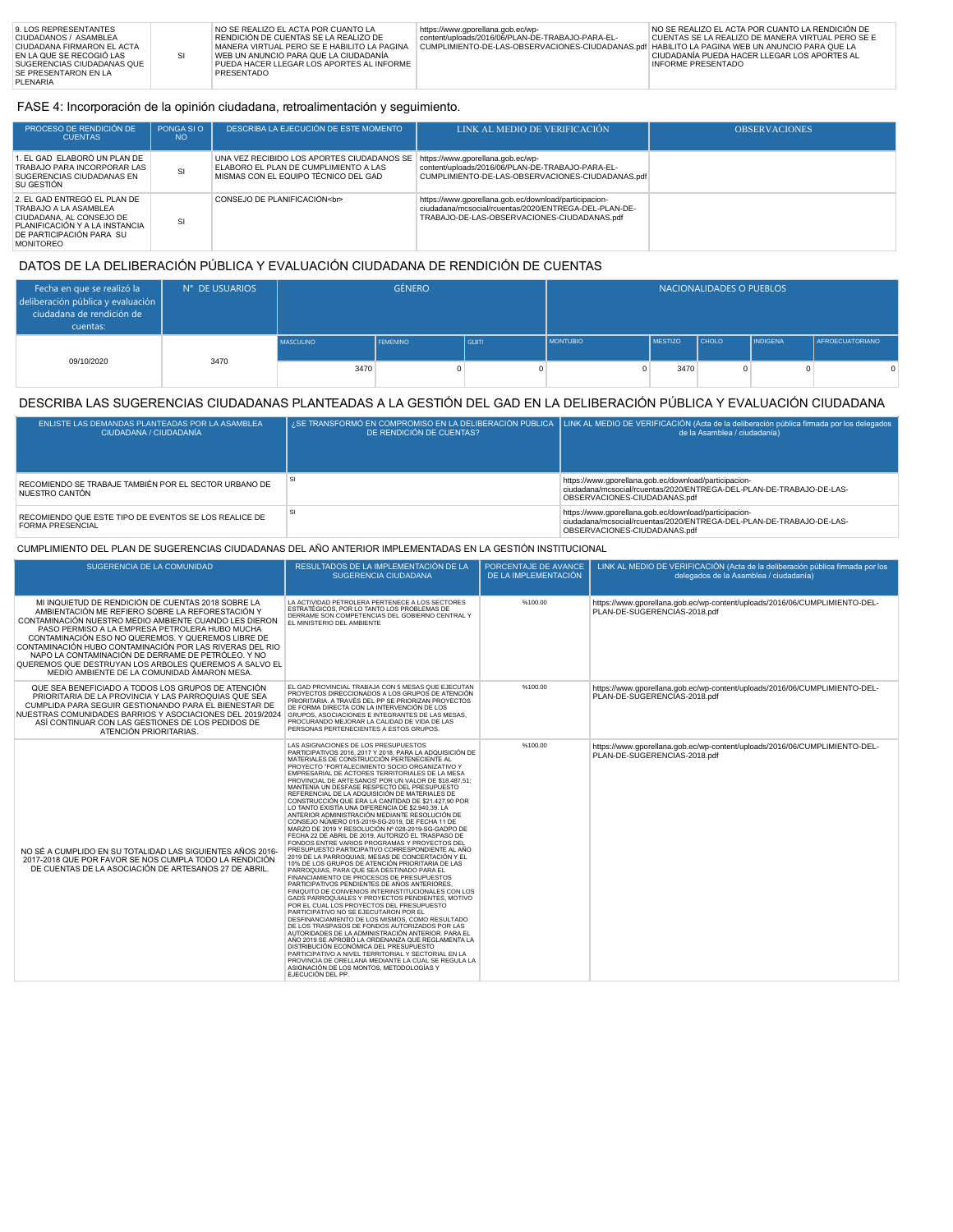| NO SE EJECUTADO LA ENTREGA DE LOS RECURSOS A TODAS LAS<br>ORGANIZACIONES. EN CASO DE LAS ASOCIACIÓN 27 DE ABRIL DE<br>SACHA. NO RECIBIÓ EL RECURSO DE LOS PP, 2016-2017-Y 2018 A<br>PESAR DE HABER CUMPLIDO CON TODOS LOS REQUERIMIENTOS<br>DEL GADPO.<br>FALTO VOLUNTAD CAPACITACIÓN DE QUIENES MANEJARON ESTOS<br>PROCESOS DENTRO DEL GADPO, EXIGIMOS CUMPLIMIENTO DE<br>DICHA ASOCIACIÓN.                                      | LAS ASIGNACIONES DE LOS PRESUPUESTOS<br>PARTICIPATIVOS 2016, 2017 Y 2018, PARA LA ADQUISICIÓN DE<br>MATERIALES DE CONSTRUCCIÓN PERTENECIENTE AL<br>PROYECTO "FORTALECIMIENTO SOCIO ORGANIZATIVO Y<br>EMPRESARIAL DE ACTORES TERRITORIALES DE LA MESA<br>PROVINCIAL DE ARTESANOS" POR UN VALOR DE \$18.487,51;<br>MANTENÍA UN DESFASE RESPECTO DEL PRESUPUESTO<br>REFERENCIAL DE LA ADQUISICIÓN DE MATERIALES DE<br>CONSTRUCCIÓN QUE ERA LA CANTIDAD DE \$21.427,90 POR<br>CONSTRUCCIÓN QUE ERA LA CANTIDAD DE \$21.427,90 POR<br>LO TANTO EXISTÍA UNA DIFERENCIA DE \$2.940,39. LA<br>LOTARIOR ADMINISTRACIÓN MEDIANTE RESOLUCIÓN DE<br>CONSELOR ADMINISTRACIÓN MEDIANTE RESOLUCIÓN DE<br>CONSELONUMERO 015-2019-SC-2019, DE FECHA 11 DE<br>MARZO DE 2019 Y RESOLUCIÓN Nº 028-2019-SG-GADPO DE<br>FONDOS ENTRE VARIOS PROGRAMAS<br>PRESUPUESTO PARTICIPATIVO CORRESPONDIENTE AL AÑO<br>2019 DE LA PARROQUIAS. MESAS DE CONCERTACIÓN Y EL<br>10% DE LOS GRUPOS DE ATENCIÓN PRIORITARIA DE LAS<br>PARROQUIAS, PARA QUE SEA DESTINADO PARA EL<br>FINANCIAMIENTO DE PROCESOS DE PRESUPUESTOS<br>PARTICIPATIVOS PENDIENTES DE AÑOS ANTERIORES,<br>FINIQUITO DE CONVENIOS INTERINSTITUCIONALES CON LOS<br>GADS PARROQUIALES Y PROYECTOS PENDIENTES, MOTIVO<br>POR EL CUAL LOS PROYECTOS DEL PRESUPUESTO<br>PARTICIPATIVO NO SE EJECUTARON POR EL<br>DESFINANCIAMIENTO DE LOS MISMOS, COMO RESULTADO<br>DE LOS TRASPASOS DE FONDOS AUTORIZADOS POR LAS<br>AUTORIDADES DE LA ADMINISTRACIÓN ANTERIOR. PARA EL<br>AÑO 2019 SE APROBÓ LA ORDENANZA QUE REGLAMENTA LA<br>DISTRIBUCIÓN ECONÓMICA DEL PRESUPUESTO<br>PARTICIPATIVO A NIVEL TERRITORIAL Y SECTORIAL EN LA<br>PROVINCIA DE ORELLANA MEDIANTE LA CUAL SE REGULA LA<br>ASIGNACIÓN DE LOS MONTOS, METODOLOGÍAS Y<br>EJECUCIÓN DEL PP. | %100.00 | https://www.gporellana.gob.ec/wp-content/uploads/2016/06/CUMPLIMIENTO-DEL-<br>PLAN-DE-SUGERENCIAS-2018.pdf |
|-----------------------------------------------------------------------------------------------------------------------------------------------------------------------------------------------------------------------------------------------------------------------------------------------------------------------------------------------------------------------------------------------------------------------------------|-------------------------------------------------------------------------------------------------------------------------------------------------------------------------------------------------------------------------------------------------------------------------------------------------------------------------------------------------------------------------------------------------------------------------------------------------------------------------------------------------------------------------------------------------------------------------------------------------------------------------------------------------------------------------------------------------------------------------------------------------------------------------------------------------------------------------------------------------------------------------------------------------------------------------------------------------------------------------------------------------------------------------------------------------------------------------------------------------------------------------------------------------------------------------------------------------------------------------------------------------------------------------------------------------------------------------------------------------------------------------------------------------------------------------------------------------------------------------------------------------------------------------------------------------------------------------------------------------------------------------------------------------------------------------------------------------------------------------------------------------------------------------------------|---------|------------------------------------------------------------------------------------------------------------|
| EN EL REGLAMENTO DE RENDICIÓN DE CUENTAS INDICA EL<br>PRINCIPIO DE PUBLICIDAD. EN LOS MEDIOS LOCALES TV, RADIO Y<br>PRENSA EN GENERAL NO HE VISTO PUBLICIDAD AL RESPECTO<br>SUGIERO SE MEJORE LA PUBLICIDAD.                                                                                                                                                                                                                      | EL GAD PROVINCIAL DE ORELLANA, A TRAVÉS DE LA PÁGINA<br>WEB, REDES SOCIALES Y MEDIOS DE COMUNICACIÓN<br>ESCRITA, RADIAL Y TELEVISIVA A EFECTUADO LA DIFUSIÓN<br>DE LA INFORMACIÓN. DE IGUAL FORMA A CUMPLIDO CON EL<br>PROCESO DE RENDICIÓN DE CUENTAS INSTITUCIONAL ASÍ<br>COMO EL CUMPLIMIENTO DE LO ESTABLECIDO EN EL ARTÍCULO 12 DE LA LOTAIP A LA DEFENSORÍA DEL PUEBLO                                                                                                                                                                                                                                                                                                                                                                                                                                                                                                                                                                                                                                                                                                                                                                                                                                                                                                                                                                                                                                                                                                                                                                                                                                                                                                                                                                                                        | %100.00 | https://www.gporellana.gob.ec/wp-content/uploads/2016/06/CUMPLIMIENTO-DEL-<br>PLAN-DE-SUGERENCIAS-2018.pdf |
| NO ENCONTRÉ EN LA PRESENTACIÓN DE MEDIOS DE VERIFICACIÓN,<br>SE GASTÓ EN ALGO PERO NO SE EVIDENCIA, LOS QUE RECIBAN LO<br>GASTADO. EJEMPLO MESA DE LA NIÑEZ 31.2333.05 ¿EN QUÉ O<br>QUIENES SE BENEFICIARON? NO INDICA ESO EN EL INFORME                                                                                                                                                                                          | LA INFORMACIÓN QUE PRESENTA EL GAD PROVINCIAL SE<br>REALACIONA A LOS PARÁMETROS EXIGIDOS POR EL CPCCS<br>A TRAVÉS DE LOS FORMULARIOS ESTABLECIDOS PARA EL<br>CASO. PARALELO A ESTO EL GAD MANTIENE UNA PÁGINA<br>WEB INSTITUCIONAL EN LA QUE SE PUEDE ENCONTRAR DE<br>FORMA INDIVIDUAL LOS PROYECTOS Y PRESUPUESTOS<br>ASIGNADOS A CADA MESA Y CADA PROGRAMA FINANCIERO<br>INSTITUCIONAL. EL GAD ADEMÁS PRESENTA DE FORMA<br>CUATRIMESTRAL LA INFORMACIÓN DEL AVANCE<br>PROGRAMÁTICO Y PRESUPUESTARIA ANUAL INSTITUCIONAL                                                                                                                                                                                                                                                                                                                                                                                                                                                                                                                                                                                                                                                                                                                                                                                                                                                                                                                                                                                                                                                                                                                                                                                                                                                           | %100.00 | https://www.gporellana.gob.ec/wp-content/uploads/2016/06/CUMPLIMIENTO-DEL-<br>PLAN-DE-SUGERENCIAS-2018.pdf |
| LA PRESENTACIÓN DE LOS 30 MILLONES DE PRESUPUESTO SOLO<br>INDICA DE MANERA GENERAL Y NO SE EVIDENCIA DETALLE DE<br>GASTOS POR ÁREAS U OTRO MODO                                                                                                                                                                                                                                                                                   | LA INFORMACIÓN QUE PRESENTA EL GAD PROVINCIAL SE<br>RELACIONA A LOS PARÁMETROS EXIGIDOS POR EL CPCCS A<br>TRAVÉS DE LOS FORMULARIOS ESTABLECIDOS PARA EL<br>CASO. PARALELO A ESTO EL GAD MANTIENE UNA PÁGINA<br>WEB INSTITUCIONAL EN LA QUE SE PUEDE ENCONTRAR DE<br>FORMA DETALLADA EL PRESUPUESTO POR PROGRAMAS,<br>SUB PROGRAMAS PROYECTOS Y ACTIVIDADES. EL INFORME<br>SE ENCUENTRA SUBIDO A LA PÁGINA WEB INSTITUCIONAL.                                                                                                                                                                                                                                                                                                                                                                                                                                                                                                                                                                                                                                                                                                                                                                                                                                                                                                                                                                                                                                                                                                                                                                                                                                                                                                                                                       | %100.00 | https://www.gporellana.gob.ec/wp-content/uploads/2016/06/CUMPLIMIENTO-DEL-<br>PLAN-DE-SUGERENCIAS-2018.pdf |
| PROYECTO DE KITS DE CHACRA QUE EJECUTE EN QUE ESTÁ EN EL<br>PRESUPUESTO PARA LA ASOCIACIÓN PAKCHA WARMI DE LA<br>COMUNIDAD JUMANDY.<br>PROYECTO MAQUINARIA AGRÍCOLA DEBE SER ENTREGADO EN<br>MENOS PLAZO, COMO COMUNA NO TENEMOS RECURSOS PARA DAR<br>SEGUIMIENTO, SOLICITO QUE DEN UNA ATENCIÓN DE CALIDEZ Y<br>SEGURO; Y QUE DEN CUMPLIMIENTO DE PP 2019, QUE SE DÉ<br>CUMPLIMIENTO ESTE AÑO DE LA COMUNIDAD JUAN PIO MONTUFAR. | A ANTERIOR ADMINISTRACIÓN MEDIANTE RESOLUCIÓN DE<br>CONSEJO NÚMERO 015-2019-SG-2019, DE FECHA 11 DE<br>MARZO DE 2019 Y RESOLUCIÓN Nº 028-2019-SG-GADPO DE<br>FECHA 22 DE ABRIL DE 2019, AUTORIZÓ EL TRASPASO DE<br>FONDOS ENTRE VARIOS PROGRAMAS Y PROYECTOS DEL<br>PRESUPUESTO PARTICIPATIVO CORRESPONDIENTE AL AÑO<br>2019 DE LA PARROQUIAS, MESAS DE CONCERTACIÓN Y EL<br>10% DE LOS GRUPOS DE ATENCIÓN PRIORITARIA DE LAS<br>PARROQUIAS, PARA QUE SEA DESTINADO PARA EL<br>FINANCIAMIENTO DE PROCESOS DE PRESUPUESTOS<br>PARTICIPATIVOS PENDIENTES DE AÑOS ANTERIORES,<br>FINIQUITO DE CONVENIOS INTERINSTITUCIONALES CON LOS<br>GADS PARROQUIALES Y PROYECTOS PENDIENTES, MOTIVO<br>POR EL CUAL LOS PROYECTOS DEL PRESUPUESTO<br>PARTICIPATIVO DE LOS QUE SE HACE REFERENCIA EN LA<br>PREGUNTA, NO SE EJECUTARON POR EL<br>DESFINANCIAMIENTO DE LOS MISMOS, COMO RESULTADO<br>DE LOS TRASPASOS DE FONDOS AUTORIZADOS POR LAS<br>AUTORIDADES DE LA ADMINISTRACIÓN ANTERIOR.                                                                                                                                                                                                                                                                                                                                                                                                                                                                                                                                                                                                                                                                                                                                                                                                     | %0.00   | https://www.gporellana.gob.ec/wp-content/uploads/2016/06/CUMPLIMIENTO-DEL-<br>PLAN-DE-SUGERENCIAS-2018.pdf |
| LOS PROCESOS DE LA MAQUINARIA DE LA ENTREGA DE GUADAÑAS<br>NO ESTÁN ENTREGADOS DE LA COMUNIDAD JUMANDY.                                                                                                                                                                                                                                                                                                                           | EL PRESUPUESTO PARA EL PROYECTO DEL QUE SE<br>REFERENCIA EN LA PREGUNTA SE ENCONTRABA<br>COMPROMETIDO POR LO TANTO SE CUMPLIÓ LA ENTREGA<br>DE BIENES DEL PROYECTO.                                                                                                                                                                                                                                                                                                                                                                                                                                                                                                                                                                                                                                                                                                                                                                                                                                                                                                                                                                                                                                                                                                                                                                                                                                                                                                                                                                                                                                                                                                                                                                                                                 | %100.00 | https://www.gporellana.gob.ec/wp-content/uploads/2016/06/CUMPLIMIENTO-DEL-<br>PLAN-DE-SUGERENCIAS-2018.pdf |
| COMUNA KICHWA 30 DE AGOSTO BAJO SAN MIGUEL EL PROGRESO<br>2018 DE KIT DE MAÍZ PARA LOS 31 BENEFICIARIOS FUE ENTREGADO<br>PERO EN TOTAL DE LOS SOCIOS SON 46 QUE PARA EL AÑO 2020 SE<br>TOME EN CONSIDERACIÓN DE INCREMENTAR EL PRESUPUESTO<br>PARTICIPATIVO.                                                                                                                                                                      | DE ACUERDO A LA DISTRIBUCIÓN PRESUPUESTARIA EN CADA<br>COMUNIDAD QUEDA PLANIFICADO UN VALOR PARA LA<br>EJECUCIÓN DEL PROYECTO, POR LO TANTO SE CUMPLE EL<br>PROYECTO DE ACUERDO AL MONTO ESTABLECIDO, DE<br>CONSIDERAR EN UNA PRÓXIMA PLANIFICACIÓN DEPENDERÁ<br>DE LA SOLICITUD Y GESTIÓN PROPUESTA POR LA<br>COMUNIDAD INTERESADA.                                                                                                                                                                                                                                                                                                                                                                                                                                                                                                                                                                                                                                                                                                                                                                                                                                                                                                                                                                                                                                                                                                                                                                                                                                                                                                                                                                                                                                                | %100.00 | https://www.qporellana.qob.ec/wp-content/uploads/2016/06/CUMPLIMIENTO-DEL-<br>PLAN-DE-SUGERENCIAS-2018.pdf |
| SEÑOR PREFECTO DE ORELLANA QUE SE NOS CUMPLA LAS<br>MAQUINARIAS DEL 2018 A LA COMUNIDAD 25 DE JUNIO ALTO HUINO<br>QUE NOS SERVIRÁ PARA 12 BENEFICIARIOS DE LOS AGRICULTORES.                                                                                                                                                                                                                                                      | EL PROYECTO ESTA ENTREGADO EN SU TOTALIDAD                                                                                                                                                                                                                                                                                                                                                                                                                                                                                                                                                                                                                                                                                                                                                                                                                                                                                                                                                                                                                                                                                                                                                                                                                                                                                                                                                                                                                                                                                                                                                                                                                                                                                                                                          | %100.00 | https://www.gporellana.gob.ec/wp-content/uploads/2016/06/CUMPLIMIENTO-DEL-<br>PLAN-DE-SUGERENCIAS-2018.pdf |
| PONER CON MÁS CLARIDAD, SOBRE LOS TRABAJOS DE<br>REMEDIACIÓN, SOBRE LA PROTECCIÓN DE LAS RIVERAS DE LOS<br>RÍOS EN NUESTRA CIUDAD.                                                                                                                                                                                                                                                                                                | EL GOBIERNO AUTÓNOMO DESCENTRALIZADO PROVINCIAL<br>DE ORELLANA EJECUTA TRABAJOS DE REFORESTACIÓN EN<br>EL ÁREA RURAL DE LA PROVINCIA DE ORELLANA. EL ÁREA<br>URBANA LA INTERVENCIÓN O COMPETENCIA LE<br>CORRESPONDE A LOS GOBIERNOS AUTÓNOMOS<br>DESCENTRALIZADOS MUNICIPALES                                                                                                                                                                                                                                                                                                                                                                                                                                                                                                                                                                                                                                                                                                                                                                                                                                                                                                                                                                                                                                                                                                                                                                                                                                                                                                                                                                                                                                                                                                       | %100.00 | https://www.gporellana.gob.ec/wp-content/uploads/2016/06/CUMPLIMIENTO-DEL<br>PLAN-DE-SUGERENCIAS-2018.pdf  |
| A LA COORDINACIÓN ENCARGADA DE CONVENIOS<br>INTERINSTITUCIONALES SE RECOMIENDA QUE LOS CONVENIOS<br>CELEBRADOS SE CUMPLAN AL 100%, PARA EVITAR EL DETERIORO<br>DE MATERIALES ADQUIRIDOS PARA CUMPLIR CON EL OBJETIVO, QUE<br>LOS CONVENIOS FIRMADOS EN AÑOS ANTERIORES SE CONTINÚEN<br>GESTIONES Y SE DÉ EL RESPECTIVO CUMPLIMIENTO.                                                                                              | EN LA ACTUAL ADMINISTRACIÓN CON LA FINALIDAD DE<br>ALCANZAR MAYOR AGILIDAD, OPORTUNIDAD,<br>ORGANIZACIÓN, SECUENCIA, RESPONSABILIDAD Y<br>SEGUIMIENTO A CADA PROCESO, DELEGAR MEDIANTE<br>RESOLUCIÓN ADMINISTRATIVA A LOS SEÑORES<br>COORDINADORES DEL GAD PROVINCIAL DE ORELLANA, LA<br>FACULTAD PARA ELABORAR Y SUSCRIBIR CONVENIOS,<br>ADENDUM, ACTAS DE FINIQUITO Y DEMÁS DOCUMENTOS<br>INHERENTES A LOS MISMOS QUE ESTÉN RELACIONADOS A<br>LAS ATRIBUCIONES Y FUNCIONES DEL GAD PROVINCIAL DE<br>DRELLANA CON LAS PARROQUIAS, ORGANIZACIONES<br>JURÍDICAS, COMUNIDADES, COMUNAS Y SECTORES<br>VULNERABLES DE LA PROVINCIA. SE EXCEPTÚAN LOS<br>CONVENIOS DE CARÁCTER INTERINSTITUCIONAL                                                                                                                                                                                                                                                                                                                                                                                                                                                                                                                                                                                                                                                                                                                                                                                                                                                                                                                                                                                                                                                                                        | %100.00 | https://www.gporellana.gob.ec/wp-content/uploads/2016/06/CUMPLIMIENTO-DEL-<br>PLAN-DE-SUGERENCIAS-2018.pdf |
| LA INSTITUCIÓN POR INTERMEDIO DE LA FISCALIZADORES DE LAS<br>OBRAS INFORME PERIÓDICAMENTE A LAS COMUNIDADES DEL<br>ESTADO Y AVANCE DE EJECUCIÓN DE LAS OBRAS                                                                                                                                                                                                                                                                      | LOS FISCALIZADORES DE OBRAS EJERCE FUNCIONES DE<br>CONTROL EN EL CUMPLIMIENTO DE PARÁMETROS DE LOS<br>CONTRATOS PARA QUE SE CUMPLAN DE ACUERDO A LAS<br>CONDICIONES Y ESPECIFICACIONES TÉCNICAS DE LOS<br>MISMOS. LOS INFORMES QUE EMITEN LOS FISCALIZADORES<br>SE PASAN AL JEFE INMEDIATO. SE RECOMIENDA QUE LOS<br>USUARIOS E INTEGRANTES DE LAS COMUNIDADES HAGAN<br>USO O IMPLEMENTEN MECANISMOS DE CONTROL SOCIAL O<br>PARTICIPACIÓN CIUDADANA PARA QUE SE INFORMEN DEL<br>AVANCE DE LAS OBRAS.                                                                                                                                                                                                                                                                                                                                                                                                                                                                                                                                                                                                                                                                                                                                                                                                                                                                                                                                                                                                                                                                                                                                                                                                                                                                                | %100.00 | https://www.gporellana.gob.ec/wp-content/uploads/2016/06/CUMPLIMIENTO-DEL-<br>PLAN-DE-SUGERENCIAS-2018.pdf |
| A LA COORDINACIÓN ENCARGADA DE LA ELABORACIÓN DE LOS<br>ESTUDIOS CONSIDERE TODOS LOS ELEMENTOS QUE DEBEN<br>INTERVENIR, PARA QUE LAS OBRAS SE CONCLUYAN CONFORME A<br>LAS NECESIDADES REALES DE LAS COMUNAS, COMUNIDADES Y<br><b>SEAN FUNCIONALES</b>                                                                                                                                                                             | LA COORDINACIÓN GENERAL DE PLANIFICACIÓN TÉCNICA,<br>ENTREGA LOS ESTUDIOS DEFINITIVOS EN LOS QUE<br>CONSTAN TODOS LOS RUBROS Y CONDICIONES PARA LA<br>CONSTRUCCIÓN DE LAS OBRAS FÍSICAS                                                                                                                                                                                                                                                                                                                                                                                                                                                                                                                                                                                                                                                                                                                                                                                                                                                                                                                                                                                                                                                                                                                                                                                                                                                                                                                                                                                                                                                                                                                                                                                             | %100.00 | https://www.gporellana.gob.ec/wp-content/uploads/2016/06/CUMPLIMIENTO-DEL-<br>PLAN-DE-SUGERENCIAS-2018.pdf |
| SE RECOMIENDA QUE SE REALICE UNA PROGRAMACIÓN VIAL EN<br>TODA LA PROVINCIA DE MANERA PERIÓDICA PARA EVITAR EL<br>DETERIORO COMPLETO DE LAS VÍAS Y TOMAR MEDIDAS<br>INMEDIATAS.                                                                                                                                                                                                                                                    | AL MOMENTO LA COORDINACIÓN GENERAL DE OBRAS<br>PÚBLICAS, DE ACUERDO A LAS COMPETENCIAS QUE SEÑALA<br>EL COOTAD Y A LA PLANIFICACIÓN QUE SE TIENE CON LOS<br>CANTONES DE LA PROVINCIA EN CONCORDANCIA CON LA<br>POLÍTICA DE TRABAJO DE LA MÁXIMA AUTORIDAD SE HA<br>PREVISTO QUE EN CADA AÑO EN CURSO REALIZAR DOS<br>VECES EL MANTENIMIENTO VIAL PERIÓDICO PREVENTIVO DE<br>LAS VÍAS DE LA PROVINCIA DE ORELLANA, CON TODO EL<br>EQUIPO CAMINERO Y EL PERSONAL DE TRABAJADORES DEL<br>GADPO QUE SE DISPONE PARA ASÍ LOGRAR COMO OBJETIVO<br>PRINCIPAL TENER VÍAS MÁS SEGURAS Y FUNCIONALES AL<br>SERVICIO DEL AREA NETAMENTE RURAL DE LA PROVINCIA.<br>ADEMÁS SE HA REALIZADO CONVENIOS DE<br>TRANSFERENCIAS DE RECURSOS A DIFERENTES<br>PARROQUIAS COMO ES EL CASO DE LAS PARROQUIAS TRES<br>DE NOVIEMBRE, SAN CARLOS, SAN SEBASTIÁN DEL COCA,<br>UNIÓN MILAGREÑA Y SAN JOSÉ DE DAHUANO CON LA CUAL<br>HAN ADQUIRIDO MAQUINARIA PARA MANTENER LAS VÍAS DE<br>SU JURISDICCIÓN EN BUEN ESTADO.                                                                                                                                                                                                                                                                                                                                                                                                                                                                                                                                                                                                                                                                                                                                                                                       | %100.00 | https://www.gporellana.gob.ec/wp-content/uploads/2016/06/CUMPLIMIENTO-DEL-<br>PLAN-DE-SUGERENCIAS-2018.pdf |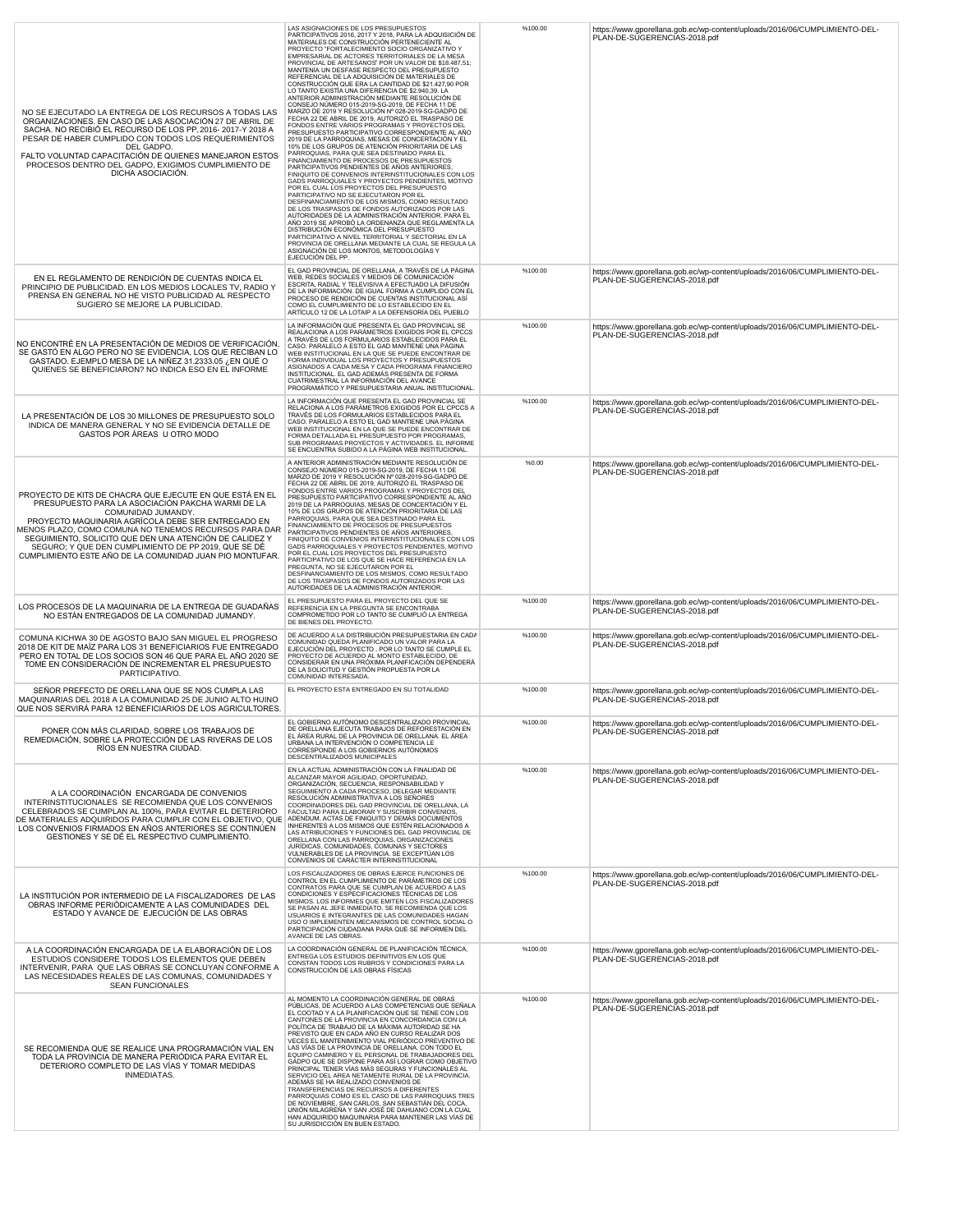| PROYECTO CACAO PP-2018 PARA 15 SOCIOS PP 4.143.93, SOLO<br>ENTREGAN 236 PLANTAS DE CACAO SÚPER ÁRBOL POR SOCIO.<br>SOLICITAMOS DE FORMA QUE NOS COMPLETE LAS QUE FALTEN DE<br>ACUERDO AL PP-LOS 4.143.93 Y QUE NO SE NOS DESCUENTE POR<br>TRANSPORTE, COMUNIDAD 22 DE MAYO.                                 | EN EL PROYECTO SE CONSIDERAN GASTOS QUE REQUIERE<br>EL PROYECTO PARA LA ENTREGA DE BIENES EN LUGAR Y<br>UBICACIÓN GEOGRÁFICA DE CADA UNA DE LAS FINCAS DE<br><b>FAMILIAS BENEFICIARAS</b>                                                                                                                                                                                                                                                                                                                                                                                                                                             | %100.00 | https://www.gporellana.gob.ec/wp-content/uploads/2016/06/CUMPLIMIENTO-DEL-<br>PLAN-DE-SUGERENCIAS-2018.pdf |
|-------------------------------------------------------------------------------------------------------------------------------------------------------------------------------------------------------------------------------------------------------------------------------------------------------------|---------------------------------------------------------------------------------------------------------------------------------------------------------------------------------------------------------------------------------------------------------------------------------------------------------------------------------------------------------------------------------------------------------------------------------------------------------------------------------------------------------------------------------------------------------------------------------------------------------------------------------------|---------|------------------------------------------------------------------------------------------------------------|
| QUE SE CUMPLA LA ENTREGA DEL PRESUPUESTO2018 DE<br>ACUERDO AL REGLAMENTO ESTABLECIDO CADA AÑO.<br>CONSIDERAN AUMENTO DE PRESUPUESTO EN CADA COMUNIDAD<br>QUE TENGA CERTIFICACIÓN DE ORDENAMIENTO TERRITORIAL EN<br>FORMA FOUITATIVA.                                                                        | EL PRESUPUESTO INSTITUCIONAL POR NORMA SE DEBE<br>EJECUTAR EN EL AÑO FISCAL EN CURSO. EXISTEN CASOS<br>DE RETRASOS EN LA ENTREGA DE PROYECTOS, POR<br>MOTIVOS DE RETRASOS EN LAS ENTREGAS DE LA<br>DOCUMENTACIÓN POR PARTE DE LAS COMUNIDADES.<br>DEMORA EN LOS PROCESOS DE CONTRATACIÓN, O POR<br>INCUMPLIMIENTO DE PROVEEDORES. A TRAVÉS DE LA<br>ORDENANZA QUE REGULA LA INSCRIPCIÓN DE<br>COMUNIDADES EL GAD PROVINCIAL REGULA LA<br>CONFORMACIÓN DE COMUNIDADES ADEMÁS DE REALIZAR<br>LAS ASIGNACIONES PRESUPUESTARIAS DE FORMA<br>EQUITATIVA, DE ACUERDO A LOS ÍNDICES POBLACIONALES O<br>NÚMERO DE FAMILIAS DE LAS COMUNIDADES | %100.00 | https://www.gporellana.gob.ec/wp-content/uploads/2016/06/CUMPLIMIENTO-DEL-<br>PLAN-DE-SUGERENCIAS-2018.pdf |
| QUÉ PASÓ CON EL PRESUPUESTO PARTICIPATIVO 2015-2016<br>ASIGNADA PARA MI COMUNIDAD CON UN MONTO MÁS O MENOS DE<br>92,000 EN EL PROYECTO DE FOMENTO PRODUCTIVO PROYECTO DE<br>ADQUISICIÓN DE MOTOGUADAÑAS O DESMALEZADORA Y BOMBAS<br>DE FUMIGAR DE LAS COMUNIDAD SULTANA DEL ORIENTE<br>PARROQUIA ENOKANQUI. | EL PRESUPUESTO DEL PROYECTO SE RECONSIDERO EN EL<br>2019 Y SE CUMPLIÓ LA ENTREGA EN EL PRIMER<br>CUATRIMESTRE DEL PRESENTE AÑO 2020                                                                                                                                                                                                                                                                                                                                                                                                                                                                                                   | %100.00 | https://www.gporellana.gob.ec/wp-content/uploads/2016/06/CUMPLIMIENTO-DEL-<br>PLAN-DE-SUGERENCIAS-2018.pdf |
| COMUNIDAD LA MAGDALENA NOS DEN EL SEGUIMIENTO DEL<br>PRESUPUESTO DEL CACAO QUE SE MURIÓ.                                                                                                                                                                                                                    | EL PRESUPUESTO DEL PROYECTO SE RECONSIDERO EN EL<br>2019 Y SE CUMPLIÓ LA ENTREGA EN EL PRIMER<br>CUATRIMESTRE DEL PRESENTE AÑO 2020                                                                                                                                                                                                                                                                                                                                                                                                                                                                                                   | %100.00 | https://www.gporellana.gob.ec/wp-content/uploads/2016/06/CUMPLIMIENTO-DEL-<br>PLAN-DE-SUGERENCIAS-2018.pdf |
| DESDE EL 2012 NO INICIA EL PROYECTO DE DRENAJE, NECESITA<br>SABER CUÁNDO INICIA: PARROQUIA EL DORADO                                                                                                                                                                                                        | PARA EL AÑO 2018 SE APROBÓ EL PROYECTO PARA RIEGO Y<br>DRENAJE EN LAS PARROQUIAS EL DORADO Y NUEVO<br>PARAÍSO. ACTUALMENTE SE ENCUENTRA EN ESPERA DE LA<br>TRANSFERENCIA DE FONDOS POR PARTE DEL MIF PARA LA<br>EJECUCIÓN DEL PROYECTO.                                                                                                                                                                                                                                                                                                                                                                                               | %100.00 | https://www.gporellana.gob.ec/wp-content/uploads/2016/06/CUMPLIMIENTO-DEL-<br>PLAN-DE-SUGERENCIAS-2018.pdf |

DIFUSIÓN Y COMUNICACIÓN DE LA GESTIÓN INSTITUCIONAL:

| <b>MEDIOS DE</b><br><b>VERIFICACIÓN</b> | No. DE<br><b>MEDIOS</b> | PORCENTAJE DEL PPTO. DEL<br>PAUTAJE QUE SE DESTINO A<br>MEDIOS LOCALES Y REGIONALES | PORCENTAJE DEL PPTO.<br>DEL PAUTAJE QUE SE<br><b>DESTINÓ A MEDIOS</b><br>NACIONAL | PORCENTAJE DEL PPTO DEL<br>PAUTAJE QUE SE DESTINO A<br><b>MEDIOS INTERNACIONALES</b> | LINK AL MEDIO DE<br>VERIFICACIÓN PUBLICADO EN<br>LA PAG. WEB DE LA<br><b>INSTITUCIÓN</b> | <b>NOMBRE DE LA RADIO</b> | <b>MONTO</b> | <b>MINUTOS</b> |
|-----------------------------------------|-------------------------|-------------------------------------------------------------------------------------|-----------------------------------------------------------------------------------|--------------------------------------------------------------------------------------|------------------------------------------------------------------------------------------|---------------------------|--------------|----------------|
|                                         |                         |                                                                                     |                                                                                   |                                                                                      |                                                                                          | <b>JUNGLA</b>             | \$5440.00    | 440            |
| RADIO                                   | 3.00                    | 0.06%                                                                               | 0.00%                                                                             | 0.00%                                                                                | https://www.gporellana.gob.ec/ren<br>dicion-de-cuentas-2/                                | <b>MUSICAL</b>            | \$6040.00    | 440            |
|                                         |                         |                                                                                     |                                                                                   | SUPREMA                                                                              | \$5440.00                                                                                | 440                       |              |                |
| <b>PRENSA</b>                           | 0.00                    | 0.00%                                                                               | 0.00%                                                                             | 0.00%                                                                                | <b>NO APLICA</b>                                                                         |                           |              |                |
|                                         |                         | 0.05%                                                                               | 0.04%                                                                             | 0.00%                                                                                | https://www.gporellana.gob.ec/ren<br>dicion-de-cuentas-2/                                | <b>COCAVISION</b>         | \$8860.00    | 950            |
|                                         |                         |                                                                                     |                                                                                   |                                                                                      |                                                                                          | <b>ECUAVISA</b>           | \$4950.00    | 11             |
| <b>TELEVISIÓN</b>                       | 5.00                    |                                                                                     |                                                                                   |                                                                                      |                                                                                          | <b>LORETO TV</b>          | \$3000.00    | 150            |
|                                         |                         |                                                                                     |                                                                                   |                                                                                      |                                                                                          | TELEAMAZONAS              | \$7700.00    | 5.5            |
|                                         |                         |                                                                                     |                                                                                   |                                                                                      |                                                                                          | YASUNI MEDIOS             | \$3240.00    | 330            |
| <b>MEDIOS DIGITALES</b>                 | 0.00                    | 0.00%                                                                               | 0.00%                                                                             | 0.00%                                                                                | NO APLICA                                                                                |                           |              |                |

TRANSPARENCIA Y ACCESO A LA INFORMACIÓN DE LA GESTIÓN INSTITUCIONAL Y DE SU RENDICIÓN DE CUENTAS:

| <b>MECANISMOS ADOPTADOS</b>                                                                                                                                                                                                                                                                    | PONGA SI O NO |              | LINK AL MEDIO DE VERIFICACIÓN PUBLICADO EN LA PÁG. WEB DE LA INSTITUCIÓN |                                            |                                                                                                          |  |
|------------------------------------------------------------------------------------------------------------------------------------------------------------------------------------------------------------------------------------------------------------------------------------------------|---------------|--------------|--------------------------------------------------------------------------|--------------------------------------------|----------------------------------------------------------------------------------------------------------|--|
| PUBLICACIÓN EN LA PÁG. WEB DE LOS CONTENIDOS ESTABLECIDOS EN EL ART. 7 DE LA LOTAIP                                                                                                                                                                                                            |               | <b>SI</b>    |                                                                          | https://www.qporellana.qob.ec/lotaip-2019/ |                                                                                                          |  |
| ESTAROODE PERAS RÉBLICAS CREADMINISTRA GIONES ANTERIARES: DE<br>VERIFICACIÓN ESTABLECIDOS EN EL LITERAL M. DEL ART. 7 DE LA LOTAIP                                                                                                                                                             |               | SI           | https://www.qporellana.qob.ec/lotaip-2019/                               |                                            |                                                                                                          |  |
| DESCRIPCIÓN DE OBRAS PÚBLICAS                                                                                                                                                                                                                                                                  | <b>VALOR</b>  |              | <b>ESTADO ACTUAL</b>                                                     | <b>OBSERVACIONES</b>                       | LINK AL MEDIO DE VERIFICACIÓN EN LA<br>PÁG. WEB                                                          |  |
| EJECUTAR LOS TRABAJOS DE: "DESBANOUE PARA LA CONSTRUCCIÓN<br>DE UNA CASA TALLER EN LA COMUNIDAD NUEVA SANTA ELENA DE LA<br>PARROQUIA LA BELLEZA DEL CANTÓN FRANCISCO DE ORELLANA-<br>PROVINCIA DE ORELLANA                                                                                     | \$1303.27     | Por ejecutar |                                                                          | Convenios correspondientes al año 2019     | https://www.gporellana.gob.ec/wp-<br>content/uploads/2016/06/ESTADO-DE-<br>OBRAS-PUBLICAS-ANTERIORES.pdf |  |
| MANTENIMIENTO DE 2700 METROS DE LAS VÍAS DE LA PARROQUIA<br>RUMIPAMBA DEL CANTÓN LA JOYA DE LOS SACHAS- PROVINCIA DE<br>ORELLANA                                                                                                                                                               | \$1778.87     | Por ejecutar |                                                                          | Convenios correspondientes al año 2019     | https://www.gporellana.gob.ec/wp-<br>content/uploads/2016/06/ESTADO-DE-<br>OBRAS-PUBLICAS-ANTERIORES.pdf |  |
| MANTENIMIENTO DE UN RAMAL DE 300 METROS EN LA COMUNIDAD<br>AMAZONAS PARROQUIA DAYUMA-ORELLANA                                                                                                                                                                                                  | \$994.37      | Por ejecutar |                                                                          | Convenios correspondientes al año 2019     | https://www.qporellana.qob.ec/wp-<br>content/uploads/2016/06/ESTADO-DE-<br>OBRAS-PUBLICAS-ANTERIORES.pdf |  |
| CUMPLIMIENTO CONVENIO 26/2013-MANTENIMIENTO DE LAS VÍAS<br>DESDE PALANDA DOS HASTA EL POZO PALANDA 12 Y DESDE EL POZO<br>SUR UNO DE LA VÍA PALANDA HASTA LA COOPERATIVA UNIÓN<br>ESMERALDEÑA, PERTENECIENTE A LA PARROQUIA TARACOA DEL<br>CANTÓN FRANCISCO DE ORELLANA - PROVINCIA DE ORELLANA | \$4909.04     | Por ejecutar |                                                                          | Convenios correspondientes al año 2019     | https://www.qporellana.qob.ec/wp-<br>content/uploads/2016/06/ESTADO-DE-<br>OBRAS-PUBLICAS-ANTERIORES.pdf |  |
| PROVISIÓN DE MATERIAL PÉTREO CON LA FINALIDAD DE REALIZAR UN<br>BACHEO DE TRAMOS DE VÍA DESDE LA VÍA ASFALTADA COCA-LORETO<br>COMUNIDAD GACELA DE LA PARROQUIA SAN LUIS DE ARMENIA<br>HASTA LA COMUNIDAD PUERTO EL SOL DEL CANTÓN FRANCISCO DE<br>ORELLANA                                     | \$10756.28    | Por ejecutar |                                                                          | Convenios correspondientes al año 2019     | https://www.qporellana.qob.ec/wp-<br>content/uploads/2016/06/ESTADO-DE-<br>OBRAS-PUBLICAS-ANTERIORES.pdf |  |
| DOTACIÓN DE MATERIAL PÉTREO PARA EL RELLENO Y DRENAJE DE<br>CANCHAS DE ECUA VÓLEY EN EL CENTRO DE LA CIUDAD DEL COCA<br>CANTÓN FRANCISCO DE ORELLANA -PROVINCIA DE ORELLANA                                                                                                                    | \$2264.32     | Por ejecutar |                                                                          | Convenios correspondientes al año 2019     | https://www.qporellana.qob.ec/wp-<br>content/uploads/2016/06/ESTADO-DE-<br>OBRAS-PUBLICAS-ANTERIORES.pdf |  |
| RELLENO Y RECONFORMACIÓN PARA UNA CANCHA DE FUTBOL<br>60MX90M DENTRO DE LOS PREDIOS DE LA FEDERACIÓN DEPORTIVA<br>DE ORELLANA PARROQUIA PUERTO FRANCISCO DE ORELLANA -<br>PROVINCIA DE ORELLANA                                                                                                | \$1980.39     | Por ejecutar |                                                                          | Convenios correspondientes al año 2019     | https://www.gporellana.gob.ec/wp-<br>content/uploads/2016/06/ESTADO-DE-<br>OBRAS-PUBLICAS-ANTERIORES.pdf |  |
| PROPORCIONAR MATERIAL PÉTREO CON LA FINALIDAD DE RELLENAR<br>LOS BACHES EN UN TRAMO DE VÍA VERANERA PERTENECIENTE A LA<br>LOTIZACIÓN FLOR DEL YASUNÍ UBICADO EN EL CANTÓN FRANCISCO<br>DE ORELLANA - PROVINCIA DE ORELLANA                                                                     | \$1892.75     | Por ejecutar |                                                                          | Convenios correspondientes al año 2019     | https://www.gporellana.gob.ec/wp-<br>content/uploads/2016/06/ESTADO-DE-<br>OBRAS-PUBLICAS-ANTERIORES.pdf |  |
| PROPORCIONAR MATERIAL PÉTREO CON LA FINALIDAD DE RELLENAR<br>LOS BACHES EN UN TRAMO DE VÍA TIERRA PERTENECIENTE A LA                                                                                                                                                                           | \$565.91      | Por ejecutar |                                                                          | Convenios correspondientes al año 2019     | https://www.gporellana.gob.ec/wp-<br>content/uploads/2016/06/ESTADO-DE-                                  |  |

LOS BACHES EN UN TRAMO DE VÍA TIERRA PERTENECIENTE A LA COMUNIDAD BAMENO UBICADO EN EL CANTÓN FRANCISCO DE ORELLANA - PROVINCIA DE ORELLANA content/uploads/2016/06/ESTADO-DE-OBRAS-PUBLICAS-ANTERIORES.pdf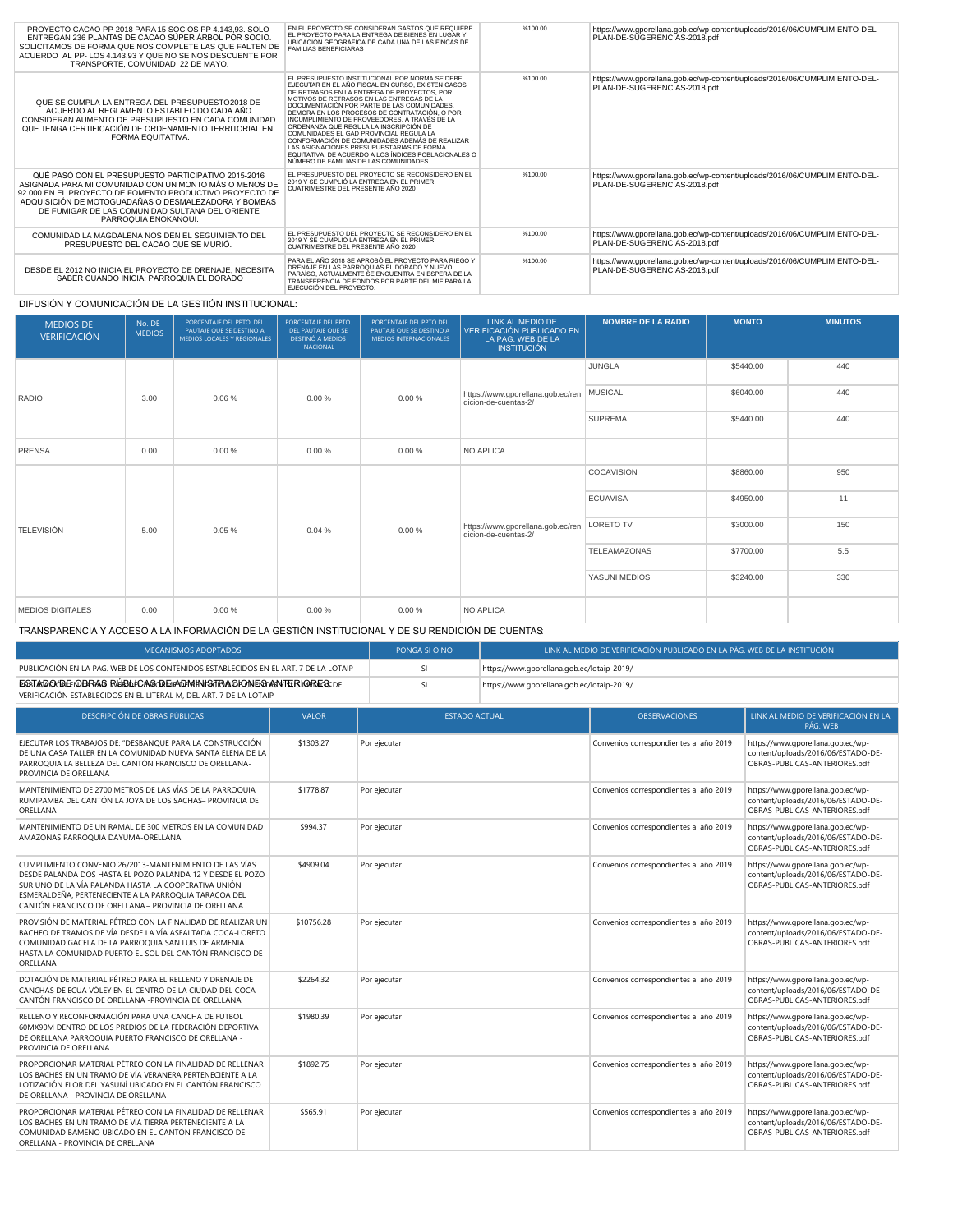| PEDIDO DE UNA EXCAVADORA CON LA FINALIDAD DE CONSTRUIR<br>DOS PISCINAS DE PESCADO UBICADAS EN EL CANTÓN LORETO -<br>PROVINCIA DE ORELLANA                                                                                                                                                        | \$954.26   | Por ejecutar | Convenios correspondientes al año 2019 | https://www.gporellana.gob.ec/wp-<br>content/uploads/2016/06/ESTADO-DE-<br>OBRAS-PUBLICAS-ANTERIORES.pdf |
|--------------------------------------------------------------------------------------------------------------------------------------------------------------------------------------------------------------------------------------------------------------------------------------------------|------------|--------------|----------------------------------------|----------------------------------------------------------------------------------------------------------|
| RELLENO AL INGRESO A LA PLANTA DE TRATAMIENTO DE AGUAS<br>SERVIDAS EN LA PARROQUIA GARCÍA MORENO- PROVINCIA DE<br>ORELLANA                                                                                                                                                                       | \$1704.60  | Por ejecutar | Convenios correspondientes al año 2019 | https://www.gporellana.gob.ec/wp-<br>content/uploads/2016/06/ESTADO-DE-<br>OBRAS-PUBLICAS-ANTERIORES.pdf |
| PROVISIÓN DE MATERIAL PÉTREO CON LA FINALIDAD DE RELLENAR<br>LOS BACHES DE UN TRAMO DE VÍA DE TIERRA PERTENECIENTE A LA<br>COMUNIDAD UNIÓN CHIMBORAZO UBICADO EN EL CANTÓN<br>FRANCISCO DE ORELLANA - PROVINCIA DE ORELLANA                                                                      | \$505.49   | Por ejecutar | Convenios correspondientes al año 2019 | https://www.gporellana.gob.ec/wp-<br>content/uploads/2016/06/ESTADO-DE-<br>OBRAS-PUBLICAS-ANTERIORES.pdf |
| PROVISIÓN DE 20 VOLQUETADAS DE MATERIAL PÉTREO PARA EL SR.<br>MIGUEL ANGEL EGAS CALI MORADOR DEL BARRIO GUADALUPE<br>LARRIVA DEL CANTÓN FRANCISCO DE ORELLANA-PROVINCIA DE<br>ORELLANA                                                                                                           | \$1235.19  | Por ejecutar | Convenios correspondientes al año 2019 | https://www.gporellana.gob.ec/wp-<br>content/uploads/2016/06/ESTADO-DE-<br>OBRAS-PUBLICAS-ANTERIORES.pdf |
| PEDIDO DE MATERIAL PÉTREO RELLENAR UN TERRENO DEL SR JOSÉ<br>VICENTE MOYANO QUINATOA UBICADO EN EL BARRIO LUIS GUERRA<br>PERTENECIENTE A LA PARROQUIA EL COCA, CANTÓN FRANCISCO DE<br>ORELLANA                                                                                                   | \$419.54   | Por ejecutar | Convenios correspondientes al año 2019 | https://www.gporellana.gob.ec/wp-<br>content/uploads/2016/06/ESTADO-DE-<br>OBRAS-PUBLICAS-ANTERIORES.pdf |
| "PROVISIÓN DE MATERIAL PÉTREO EN LA CALLE CANELOS BARRIO<br>FLOR DE ORIENTE DEL CANTÓN FRANCISCO DE ORELLANA-PROVINCIA<br>DE OREL                                                                                                                                                                | \$1570.35  | Por ejecutar | Convenios correspondientes al año 2019 | https://www.gporellana.gob.ec/wp-<br>content/uploads/2016/06/ESTADO-DE-<br>OBRAS-PUBLICAS-ANTERIORES.pdf |
| AYUDA CON UNA RETROEXCAVADORA PARA ATENDER EL PEDIDO DEL<br>SEÑOR TANGUILA MAMALLACTA GABRIEL VENTURA CON CI.<br>150044112-4 DOMICILIADO EN EL KM. 7 1/2 VÍA LAGO AGRIO MARGEN<br>IZQUIERDO A 800M DE DISTANCIA DE LA VÍA LAGO AGRIO DEL<br>CANTÓN FRANCISCO DE ORELLANA - PROVINCIA DE ORELLANA | \$943.49   | Por ejecutar | Convenios correspondientes al año 2019 | https://www.gporellana.gob.ec/wp-<br>content/uploads/2016/06/ESTADO-DE-<br>OBRAS-PUBLICAS-ANTERIORES.pdf |
| CONSTRUCCIÓN DE CABEZALES DE HORMIGÓN ARMADO EN LA<br>COMUNIDAD REINA DEL CISNE PERTENECIENTE A LA PARROQUIA LA<br>BELLEZA, DEL CANTÓN FRANCISCO DE ORELLANA-PROVINCIA DE<br>ORELLANA, CUMPLIMIENTO AL CONVENIO 090-CGOP-2017                                                                    | \$385.98   | Por ejecutar | Convenios correspondientes al año 2019 | https://www.gporellana.gob.ec/wp-<br>content/uploads/2016/06/ESTADO-DE-<br>OBRAS-PUBLICAS-ANTERIORES.pdf |
| MANTENIMIENTO DE UNA GUARDARRAYA DE 8KM Y UN RAMAL DE<br>1KM QUE ESTÁ UBICADO EN LA VÍA LOS ZORROS-SANGAY KM. 54<br>MARGEN DERECHO DE LA PARROQUIA LA BELLEZA DEL CANTÓN<br>FRANCISCO DE ORELLANA - PROVINCIA DE ORELLANA                                                                        | \$4287.30  | Por ejecutar | Convenios correspondientes al año 2019 | https://www.gporellana.gob.ec/wp-<br>content/uploads/2016/06/ESTADO-DE-<br>OBRAS-PUBLICAS-ANTERIORES.pdf |
| REALIZAR UNA NIVELACIÓN DE SUELO Y LIMPIEZA DEL ÁREA<br>UBICADO EN LAS BODEGAS DEL GADPO DEL CANTÓN FRANCISCO DE<br>ORELLANA - PROVINCIA DE OR                                                                                                                                                   | \$2247.37  | Por ejecutar | Convenios correspondientes al año 2019 | https://www.gporellana.gob.ec/wp-<br>content/uploads/2016/06/ESTADO-DE-<br>OBRAS-PUBLICAS-ANTERIORES.pdf |
| RASANTEO DE LA VÍA L=700M. EN LA COMUNIDAD LA FLORIDA<br>UBICADO EN LA PARROQUIA JOYA DE LOS SACHAS DEL CANTÓN LA<br>JOYA DE LOS SACHAS- PROVINCIA DE ORELLANA                                                                                                                                   | \$2741.84  | Por ejecutar | Convenios correspondientes al año 2019 | https://www.gporellana.gob.ec/wp-<br>content/uploads/2016/06/ESTADO-DE-<br>OBRAS-PUBLICAS-ANTERIORES.pdf |
| AMPLIACIÓN DE LOS ACCESOS AL PUENTE SOBRE EL RIO HUAMAYACU<br>DE LA COMUNIDAD LOS ÁNGELES PARROQUIA SAN CARLOS DEL<br>CANTÓN LA JOYA DE LOS SACHAS-PROVINCIA DE ORELLANA                                                                                                                         | \$5799.14  | Por ejecutar | Convenios correspondientes al año 2019 | https://www.gporellana.gob.ec/wp-<br>content/uploads/2016/06/ESTADO-DE-<br>OBRAS-PUBLICAS-ANTERIORES.pdf |
| MEJORAMIENTO DE UNA CANCHA DE FUTBOL QUE SERVIRÀ EN<br>BENEFICIO DE LAS COMUNIDADES UBICADA EN LA CABECERA<br>PARROQUIAL SAN JOSÉ DE GUAYUSA DEL CANTÓN FRANCISCO DE<br>ORELLANA -PROVINCIA DE ORELLAN                                                                                           | \$2049.15  | Por ejecutar | Convenios correspondientes al año 2019 | https://www.gporellana.gob.ec/wp-<br>content/uploads/2016/06/ESTADO-DE-<br>OBRAS-PUBLICAS-ANTERIORES.pdf |
| MANTENIMIENTO Y LIMPIEZA DEL RECINTO FERIAL DEL CANTÓN<br>FRANCISCO DE ORELLANA-PROVINCIA DE ORELLANA                                                                                                                                                                                            | \$1229.61  | Por ejecutar | Convenios correspondientes al año 2019 | https://www.gporellana.gob.ec/wp-<br>content/uploads/2016/06/ESTADO-DE-<br>OBRAS-PUBLICAS-ANTERIORES.pdf |
| EJECUTAR LOS TRABAJO DE "PROVISIÓN DE MATERIAL PÉTREO CON LA<br>FINALIDAD DE RELLENAR UNA CASA COMUNAL QUE SE VA A<br>CONSTRUIR EN LA ZONA UBICADO EN LA PARROQUIA LA BELLEZA<br>PERTENECIENTE AL CANTÓN FRANCISCO DE ORELLANA                                                                   | \$721.60   | Por ejecutar | Convenios correspondientes al año 2019 | https://www.gporellana.gob.ec/wp-<br>content/uploads/2016/06/ESTADO-DE-<br>OBRAS-PUBLICAS-ANTERIORES.pdf |
| PROPUESTA DE TRABAJO PARA EL ABASTECIMIENTO DE MATERIAL<br>PÉTREO EN EL ÁREA SOLECITO CÓDIGO 100000085 UBICADA EN LA<br>PARROQUIA SAN JOSÉ DE GUAYUSA DEL CANTÓN FRANCISCO DE<br>ORELLANA - PROVINCIA DE ORELLANA                                                                                | \$9069.06  | Por ejecutar | Convenios correspondientes al año 2019 | https://www.gporellana.gob.ec/wp-<br>content/uploads/2016/06/ESTADO-DE-<br>OBRAS-PUBLICAS-ANTERIORES.pdf |
| ACCESO DE 1200 METROS DESDE LA VÍA PRINCIPAL HASTA EL SITIO DE<br>CONSTRUCCIÓN DE LA CANCHA CUBIERTA EN LA COMUNIDAD<br>MANGUILLA DE LOS OMAGUAS DE LA PARROQUIA LA BELLEZA DEL<br>CANTÓN FRANCISCO DE ORELLANA - PROVINCIA DE ORELLANA                                                          | \$1745.20  | Por ejecutar | Convenios correspondientes al año 2019 | https://www.gporellana.gob.ec/wp-<br>content/uploads/2016/06/ESTADO-DE-<br>OBRAS-PUBLICAS-ANTERIORES.pdf |
| RECONFORMACIÓN DE 1.2 KM DE VÍA LASTRADA EN LA CARRETERA<br>RUMIPAMBA-ATACAPI-PARROQUIA SAN JOSÉ DE GUAYUSA                                                                                                                                                                                      | \$1461.98  | Por ejecutar | Convenios correspondientes al año 2019 | https://www.gporellana.gob.ec/wp-<br>content/uploads/2016/06/ESTADO-DE-<br>OBRAS-PUBLICAS-ANTERIORES.pdf |
| PROVISIÓN DE MATERIAL PÉTREO. ADOUISICIÓN Y COLOCACIÓN DE<br>ALCANTARILLAS PARA MEJORAR LA RASANTE DE INGRESO A LA<br>COMUNIDAD NUEVOS HORIZONTE                                                                                                                                                 | \$4240.85  | Por ejecutar | Convenios correspondientes al año 2019 | https://www.gporellana.gob.ec/wp-<br>content/uploads/2016/06/ESTADO-DE-<br>OBRAS-PUBLICAS-ANTERIORES.pdf |
| ENCAUZAMIENTO DEL RIO PUCUNO-COMUNIDAD SARAYACU                                                                                                                                                                                                                                                  | \$3972.21  | Por ejecutar | Convenios correspondientes al año 2019 | https://www.gporellana.gob.ec/wp-<br>content/uploads/2016/06/ESTADO-DE-<br>OBRAS-PUBLICAS-ANTERIORES.pdf |
| MANTENIMIENTO DE LA RASANTE DE 4.7KM Y COLOCACIÓN DE<br>TUBERÍA EN PASOS DE AGUA EN EL KM. 14 MARGEN DERECHO, QUE<br>CONDUCE A LA COMUNIDAD LA MAGDALENA Y RECINTO EL BELÉN DE<br>LA PARROQUIA GARCÍA MORENO DEL CANTÓN FRANCISCO DE<br>ORELLANA-PROVINCIA DE ORELLANA                           | \$5625.34  | Por ejecutar | Convenios correspondientes al año 2019 | https://www.gporellana.gob.ec/wp-<br>content/uploads/2016/06/ESTADO-DE-<br>OBRAS-PUBLICAS-ANTERIORES.pdf |
| ADECUACIÓN DE LA CANCHA DE USO MÚLTIPLE PARA EL CENTRO DE<br>APOYO ELECTRÓNICO "COCA" DEL COMANDO CONJUNTO DE LAS<br>FUERZAS ARMADAS DEL CANTÓN FRANCISCO DE ORELLANA-<br>PROVINCIA DE ORELLANA                                                                                                  | \$1528.39  | Por ejecutar | Convenios correspondientes al año 2019 | https://www.gporellana.gob.ec/wp-<br>content/uploads/2016/06/ESTADO-DE-<br>OBRAS-PUBLICAS-ANTERIORES.pdf |
| MANTENIMIENTO AL INGRESO DE LA MINA CEPANO PERTENECIENTE A<br>LA PARROQUIA ÁVILA HUIRUNO DEL CANTÓN LORETO - PROVINCIA<br>DE ORELLANA                                                                                                                                                            | \$1954.30  | Por ejecutar | Convenios correspondientes al año 2019 | https://www.gporellana.gob.ec/wp-<br>content/uploads/2016/06/ESTADO-DE-<br>OBRAS-PUBLICAS-ANTERIORES.pdf |
| LIMPIEZA DE TERRENOS DE LA ASOCIACIÓN DE EMPLEADOS<br>MUNICIPALES DE LA PARROQUIA NUEVO PARAÍSO DEL CANTÓN<br>FRANCISCO DE ORELLANA-PROVINCIA DE ORELLANA                                                                                                                                        | \$2252.50  | Por ejecutar | Convenios correspondientes al año 2019 | https://www.gporellana.gob.ec/wp-<br>content/uploads/2016/06/ESTADO-DE-<br>OBRAS-PUBLICAS-ANTERIORES.pdf |
| RELASTRADO Y BACHEO DE 17.5 KM DE VÍA QUE CONDUCEN A LAS<br>COMUNIDADES 8 DE DICIEMBRE, UNIÓN Y PROGRESO, LA PUYO, SAN<br>RAMÓN, LA INDEPENDENCIA Y UNIÓN AMAZÓNICA DEL CANTÓN<br>LORETO-PROVINCIA DE ORELLANA                                                                                   | \$11432.84 | Por ejecutar | Convenios correspondientes al año 2019 | https://www.gporellana.gob.ec/wp-<br>content/uploads/2016/06/ESTADO-DE-<br>OBRAS-PUBLICAS-ANTERIORES.pdf |
| LASTRADO DE 700 M DE CALLES EN LA LOTIZACIÓN DE LA<br>ASOCIACIÓN DE TRABAJADORES MUNICIPALES DEL CANTÓN<br>FRANCISCO DE ORELLANA-PROVINCIA DE ORELLANA                                                                                                                                           | \$7669.42  | Por ejecutar | Convenios correspondientes al año 2019 | https://www.gporellana.gob.ec/wp-<br>content/uploads/2016/06/ESTADO-DE-<br>OBRAS-PUBLICAS-ANTERIORES.pdf |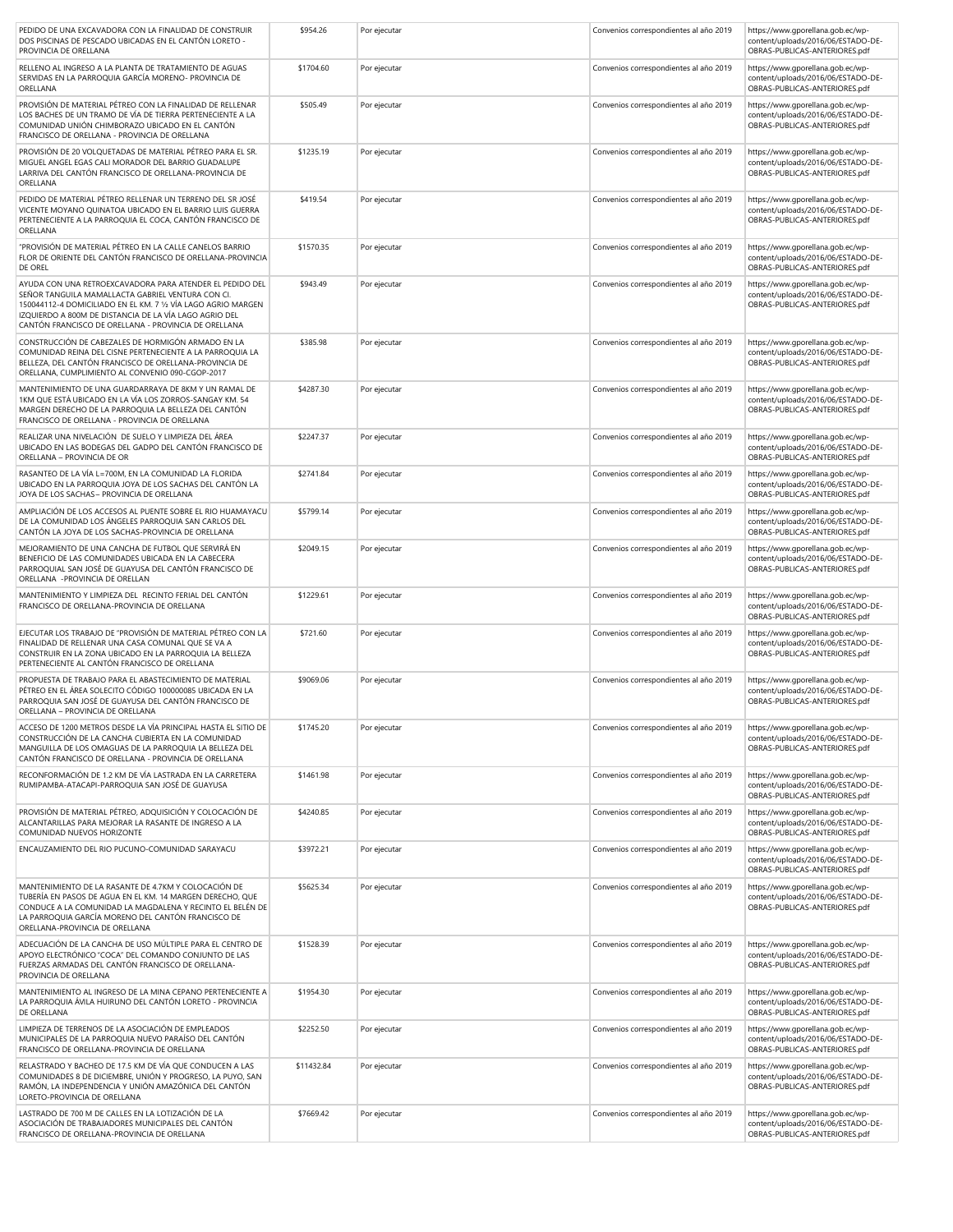| MANTENIMIENTO DE LA VÍA, RECONSTRUCCIÓN DE CUNETAS Y<br>\$6666.70<br>https://www.gporellana.gob.ec/wp-<br>Por ejecutar<br>Convenios correspondientes al año 2019<br>RESANTEO DE 14 KM EN EL TRAMO DESDE LA COMUNIDAD CIUDAD<br>content/uploads/2016/06/ESTADO-DE-<br>OBRAS-PUBLICAS-ANTERIORES.pdf<br>BLANCA-PERLA AMAZÓNICA-LAS CANELAS EN LA PARROQUIA INÉS<br>ARANGO DEL CANTÓN FRANCISCO DE ORELLANA<br>CONSTRUCCIÓN DE CABEZALES DE HORMIGÓN ARMADO EN LA<br>\$385.98<br>Por ejecutar<br>Convenios correspondientes al año 2019<br>https://www.gporellana.gob.ec/wp-<br>COMUNIDAD REINA DEL CISNE-PARROQUIA LA BELLEZA<br>content/uploads/2016/06/ESTADO-DE-<br>OBRAS-PUBLICAS-ANTERIORES.pdf<br>ADECUACIÓN DE LOS ACCESOS A UNA LOSETA DE HORMIGÓN<br>\$447.98<br>Por ejecutar<br>Convenios correspondientes al año 2019<br>https://www.gporellana.gob.ec/wp-<br>ARMADO EN EL RIO SUYUNO DE LA COMUNIDAD ALTA MIRA<br>content/uploads/2016/06/ESTADO-DE-<br>OBRAS-PUBLICAS-ANTERIORES.pdf<br>LIMPIEZA DE EXPLANADA DE LA FEDERACIÓN DEPORTIVA DE<br>\$5070.22<br>Convenios correspondientes al año 2019<br>https://www.gporellana.gob.ec/wp-<br>Por ejecutar<br>ORELLANA-PROVINCIA DE ORELLANA<br>content/uploads/2016/06/ESTADO-DE-<br>OBRAS-PUBLICAS-ANTERIORES.pdf<br>ARREGLO DE LA PISTA DEL CLUB DEPORTIVO ESPECIALIZADO<br>\$8979.56<br>https://www.gporellana.gob.ec/wp-<br>Por ejecutar<br>Convenios correspondientes al año 2019<br>FORMATIVO AUTOMOVILÍSTICO INTEROCEÁNICO ORELLANA 4X4<br>content/uploads/2016/06/ESTADO-DE-<br>UBICADO EN EL KM 3 VÍA AUCA PARROQUIA EL DORADO CANTÓN<br>OBRAS-PUBLICAS-ANTERIORES.pdf<br>FRANCISCO DE ORELLANA - PROVINCIA DE ORELLANA<br>MANTENIMIENTO DE LA ENTRADA DE LA ESCUELA LCDO. JULIO LLORI,<br>\$1986.74<br>Convenios correspondientes al año 2019<br>Por ejecutar<br>https://www.gporellana.gob.ec/wp-<br>COMUNIDAD LA COSTEÑITA DE LA PARROQUIA LA BELLEZA<br>content/uploads/2016/06/ESTADO-DE-<br>OBRAS-PUBLICAS-ANTERIORES.pdf<br>PROVISIÓN DE MATERIAL PÉTREO CON LA FINALIDAD DE RELLENAR<br>\$698.65<br>https://www.gporellana.gob.ec/wp-<br>Por ejecutar<br>Convenios correspondientes al año 2019<br>UN PASO DE ALCANTARILLAS EN LA COMUNIDAD NUEVA SANTA<br>content/uploads/2016/06/ESTADO-DE-<br>OBRAS-PUBLICAS-ANTERIORES.pdf<br>ELENA UBICADO EN LA PARROQUIA LA BELLEZA DEL CANTÓN<br>FRANCISCO DE ORELLANA- PROVINCIA DE ORELLANA<br>LASTRADO DE ACCESO Y MANTENIMIENTO DE UNA CANCHA DE<br>\$3409.52<br>https://www.gporellana.gob.ec/wp-<br>Por ejecutar<br>Convenios correspondientes al año 2019<br>FUTBOL DE 90 METROS X 70 METROS EN COMUNA MUSHU LLACTA<br>content/uploads/2016/06/ESTADO-DE-<br>PARROQUIA NUEVO PARAÍSO DEL CANTÓN FRANCISCO DE ORELLANA<br>OBRAS-PUBLICAS-ANTERIORES.pdf<br>- PROVINCIA DE ORELLANA<br>DESBANQUE DE UN TRAMO DE VÍA Y LA CONSTRUCCIÓN DE<br>\$1043.50<br>https://www.gporellana.gob.ec/wp-<br>Por ejecutar<br>Convenios correspondientes al año 2019<br>DRENAJES, EN LA COMUNIDAD LA PONDEROSA DE LA PARROQUIAL<br>content/uploads/2016/06/ESTADO-DE-<br>ENOKANOUI DEL CANTÓN LA JOYA DE LOS SACHAS -PROVINCIA DE<br>OBRAS-PUBLICAS-ANTERIORES.pdf<br>ORELLANA<br>LIMPIEZA DE 800 METROS DE DRENAJE EN EL SECTOR DE LAS<br>\$1187.16<br>https://www.gporellana.gob.ec/wp-<br>POR EJECUTAR<br>Convenios correspondientes al año 2019<br>CAPIRONAS VÍA AL CENTRO TURÍSTICO TERRAVENTURA KM 1 VÍA AL<br>content/uploads/2016/06/ESTADO-DE-<br>COCA DEL CANTÓN FRANCISCO DE ORELLANA - PROVINCIA DE<br>OBRAS-PUBLICAS-ANTERIORES.pdf<br>ORELLANA<br>CUMPLIMIENTO CONVENIO 26/2013-MANTENIMIENTO DE LAS VÍAS<br>\$4909.04<br>https://www.gporellana.gob.ec/wp-<br>Por ejecutar<br>Convenios correspondientes al año 2019<br>DESDE PALANDA DOS HASTA EL POZO PALANDA 12 Y DESDE EL POZO<br>content/uploads/2016/06/ESTADO-DE-<br>OBRAS-PUBLICAS-ANTERIORES.pdf<br>SUR UNO DE LA VÍA PALANDA HASTA LA COOPERATIVA UNIÓN<br>ESMERALDEÑA, PERTENECIENTE A LA PARROQUIA TARACOA DEL<br>CANTÓN FRANCISCO DE ORELLANA - PROVINCIA DE ORELLANA<br>PROVISIÓN DE 12 VOLQUETADAS DE ARENA PARA MEJORAR EL<br>https://www.gporellana.gob.ec/wp-<br>\$1136.39<br>Por ejecutar<br>Convenios correspondientes al año 2019 | ADECUACIÓN DE LA CANCHA DEPORTIVA DE LA COMUNIDAD KICHWA<br>10 DE AGOSTO DEL RIO COCA DE LA PARROQUIA SAN JOSÉ DE<br>GUAYUSA CANTÓN FRANCISCO DE ORELLANA - PROVINCIA DE<br>ORELLANA | \$975.47 | Por ejecutar | Convenios correspondientes al año 2019 | https://www.gporellana.gob.ec/wp-<br>content/uploads/2016/06/ESTADO-DE-<br>OBRAS-PUBLICAS-ANTERIORES.pdf |
|------------------------------------------------------------------------------------------------------------------------------------------------------------------------------------------------------------------------------------------------------------------------------------------------------------------------------------------------------------------------------------------------------------------------------------------------------------------------------------------------------------------------------------------------------------------------------------------------------------------------------------------------------------------------------------------------------------------------------------------------------------------------------------------------------------------------------------------------------------------------------------------------------------------------------------------------------------------------------------------------------------------------------------------------------------------------------------------------------------------------------------------------------------------------------------------------------------------------------------------------------------------------------------------------------------------------------------------------------------------------------------------------------------------------------------------------------------------------------------------------------------------------------------------------------------------------------------------------------------------------------------------------------------------------------------------------------------------------------------------------------------------------------------------------------------------------------------------------------------------------------------------------------------------------------------------------------------------------------------------------------------------------------------------------------------------------------------------------------------------------------------------------------------------------------------------------------------------------------------------------------------------------------------------------------------------------------------------------------------------------------------------------------------------------------------------------------------------------------------------------------------------------------------------------------------------------------------------------------------------------------------------------------------------------------------------------------------------------------------------------------------------------------------------------------------------------------------------------------------------------------------------------------------------------------------------------------------------------------------------------------------------------------------------------------------------------------------------------------------------------------------------------------------------------------------------------------------------------------------------------------------------------------------------------------------------------------------------------------------------------------------------------------------------------------------------------------------------------------------------------------------------------------------------------------------------------------------------------------------------------------------------------------------------------------------------------------------------------------------------------------------------------------------------------------------------------------------------------------------------------------------------------------------------------------------------------------------------------------------------------------------------------------------------------------------------------------------------------------------------------------------------------------------------------------------------------------------------------------|--------------------------------------------------------------------------------------------------------------------------------------------------------------------------------------|----------|--------------|----------------------------------------|----------------------------------------------------------------------------------------------------------|
|                                                                                                                                                                                                                                                                                                                                                                                                                                                                                                                                                                                                                                                                                                                                                                                                                                                                                                                                                                                                                                                                                                                                                                                                                                                                                                                                                                                                                                                                                                                                                                                                                                                                                                                                                                                                                                                                                                                                                                                                                                                                                                                                                                                                                                                                                                                                                                                                                                                                                                                                                                                                                                                                                                                                                                                                                                                                                                                                                                                                                                                                                                                                                                                                                                                                                                                                                                                                                                                                                                                                                                                                                                                                                                                                                                                                                                                                                                                                                                                                                                                                                                                                                                                                                              |                                                                                                                                                                                      |          |              |                                        |                                                                                                          |
|                                                                                                                                                                                                                                                                                                                                                                                                                                                                                                                                                                                                                                                                                                                                                                                                                                                                                                                                                                                                                                                                                                                                                                                                                                                                                                                                                                                                                                                                                                                                                                                                                                                                                                                                                                                                                                                                                                                                                                                                                                                                                                                                                                                                                                                                                                                                                                                                                                                                                                                                                                                                                                                                                                                                                                                                                                                                                                                                                                                                                                                                                                                                                                                                                                                                                                                                                                                                                                                                                                                                                                                                                                                                                                                                                                                                                                                                                                                                                                                                                                                                                                                                                                                                                              |                                                                                                                                                                                      |          |              |                                        |                                                                                                          |
|                                                                                                                                                                                                                                                                                                                                                                                                                                                                                                                                                                                                                                                                                                                                                                                                                                                                                                                                                                                                                                                                                                                                                                                                                                                                                                                                                                                                                                                                                                                                                                                                                                                                                                                                                                                                                                                                                                                                                                                                                                                                                                                                                                                                                                                                                                                                                                                                                                                                                                                                                                                                                                                                                                                                                                                                                                                                                                                                                                                                                                                                                                                                                                                                                                                                                                                                                                                                                                                                                                                                                                                                                                                                                                                                                                                                                                                                                                                                                                                                                                                                                                                                                                                                                              |                                                                                                                                                                                      |          |              |                                        |                                                                                                          |
|                                                                                                                                                                                                                                                                                                                                                                                                                                                                                                                                                                                                                                                                                                                                                                                                                                                                                                                                                                                                                                                                                                                                                                                                                                                                                                                                                                                                                                                                                                                                                                                                                                                                                                                                                                                                                                                                                                                                                                                                                                                                                                                                                                                                                                                                                                                                                                                                                                                                                                                                                                                                                                                                                                                                                                                                                                                                                                                                                                                                                                                                                                                                                                                                                                                                                                                                                                                                                                                                                                                                                                                                                                                                                                                                                                                                                                                                                                                                                                                                                                                                                                                                                                                                                              |                                                                                                                                                                                      |          |              |                                        |                                                                                                          |
|                                                                                                                                                                                                                                                                                                                                                                                                                                                                                                                                                                                                                                                                                                                                                                                                                                                                                                                                                                                                                                                                                                                                                                                                                                                                                                                                                                                                                                                                                                                                                                                                                                                                                                                                                                                                                                                                                                                                                                                                                                                                                                                                                                                                                                                                                                                                                                                                                                                                                                                                                                                                                                                                                                                                                                                                                                                                                                                                                                                                                                                                                                                                                                                                                                                                                                                                                                                                                                                                                                                                                                                                                                                                                                                                                                                                                                                                                                                                                                                                                                                                                                                                                                                                                              |                                                                                                                                                                                      |          |              |                                        |                                                                                                          |
|                                                                                                                                                                                                                                                                                                                                                                                                                                                                                                                                                                                                                                                                                                                                                                                                                                                                                                                                                                                                                                                                                                                                                                                                                                                                                                                                                                                                                                                                                                                                                                                                                                                                                                                                                                                                                                                                                                                                                                                                                                                                                                                                                                                                                                                                                                                                                                                                                                                                                                                                                                                                                                                                                                                                                                                                                                                                                                                                                                                                                                                                                                                                                                                                                                                                                                                                                                                                                                                                                                                                                                                                                                                                                                                                                                                                                                                                                                                                                                                                                                                                                                                                                                                                                              |                                                                                                                                                                                      |          |              |                                        |                                                                                                          |
|                                                                                                                                                                                                                                                                                                                                                                                                                                                                                                                                                                                                                                                                                                                                                                                                                                                                                                                                                                                                                                                                                                                                                                                                                                                                                                                                                                                                                                                                                                                                                                                                                                                                                                                                                                                                                                                                                                                                                                                                                                                                                                                                                                                                                                                                                                                                                                                                                                                                                                                                                                                                                                                                                                                                                                                                                                                                                                                                                                                                                                                                                                                                                                                                                                                                                                                                                                                                                                                                                                                                                                                                                                                                                                                                                                                                                                                                                                                                                                                                                                                                                                                                                                                                                              |                                                                                                                                                                                      |          |              |                                        |                                                                                                          |
|                                                                                                                                                                                                                                                                                                                                                                                                                                                                                                                                                                                                                                                                                                                                                                                                                                                                                                                                                                                                                                                                                                                                                                                                                                                                                                                                                                                                                                                                                                                                                                                                                                                                                                                                                                                                                                                                                                                                                                                                                                                                                                                                                                                                                                                                                                                                                                                                                                                                                                                                                                                                                                                                                                                                                                                                                                                                                                                                                                                                                                                                                                                                                                                                                                                                                                                                                                                                                                                                                                                                                                                                                                                                                                                                                                                                                                                                                                                                                                                                                                                                                                                                                                                                                              |                                                                                                                                                                                      |          |              |                                        |                                                                                                          |
|                                                                                                                                                                                                                                                                                                                                                                                                                                                                                                                                                                                                                                                                                                                                                                                                                                                                                                                                                                                                                                                                                                                                                                                                                                                                                                                                                                                                                                                                                                                                                                                                                                                                                                                                                                                                                                                                                                                                                                                                                                                                                                                                                                                                                                                                                                                                                                                                                                                                                                                                                                                                                                                                                                                                                                                                                                                                                                                                                                                                                                                                                                                                                                                                                                                                                                                                                                                                                                                                                                                                                                                                                                                                                                                                                                                                                                                                                                                                                                                                                                                                                                                                                                                                                              |                                                                                                                                                                                      |          |              |                                        |                                                                                                          |
|                                                                                                                                                                                                                                                                                                                                                                                                                                                                                                                                                                                                                                                                                                                                                                                                                                                                                                                                                                                                                                                                                                                                                                                                                                                                                                                                                                                                                                                                                                                                                                                                                                                                                                                                                                                                                                                                                                                                                                                                                                                                                                                                                                                                                                                                                                                                                                                                                                                                                                                                                                                                                                                                                                                                                                                                                                                                                                                                                                                                                                                                                                                                                                                                                                                                                                                                                                                                                                                                                                                                                                                                                                                                                                                                                                                                                                                                                                                                                                                                                                                                                                                                                                                                                              |                                                                                                                                                                                      |          |              |                                        |                                                                                                          |
|                                                                                                                                                                                                                                                                                                                                                                                                                                                                                                                                                                                                                                                                                                                                                                                                                                                                                                                                                                                                                                                                                                                                                                                                                                                                                                                                                                                                                                                                                                                                                                                                                                                                                                                                                                                                                                                                                                                                                                                                                                                                                                                                                                                                                                                                                                                                                                                                                                                                                                                                                                                                                                                                                                                                                                                                                                                                                                                                                                                                                                                                                                                                                                                                                                                                                                                                                                                                                                                                                                                                                                                                                                                                                                                                                                                                                                                                                                                                                                                                                                                                                                                                                                                                                              |                                                                                                                                                                                      |          |              |                                        |                                                                                                          |
| OBRAS-PUBLICAS-ANTERIORES.pdf<br>ESFUERZO-PARROQUIA TRES DE NOVIEMBRE<br>PROCESOS DE CONTRATACIÓN Y COMPRAS PÚBLICAS DE BIENES Y SERVICIOS:                                                                                                                                                                                                                                                                                                                                                                                                                                                                                                                                                                                                                                                                                                                                                                                                                                                                                                                                                                                                                                                                                                                                                                                                                                                                                                                                                                                                                                                                                                                                                                                                                                                                                                                                                                                                                                                                                                                                                                                                                                                                                                                                                                                                                                                                                                                                                                                                                                                                                                                                                                                                                                                                                                                                                                                                                                                                                                                                                                                                                                                                                                                                                                                                                                                                                                                                                                                                                                                                                                                                                                                                                                                                                                                                                                                                                                                                                                                                                                                                                                                                                  | TERRENO DE LOS PREDIOS DE LA CASA TALLER DE LA COMUNIDAD EL                                                                                                                          |          |              |                                        | content/uploads/2016/06/ESTADO-DE-                                                                       |

| <u>PROCESOS DE CONTRATACIÓN Y COMPRAS POBLICAS DE BIENES Y SERVIGIOS.</u><br><b>TIPO DE CONTRATACIÓN</b> |                          |                         | <b>ESTADO ACTUAL</b>     |                                | LINK AL MEDIO DE VERIFICACIÓN PUBLICADO EN LA PAG. WEB DE<br>LA INSTITUCIÓN                                        |
|----------------------------------------------------------------------------------------------------------|--------------------------|-------------------------|--------------------------|--------------------------------|--------------------------------------------------------------------------------------------------------------------|
| <b>ÍNFIMA CUANTÍA</b>                                                                                    | Número Total Adjudicados | Valor Total Adjudicados | Número Total Finalizados | <b>Valor Total Finalizados</b> |                                                                                                                    |
|                                                                                                          | \$211.00                 | \$578,802.11            | \$211.00                 | \$578,802.11                   | https://www.gporellana.gob.ec/wp-content/uploads/2016/06/PROCESOS-<br>DE-CONTRATACI%C3%93N-P%C3%9ABLICA-2019-1.pdf |
| <b>LICITACIÓN</b>                                                                                        | Número Total Adjudicados | Valor Total Adjudicados | Número Total Finalizados | <b>Valor Total Finalizados</b> |                                                                                                                    |
|                                                                                                          | \$2.00                   | \$615.463.71            | \$0.00                   | \$0.00                         | https://www.gporellana.gob.ec/wp-content/uploads/2016/06/PROCESOS-<br>DE-CONTRATACI%C3%93N-P%C3%9ABLICA-2019-1.pdf |
| SUBASTA INVERSA ELECTRÓNICA                                                                              | Número Total Adjudicados | Valor Total Adjudicados | Número Total Finalizados | <b>Valor Total Finalizados</b> |                                                                                                                    |
|                                                                                                          | \$68.00                  | \$2,183,942.66          | \$11.00                  | \$368,862.05                   | https://www.gporellana.gob.ec/wp-content/uploads/2016/06/PROCESOS-<br>DE-CONTRATACI%C3%93N-P%C3%9ABLICA-2019-1.pdf |
| CONTRATACIÓN DIRECTA                                                                                     | Número Total Adjudicados | Valor Total Adjudicados | Número Total Finalizados | <b>Valor Total Finalizados</b> |                                                                                                                    |
|                                                                                                          | \$4.00                   | \$89,914.13             | \$0.00                   | \$0.00                         | https://www.gporellana.gob.ec/wp-content/uploads/2016/06/PROCESOS-<br>DE-CONTRATACI%C3%93N-P%C3%9ABLICA-2019-1.pdf |
| RÉGIMEN ESPECIAL (Todos los procesos)                                                                    | Número Total Adjudicados | Valor Total Adjudicados | Número Total Finalizados | <b>Valor Total Finalizados</b> |                                                                                                                    |
|                                                                                                          | \$56.00                  | \$2,033,263.95          | \$6.00                   | \$289,525.58                   | https://www.gporellana.gob.ec/wp-content/uploads/2016/06/PROCESOS-<br>DE-CONTRATACI%C3%93N-P%C3%9ABLICA-2019-1.pdf |
| COTIZACIÓN                                                                                               | Número Total Adjudicados | Valor Total Adjudicados | Número Total Finalizados | <b>Valor Total Finalizados</b> |                                                                                                                    |
|                                                                                                          | \$8.00                   | \$2,463,676.52          | \$0.00                   | \$0.00                         | https://www.gporellana.gob.ec/wp-content/uploads/2016/06/PROCESOS-<br>DE-CONTRATACI%C3%93N-P%C3%9ABLICA-2019-1.pdf |
| CATÁLOGO ELECTRÓNICO                                                                                     | Número Total Adjudicados | Valor Total Adjudicados | Número Total Finalizados | <b>Valor Total Finalizados</b> |                                                                                                                    |
|                                                                                                          | \$0.00                   | \$0.00                  | \$48.00                  | \$39,859,367.00                | https://www.gporellana.gob.ec/wp-content/uploads/2016/06/PROCESOS-<br>DE-CONTRATACI%C3%93N-P%C3%9ABLICA-2019-1.pdf |
| PRODUCCIÓN NACIONAL                                                                                      | Número Total Adjudicados | Valor Total Adjudicados | Número Total Finalizados | <b>Valor Total Finalizados</b> |                                                                                                                    |
|                                                                                                          | \$0.00                   | \$0.00                  | \$7.00                   | \$2,204,791.00                 | https://www.gporellana.gob.ec/wp-content/uploads/2016/06/PROCESOS-<br>DE-CONTRATACI%C3%93N-P%C3%9ABLICA-2019-1.pdf |
| <b>MENOR CUANTÍA OBRAS</b>                                                                               | Número Total Adjudicados | Valor Total Adjudicados | Número Total Finalizados | <b>Valor Total Finalizados</b> |                                                                                                                    |
|                                                                                                          | \$5.00                   | \$352,794.20            | \$0.00                   | \$0.00                         | https://www.gporellana.gob.ec/wp-content/uploads/2016/06/PROCESOS-<br>DE-CONTRATACI%C3%93N-P%C3%9ABLICA-2019-1.pdf |

ENAJENACIÓN, DONACIONES Y EXPROPIACIONES DE BIENES: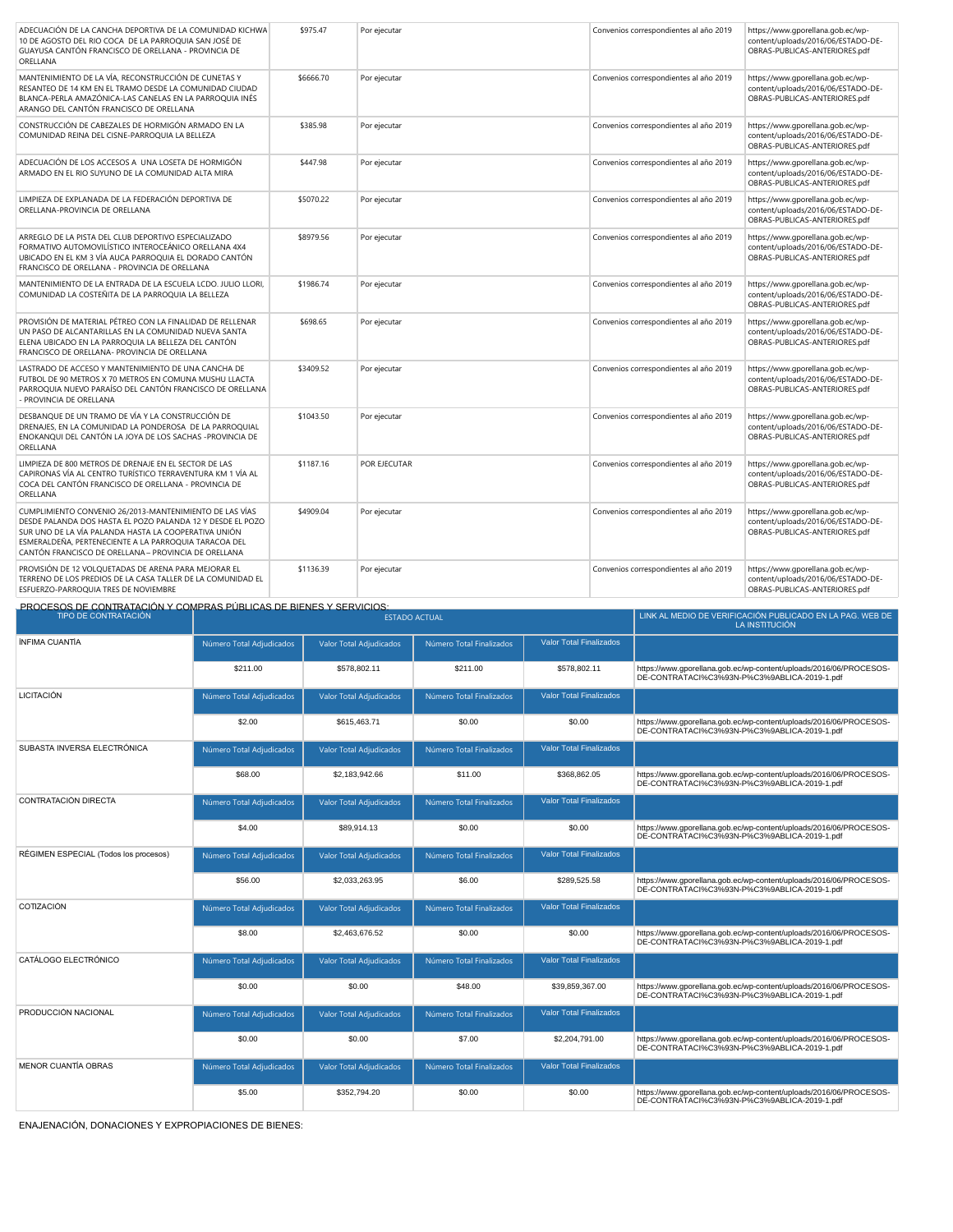| <b>TIPO</b>           | <b>BIEN</b>       | <b>VALOR TOTAL</b> | LINK AL MEDIO DE VERIFICACION PUBLICADO EN LA PAG. WEB DE LA INSTITUCION                                                               |
|-----------------------|-------------------|--------------------|----------------------------------------------------------------------------------------------------------------------------------------|
| DONACIONES REALIZADAS | MAQUINARIA        | \$699.93           | https://www.gporellana.gob.ec/wp-content/uploads/2016/06/BIENES-ENTREGADOS-EN-DONACI<br>%C3%93N-Y-TRANSFERENCIA-GRATUITAdf-1.pdf-1.pdf |
| DONACIONES REALIZADAS | MAQUINARIA        | \$7,618.68         | https://www.gporellana.gob.ec/wp-content/uploads/2016/06/BIENES-ENTREGADOS-EN-DONACI<br>%C3%93N-Y-TRANSFERENCIA-GRATUITAdf-1.pdf-1.pdf |
| DONACIONES REALIZADAS | MAQUINARIA        | \$6,965.40         | https://www.gporellana.gob.ec/wp-content/uploads/2016/06/BIENES-ENTREGADOS-EN-DONACI<br>%C3%93N-Y-TRANSFERENCIA-GRATUITAdf-1.pdf-1.pdf |
| DONACIONES REALIZADAS | MAQUINARIA        | \$8,055.56         | https://www.gporellana.gob.ec/wp-content/uploads/2016/06/BIENES-ENTREGADOS-EN-DONACI<br>%C3%93N-Y-TRANSFERENCIA-GRATUITAdf-1.pdf-1.pdf |
| DONACIONES REALIZADAS | MAQUINARIA        | \$609.75           | https://www.gporellana.gob.ec/wp-content/uploads/2016/06/BIENES-ENTREGADOS-EN-DONACI<br>%C3%93N-Y-TRANSFERENCIA-GRATUITAdf-1.pdf-1.pdf |
| DONACIONES REALIZADAS | <b>MAQUINARIA</b> | \$4,857.16         | https://www.gporellana.gob.ec/wp-content/uploads/2016/06/BIENES-ENTREGADOS-EN-DONACI<br>%C3%93N-Y-TRANSFERENCIA-GRATUITAdf-1.pdf-1.pdf |
| DONACIONES REALIZADAS | MAQUINARIA        | \$3,363.52         | https://www.gporellana.gob.ec/wp-content/uploads/2016/06/BIENES-ENTREGADOS-EN-DONACI<br>%C3%93N-Y-TRANSFERENCIA-GRATUITAdf-1.pdf-1.pdf |
| DONACIONES REALIZADAS | MAQUINARIA        | \$6,806.70         | https://www.gporellana.gob.ec/wp-content/uploads/2016/06/BIENES-ENTREGADOS-EN-DONACI<br>%C3%93N-Y-TRANSFERENCIA-GRATUITAdf-1.pdf-1.pdf |
| DONACIONES REALIZADAS | MAQUINARIA        | \$13,456.16        | https://www.gporellana.gob.ec/wp-content/uploads/2016/06/BIENES-ENTREGADOS-EN-DONACI<br>%C3%93N-Y-TRANSFERENCIA-GRATUITAdf-1.pdf-1.pdf |
| DONACIONES REALIZADAS | MAQUINARIA        | \$13,651.65        | https://www.gporellana.gob.ec/wp-content/uploads/2016/06/BIENES-ENTREGADOS-EN-DONACI<br>%C3%93N-Y-TRANSFERENCIA-GRATUITAdf-1.pdf-1.pdf |
| DONACIONES REALIZADAS | MAQUINARIA        | \$8,710.80         | https://www.gporellana.gob.ec/wp-content/uploads/2016/06/BIENES-ENTREGADOS-EN-DONACI<br>%C3%93N-Y-TRANSFERENCIA-GRATUITAdf-1.pdf-1.pdf |
| DONACIONES REALIZADAS | MAQUINARIA        | \$2,089.15         | https://www.gporellana.gob.ec/wp-content/uploads/2016/06/BIENES-ENTREGADOS-EN-DONACI<br>%C3%93N-Y-TRANSFERENCIA-GRATUITAdf-1.pdf-1.pdf |
| DONACIONES REALIZADAS | MAQUINARIA        | \$6,286.94         | https://www.gporellana.gob.ec/wp-content/uploads/2016/06/BIENES-ENTREGADOS-EN-DONACI<br>%C3%93N-Y-TRANSFERENCIA-GRATUITAdf-1.pdf-1.pdf |
| DONACIONES REALIZADAS | MAQUINARIA        | \$7,350.85         | https://www.gporellana.gob.ec/wp-content/uploads/2016/06/BIENES-ENTREGADOS-EN-DONACI<br>%C3%93N-Y-TRANSFERENCIA-GRATUITAdf-1.pdf-1.pdf |
| DONACIONES REALIZADAS | MAQUINARIA        | \$1,422.69         | https://www.gporellana.gob.ec/wp-content/uploads/2016/06/BIENES-ENTREGADOS-EN-DONACI<br>%C3%93N-Y-TRANSFERENCIA-GRATUITAdf-1.pdf-1.pdf |
| DONACIONES REALIZADAS | MAQUINARIA        | \$6,459.12         | https://www.gporellana.gob.ec/wp-content/uploads/2016/06/BIENES-ENTREGADOS-EN-DONACI<br>%C3%93N-Y-TRANSFERENCIA-GRATUITAdf-1.pdf-1.pdf |
| DONACIONES REALIZADAS | MAQUINARIA        | \$2,634.50         | https://www.gporellana.gob.ec/wp-content/uploads/2016/06/BIENES-ENTREGADOS-EN-DONACI<br>%C3%93N-Y-TRANSFERENCIA-GRATUITAdf-1.pdf       |
| DONACIONES REALIZADAS | MAQUINARIA        | \$5,417.73         | https://www.gporellana.gob.ec/wp-content/uploads/2016/06/BIENES-ENTREGADOS-EN-DONACI<br>%C3%93N-Y-TRANSFERENCIA-GRATUITAdf-1.pdf-1.pdf |
| DONACIONES REALIZADAS | MAQUINARIA        | \$1,410.66         | https://www.gporellana.gob.ec/wp-content/uploads/2016/06/BIENES-ENTREGADOS-EN-DONACI<br>%C3%93N-Y-TRANSFERENCIA-GRATUITAdf-1.pdf-1.pdf |
| DONACIONES REALIZADAS | MAQUINARIA        | \$4,743.30         | https://www.gporellana.gob.ec/wp-content/uploads/2016/06/BIENES-ENTREGADOS-EN-DONACI<br>%C3%93N-Y-TRANSFERENCIA-GRATUITAdf-1.pdf-1.pdf |
| DONACIONES REALIZADAS | MAQUINARIA        | \$29,628.86        | https://www.gporellana.gob.ec/wp-content/uploads/2016/06/BIENES-ENTREGADOS-EN-DONACI<br>%C3%93N-Y-TRANSFERENCIA-GRATUITAdf-1.pdf-1.pdf |
| DONACIONES REALIZADAS | MAQUINARIA        | \$8,000.96         | https://www.gporellana.gob.ec/wp-content/uploads/2016/06/BIENES-ENTREGADOS-EN-DONACI<br>%C3%93N-Y-TRANSFERENCIA-GRATUITAdf-1.pdf-1.pdf |
| DONACIONES REALIZADAS | MAQUINARIA        | \$2,088.25         | https://www.gporellana.gob.ec/wp-content/uploads/2016/06/BIENES-ENTREGADOS-EN-DONACI<br>%C3%93N-Y-TRANSFERENCIA-GRATUITAdf-1.pdf       |
| DONACIONES REALIZADAS | MAQUINARIA        | \$12,689.23        | https://www.gporellana.gob.ec/wp-content/uploads/2016/06/BIENES-ENTREGADOS-EN-DONACI<br>%C3%93N-Y-TRANSFERENCIA-GRATUITAdf-1.pdf-1.pdf |
| DONACIONES REALIZADAS | MAQUINARIA        | \$13,309.17        | https://www.gporellana.gob.ec/wp-content/uploads/2016/06/BIENES-ENTREGADOS-EN-DONACI<br>%C3%93N-Y-TRANSFERENCIA-GRATUITAdf-1.pdf-1.pdf |
| DONACIONES REALIZADAS | MAQUINARIA        | \$6,247.56         | https://www.gporellana.gob.ec/wp-content/uploads/2016/06/BIENES-ENTREGADOS-EN-DONACI<br>%C3%93N-Y-TRANSFERENCIA-GRATUITAdf-1.pdf-1.pdf |
| DONACIONES REALIZADAS | <b>MAQUINARIA</b> | \$7,093.20         | https://www.gporellana.gob.ec/wp-content/uploads/2016/06/BIENES-ENTREGADOS-EN-DONACI<br>%C3%93N-Y-TRANSFERENCIA-GRATUITAdf-1.pdf-1.pdf |
| DONACIONES REALIZADAS | MAQUINARIA        | \$3,684.60         | https://www.gporellana.gob.ec/wp-content/uploads/2016/06/BIENES-ENTREGADOS-EN-DONACI<br>%C3%93N-Y-TRANSFERENCIA-GRATUITAdf-1.pdf-1.pdf |
| DONACIONES REALIZADAS | MAQUINARIA        | \$3,161.40         | https://www.qporellana.qob.ec/wp-content/uploads/2016/06/BIENES-ENTREGADOS-EN-DONACI<br>%C3%93N-Y-TRANSFERENCIA-GRATUITAdf-1.pdf-1.pdf |
| DONACIONES REALIZADAS | MAQUINARIA        | \$7,245.96         | https://www.gporellana.gob.ec/wp-content/uploads/2016/06/BIENES-ENTREGADOS-EN-DONACI<br>%C3%93N-Y-TRANSFERENCIA-GRATUITAdf-1.pdf-1.pdf |
| DONACIONES REALIZADAS | MAQUINARIA        | \$2,251.32         | https://www.gporellana.gob.ec/wp-content/uploads/2016/06/BIENES-ENTREGADOS-EN-DONACI<br>%C3%93N-Y-TRANSFERENCIA-GRATUITAdf-1.pdf-1.pdf |
| DONACIONES REALIZADAS | MAQUINARIA        | \$5,559.60         | https://www.gporellana.gob.ec/wp-content/uploads/2016/06/BIENES-ENTREGADOS-EN-DONACI<br>%C3%93N-Y-TRANSFERENCIA-GRATUITAdf-1.pdf-1.pdf |
| DONACIONES REALIZADAS | MAQUINARIA        | \$13,770.00        | https://www.gporellana.gob.ec/wp-content/uploads/2016/06/BIENES-ENTREGADOS-EN-DONACI<br>%C3%93N-Y-TRANSFERENCIA-GRATUITAdf-1.pdf-1.pdf |
| DONACIONES REALIZADAS | MAQUINARIA        | \$2,845.38         | https://www.gporellana.gob.ec/wp-content/uploads/2016/06/BIENES-ENTREGADOS-EN-DONACI<br>%C3%93N-Y-TRANSFERENCIA-GRATUITAdf-1.pdf-1.pdf |
| DONACIONES REALIZADAS | MAQUINARIA        | \$20,252.05        | https://www.gporellana.gob.ec/wp-content/uploads/2016/06/BIENES-ENTREGADOS-EN-DONACI<br>%C3%93N-Y-TRANSFERENCIA-GRATUITAdf-1.pdf-1.pdf |
| DONACIONES REALIZADAS | MAQUINARIA        | \$6,330.00         | https://www.gporellana.gob.ec/wp-content/uploads/2016/06/BIENES-ENTREGADOS-EN-DONACI<br>%C3%93N-Y-TRANSFERENCIA-GRATUITAdf-1.pdf-1.pdf |
| DONACIONES REALIZADAS | MAQUINARIA        | \$8,028.60         | https://www.gporellana.gob.ec/wp-content/uploads/2016/06/BIENES-ENTREGADOS-EN-DONACI<br>%C3%93N-Y-TRANSFERENCIA-GRATUITAdf-1.pdf-1.pdf |
| DONACIONES REALIZADAS | MAQUINARIA        | \$6,354.81         | https://www.gporellana.gob.ec/wp-content/uploads/2016/06/BIENES-ENTREGADOS-EN-DONACI<br>%C3%93N-Y-TRANSFERENCIA-GRATUITAdf-1.pdf-1.pdf |
| DONACIONES REALIZADAS | MAQUINARIA        | \$7,505.02         | https://www.gporellana.gob.ec/wp-content/uploads/2016/06/BIENES-ENTREGADOS-EN-DONACI<br>%C3%93N-Y-TRANSFERENCIA-GRATUITAdf-1.pdf-1.pdf |
| DONACIONES REALIZADAS | MAQUINARIA        | \$4,256.12         | https://www.gporellana.gob.ec/wp-content/uploads/2016/06/BIENES-ENTREGADOS-EN-DONACI<br>%C3%93N-Y-TRANSFERENCIA-GRATUITAdf-1.pdf-1.pdf |
| DONACIONES REALIZADAS | MAQUINARIA        | \$4,178.30         | https://www.gporellana.gob.ec/wp-content/uploads/2016/06/BIENES-ENTREGADOS-EN-DONACI<br>%C3%93N-Y-TRANSFERENCIA-GRATUITAdf-1.pdf-1.pdf |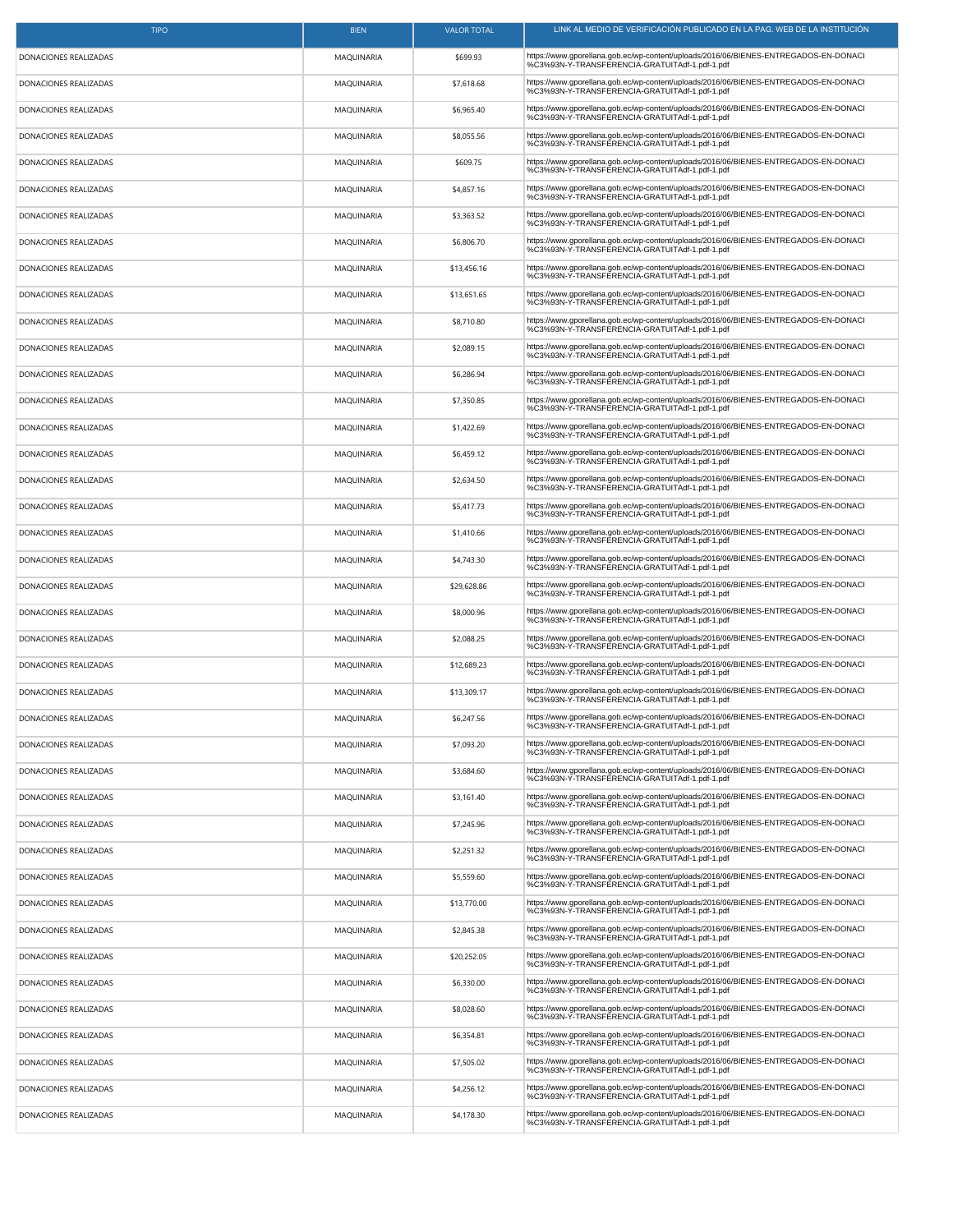| DONACIONES REALIZADAS | MAQUINARIA | \$14,683.18    | https://www.gporellana.gob.ec/wp-content/uploads/2016/06/BIENES-ENTREGADOS-EN-DONACI<br>%C3%93N-Y-TRANSFERENCIA-GRATUITAdf-1.pdf-1.pdf        |
|-----------------------|------------|----------------|-----------------------------------------------------------------------------------------------------------------------------------------------|
| DONACIONES REALIZADAS | MAQUINARIA | \$5,925.60     | https://www.gporellana.gob.ec/wp-content/uploads/2016/06/BIENES-ENTREGADOS-EN-DONACI<br>%C3%93N-Y-TRANSFERENCIA-GRATUITAdf-1.pdf-1.pdf        |
| DONACIONES REALIZADAS | MAQUINARIA | \$10,780.94    | https://www.gporellana.gob.ec/wp-content/uploads/2016/06/BIENES-ENTREGADOS-EN-DONACI<br>%C3%93N-Y-TRANSFERENCIA-GRATUITAdf-1.pdf-1.pdf        |
| DONACIONES REALIZADAS | MAQUINARIA | \$4,403.28     | https://www.gporellana.gob.ec/wp-content/uploads/2016/06/BIENES-ENTREGADOS-EN-DONACI<br>%C3%93N-Y-TRANSFERENCIA-GRATUITAdf-1.pdf-1.pdf        |
| DONACIONES REALIZADAS | MAQUINARIA | \$7,497.90     | https://www.gporellana.gob.ec/wp-content/uploads/2016/06/BIENES-ENTREGADOS-EN-DONACI<br>%C3%93N-Y-TRANSFERENCIA-GRATUITAdf-1.pdf-1.pdf        |
| DONACIONES REALIZADAS | MAQUINARIA | \$8,111.71     | https://www.gporellana.gob.ec/wp-content/uploads/2016/06/BIENES-ENTREGADOS-EN-DONACI<br>%C3%93N-Y-TRANSFERENCIA-GRATUITAdf-1.pdf-1.pdf        |
| DONACIONES REALIZADAS | MAQUINARIA | \$11,956.73    | https://www.gporellana.gob.ec/wp-content/uploads/2016/06/BIENES-ENTREGADOS-EN-DONACI<br>%C3%93N-Y-TRANSFERENCIA-GRATUITAdf-1.pdf-1.pdf        |
| DONACIONES REALIZADAS | MAQUINARIA | \$1,563.59     | https://www.qporellana.qob.ec/wp-content/uploads/2016/06/BIENES-ENTREGADOS-EN-DONACI<br>%C3%93N-Y-TRANSFERENCIA-GRATUITAdf-1.pdf-1.pdf        |
| DONACIONES REALIZADAS | MAQUINARIA | \$3,911.83     | https://www.gporellana.gob.ec/wp-content/uploads/2016/06/BIENES-ENTREGADOS-EN-DONACI<br>%C3%93N-Y-TRANSFERENCIA-GRATUITAdf-1.pdf-1.pdf        |
| DONACIONES REALIZADAS | MAQUINARIA | \$4,250.40     | https://www.gporellana.gob.ec/wp-content/uploads/2016/06/BIENES-ENTREGADOS-EN-DONACI<br>%C3%93N-Y-TRANSFERENCIA-GRATUITAdf-1.pdf-1.pdf        |
| DONACIONES REALIZADAS | MAQUINARIA | \$5,156.25     | https://www.gporellana.gob.ec/wp-content/uploads/2016/06/BIENES-ENTREGADOS-EN-DONACI<br>%C3%93N-Y-TRANSFERENCIA-GRATUITAdf-1.pdf-1.pdf        |
| DONACIONES REALIZADAS | MAQUINARIA | \$6,519.48     | https://www.gporellana.gob.ec/wp-content/uploads/2016/06/BIENES-ENTREGADOS-EN-DONACI<br>%C3%93N-Y-TRANSFERENCIA-GRATUITAdf-1.pdf-1.pdf        |
| DONACIONES REALIZADAS | MAQUINARIA | \$12,982.56    | https://www.gporellana.gob.ec/wp-content/uploads/2016/06/BIENES-ENTREGADOS-EN-DONACI<br>%C3%93N-Y-TRANSFERENCIA-GRATUITAdf-1.pdf-1.pdf        |
| DONACIONES REALIZADAS | MAQUINARIA | \$6,545.52     | https://www.gporellana.gob.ec/wp-content/uploads/2016/06/BIENES-ENTREGADOS-EN-DONACI<br>%C3%93N-Y-TRANSFERENCIA-GRATUITAdf-1.pdf-1.pdf        |
| DONACIONES REALIZADAS | MAQUINARIA | \$29,974.08    | https://www.gporellana.gob.ec/wp-content/uploads/2016/06/BIENES-ENTREGADOS-EN-DONACI<br>%C3%93N-Y-TRANSFERENCIA-GRATUITAdf-1.pdf-1.pdf        |
| DONACIONES REALIZADAS | MAQUINARIA | \$4,075.50     | https://www.gporellana.gob.ec/wp-content/uploads/2016/06/BIENES-ENTREGADOS-EN-DONACI<br>%C3%93N-Y-TRANSFERENCIA-GRATUITAdf-1.pdf-1.pdf        |
| DONACIONES REALIZADAS | MAQUINARIA | \$4,679.04     | https://www.gporellana.gob.ec/wp-content/uploads/2016/06/BIENES-ENTREGADOS-EN-DONACI<br>%C3%93N-Y-TRANSFERENCIA-GRATUITAdf-1.pdf-1.pdf4679.04 |
| DONACIONES REALIZADAS | MAQUINARIA | \$12,906.27    | https://www.gporellana.gob.ec/wp-content/uploads/2016/06/BIENES-ENTREGADOS-EN-DONACI<br>%C3%93N-Y-TRANSFERENCIA-GRATUITAdf-1.pdf-1.pdf        |
| DONACIONES REALIZADAS | MAQUINARIA | \$3,850.28     | https://www.gporellana.gob.ec/wp-content/uploads/2016/06/BIENES-ENTREGADOS-EN-DONACI<br>%C3%93N-Y-TRANSFERENCIA-GRATUITAdf-1.pdf-1.pdf        |
| DONACIONES REALIZADAS | MAQUINARIA | \$8,669.84     | https://www.gporellana.gob.ec/wp-content/uploads/2016/06/BIENES-ENTREGADOS-EN-DONACI<br>%C3%93N-Y-TRANSFERENCIA-GRATUITAdf-1.pdf-1.pdf        |
| DONACIONES REALIZADAS | MAQUINARIA | \$7,488.28     | https://www.gporellana.gob.ec/wp-content/uploads/2016/06/BIENES-ENTREGADOS-EN-DONACI<br>%C3%93N-Y-TRANSFERENCIA-GRATUITAdf-1.pdf-1.pdf        |
| DONACIONES REALIZADAS | MAQUINARIA | \$2,963.40     | https://www.gporellana.gob.ec/wp-content/uploads/2016/06/BIENES-ENTREGADOS-EN-DONACI<br>%C3%93N-Y-TRANSFERENCIA-GRATUITAdf-1.pdf-1.pdf        |
| DONACIONES RECIBIDAS  | MAQUINARIA | \$8,038.68     | https://www.gporellana.gob.ec/wp-content/uploads/2016/06/BIENES-ENTREGADOS-EN-DONACI<br>%C3%93N-Y-TRANSFERENCIA-GRATUITAdf-1.pdf-1.pdf        |
| DONACIONES REALIZADAS | MAQUINARIA | \$4,780.16     | https://www.gporellana.gob.ec/wp-content/uploads/2016/06/BIENES-ENTREGADOS-EN-DONACI<br>%C3%93N-Y-TRANSFERENCIA-GRATUITAdf-1.pdf-1.pdf        |
| DONACIONES REALIZADAS | MAQUINARIA | \$10,329.55    | https://www.gporellana.gob.ec/wp-content/uploads/2016/06/BIENES-ENTREGADOS-EN-DONACI<br>%C3%93N-Y-TRANSFERENCIA-GRATUITAdf-1.pdf-1.pdf        |
| DONACIONES REALIZADAS | MAQUINARIA | \$3,587.52     | https://www.gporellana.gob.ec/wp-content/uploads/2016/06/BIENES-ENTREGADOS-EN-DONACI<br>%C3%93N-Y-TRANSFERENCIA-GRATUITAdf-1.pdf-1.pdf        |
| DONACIONES REALIZADAS | MAQUINARIA | \$5,220.75     | https://www.gporellana.gob.ec/wp-content/uploads/2016/06/BIENES-ENTREGADOS-EN-DONACI<br>%C3%93N-Y-TRANSFERENCIA-GRATUITAdf-1.pdf-1.pdf        |
| DONACIONES REALIZADAS | MAQUINARIA | \$4,993.05     | https://www.gporellana.gob.ec/wp-content/uploads/2016/06/BIENES-ENTREGADOS-EN-DONACI<br>%C3%93N-Y-TRANSFERENCIA-GRATUITAdf-1.pdf-1.pdf        |
| DONACIONES REALIZADAS | MAQUINARIA | \$6,071.50     | https://www.gporellana.gob.ec/wp-content/uploads/2016/06/BIENES-ENTREGADOS-EN-DONACI<br>%C3%93N-Y-TRANSFERENCIA-GRATUITAdf-1.pdf-1.pdf        |
| DONACIONES REALIZADAS | MAQUINARIA | \$5,361.44     | https://www.gporellana.gob.ec/wp-content/uploads/2016/06/BIENES-ENTREGADOS-EN-DONACI<br>%C3%93N-Y-TRANSFERENCIA-GRATUITAdf-1.pdf-1.pdf        |
| DONACIONES REALIZADAS | MAQUINARIA | \$18,260.84    | https://www.gporellana.gob.ec/wp-content/uploads/2016/06/BIENES-ENTREGADOS-EN-DONACI<br>%C3%93N-Y-TRANSFERENCIA-GRATUITAdf-1.pdf-1.pdf        |
| DONACIONES REALIZADAS | MAQUINARIA | \$5,638.90     | https://www.gporellana.gob.ec/wp-content/uploads/2016/06/BIENES-ENTREGADOS-EN-DONACI<br>%C3%93N-Y-TRANSFERENCIA-GRATUITAdf-1.pdf-1.pdf        |
| DONACIONES REALIZADAS | MAQUINARIA | \$1,389,060.00 | https://www.gporellana.gob.ec/wp-content/uploads/2016/06/BIENES-ENTREGADOS-EN-DONACI<br>%C3%93N-Y-TRANSFERENCIA-GRATUITAdf-1.pdf-1.pdf        |
| DONACIONES REALIZADAS | MAQUINARIA | \$9,963.46     | https://www.gporellana.gob.ec/wp-content/uploads/2016/06/BIENES-ENTREGADOS-EN-DONACI<br>%C3%93N-Y-TRANSFERENCIA-GRATUITAdf-1.pdf-1.pdf        |
| DONACIONES REALIZADAS | MAQUINARIA | \$6,792.50     | https://www.gporellana.gob.ec/wp-content/uploads/2016/06/BIENES-ENTREGADOS-EN-DONACI<br>%C3%93N-Y-TRANSFERENCIA-GRATUITAdf-1.pdf-1.pdf        |
| DONACIONES REALIZADAS | MAQUINARIA | \$4,717.80     | https://www.qporellana.qob.ec/wp-content/uploads/2016/06/BIENES-ENTREGADOS-EN-DONACI<br>%C3%93N-Y-TRANSFERENCIA-GRATUITAdf-1.pdf-1.pdf        |
| DONACIONES REALIZADAS | MAQUINARIA | \$7,122.99     | https://www.gporellana.gob.ec/wp-content/uploads/2016/06/BIENES-ENTREGADOS-EN-DONACI<br>%C3%93N-Y-TRANSFERENCIA-GRATUITAdf-1.pdf-1.pdf        |
| DONACIONES REALIZADAS | MAQUINARIA | \$2,715.46     | https://www.gporellana.gob.ec/wp-content/uploads/2016/06/BIENES-ENTREGADOS-EN-DONACI<br>%C3%93N-Y-TRANSFERENCIA-GRATUITAdf-1.pdf-1.pdf        |
| DONACIONES REALIZADAS | MAQUINARIA | \$4,842.91     | https://www.qporellana.qob.ec/wp-content/uploads/2016/06/BIENES-ENTREGADOS-EN-DONACI<br>%C3%93N-Y-TRANSFERENCIA-GRATUITAdf-1.pdf-1.pdf        |
| DONACIONES REALIZADAS | MAQUINARIA | \$3,827.20     | https://www.gporellana.gob.ec/wp-content/uploads/2016/06/BIENES-ENTREGADOS-EN-DONACI<br>%C3%93N-Y-TRANSFERENCIA-GRATUITAdf-1.pdf-1.pdf        |
| DONACIONES REALIZADAS | MAQUINARIA | \$10,054.11    | https://www.gporellana.gob.ec/wp-content/uploads/2016/06/BIENES-ENTREGADOS-EN-DONACI<br>%C3%93N-Y-TRANSFERENCIA-GRATUITAdf-1.pdf-1.pdf        |
| DONACIONES REALIZADAS | MAQUINARIA | \$4,652.70     | https://www.gporellana.gob.ec/wp-content/uploads/2016/06/BIENES-ENTREGADOS-EN-DONACI<br>%C3%93N-Y-TRANSFERENCIA-GRATUITAdf-1.pdf-1.pdf        |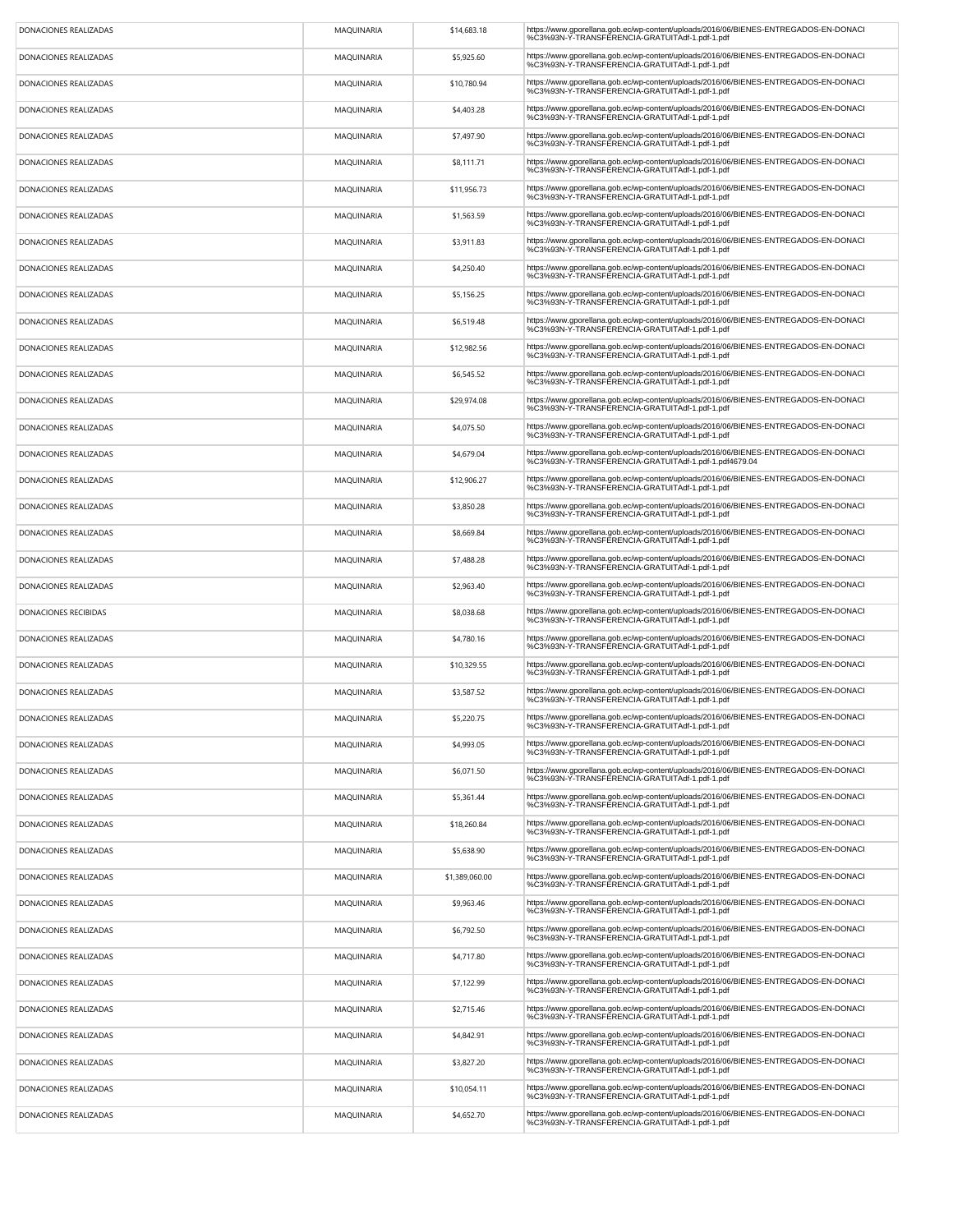| DONACIONES REALIZADAS | MAQUINARIA           | \$5,972.33  | https://www.gporellana.gob.ec/wp-content/uploads/2016/06/BIENES-ENTREGADOS-EN-DONACI<br>%C3%93N-Y-TRANSFERENCIA-GRATUITAdf-1.pdf-1.pdf |  |
|-----------------------|----------------------|-------------|----------------------------------------------------------------------------------------------------------------------------------------|--|
| DONACIONES REALIZADAS | MAQUINARIA           | \$10,359.18 | https://www.gporellana.gob.ec/wp-content/uploads/2016/06/BIENES-ENTREGADOS-EN-DONACI<br>%C3%93N-Y-TRANSFERENCIA-GRATUITAdf-1.pdf-1.pdf |  |
| DONACIONES REALIZADAS | MAQUINARIA           | \$3,213.00  | https://www.gporellana.gob.ec/wp-content/uploads/2016/06/BIENES-ENTREGADOS-EN-DONACI<br>%C3%93N-Y-TRANSFERENCIA-GRATUITAdf-1.pdf-1.pdf |  |
| DONACIONES REALIZADAS | MAQUINARIA           | \$10,603.58 | https://www.gporellana.gob.ec/wp-content/uploads/2016/06/BIENES-ENTREGADOS-EN-DONACI<br>%C3%93N-Y-TRANSFERENCIA-GRATUITAdf-1.pdf-1.pdf |  |
| DONACIONES REALIZADAS | MAQUINARIA           | \$9,110.40  | https://www.gporellana.gob.ec/wp-content/uploads/2016/06/BIENES-ENTREGADOS-EN-DONACI<br>%C3%93N-Y-TRANSFERENCIA-GRATUITAdf-1.pdf-1.pdf |  |
| DONACIONES REALIZADAS | MAQUINARIA           | \$681.19    | https://www.gporellana.gob.ec/wp-content/uploads/2016/06/BIENES-ENTREGADOS-EN-DONACI<br>%C3%93N-Y-TRANSFERENCIA-GRATUITAdf-1.pdf-1.pdf |  |
| DONACIONES REALIZADAS | MAQUINARIA           | \$33,400.54 | https://www.gporellana.gob.ec/wp-content/uploads/2016/06/BIENES-ENTREGADOS-EN-DONACI<br>%C3%93N-Y-TRANSFERENCIA-GRATUITAdf-1.pdf-1.pdf |  |
| DONACIONES REALIZADAS | MAQUINARIA           | \$14,826.68 | https://www.qporellana.qob.ec/wp-content/uploads/2016/06/BIENES-ENTREGADOS-EN-DONACI<br>%C3%93N-Y-TRANSFERENCIA-GRATUITAdf-1.pdf-1.pdf |  |
| DONACIONES REALIZADAS | MAQUINARIA           | \$6,010.58  | https://www.gporellana.gob.ec/wp-content/uploads/2016/06/BIENES-ENTREGADOS-EN-DONACI<br>%C3%93N-Y-TRANSFERENCIA-GRATUITAdf-1.pdf-1.pdf |  |
| DONACIONES REALIZADAS | MAQUINARIA           | \$4,262.88  | https://www.gporellana.gob.ec/wp-content/uploads/2016/06/BIENES-ENTREGADOS-EN-DONACI<br>%C3%93N-Y-TRANSFERENCIA-GRATUITAdf-1.pdf-1.pdf |  |
| DONACIONES REALIZADAS | MAQUINARIA           | \$4,262.88  | https://www.gporellana.gob.ec/wp-content/uploads/2016/06/BIENES-ENTREGADOS-EN-DONACI<br>%C3%93N-Y-TRANSFERENCIA-GRATUITAdf-1.pdf-1.pdf |  |
| DONACIONES REALIZADAS | MAQUINARIA           | \$3,420.96  | https://www.gporellana.gob.ec/wp-content/uploads/2016/06/BIENES-ENTREGADOS-EN-DONACI<br>%C3%93N-Y-TRANSFERENCIA-GRATUITAdf-1.pdf-1.pdf |  |
| DONACIONES REALIZADAS | MAQUINARIA           | \$1,410.66  | https://www.gporellana.gob.ec/wp-content/uploads/2016/06/BIENES-ENTREGADOS-EN-DONACI<br>%C3%93N-Y-TRANSFERENCIA-GRATUITAdf-1.pdf-1.pdf |  |
| DONACIONES REALIZADAS | MAQUINARIA           | \$7,917.00  | https://www.gporellana.gob.ec/wp-content/uploads/2016/06/BIENES-ENTREGADOS-EN-DONACI<br>%C3%93N-Y-TRANSFERENCIA-GRATUITAdf-1.pdf-1.pdf |  |
| DONACIONES REALIZADAS | MAQUINARIA           | \$1,170.63  | https://www.gporellana.gob.ec/wp-content/uploads/2016/06/BIENES-ENTREGADOS-EN-DONACI<br>%C3%93N-Y-TRANSFERENCIA-GRATUITAdf-1.pdf-1.pdf |  |
| DONACIONES REALIZADAS | <b>MAQUINARIA</b>    | \$774.96    | https://www.gporellana.gob.ec/wp-content/uploads/2016/06/BIENES-ENTREGADOS-EN-DONACI<br>%C3%93N-Y-TRANSFERENCIA-GRATUITAdf-1.pdf-1.pdf |  |
| DONACIONES REALIZADAS | <b>VACAS TORETES</b> | \$22,500.00 | https://www.gporellana.gob.ec/wp-content/uploads/2016/06/BIENES-ENTREGADOS-EN-DONACI<br>%C3%93N-Y-TRANSFERENCIA-GRATUITAdf-1.pdf-1.pdf |  |
| DONACIONES REALIZADAS | <b>VACAS TORETES</b> | \$12,306.00 | https://www.gporellana.gob.ec/wp-content/uploads/2016/06/BIENES-ENTREGADOS-EN-DONACI<br>%C3%93N-Y-TRANSFERENCIA-GRATUITAdf-1.pdf-1.pdf |  |
| DONACIONES REALIZADAS | <b>VACAS TORETES</b> | \$23,085.48 | https://www.gporellana.gob.ec/wp-content/uploads/2016/06/BIENES-ENTREGADOS-EN-DONACI<br>%C3%93N-Y-TRANSFERENCIA-GRATUITAdf-1.pdf-1.pdf |  |
| DONACIONES REALIZADAS | <b>VACAS TORETES</b> | \$7,840.00  | https://www.gporellana.gob.ec/wp-content/uploads/2016/06/BIENES-ENTREGADOS-EN-DONACI<br>%C3%93N-Y-TRANSFERENCIA-GRATUITAdf-1.pdf-1.pdf |  |
| DONACIONES REALIZADAS | <b>VACAS TORETES</b> | \$13,196.21 | https://www.gporellana.gob.ec/wp-content/uploads/2016/06/BIENES-ENTREGADOS-EN-DONACI<br>%C3%93N-Y-TRANSFERENCIA-GRATUITAdf-1.pdf-1.pdf |  |
| DONACIONES REALIZADAS | <b>VACAS TORETES</b> | \$20,509.00 | https://www.gporellana.gob.ec/wp-content/uploads/2016/06/BIENES-ENTREGADOS-EN-DONACI<br>%C3%93N-Y-TRANSFERENCIA-GRATUITAdf-1.pdf-1.pdf |  |
| DONACIONES REALIZADAS | <b>VACAS TORETES</b> | \$12,892.00 | https://www.gporellana.gob.ec/wp-content/uploads/2016/06/BIENES-ENTREGADOS-EN-DONACI<br>%C3%93N-Y-TRANSFERENCIA-GRATUITAdf-1.pdf-1.pdf |  |
| DONACIONES REALIZADAS | <b>VACAS TORETES</b> | \$12,306.00 | https://www.gporellana.gob.ec/wp-content/uploads/2016/06/BIENES-ENTREGADOS-EN-DONACI<br>%C3%93N-Y-TRANSFERENCIA-GRATUITAdf-1.pdf-1.pdf |  |
| DONACIONES REALIZADAS | <b>VACAS TORETES</b> | \$14,951.75 | https://www.gporellana.gob.ec/wp-content/uploads/2016/06/BIENES-ENTREGADOS-EN-DONACI<br>%C3%93N-Y-TRANSFERENCIA-GRATUITAdf-1.pdf-1.pdf |  |
| DONACIONES REALIZADAS | <b>VACAS TORETES</b> | \$5,732.35  | https://www.gporellana.gob.ec/wp-content/uploads/2016/06/BIENES-ENTREGADOS-EN-DONACI<br>%C3%93N-Y-TRANSFERENCIA-GRATUITAdf-1.pdf-1.pdf |  |
| DONACIONES REALIZADAS | <b>VACAS TORETES</b> | \$11.018.17 | https://www.gporellana.gob.ec/wp-content/uploads/2016/06/BIENES-ENTREGADOS-EN-DONACI<br>%C3%93N-Y-TRANSFERENCIA-GRATUITAdf-1.pdf-1.pdf |  |
| DONACIONES REALIZADAS | <b>VACAS TORETES</b> | \$17,082.66 | https://www.gporellana.gob.ec/wp-content/uploads/2016/06/BIENES-ENTREGADOS-EN-DONACI<br>%C3%93N-Y-TRANSFERENCIA-GRATUITAdf-1.pdf-1.pdf |  |
| DONACIONES REALIZADAS | <b>VACAS TORETES</b> | \$8,086.00  | https://www.gporellana.gob.ec/wp-content/uploads/2016/06/BIENES-ENTREGADOS-EN-DONACI<br>%C3%93N-Y-TRANSFERENCIA-GRATUITAdf-1.pdf-1.pdf |  |
| DONACIONES REALIZADAS | <b>VACAS TORETES</b> | \$4,799.34  | https://www.qporellana.qob.ec/wp-content/uploads/2016/06/BIENES-ENTREGADOS-EN-DONACI<br>%C3%93N-Y-TRANSFERENCIA-GRATUITAdf-1.pdf-1.pdf |  |
| DONACIONES REALIZADAS | <b>VACAS TORETES</b> | \$13,365.00 | https://www.gporellana.gob.ec/wp-content/uploads/2016/06/BIENES-ENTREGADOS-EN-DONACI<br>%C3%93N-Y-TRANSFERENCIA-GRATUITAdf-1.pdf-1.pdf |  |
| DONACIONES REALIZADAS | <b>VACAS TORETES</b> | \$8,400.00  | https://www.gporellana.gob.ec/wp-content/uploads/2016/06/BIENES-ENTREGADOS-EN-DONACI<br>%C3%93N-Y-TRANSFERENCIA-GRATUITAdf-1.pdf-1.pdf |  |
| DONACIONES REALIZADAS | <b>VACAS TORETES</b> | \$11,400.00 | https://www.gporellana.gob.ec/wp-content/uploads/2016/06/BIENES-ENTREGADOS-EN-DONACI<br>%C3%93N-Y-TRANSFERENCIA-GRATUITAdf-1.pdf-1.pdf |  |
| DONACIONES REALIZADAS | <b>VACAS TORETES</b> | \$10,800.00 | https://www.gporellana.gob.ec/wp-content/uploads/2016/06/BIENES-ENTREGADOS-EN-DONACI<br>%C3%93N-Y-TRANSFERENCIA-GRATUITAdf-1.pdf-1.pdf |  |
| DONACIONES REALIZADAS | <b>VACAS TORETES</b> | \$18,614.00 | https://www.gporellana.gob.ec/wp-content/uploads/2016/06/BIENES-ENTREGADOS-EN-DONACI<br>%C3%93N-Y-TRANSFERENCIA-GRATUITAdf-1.pdf-1.pdf |  |
| DONACIONES REALIZADAS | <b>VACAS TORETES</b> | \$19,305.00 | https://www.qporellana.qob.ec/wp-content/uploads/2016/06/BIENES-ENTREGADOS-EN-DONACI<br>%C3%93N-Y-TRANSFERENCIA-GRATUITAdf-1.pdf-1.pdf |  |
| DONACIONES REALIZADAS | <b>VACAS TORETES</b> | \$19,520.31 | https://www.gporellana.gob.ec/wp-content/uploads/2016/06/BIENES-ENTREGADOS-EN-DONACI<br>%C3%93N-Y-TRANSFERENCIA-GRATUITAdf-1.pdf-1.pdf |  |
| DONACIONES REALIZADAS | <b>VACAS TORETES</b> | \$11,200.00 | https://www.gporellana.gob.ec/wp-content/uploads/2016/06/BIENES-ENTREGADOS-EN-DONACI<br>%C3%93N-Y-TRANSFERENCIA-GRATUITAdf-1.pdf-1.pdf |  |
| DONACIONES REALIZADAS | VACAS TORETES        | \$16,800.00 | https://www.qporellana.qob.ec/wp-content/uploads/2016/06/BIENES-ENTREGADOS-EN-DONACI<br>%C3%93N-Y-TRANSFERENCIA-GRATUITAdf-1.pdf-1.pdf |  |
| DONACIONES REALIZADAS | <b>VACAS TORETES</b> | \$10,890.00 | https://www.gporellana.gob.ec/wp-content/uploads/2016/06/BIENES-ENTREGADOS-EN-DONACI<br>%C3%93N-Y-TRANSFERENCIA-GRATUITAdf-1.pdf-1.pdf |  |
| DONACIONES REALIZADAS | <b>VACAS TORETES</b> | \$9,376.00  | https://www.gporellana.gob.ec/wp-content/uploads/2016/06/BIENES-ENTREGADOS-EN-DONACI<br>%C3%93N-Y-TRANSFERENCIA-GRATUITAdf-1.pdf-1.pdf |  |
| DONACIONES REALIZADAS | <b>VACAS TORETES</b> | \$10,370.00 | https://www.gporellana.gob.ec/wp-content/uploads/2016/06/BIENES-ENTREGADOS-EN-DONACI<br>%C3%93N-Y-TRANSFERENCIA-GRATUITAdf-1.pdf-1.pdf |  |